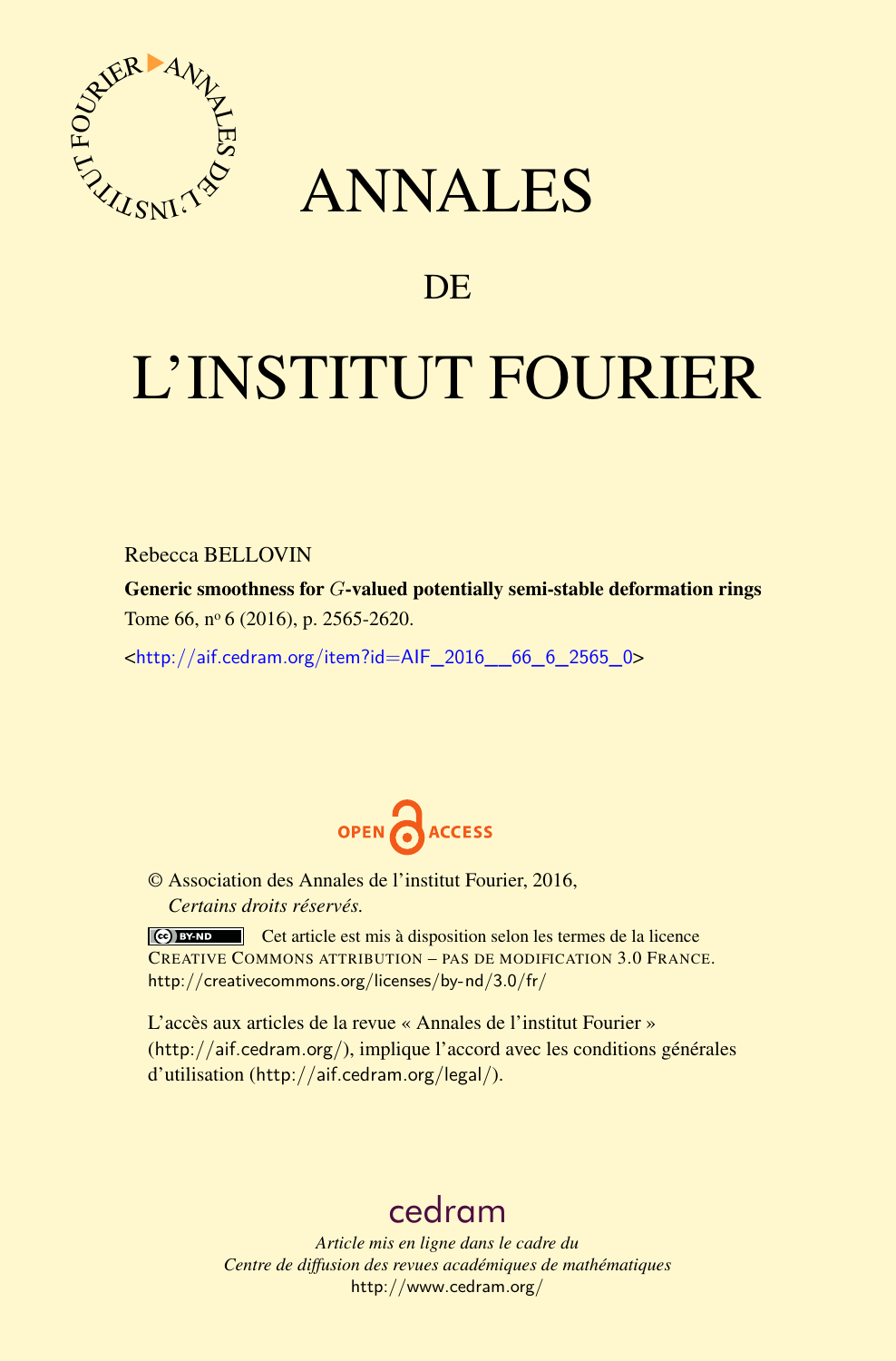#### GENERIC SMOOTHNESS FOR *G*-VALUED POTENTIALLY SEMI-STABLE DEFORMATION RINGS

#### **by Rebecca BELLOVIN (\*)**

ABSTRACT. — We extend Kisin's results on the structure of characteristic 0 Galois deformation rings to deformation rings of Galois representations valued in arbitrary connected reductive groups *G*. In particular, we show that such Galois deformation rings are complete intersections. In addition, we study explicitly the structure of the moduli space  $X_{\varphi,N}$  of (framed)  $(\varphi, N)$ -modules when  $G = GL_n$ . We show that when  $G = GL_3$  and  $K_0 = \mathbf{Q}_p$ ,  $X_{\varphi, N}$  has a singular irreducible component, and we construct a moduli-theoretic resolution of singularities.

Résumé. — Nous étendons les résultats de Kisin sur la structure des anneaux de déformations de représentations galoisiennes en caractéristique 0 aux anneaux de déformations de représentations galoisiennes à valeurs dans des groupes connexes reductifs *G*. En particulier, nous prouvons que ces anneaux de déformations de représentations galoisiennes sont d'intersection complète. De plus, nous étudions la structure de l'espace de modules  $X_{\varphi,N}$  des  $(\varphi, N)$ -modules (cadrés) quand  $G =$ GL<sub>n</sub>. Nous prouvons que  $X_{\varphi,N}$  a une composante irréductible singulière quand  $G = GL_3$ , et nous construisons une résolution des singularités avec interprétation modulaire.

#### **1. Introduction**

Let  $K/\mathbf{Q}_p$  be a finite extension, and let *V* be a finite dimensional  $\mathbf{F}_p$ vector space equipped with a continuous  $\mathbf{F}_p$ -linear action of Gal<sub>K</sub>. Let  $R_V^{\Box}$  be the universal (framed) deformation ring of *V*. Then Kisin proved that for a fixed *p*-adic Hodge type **v** and a fixed Galois type  $\tau$ , there is a quotient  $R_V^{\Box} \rightarrow R_V^{\Box, \tau, \mathbf{v}}$  whose characteristic 0 points are the potentially

Keywords: *p*-adic Hodge theory, deformation rings, algebraic groups.

Math. classification: 11S20, 20G15.

<sup>(\*)</sup> The results in this paper formed a portion of my Ph.D. thesis, and I am grateful to my advisor, Brian Conrad, for many helpful conversations, as well as for reading multiple drafts of this paper. I am also grateful to Daniel Erman, Brandon Levin, Peter McNamara, and Jonathan Wise for helpful discussions. This work was partially supported by an NSF Graduate Research Fellowship.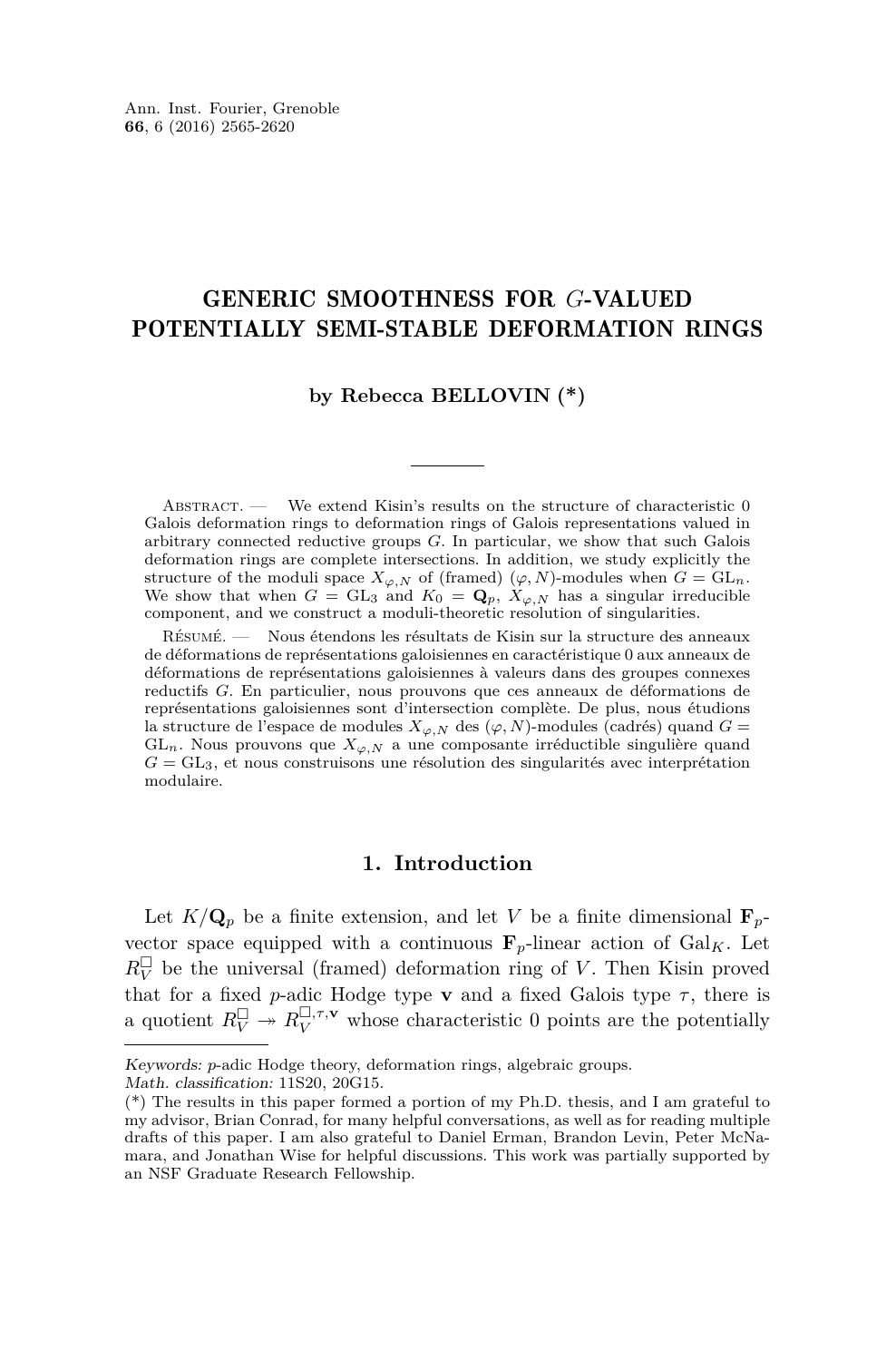semi-stable deformations of *V* with *p*-adic Hodge type **v** and Galois type *τ* [\[12\]](#page-55-0). He further showed that  $Spec R_V^{\Box, \tau, \mathbf{v}}(1/p)$  is equi-dimensional and generically smooth, and computed its dimension. More recently, Hartl and Hellmann have shown that the moduli space of  $(\varphi, N)$ -modules is reduced and Cohen–Macaulay [\[8,](#page-55-1) Theorem 3.2], which implies the same properties for Spec  $R_V^{\square, \tau, \mathbf{v}}[1/p]$ .

However, it is natural to study Galois representations valued in connected reductive groups other than  $GL_n$ . If *G* is a connected reductive group over a *p*-adic field which admits a smooth reductive integral model, Balaji has used techniques from integral *p*-adic Hodge theory to construct potentially semistable and potentially crystalline integral deformation rings [\[1\]](#page-55-2), extending the work of Kisin [\[12\]](#page-55-0). He further showed that potentially crystalline deformation rings are smooth and computed their dimensions.

In this paper, we extend Kisin's results on the local structure of Spec  $R_V^{\square,\tau,\mathbf{v}}[1/p]$  to the study of the characteristic 0 deformation rings of Galois representations  $\rho : \text{Gal}_K \to G(E)$ , where *G* is a connected reductive group defined over a finite extension  $E/\mathbf{Q}_p$ . More precisely, we show the following:

<span id="page-2-0"></span>THEOREM 1.1. — Let  $\rho : \text{Gal}_K \to G(E)$  be a continuous homomorphism. Fix a finite totally ramified Galois extension  $L/K$ , a corresponding Galois type *τ* , and a *p*-adic Hodge type **v**. Then there is a complete local noetherian *E*-algebra  $R_{\rho}^{\Box,\tau,\mathbf{v}}$  which pro-represents the deformation problem

$$
\mathrm{Def}_{\rho}^{\square,\tau,\mathbf{v}}(R) := \left\{\widetilde{\rho}: \mathrm{Gal}_K \to G(R) \middle| \begin{matrix} \widetilde{\rho} \mid_{\mathrm{Gal}_L} \text{ is a semi-stable lift of} \\ \rho \mid_{\mathrm{Gal}_L} \text{ with Galois type } \tau \\ \text{and } p\text{-adic Hodge type } \mathbf{v} \end{matrix}\right\}
$$

Furthermore,  $R_{\rho}^{\Box,\tau,\mathbf{v}}$  is generically smooth, locally a complete intersection, and equidimensional of dimension dim<sub>*E*</sub>  $G + \dim_E(\text{Res}_{E \otimes K/E} G)/P$ **v** (where *P***<sup>v</sup>** is the parabolic associated to the *p*-adic Hodge type **v**).

Even if  $G = GL_n$ , this improves on the generic smoothness result of [\[12\]](#page-55-0).

As in [\[12\]](#page-55-0), to prove Theorem [1.1](#page-2-0) we study Galois deformation rings and their singularities by studying a certain moduli space of linear algebra data. Fontaine's theory defines an equivalence of categories between potentially semi-stable Galois representations (valued in GL*n*) and "weakly admissible filtered  $(\varphi, N, \mathrm{Gal}_K)$ -modules". We use the theory of Tannakian categories to define *G*-valued filtered  $(\varphi, N, \text{Gal}_K)$ -modules in [§2,](#page-4-0) and we review the relevant Tannakian theory in detail in the appendix (in particular, we show that the *p*-adic Hodge type is locally constant). The analogue of the weak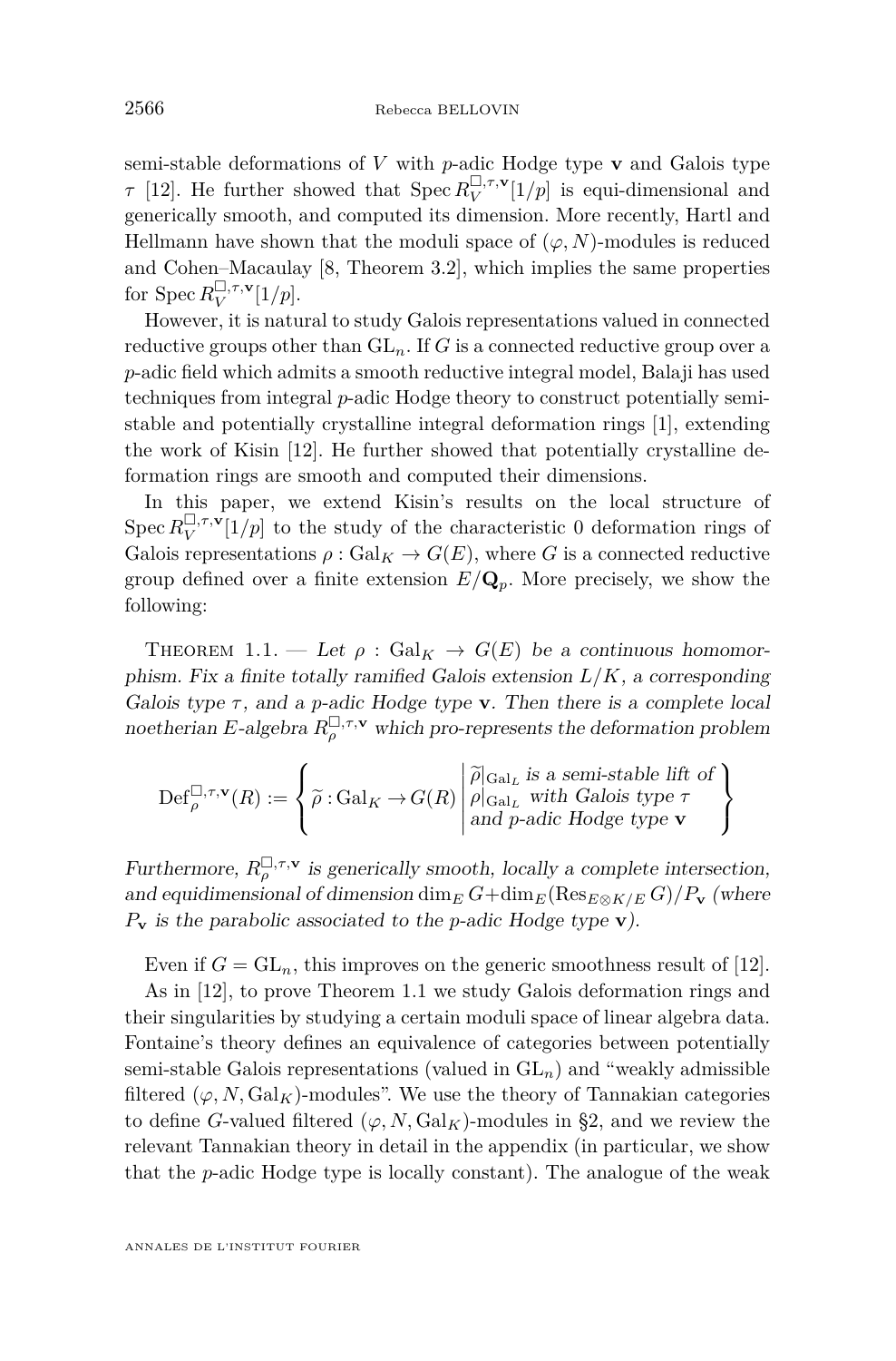admissibility condition is not clear in general, but infinitesimal deformations of admissible filtered  $(\varphi, N, \text{Gal}_K)$ -modules are admissible so this suffices to study the deformation theory of potentially semi-stable *G*-valued Galois representations.

More precisely, in order to prove Theorem [1.1,](#page-2-0) we first prove the following:

<span id="page-3-0"></span>THEOREM 1.2. — Let  $X_{\varphi, N, \tau}$  denote the moduli space of framed *G*valued  $(\varphi, N, \text{Gal}_{L/K})$ -modules, where  $L/K$  is a finite totally ramified Galois extension. Then  $X_{\varphi, N, \tau}$  is reduced and locally a complete intersection, and each irreducible component has dimension dim  $\text{Res}_{E \otimes L_0/E} G$ , where  $L_0 = K_0$  is the maximal unramified subfield of *L*.

For any *p*-adic Hodge type **v**, there is a parabolic subgroup  $P_v \subset$  $Res_{E\otimes L/E} G$  attached to **v**; the moduli space of framed *G*-valued filtered  $(\varphi, N, \text{Gal}_{L/K})$ -modules is reduced and locally a complete intersection, and each irreducible component has dimension dim  $\text{Res}_{E\otimes L_0/E} G$  + dim(Res<sub>E⊗L/E</sub>  $G$ )/ $P$ **v**.

This extends the work of Hartl and Hellmann [\[8\]](#page-55-1), who showed that if  $G = GL_n$  and  $L = K$ , then  $X_{\varphi, N, \tau}$  is reduced and Cohen–Macaulay. Using the relationship between potentially semi-stable Galois representations and filtered  $(\varphi, N, \text{Gal}_K)$ -modules, and following the arguments of [\[12\]](#page-55-0), this permits us to deduce Theorem [1.1](#page-2-0) and its crystalline analogue in [§6.](#page-26-0)

In order to prove Theorem [1.2,](#page-3-0) we first recall the deformation theory of *G*-torsors and morphisms between them in [§3.](#page-7-0) This permits us to write down a tangent-obstruction theory for deformations of filtered  $(\varphi, N, \mathrm{Gal}_K)$ -modules. Using this tangent-obstruction theory and the theory of cocharacters associated to nilpotent elements of a Lie algebra (recalled in [§4\)](#page-15-0), we show in [§5](#page-19-0) that the moduli space of (framed) *G*-filtered  $(\varphi, N, \text{Gal}_K)$  modules is generically smooth and equidimensional.

Although we set up the deformation theory for filtered  $(\varphi, N, \text{Gal}_{L/K})$ modules with  $L/K$  an arbitrary finite Galois extension, we need to assume  $L/K$  is totally ramified in order to carry out our calculations. This is because we need the centralizer of  $\tau$  in  $\text{Res}_{L_0\otimes E/E} G$  to be an algebraic group, which is not the case unless  $\tau$  is linear, rather than semi-linear. Both [\[12\]](#page-55-0) and [\[1\]](#page-55-2) assume that  $\tau$  factors through the inertia group  $I_{L/K}$ , so this additional hypothesis is not overly restrictive.

However, this still leaves open the question of the structure of the irreducible components of  $X_{\varphi,N,\tau}$ . We partially address this question in [§7](#page-30-0) for  $G = GL_n$  when  $\tau$  is trivial. For  $G = GL_2$ , we show that  $X_{\varphi,N}$  is geometrically the union of two smooth schemes intersecting in a smooth divisor,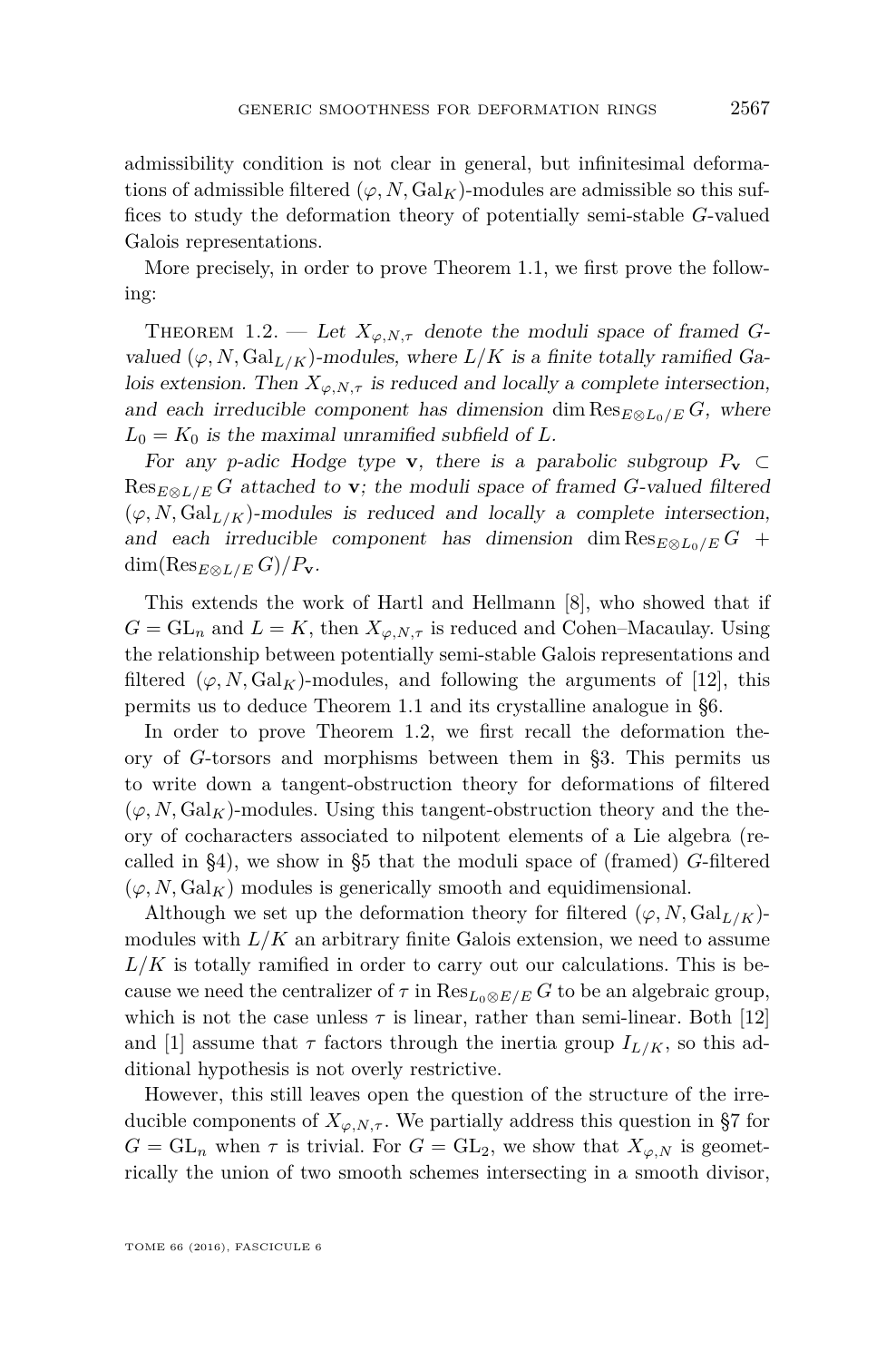recovering the result of [\[13,](#page-55-3) Lemma A.3], and we give explicit equations. For  $G = GL_n$ , we show that when  $K_0 = \mathbf{Q}_p$ , the irreducible component corresponding to *N* being regular nilpotent is smooth. However, for  $G = GL_3$ , we show that geometrically there are three irreducible components, which we write  $X_{\text{reg}}$ ,  $X_{\text{sub}}$ , and  $X_0$ , and  $X_{\text{sub}}$  is singular. Loosely speaking, the three irreducible components correspond to the three (geometric) nilpotent conjugacy classes of  $\mathfrak{gl}_3$ , and  $X_{\text{sub}}$  is the one corresponding to the subregular nilpotent orbit. One might hope that the singular points  $X_{\text{sub}}$  arise as degenerations from a different irreducible component. However, we provide a moduli-theoretic resolution of *X*sub and use it to show that while some singular points of this component do come from  $X_{\text{reg}}$  (in a sense we make more precise in [§7.3\)](#page-38-0), there are others which do not. This answers a question of Kisin in the negative [\[15\]](#page-55-4). However, we still know very little about the singularities of  $X_{sub}$ . For example, we do not know whether  $X_{sub}$  is locally a complete intersection.

#### **2. Definitions**

<span id="page-4-0"></span>Let *E* and *K* be finite extensions of  $\mathbf{Q}_p$ . Suppose that  $\rho : \text{Gal}_K \to$  $GL_d(E)$  is a potentially semi-stable Galois representation, becoming semistable when restricted to  $Gal<sub>L</sub>$  for some finite Galois extension  $L/K$ . Then we can associate to  $\rho$  a filtered  $(\varphi, N, \text{Gal}_{L/K})$ -module, which satisfies an additional weak admissibility condition.

DEFINITION 2.1. — A filtered  $(\varphi, N, \text{Gal}_{L/K})$ -module is a finite dimensional  $L_0$ -vector space *D* equipped with a bijection  $\Phi : D \to D$  which is semi-linear over  $\varphi$ , a linear endomorphism *N* such that  $N \circ \Phi = p\Phi \circ N$ , and action  $\tau$  of  $Gal_{L/K}$  which is semi-linear over the Galois action on  $L_0$  and commutes with  $\Phi$  and *N*, and a separated exhaustive decreasing  $Gal_{L/K}$ stable filtration Fil<sup>•</sup>  $D_L$  by *L*-vector spaces.

More generally, we will consider continuous Galois representations

$$
\rho: \mathrm{Gal}_K \to \mathrm{Aut}_G(X)(E)
$$

where *G* is a connected reductive algebraic group defined over *E* and *X* is a trivial right *G*-torsor over *E*.

Remark 2.2. — We work with trivial *G*-torsors and their automorphism schemes, rather than copies of *G*, in order to avoid making auxiliary choices of trivializing sections. This allows us to preserve the traditional distinction between a vector space, and a vector space together with a choice of basis.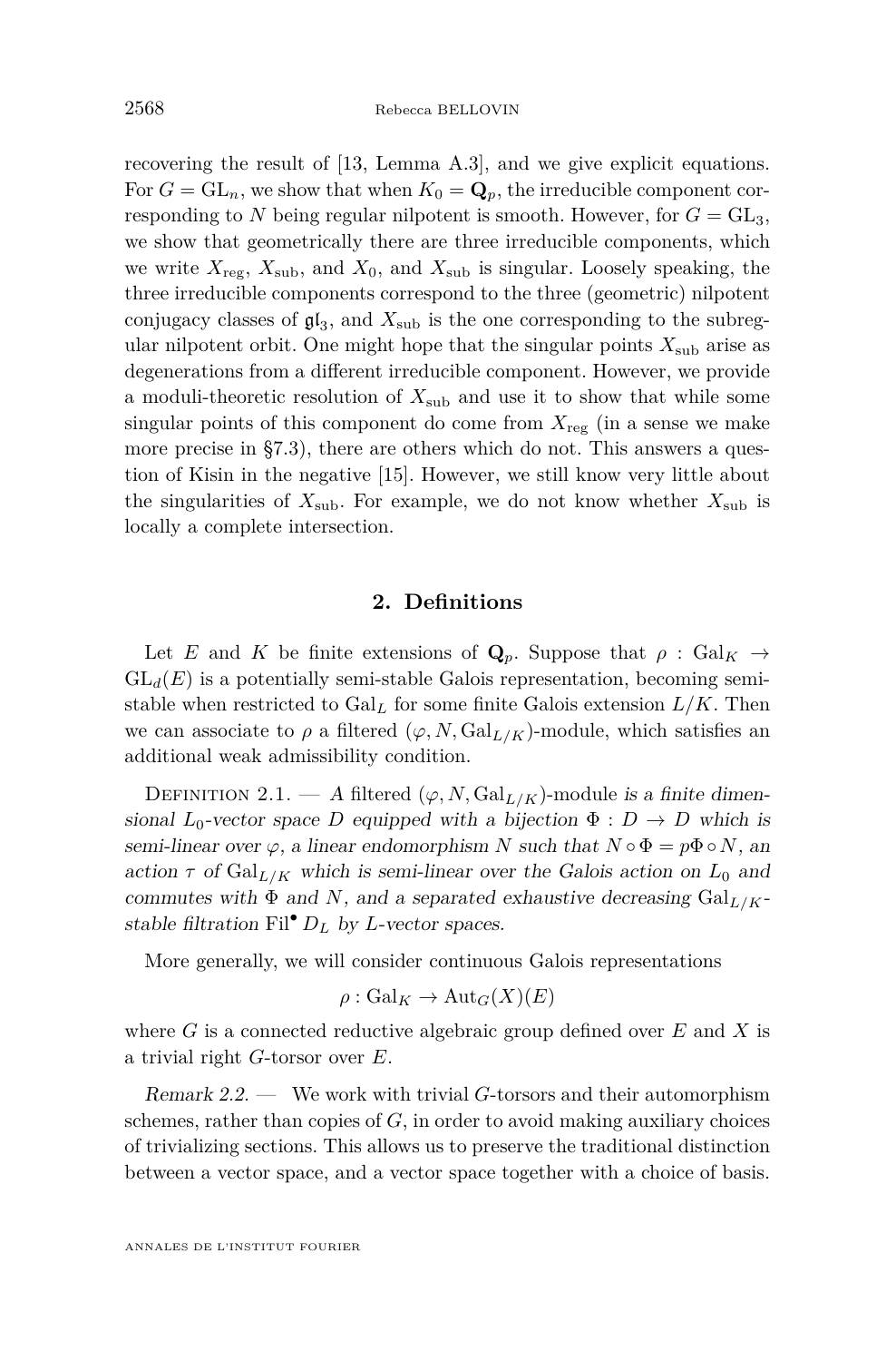A Galois representation  $\rho$  is said to be potentially semi-stable if  $\sigma \circ \rho$ :  $Gal_K \to GL_d(E)$  is potentially semi-stable for some faithful representation  $\sigma$  :  $G \to GL_d$ , in which case this holds for all representations  $\sigma$  :  $G \to GL_d$ over *E*.

If  $\rho$  is potentially semi-stable, we use the Tannakian formalism to construct a *G*-valued version of the filtered  $(\varphi, N, \text{Gal}_{L/K})$ -module  $\mathbf{D}^L_{st}(V)$ ; we refer the reader to [§A.2.9](#page-53-0) for details of the constructions and some of the notation. Briefly, for every representation  $\sigma : G \to GL_d$ ,  $\sigma \circ \rho$  is a potentially semi-stable representation, and  $\mathbf{D}_{st}^{L}(\sigma \circ \rho)$  is a weakly admissible filtered  $(\varphi, N, \text{Gal}_{L/K})$ -module. The formation of  $\mathbf{D}^L_{st}(\sigma \circ \rho)$  is exact and tensor-compatible in  $\sigma$ , and if **1** denotes the trivial representation of *G*, then  $\mathbf{D}_{\text{st}}^L(\mathbf{1} \circ \rho)$  is the trivial filtered  $(\varphi, N, \text{Gal}_{L/K})$ -module.

Therefore,  $\sigma \mapsto \mathbf{D}^L_{\text{st}}(\sigma \circ \rho)$  is a fiber functor  $\eta : \text{Rep}_E(G) \to \text{Vec}_{L_0}$ , and we obtain a *G*-torsor *Y* over  $L_0$  equipped with

- an isomorphism  $\Phi : \varphi^* Y \to Y$ ,
- a nilpotent element  $N \in \text{Lie} \text{Aut}_G Y$ ,
- for each  $g \in \text{Gal}_{L/K}$ , an isomorphism  $\tau(g) : g^*Y \to Y$ ,
- a  $Gal_{L/K}$ -stable ⊗-filtration on  $Y_L$ , or equivalently, a ⊗-filtration on the *G*-torsor  $Y_L^{\text{Gal}_{L/K}}$  $\iota_L^{Gau}$  over *K*.

These are required to satisfy the following compatibilities:

- $\bullet$   $\underline{\mathrm{Ad}}\Phi(N) = \frac{1}{p}N$
- $\overline{\mathbf{Ad}}\tau(g)(N) = N$  for all  $g \in \mathrm{Gal}_{L/K}$
- $\tau(g_1g_2) = \tau(g_2) \circ g_2^* \tau(g_1)$  for all  $g_1, g_2 \in \text{Gal}_{L/K}$
- $\tau(g) \circ g^* \Phi = \Phi \circ \varphi^* \tau(g)$  for all  $g \in \text{Gal}_{L/K}$

Here  $\text{Ad}\Phi$  and  $\text{Ad}\tau(g)$  are "twisted adjoint" actions on Lie Aut<sub>*G*</sub> *Y*; after pushing out *Y* by a representation  $\sigma \in \text{Rep}_E(G)$ , they are given by  $M \mapsto$  $\Phi_{\sigma} \circ M \circ \Phi_{\sigma}^{-1}$  and  $M \mapsto \tau(g)_{\sigma} \circ M \circ \tau(g)_{\sigma}^{-1}$ , respectively.

The *G*-valued semi-linear representation  $\tau$  is the Galois type of  $\rho$ , and the type of the ⊗-filtration is the *p*-adic Hodge type of *ρ*. We refer the reader to [§A.2.5](#page-51-0) and [§A.2.3](#page-47-0) for more details, and in particular for the definition and a discussion of the type of a ⊗-filtration.

We wish to study moduli spaces of these objects, because the completed local rings of such moduli spaces will be related to local Galois deformation rings. In fact, to study potentially semi-stable Galois deformation rings, it suffices to study the local structure of moduli spaces of linear algebra data.

DEFINITION 2.3. — Let  $\rho : \text{Gal}_K \to G(E)$  be a continuous representation, and let *R* be an *E*-finite artin local ring with maximal ideal m and residue field *E*. A lift of  $\rho$  is a continuous homomorphism  $\tilde{\rho}$  : Gal<sub>K</sub>  $\rightarrow$   $G(R)$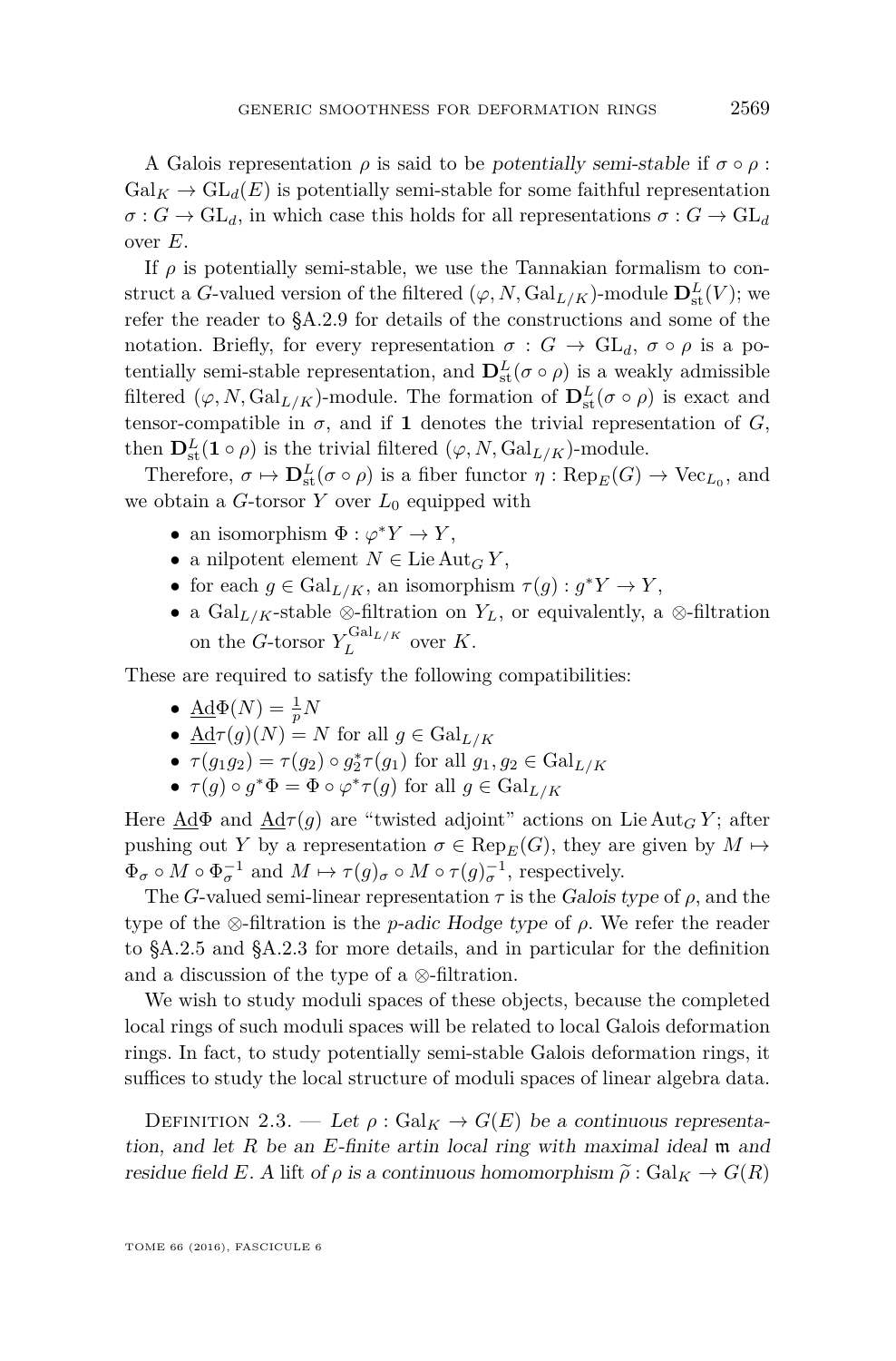which is  $\rho$  modulo m. A deformation of  $\rho$  is a continuous homomorphism  $\tilde{\rho}$ : Gal<sub>K</sub>  $\rightarrow$  Aut<sub>*G</sub>*(*X*)(*R*) which is isomorphic to  $\rho$  modulo m, where *X* is</sub> a trivial *G*-torsor over *R*. That is, a deformation is a lift where we have forgotten about the trivializing section.

Suppose that  $\rho$  is a potentially semi-stable representation, becoming semi-stable when restricted to Gal<sub>L</sub>. If  $\tilde{\rho}$  is a lift of  $\rho$  to R which is potentially semi-stable, then  $\mathbf{D}_k^L(\tilde{\rho})$  is a *G*-valued filtered  $(\varphi, N, \text{Gal}_{L/K})$ -module<br>sympolities  $\mathbf{D}_k^L(\rho)$ . Similarly, if a is sami-stable (resp. expetalling), a semiover *R* lifting  $\mathbf{D}^L_{st}(\rho)$ . Similarly, if  $\rho$  is semi-stable (resp. crystalline), a semistable (resp. crystalline) lift  $\tilde{\rho}$  yields a *G*-valued filtered ( $\varphi$ , *N*)-module (resp. a *G*-valued filtered *ϕ*-module).

<span id="page-6-0"></span>PROPOSITION 2.4. — Let  $\rho$ : Gal<sub>K</sub>  $\rightarrow$  Aut<sub>*G*</sub>(*X*)(*E*) be a potentially semi-stable representation, where *X* is a trivial *G*-torsor over *E*, and let *R* be an *E*-finite artin local ring with residue field *E*. Then  $\tilde{\rho} \rightsquigarrow \mathbf{D}_{st}^L(\tilde{\rho})$ is an equivalence of categories from the category of potentially semi-stable deformations of  $\rho$  to the category of filtered  $(\varphi, N, \text{Gal}_{L/K})$ -modules over *R* deforming  $\mathbf{D}_{\text{st}}^{L}(\rho)$ .

Proof. — The formation of  $\mathbf{D}^L_{st}(\tilde{\rho})$  is clearly functorial in  $\tilde{\rho}$ , so it suffices to construct a quasi-inverse.

Suppose **D** is a deformation of  $\mathbf{D}^L_{\text{st}}(\rho)$  (as a *G*-valued filtered  $(\varphi, N, \mathrm{Gal}_{L/K})$ -module). Then for every representation  $\sigma : G \to \mathrm{GL}(V)$ , the push-out  $\widetilde{\mathbf{D}}_{\sigma}$  of  $\widetilde{\mathbf{D}}$  is a filtered  $(\varphi, N, \text{Gal}_{L/K})$ -module over R which deforms  $\mathbf{D}^L_{st}(\sigma \circ \rho)$ . Since  $\rho$  is potentially semi-stable,  $\mathbf{D}^L_{st}(\sigma \circ \rho)$  is weakly admissible for all  $\sigma \in \text{Rep}_E(G)$ , and since deformations of weakly admissible filtered  $(\varphi, N, \text{Gal}_{L/K})$ -modules are themselves weakly admissible,  $\mathbf{D}_{\sigma}$ is weakly admissible for all  $\sigma \in \text{Rep}_E(G)$ .

But weakly admissible filtered  $(\varphi, N, \text{Gal}_{L/K})$ -modules are admissible when the coefficients are a  $\mathbf{Q}_p$ -finite artin ring, so we have an exact tensor compatible family  $(\tilde{\rho}_{\sigma})$  of potentially semi-stable representations of  $Gal_K$ , where  $\tilde{\rho}_{\sigma}$  is a deformation to *R* of the push-out  $\rho_{\sigma}$  of  $\rho$ . Therefore, by the discussion in Appendix [A.2.6,](#page-51-1) we obtain a continuous representation  $\widetilde{\rho}$ : Gal<sub>K</sub>  $\rightarrow$  *G*(*R*) such that  $\mathbf{D}^L_{st}(\widetilde{\rho}) = \widetilde{\mathbf{D}}$  and  $\widetilde{\rho}$  is a deformation of  $\rho$ .  $\Box$ 

DEFINITION 2.5. — Let *R* be an *E*-finite artin local ring. We say that a *G*-valued filtered  $(\varphi, N, \text{Gal}_{L/K})$ -module **D** over *R* is admissible if  $\mathbf{D} = \mathbf{D}^L_{st}(\rho)$  for some potentially semi-stable representation  $\rho : \text{Gal}_K \to$  $Aut_G(X)(R)$  for some *G*-torsor *X* over *R*.

Remark  $2.6.$  — In the course of the proof of Proposition [2.4](#page-6-0) we showed that a deformation of an admissible filtered  $(\varphi, N, \text{Gal}_{L/K})$ -module is itself admissible.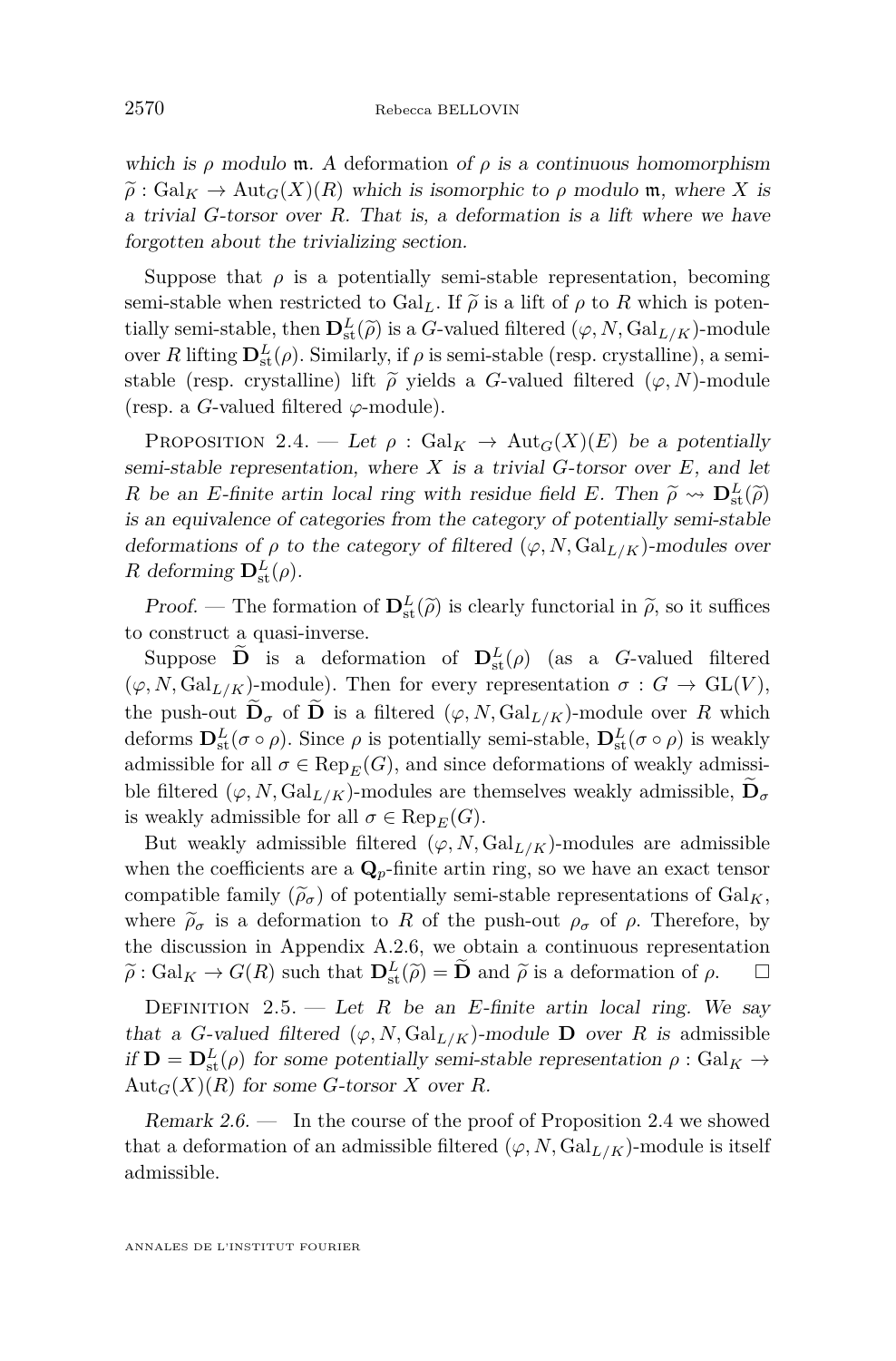Thus, in order to study potentially semi-stable deformations of a specified *G*-valued potentially semi-stable Galois representation, it suffices to study the deformation theory of the associated linear algebra.

Notation 2.7. — We will often need to consider tensor products  $A \otimes_{\mathbf{Q}_p} A$ *L*0, where *A* is an *E*-algebra. In order to simplify notation, particularly in subscripts, we adopt the convention that  $A \otimes L_0$  means  $A \otimes_{\mathbf{Q}_n} L_0$ .

#### **3. Deformation theory**

<span id="page-7-0"></span>Fix a finite extension  $E/\mathbf{Q}_p$ , a connected reductive group G defined over *E*, a finite extension  $K/\mathbf{Q}_p$ , and a finite Galois extension  $L/K$ . We will study the deformation theory of *G*-valued  $(\varphi, N, \text{Gal}_{L/K})$ -modules, following [\[12\]](#page-55-0).

We first introduce two groupoids on the category of *E*-algebras. Let  $\mathfrak{Mod}_N$  be the groupoid whose fiber over an *E*-algebra *A* consists of the category of  $\text{Res}_{E \otimes_{\mathbf{Q}_n} L_0/E} G$ -bundles  $D_A$  over  $A$  equipped with a nilpotent  $N \in \text{Lie} \text{Aut}_G D_A$  and a family of isomorphisms  $\tau(g) : g^* D_A \to D_A$  for  $g \in \text{Gal}_{L/K}$  such that  $\tau(g_1g_2) = \tau(g_2) \circ g_2^*\tau(g_1)$  for all  $g_1, g_2 \in \text{Gal}_{L/K}$ , and such that  $\underline{\mathrm{Ad}}(\tau(g))(N) = N$  for all  $g \in \mathrm{Gal}_{L/K}$ , where  $\underline{\mathrm{Ad}}(\tau(g))$ : Lie Aut<sub>*G*</sub>  $D_A \rightarrow$  Lie Aut<sub>*G*</sub>  $D_A$  is the induced homomorphism.

Let  $\mathfrak{Mod}_{\varphi,N}$  be the groupoid whose fiber over an *E*-algebra *A* consists of the category of *G*-bundles  $D_A$  over  $A \otimes_{\mathbf{Q}_p} L_0$  equipped with  $\tau$  and  $N$  as before, and also an isomorphism  $\Phi : \varphi^* D_A \to D_A$  such that  $\tau(g) \circ g^* \Phi = \Phi \circ$  $\varphi^* \tau(g)$  and  $\underline{\mathrm{Ad}}(\Phi)(N) = \frac{1}{p}N$ , where  $\underline{\mathrm{Ad}}(\Phi)$  : Lie  $\mathrm{Aut}_G D_A \to \mathrm{Lie} \, \mathrm{Aut}_G D_A$ is the induced homomorphism.

Remark 3.1. — To motivate these definitions, we refer the reader to Sections [A.2.5](#page-51-0) and [A.2.10.](#page-54-0) We remark only that if  $G = GL_d$  and  $D_A$  is a free  $A \otimes_{\mathbf{Q}_p} L_0$ -module of rank *d*, and  $\Phi_D : D_A \to D_A$  is a semi-linear bijection represented by a matrix *M*, then  $\text{Aut}_G D_A = (\text{Res}_{L_0/\mathbf{Q}_p} \text{GL}_d)_A$ , and  $\Phi_D$  induces a map  $\text{Aut}_G D_A \to \text{Aut}_G D_A$  sending  $g \in \text{GL}(A \otimes_{\mathbf{Q}_p} K_0)$ to  $\Phi \circ g \circ \Phi^{-1}$ , which is represented by the matrix  $M\varphi(g)M^{-1}$ .

Suppose more generally that  $D_A$  is a split  $\text{Res}_{E \otimes L_0/E} G$ -torsor over an  $D$ algebra  $A$ . If we choose a trivializing section of  $D_A$ , it induces a trivializing section of  $\varphi^* D_A$ , and an isomorphism  $\varphi^* D_A \to D_A$  of *G*-torsors is given by multiplication by an element  $b \in \text{Res}_{E \otimes L_0/E} G$ . If we change our choice of trivializing section by multiplying it by  $g \in (\text{Res}_{E \otimes L_0/E} G)(A)$ , then *b* turns into  $g^{-1}b\varphi(g)$ . Thus, the linearization of Frobenius  $\varphi^*D_A \xrightarrow{\sim} D_A$  is given by  $b \in \text{Res}_{E \otimes L_0/E} G$ , up to "twisted conjugation".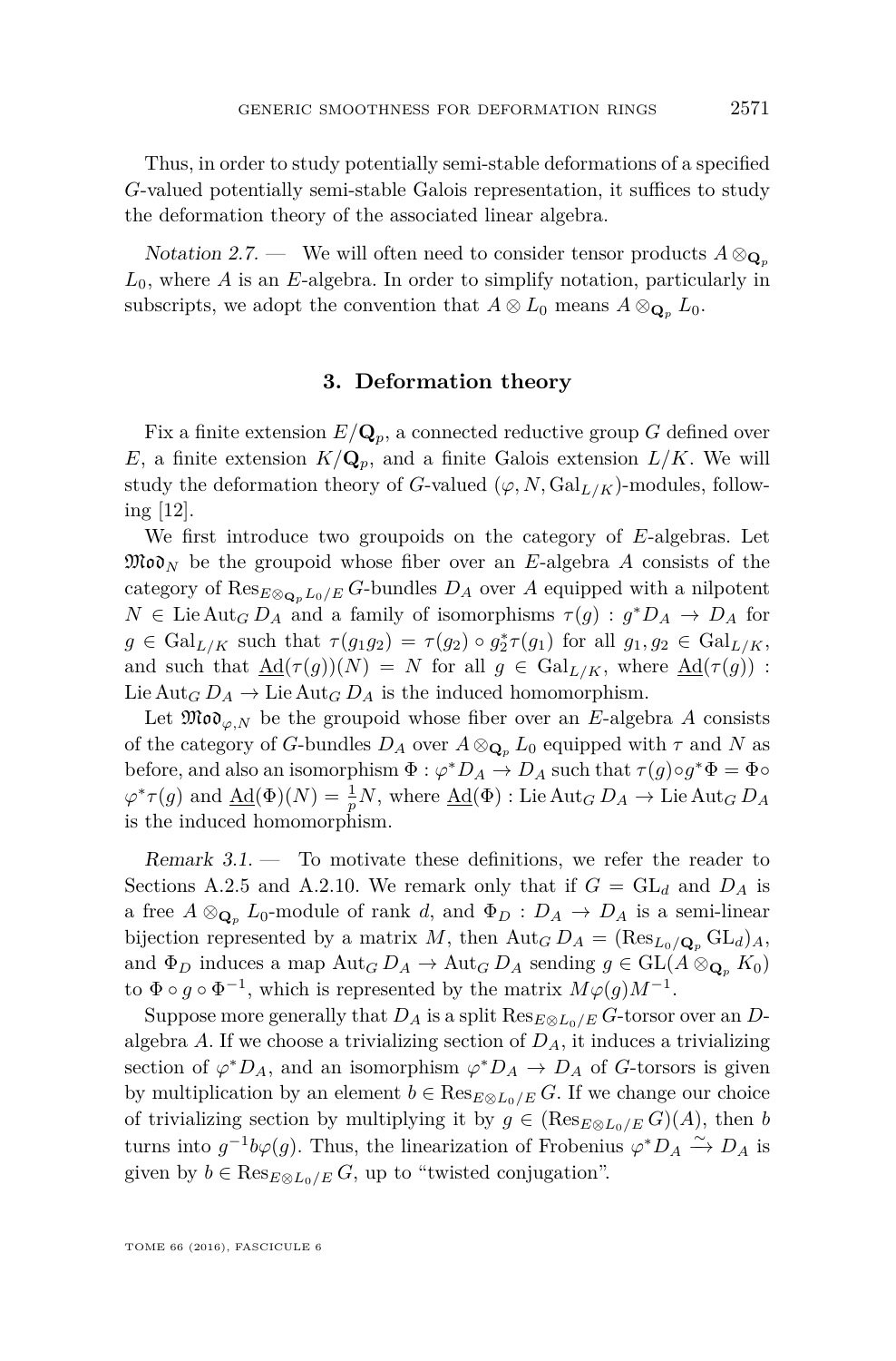If we choose a trivializing section of  $D_A$ , we obtain an identification of Aut<sub>*G*</sub>  $D_A$  with  $(Res_{E \otimes I_0 / E} G)_A$ . Using this identification we can view *N* as an element of  $(\text{Res}_{E\otimes L_0/E}$  ad  $G)(A)$ . Then since  $N = p \text{Ad}(b)(\varphi(N))$  holds after pushing out by any representation of *G*, it holds in  $(\text{Res}_{E \otimes L_0/E} \text{ad } G)(A)$ as well.

Given  $D_A \in \mathfrak{Mod}_{\varphi,N}$ , we let ad  $D_A$  be the  $(\varphi, N, \mathrm{Gal}_{L/K})$ -module over A induced on Lie Aut*<sup>G</sup> DA*. We denote the Frobenius, nilpotent operator, and action of  $Gal_{L/K}$  on ad  $D_A$  by  $\underline{Ad}(\Phi)$ , ad<sub>N</sub>, and  $\underline{Ad}(\tau)$ , as well. Consider the anti-commutative diagram

$$
(\text{ad }D_A)^{\text{Gal}_{L/K}} \xrightarrow{\text{l}\text{--Ad}(\Phi)} (\text{ad }D_A)^{\text{Gal}_{L/K}}
$$
\n
$$
\downarrow \text{ad}_N
$$
\n
$$
(\text{ad }D_A)^{\text{Gal}_{L/K}} \xrightarrow{\text{ad}(\Phi)-1} (\text{ad }D_A)^{\text{Gal}_{L/K}}
$$

We write  $C^{\bullet}(D_A)$  for the total complex of this double complex, concentrated in degrees 0, 1, and 2, with differentials  $d^0$ ,  $d^1$ , and  $d^2$ , and we write  $H^{\bullet}(D_A)$  for the cohomology of  $C^{\bullet}(D_A)$ . This is the *G*-valued analogue of the complex which appears in [\[12,](#page-55-0) §3] The total complex of this double complex controls the deformation theory of  $\mathfrak{Mod}_{\varphi,N}$ :

<span id="page-8-1"></span>Proposition 3.2. — Let *A* be an artin local *E*-algebra with maximal ideal  $\mathfrak{m}_A$ , and let *I*  $\subset$  *A* be an ideal with  $I\mathfrak{m}_A = 0$ . Let  $D_{A/I}$  be an object of  $\mathfrak{Mod}_{\varphi,N}(A/I)$ , and set  $D_{A/\mathfrak{m}_A} = D_{A/I} \otimes_{A/I} A/\mathfrak{m}_A$ . Then

- (1) If  $\mathrm{H}^2(D_{A/\mathfrak{m}_A}) = 0$  then there exists  $D_A$  in  $\mathfrak{Mod}_{\varphi,N}(A)$  lifting  $D_{A/I}$ .
- (2) The set of isomorphism classes of liftings of  $D_{A/I}$  over *A* is either empty or a torsor under the cohomology group  $H^1(D_{A/\mathfrak{m}_A}) \otimes_{A/\mathfrak{m}_A} I$ .

Before we can prove this, we will need some preparatory results on deformations of torsors and on deformations of isomorphisms of torsors. Note that  $I \otimes_{A/\mathfrak{m}_A} D_{A/\mathfrak{m}_A}$  is the set of elements of  $(\text{Aut}_G D_A)(A)$  which are the identity modulo *I*. It is an  $A/\mathfrak{m}_A$ -vector space, and we sometimes view it additively and sometimes multiplicatively. We refer to such elements of  $(\text{Aut}_G D_A)(A)$  as infinitesimal automorphisms.

Let *A* be a henselian local *E*-algebra with maximal ideal  $m_A$ , and let  $I \subset A$  be an ideal with  $I \mathfrak{m}_A = 0$ .

<span id="page-8-0"></span>LEMMA 3.3. — Let *H* be an affine algebraic group over *E*, and let  $D_A$ be an *H*-torsor over *A*. Let  $\overline{f}: D_{A/I} \to D_{A/I}$  be an automorphism of *H*torsors. Then there exists a lift  $f: D_A \to D_A$ , and the set of such lifts is a left and right torsor under  $I \otimes_{A/\mathfrak{m}_A} \text{ad} D_{A/\mathfrak{m}_A}$ .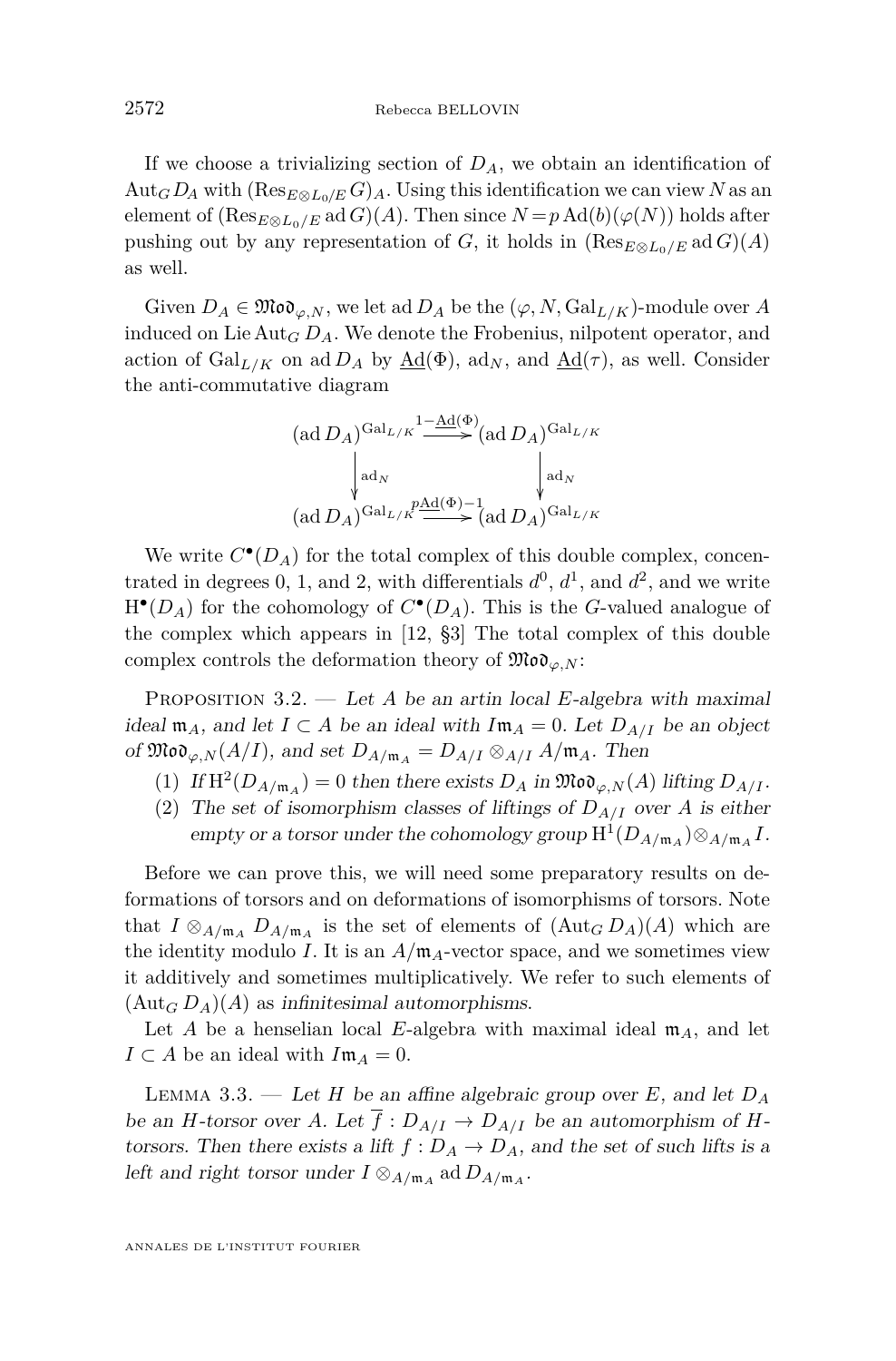Proof.  $\mathcal{F}$  If  $D_A$  is split, the existence of a lift is clear. Otherwise, there is a finite étale cover  $A \to A'$  such that  $D_{A'}$  is split, and we may choose a lift  $f' : D_{A'} \to D_{A'}$  of  $\overline{f}' : D_{A'/I} \to D_{A'/I}$ . Then  $f'$  yields a cocycle  $[f'] \in H^1_{\text{\'et}}(\text{Spec } A, I \otimes_{A/\mathfrak{m}_A} \text{ad } D_{A/\mathfrak{m}_A}),$  and  $f'$  can be modified to descend to an isomorphism  $f: D_A \to D_A$  if and only if  $[f'] = 0$ . But Spec A is affine and  $I \otimes_{A/\mathfrak{m}_A}$  ad  $D_{A/\mathfrak{m}_A}$  is a finite *A*-module. Therefore,  $\mathrm{H}^1_{\text{\'et}}(\mathrm{Spec}\,A, I \otimes_{A/\mathfrak{m}_A}A)$  $ad D_{A/\mathfrak{m}_A}$  = 0 and  $f$  exists.

The second assertion is clear, because if  $f, f': D_A \rightrightarrows D_A$  are two lifts, then  $f \circ f'$  and  $f' \circ f$  are elements of  $I \otimes_{A/\mathfrak{m}_A} \text{ad} D_{A/\mathfrak{m}_A}$ . — Первый профессиональный стандарт и профессиональный стандарт и профессиональный стандарт и профессиональны<br>В собстановки профессиональный стандарт и профессиональный стандарт и профессиональный стандарт и профессионал

The next result also follows from [\[7,](#page-55-5) Exposé XXIV, Lemme 8.1.8]:

<span id="page-9-1"></span>LEMMA 3.4. — Let *H* be an affine algebraic group over *E*, and let  $D_{A/I}$ be an *H*-torsor over  $A/I$ . Then there is an *H*-torsor  $D_A$  over *A* such that  $D \otimes_A A/I \cong D_{A/I}$ , and  $D_A$  is unique up to isomorphism.

Proof. — If  $D_{A/I}$  is a split *H*-torsor, the existence of a lift is clear. Otherwise, there is a finite étale cover  $A \to A'$  such that  $D_{A'/I}$  is split, and we may choose a trivial lift  $D_{A}$ <sup>0</sup> of  $D_{A^{\prime}/I}$ . Then  $D_{A^{\prime}}$  yields a cocy- ${\rm (cle)}$   $[D_{A'}] \in H^2_{\text{\'et}}(\text{Spec } A, I \otimes_{A/\mathfrak{m}_A} \text{ad } D_{A/\mathfrak{m}_A}).$  Letting  $p_1, p_2$ : Spec  $A' \times_A$ Spec  $A' \rightrightarrows$  Spec  $A'$  be the projection maps, we can find an isomorphism  $p_1^* D_{A'} \xrightarrow{\sim} p_2^* D_{A'}$  (which is the identity modulo *I*), and  $[D_{A'}] = 0$  if and only if this isomorphism can be chosen to give a descent datum. But Spec *A* is affine and  $I \otimes_{A/\mathfrak{m}_A}$  ad  $D_{A/\mathfrak{m}_A}$  is a finite  $A$ -module, so  $\mathrm{H}^2_{\mathrm{\acute{e}t}}(\mathrm{Spec}\,A, I \otimes_{A/\mathfrak{m}_A}A)$  $ad D_{A/\mathfrak{m}_A}$  = 0. Since *H*-torsors are affine and descent is effective for affine morphisms, *D<sup>A</sup>* exists.

Now suppose that  $D_A$  and  $D'_A$  are two lifts of  $D_{A/I}$ . There is a finite étale cover  $A \rightarrow A'$  over which they become isomorphic, and a choice of isomorphism  $f'$  over  $A'$  yields a cocycle  $[f'] \in H^1_{\text{\'et}}(\text{Spec } A, I \otimes_{A/\mathfrak{m}_A} A)$ ad  $D_{A/\mathfrak{m}_A}$ ). Then  $[f'] = 0$  if and only if  $f'$  can be modified to give an isomorphism  $f: D_A \xrightarrow{\sim} D'_A$ . But *A* is affine and  $I \otimes_{A/\mathfrak{m}_A}$  ad  $D_{A/\mathfrak{m}_A}$  is a finite *A*-module, so  $H^2_{\text{\'et}}(\text{Spec }A, I \otimes_{A/\mathfrak{m}_A} \text{ad} D_{A/\mathfrak{m}_A}) = 0$  and  $[f'] = 0$ . Therefore,  $D_A$  is unique up to isomorphism.

<span id="page-9-0"></span>LEMMA 3.5. — Let *H* be an affine algebraic group over *E*, and let  $D_A$ ,  $D'_A$  be *H*-torsors over *A*, and let  $\overline{f}: D_{A/I} \to D'_{A/I}$  be an isomorphism. Then there exists a lift  $f: D_A \to D'_A$ , and the set of such lifts is a torsor under a left action of  $H^0(A, I \otimes_{A/\mathfrak{m}_A} \text{ad } D'_{A/\mathfrak{m}_A})$  and a right action of  $\mathrm{H}^0(A, I \otimes_{A/\mathfrak{m}_A} \mathrm{ad}\, D_{A/\mathfrak{m}_A}).$ 

*Proof.* — Since  $D_{A/I}$  and  $D'_{A/I}$  are isomorphic, and there is a unique lift of  $D_{A/I}$  to an *H*-torsor over *A*, up to isomorphism,  $D_A \cong D'_A$ . Therefore,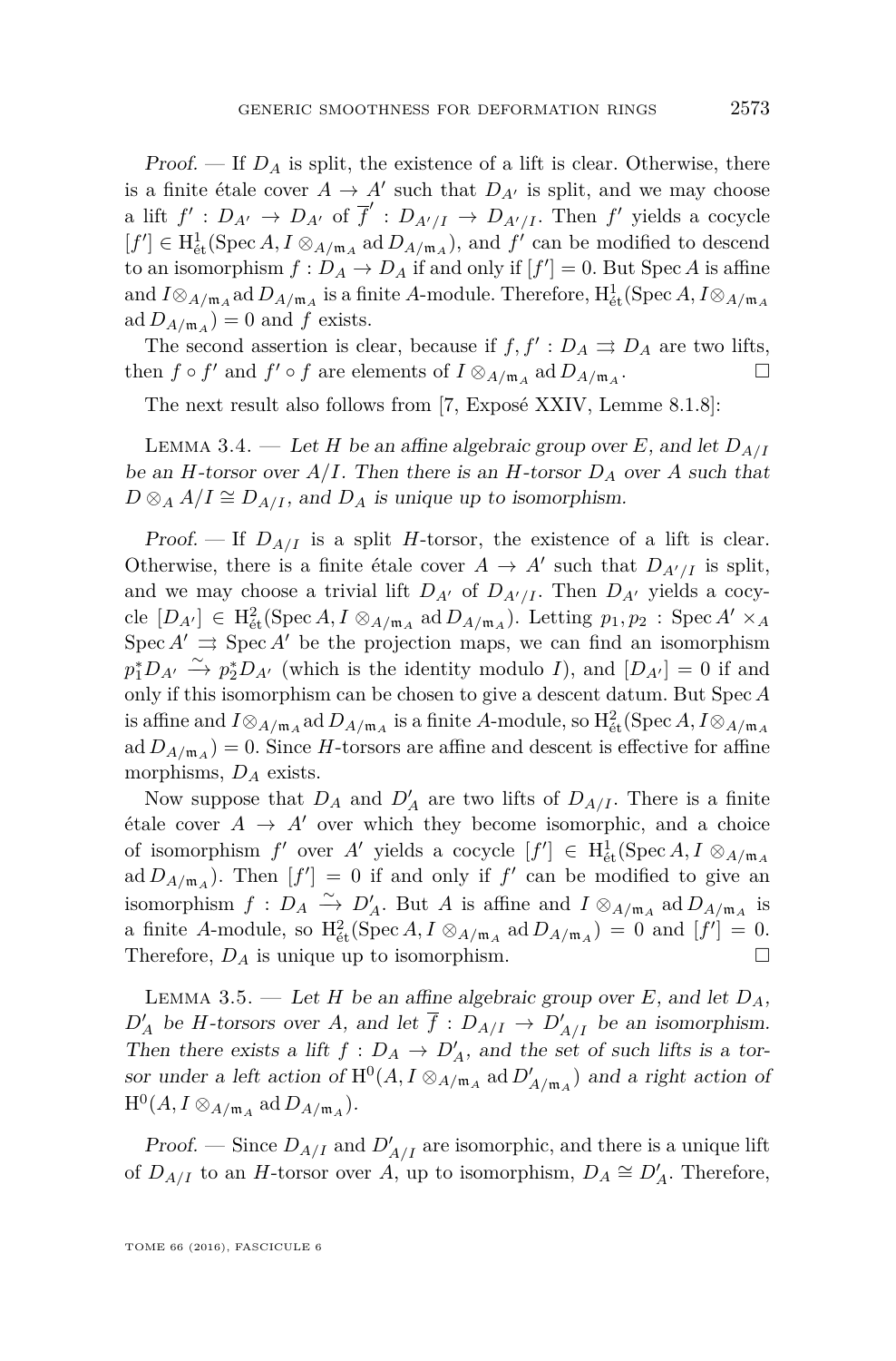we may fix an identification of  $D_A$  and  $D'_A$ , so that the existence of a lift of the isomorphism  $\overline{f}$  becomes a question of the existence of a lift of an automorphism of an *H*-torsor. But such a lift exists, by Lemma [3.3.](#page-8-0)

If  $f_1, f_2 : D_A \rightrightarrows D'_A$  are two isomorphisms lifting  $\overline{f}$ , then  $f_1 \circ f_2^{-1}$  is an automorphism of  $D'_{A}$  which is the identity modulo *I*, and is therefore an element of  $I \otimes_{A/\mathfrak{m}_A}$  ad  $D'_A$ . On the other hand, given an automorphism  $g$ of  $D'_{A}$  which is the identity modulo *I*,  $g \circ f_2$  is a lift of  $\overline{f}$ .

Similarly,  $f_2^{-1} \circ f_1$  is an automorphism of  $D_A$  which is the identity modulo *I*. On the other hand, given an automorphism *h* of *D<sup>A</sup>* which is the identity modulo *I*,  $f_2 \circ h$  is a lift of  $\overline{f}$ .

<span id="page-10-0"></span>LEMMA 3.6. — Let  $D_A$  be a  $\text{Res}_{E \otimes L_0/E} G$ -torsor over A, and let  $\tau_0$  be a semi-linear action of  $Gal_{L/K}$  on  $D_{A/I}$ . That is, we have a set of isomorphisms  $\tau_0(g) : g^*D_{A/I} \to D_{A/I}$  such that  $\tau_0(g_1g_2) = \tau_0(g_2) \circ g_2^*\tau_0(g_1)$ . Then there is a semi-linear action  $\tau$  of  $Gal_{L/K}$  lifting  $\tau_0$ , and it is unique up to isomorphism.

Proof. — For every  $g \in \text{Gal}_{L/K}$ , we can lift  $\tau_0(g)$  to an isomorphism  $\tau_1(g)$  :  $g^*D_A \to D_A$ , and we wish to show that we can choose the  ${\tau_1(g)}_{g \in \text{Gal}_{L/K}}$  such that they provide an action of  $\text{Gal}_{L/K}$ . The assignment  $(g_1, g_2) \mapsto c(g_1, g_2) := \tau_1(g_2) \circ g_2^* \tau_1(g_1) \circ \tau_1(g_1 g_2)^{-1}$  is a 2-cocycle of Gal<sub>L/K</sub> valued in  $\mathrm{H}^0(A, I \otimes_{A/\mathfrak{m}_A} \mathrm{ad} D_{A/\mathfrak{m}_A})$ . But

$$
H^2(\text{Gal}_{L/K}, H^0(A, I \otimes_{A/\mathfrak{m}_A} \text{ad}\, D_{A/\mathfrak{m}_A})) = 0
$$

because  $Gal_{L/K}$  is a finite group and  $H^0(A, I \otimes_{A/\mathfrak{m}_A} ad D_{A/\mathfrak{m}_A})$  is a characteristic  $0$  vector space. Therefore, there is some 1-cochain  $c'$  such that *c* = *d*(*c*<sup>'</sup>). If we define *τ*(*g*) = *c*'(*g*)<sup>-1</sup> ∘ *τ*<sub>1</sub>(*g*), then *τ*(*g*<sub>2</sub>)∘*g*<sub>2</sub><sup>\*</sup>*τ*(*g*<sub>1</sub>) = *τ*(*g*<sub>1</sub>*g*<sub>2</sub>), as desired.

Let  $\tau, \tau'$  be two semi-linear actions of  $Gal_{L/K}$  on  $D_A$  lifting  $\tau_0$ . Then the assignment  $g \mapsto c(g) := \tau(g) \circ \tau'(g)^{-1}$  is a 1-cocycle of  $\text{Gal}_{L/K}$ , again valued in  $\mathrm{H}^0(A, I \otimes_{A/\mathfrak{m}_A} \mathrm{ad} D_{A/\mathfrak{m}_A}),$  because

$$
c(gh) = \tau(gh) \circ \tau'(gh)^{-1}
$$
  
=  $\tau(h) \circ h^* \tau(g) \circ h^* \tau'(g)^{-1} \circ \tau'(h)^{-1}$   
=  $\tau(h) \circ h^* c(g) \circ \tau(h)^{-1} \circ \tau(h) \circ \tau'(h)^{-1}$   
=  $h \cdot c(g) + c(h)$ 

where we have switched from multiplicative to additive notation in the last line. But  $H^1(\text{Gal}_{L/K}, \text{H}^0(A, I \otimes_{A/\mathfrak{m}_A} \text{ad }D_{A/\mathfrak{m}_A})) = 0$ , again because Gal<sub>L/K</sub> is a finite group and  $H^0(A, I \otimes_{A/\mathfrak{m}_A} \text{ad }D_{A/\mathfrak{m}_A})$  is a characteristic 0

ANNALES DE L'INSTITUT FOURIER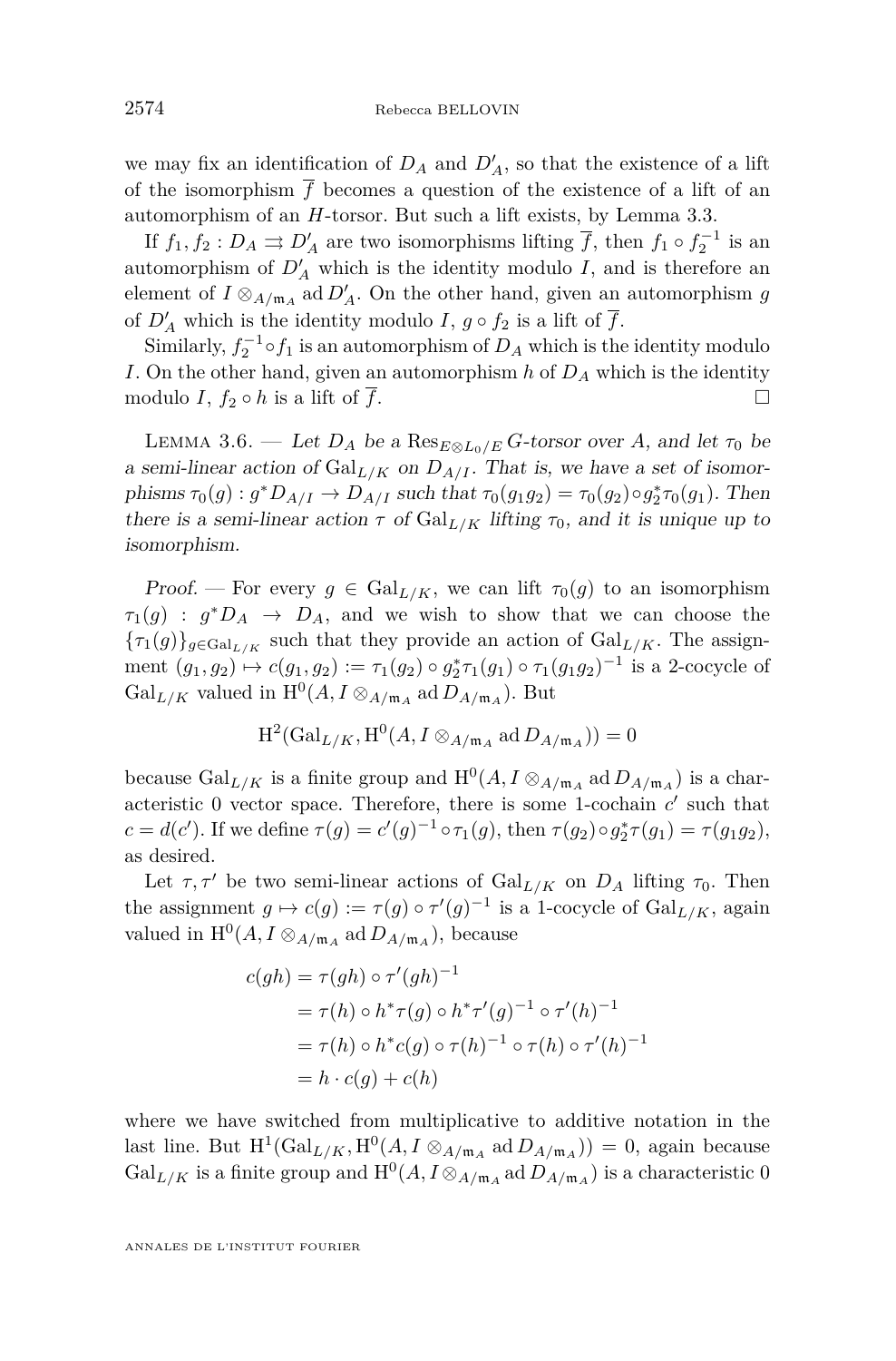vector space, so

$$
c(g) = g \cdot m - m = \tau_0(g)g^*m\tau_0(g)^{-1} \circ m^{-1}
$$

for some  $m \in I \otimes_{A/\mathfrak{m}_A} \text{ad} D_{A/\mathfrak{m}_A}$ . Then  $m$  is an infinitesimal automorphism of  $D_A$  carrying  $\tau$  to  $\tau'$ .

<span id="page-11-0"></span>LEMMA 3.7. — Let  $D_A$  be a  $\text{Res}_{E \otimes L_0/E} G$ -torsor over *A* equipped with a semi-linear action  $\tau$  of Gal<sub>L/K</sub>. Suppose we are given  $N_0 \in \text{ad } D_{A/I}$  such that  $\underline{\text{Ad}}(\tau(g))(N_0) = N_0$  for all  $g \in \text{Gal}_{L/K}$ . Then there exists  $N \in \text{ad }D_A$ lifting  $N_0$  such that  $\text{Ad}(\tau(q))(N) = N$  for all  $q \in \text{Gal}_{L/K}$ , and the set of such lifts is a torsor under  $I \otimes_{A/\mathfrak{m}_A} (\text{ad } D_{A/\mathfrak{m}_A})^{\text{Gal}_{L/K}}$ .

Proof. — Suppose that *N* and *N'* are two  $Gal_{L/K}$ -fixed lifts of  $N_0$ . Then

$$
N - N' \in I \otimes_{A/\mathfrak{m}_A} \operatorname{ad} D_{A/\mathfrak{m}_A}
$$

and

$$
\underline{\mathrm{Ad}}(\tau(g))(N - N') = N - N'
$$

as desired.

We now address the existence of *N*. Choose some lift  $\widetilde{N} \in \text{ad } D_A$ , and define

$$
N:=\frac{1}{|\operatorname{Gal}_{L/K}|}\sum_{g\in \operatorname{Gal}_{L/K}}\operatorname{Ad}(\tau(g))(\widetilde{N})
$$

Then *N* lifts  $N_0$ , and  $\underline{\text{Ad}}(\tau(g))(N) = N$  for all  $g \in \text{Gal}_{L/K}$ .

The "averaging" technique used here is ubiquitous in the theory of representations of finite groups.

<span id="page-11-1"></span>LEMMA 3.8. — Let  $D_A$  be a Res<sub>E⊗L0</sub>/E<sup>C</sup>-torsor over *A* equipped with a semi-linear action  $\tau$  of Gal<sub>L/K</sub>. Suppose there is an isomorphism  $\Phi_0$ :  $\varphi^* D_{A/I} \to D_{A/I}$  such that  $\tau(g) \circ g^* \Phi_0 = \Phi_0 \circ \varphi^* \tau(g)$  as isomorphisms  $\varphi^* g^* D_{A/I} \to D_{A/I}$ . Then there exists an isomorphism  $\Phi : \varphi^* D_A \to D_A$ lifting  $\Phi_0$  such that  $\tau(g) \circ g^* \Phi = \Phi \circ \varphi^* \tau(g)$ , and the set of such lifts is a torsor under a right action of  $H^0(A, I \otimes_{A/\mathfrak{m}_A} \mathrm{ad} D_{A/\mathfrak{m}_A})^{\mathrm{Gal}_{L/K}}$ .

Proof. — Suppose first that there are two isomorphisms  $\Phi$ ,  $\Phi'$ :  $\varphi^* D_A \rightrightarrows$  $D_A$  with the desired property. Then  $\Phi \circ \Phi'^{-1}$  is an infinitesimal automorphism of  $D_A$  such that for all  $g \in \text{Gal}_{L/K}$ ,

$$
\tau(g) \circ g^*(\Phi \circ \Phi'^{-1}) = \Phi \circ \varphi^* \tau(g) \circ g^* \Phi'^{-1} = (\Phi \circ \Phi'^{-1}) \circ \tau(g)
$$

Thus,  $\Phi \circ \Phi'^{-1} \in I \otimes_{A/\mathfrak{m}_A} (\text{ad } D_{A/\mathfrak{m}_A})^{\text{Gal}_{L/K}}.$ 

We now address the existence of a  $Gal_{L/K}$ -fixed lift  $\Phi$ . By Lemma [3.5,](#page-9-0) the set of all lifts  $\Phi : \varphi^* D_A \to D_A$  of  $\Phi_0 : \varphi^* D_{A/I} \to D_{A/I}$  is non-empty, so we choose some lift  $\Phi$  and again "average" it under the action of  $Gal_{L/K}$ .

TOME 66 (2016), FASCICULE 6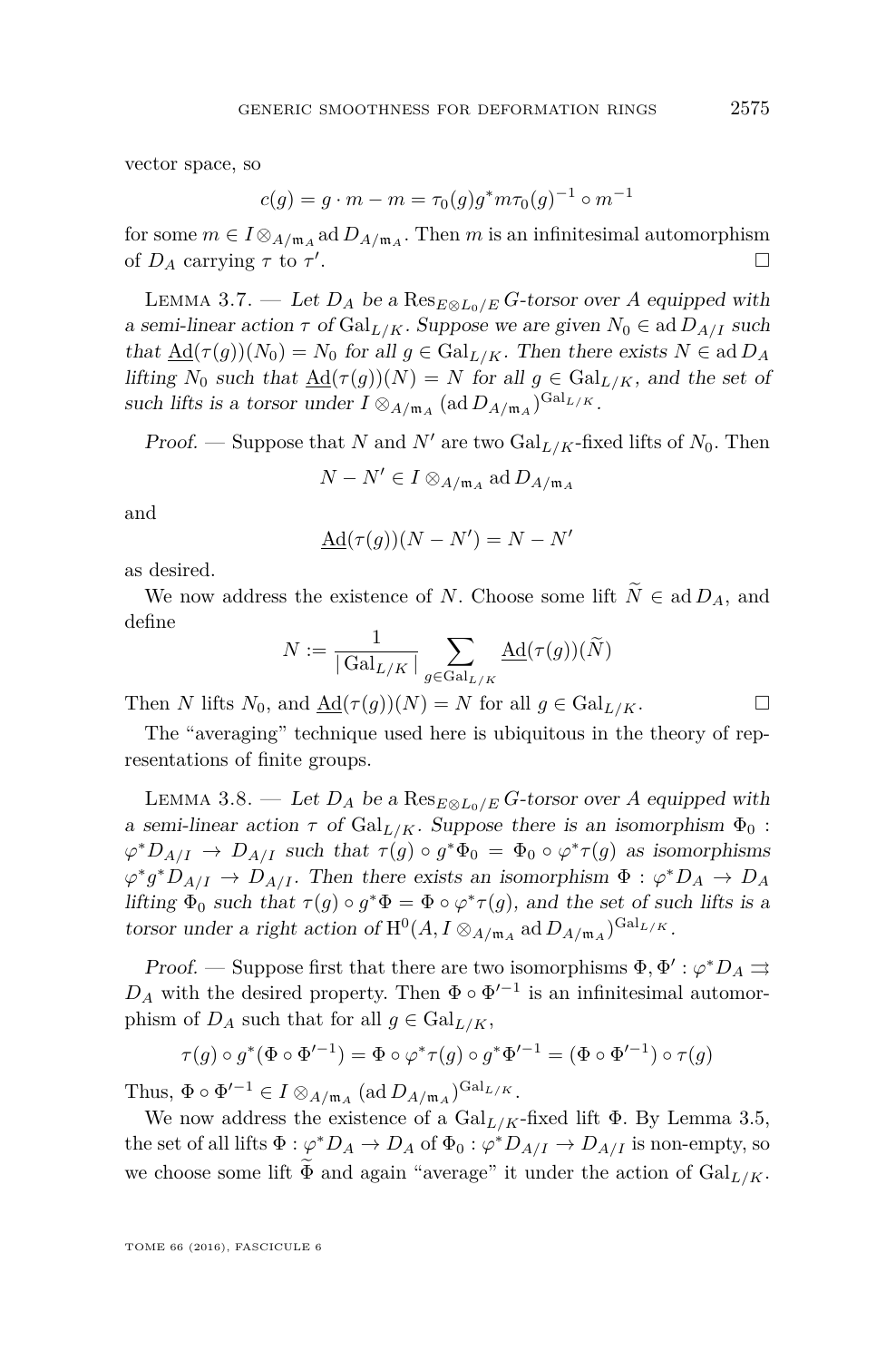More precisely, for any  $g \in \text{Gal}_{L/K}$ ,  $\tau(g) \circ g^* \Phi \circ \varphi^* \tau(g)^{-1} \circ \Phi^{-1}$  is an isomorphism  $D_A \rightarrow D_A$  which is trivial modulo *I*, so it is an element of  $I \otimes_{A/\mathfrak{m}_A}$  ad  $D_{A/\mathfrak{m}_A}$ . Viewing  $I \otimes_{A/\mathfrak{m}_A}$  additively, we define

$$
\Phi:=\left(\frac{1}{|\operatorname{Gal}_{L/K}|}\sum_{g\in \operatorname{Gal}_{L/K}}\tau(g)\circ g^*\widetilde{\Phi}\circ \varphi^*\tau(g)^{-1}\circ \widetilde{\Phi}^{-1}\right)\circ \widetilde{\Phi}
$$

Then for any  $h \in \text{Gal}_{L/K}$ ,

$$
\tau(h) \circ h^*\Phi
$$
\n
$$
= \tau(h) \circ \left( \frac{1}{|\operatorname{Gal}_{L/K}|} \sum_{g \in \operatorname{Gal}_{L/K}} h^*\tau(g) \circ h^*g^*\tilde{\Phi} \circ h^*\varphi^*\tau(g)^{-1} \circ h^*\tilde{\Phi}^{-1} \right) \circ h^*\tilde{\Phi}
$$
\n
$$
= \left( \frac{1}{|\operatorname{Gal}_{L/K}|} \sum_{g \in \operatorname{Gal}_{L/K}} \tau(gh) \circ (gh)^*\tilde{\Phi} \circ h^*\varphi^*\tau(g)^{-1} \circ h^*\tilde{\Phi}^{-1} \right) \circ h^*\tilde{\Phi}
$$
\n
$$
= \left( \frac{1}{|\operatorname{Gal}_{L/K}|} \sum_{g \in \operatorname{Gal}_{L/K}} \tau(gh) \circ (gh)^*\tilde{\Phi} \circ \varphi^*\tau(gh)^{-1} \circ \varphi^*\tau(h) \circ h^*\tilde{\Phi}^{-1} \right) \circ h^*\tilde{\Phi}
$$
\n
$$
= \Phi \circ \varphi^*\tau(h) \circ h^*\tilde{\Phi}^{-1} \circ h^*\tilde{\Phi}
$$
\n
$$
= \Phi \circ \varphi^*\tau(h)
$$

as desired.  $\Box$ 

Remark 3.9. — The reader may be concerned that we have asserted the equality of two isomorphisms of  $\text{Res}_{E \otimes L_0/E} G$ -torsors, one an isomorphism  $\varphi^* g^* D_A \to D_A$ , the other an isomorphism  $g^* \varphi^* D_A \to D_A$ . But although  $Gal_{L/K}$  may very well be non-abelian, its action on  $A \otimes_{\mathbf{Q}_n} L_0$ factors through an abelian quotient and commutes with the action of  $\varphi$ . Therefore,  $\varphi^* g^* D_A$  and  $g^* \varphi^* D_A$  are canonically identified.

Now that we have shown that we can lift  $D_{A/I}$  and  $\tau_0$  over A, uniquely up to isomorphism, and that we can lift  $N_0$  and  $\Phi_0$  compatibly with  $\tau$ , we are in a position to prove Proposition [3.2.](#page-8-1)

Proof of Proposition [3.2.](#page-8-1) — Let  $D_{A/I}$  be a  $(\varphi, N, \text{Gal}_{L/K})$ -module over *A/I*. Lemma [3.4](#page-9-1) implies that we can lift the underlying  $\text{Res}_{E \otimes L_0/E} G$ -torsor to a torsor *D<sup>A</sup>* over *A*, and Lemma [3.6](#page-10-0) implies that we can lift the action of Gal<sub>L/K</sub> to a semi-linear action  $\tau$  of Gal<sub>L/K</sub> on  $D_A$ , in both cases uniquely up to isomorphism. In addition, Lemma [3.7](#page-11-0) implies that we can lift  $N_0$  to  $N \in \text{ad } D_A$  and Lemma [3.8](#page-11-1) implies that we can lift  $\Phi_0$  to  $\Phi : \varphi^* D_A \to D_A$ , such that *N* and  $\Phi$  are Gal<sub>L/K</sub>-fixed.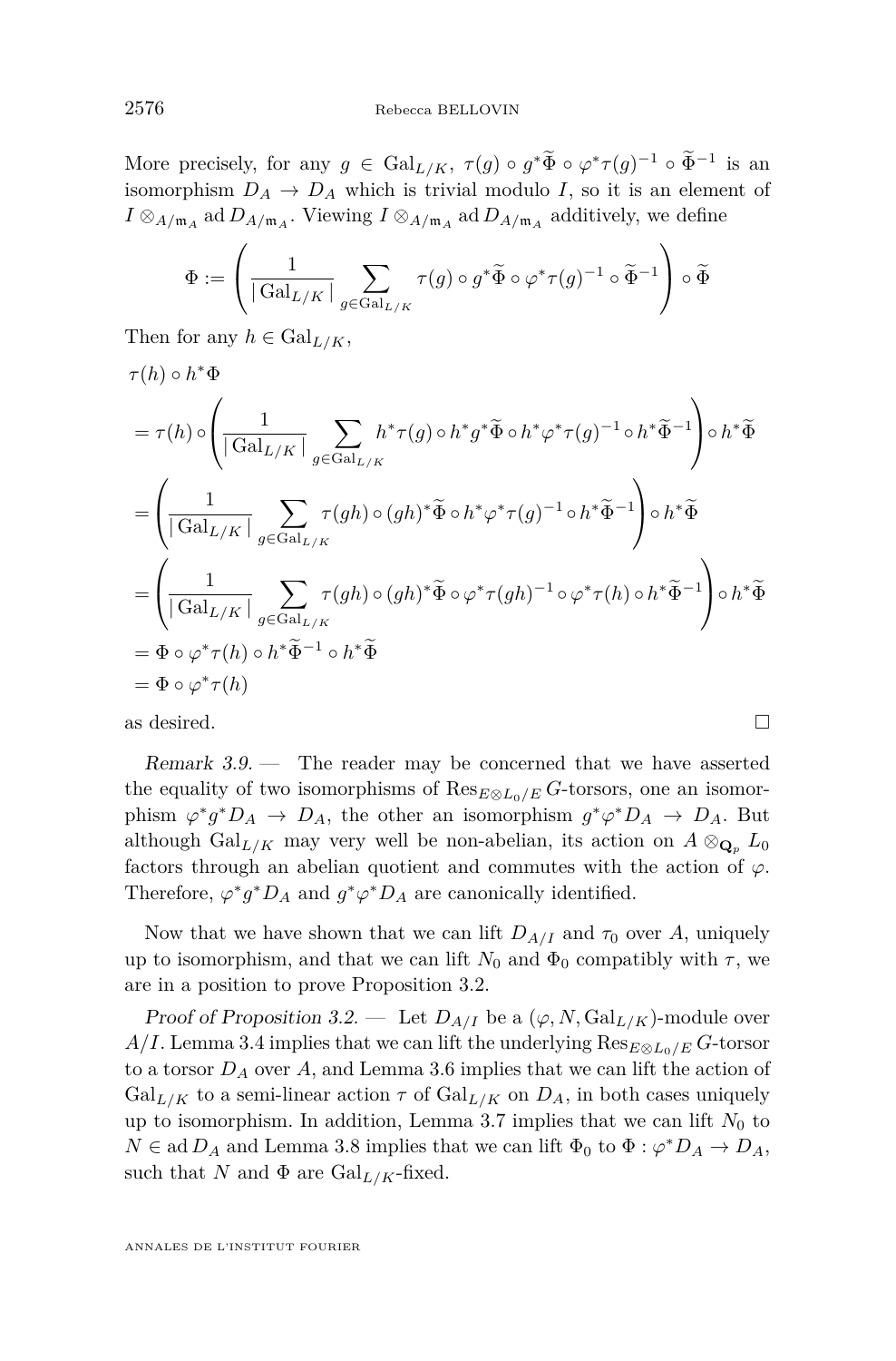Then  $D_A$ , together with  $\tau$ , *N*, and  $\Phi$ , is a  $(\varphi, N, \text{Gal}_{L/K})$ -module if and only if  $N = p\underline{\text{Ad}}(\Phi)(N)$ . Define  $h = N - p\underline{\text{Ad}}(\Phi)(N) \in I \otimes_{A/\mathfrak{m}_A} \text{ad} D_{A/\mathfrak{m}_A}^{\text{Gal}_{L/K}}$  $A/\mathfrak{m}_A$ . If  $\text{H}^2(D_{A/\mathfrak{m}_A}) = 0$ , then there exist  $f, g \in I \otimes_{A/\mathfrak{m}_A} \text{ad} D_{A/\mathfrak{m}_A}^{\text{Gal}_{L/K}}$  $\frac{GmL}{A/m_A}$  such that  $h = \text{ad}_{N_0}(f) + (p\underline{\text{Ad}}(\Phi_0) - 1)(g)$ . Then we claim that if we define  $N := N + g$ and  $\widetilde{\Phi} := f^{-1} \circ \Phi$ , then  $\widetilde{N} = p\underline{\text{Ad}}(\widetilde{\Phi})(\widetilde{N})$ . Note that we are going back and forth between the "additive" and "multiplicative" interpretations of  $I\otimes_{A/\mathfrak{m}_A}D^{\mathrm{Gal}_{L/K}}_{A/\mathfrak{m}_A}$  $A/\mathfrak{m}_A$ . But  $N = p\underline{\text{Ad}}(\Phi)(N)$  holds after pushing out  $D_A$  by any representation  $G \to GL(V)$  over E, by the construction in the proof of [\[12,](#page-55-0) Proposition 3.1.2], so it holds in ad *DA*.

Suppose that  $D_A$  and  $D'_A$  are two lifts of  $D_{A/I}$  as  $(\varphi, N, \mathrm{Gal}_{L/K})$ -modules. We may assume that the underlying torsors and actions of  $Gal_{L/K}$  are identified. Then  $g := N - N'$  and  $f := \Phi \circ \Phi'^{-1}$  are elements of  $I \otimes_{A/\mathfrak{m}_A} I$  $D_{A/\mathfrak{m}_A}^{\mathrm{Gal}_{L/K}}$  $\frac{G_{aL/K}}{A/\mathfrak{m}_A}$ , and

$$
ad_{N_0}(f) + (p\underline{Ad}(\Phi_0) - 1)(g) = 0
$$

because this holds after pushing out  $D_A$  by any representation  $G \to GL(V)$ over *E*, by the construction in the proof of [\[12,](#page-55-0) Proposition 3.1.2]. Therefore,  $(f, g)$  represents a class in  $I \otimes_{A/\mathfrak{m}_A} H^1(D_{A/\mathfrak{m}_A}).$ 

Now  $D_A$  and  $D'_A$  are isomorphic if and only if there is some  $Gal_{L/K}$ invariant automorphism  $u$  of the underlying torsor of  $D_A$  which is the identity modulo *I*, and carries *N* to *N'* and  $\Phi$  to  $\Phi'$ . That is,  $u \in I \otimes_{A/\mathfrak{m}_A} A$  $D_{A/\mathfrak{m}_A}^{\mathrm{Gal}_{L/K}}$  $A_{A/\mathfrak{m}_A}^{\mathrm{Gal}_{L/K}}$ , and  $\mathrm{Ad}(u)(N) = N'$  and  $u \circ \Phi = \Phi' \circ \varphi^* u$ . But  $\mathrm{Ad}(u)(N) = N'$ if and only if  $N' - N = ad_{N_0}(u)$ , and  $u \circ \Phi = \Phi' \circ \varphi^* u$  if and only if  $\Phi \circ \Phi^{-1} = u^{-1} \circ \underline{\text{Ad}}(\Phi')(u)$ . Thus,  $D_A$  and  $D'_A$  are isomorphic if and only if  $(N - N', \Phi \circ \Phi^{-1})$  is in the image of  $d^0$ . В последните последните под извести в последните под извести в последните под извести в собита на селото на<br>В последните под извести в последните под извести в последните под извести в последните под извести в последни

<span id="page-13-0"></span>Remark  $3.10.$  — The proof of Proposition [3.2](#page-8-1) also shows that if we fix a particular lift  $D_A$  of the underlying  $\text{Res}_{E \otimes L_0/E} G$ -torsors and a particular lift  $\tau$  of  $\tau_0$ , then the space of lifts  $(\Phi, N)$  of  $(\Phi_0, N_0)$  to  $D_A$  compatible with *τ* such that  $N = p \text{Ad}(\Phi)(N)$  is either empty or a torsor under

$$
\ker ((\mathrm{ad}\,D_{A/\mathfrak{m}_A}\otimes_{A/\mathfrak{m}_A}I)\oplus (\mathrm{ad}\,D_{A/\mathfrak{m}_A}\otimes_{A/\mathfrak{m}_A}I)\to (\mathrm{ad}\,D_{A/\mathfrak{m}_A}\otimes_{A/\mathfrak{m}_A}I))
$$

This differs from the statement of Proposition [3.2](#page-8-1) in that we are considering the space of lifts, not the space of lifts up to isomorphism. We will use this observation in Section [5](#page-19-0) to compute the dimension of a cover of a particular moduli stack.

We now turn to the question of deforming filtered  $(\varphi, N, \text{Gal}_{L/K})$ -modules.

Lemma 3.11. — Let *A* be a henselian local *E*-algebra with maximal ideal  $\mathfrak{m}_A$ , and let  $I \subset A$  be an ideal with  $I\mathfrak{m}_A = 0$ . Let H be a reductive

TOME 66 (2016), FASCICULE 6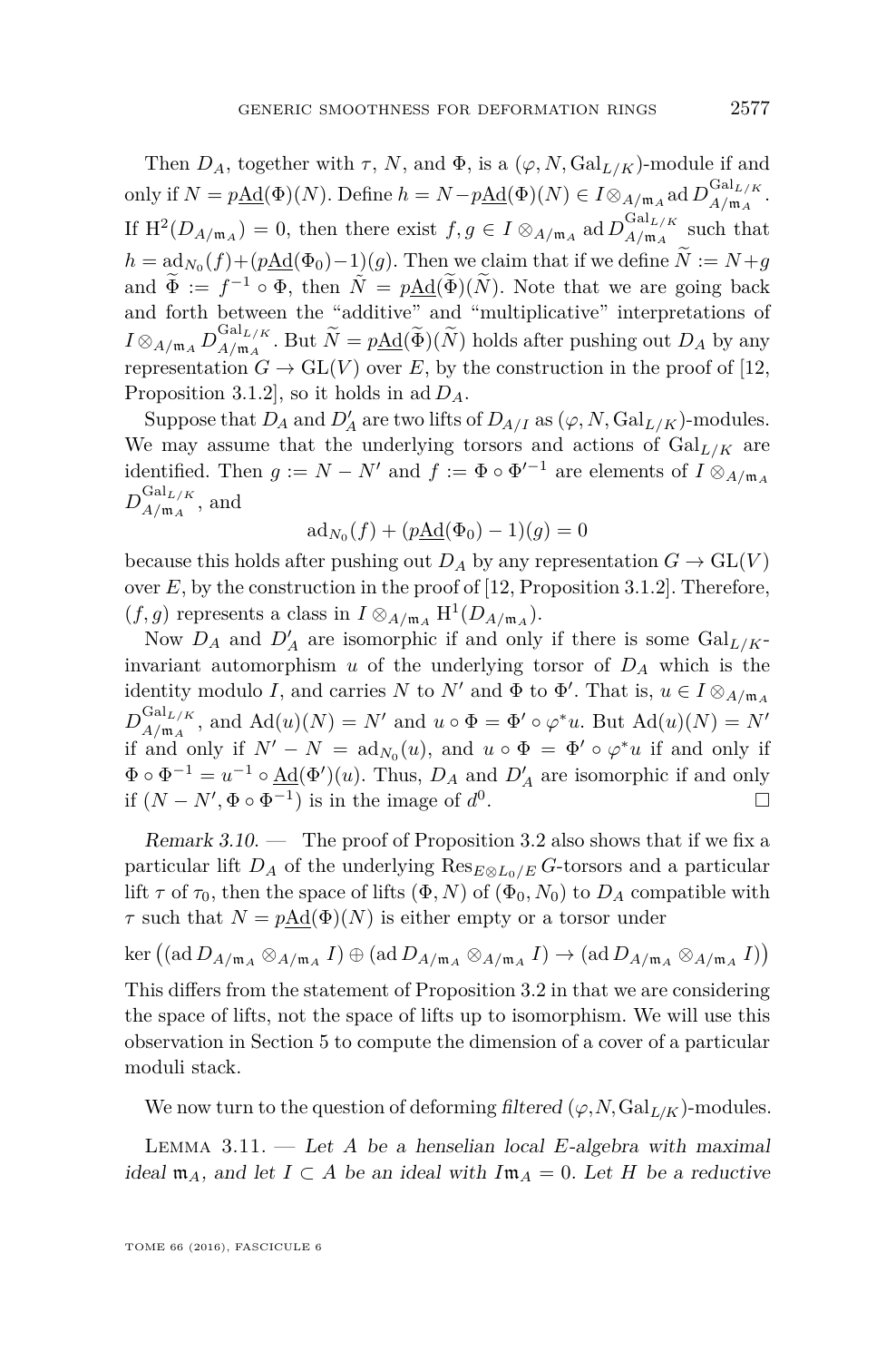algebraic group over  $E$ , and let  $D_A$  be an *H*-torsor over  $A$ , and suppose that the reduction  $D_{A/I}$  of  $D_A$  modulo *I* is equipped with a ⊗-filtration  $\mathcal{F}_0^{\bullet}$ . Then there is a ⊗-filtration on  $D_A$  lifting it, and the space of such lifts is a torsor under  $(\text{ad }D_{A/\mathfrak{m}_A}/\text{Fil}^0 \text{ ad }D_{A/\mathfrak{m}_A})\otimes_{A/\mathfrak{m}_A} I$ .

Proof. — Suppose first that there are two  $\otimes$ -filtrations,  $\mathcal{F}^{\bullet}$  and  $\mathcal{F}'^{\bullet}$ , lifting  $\mathcal{F}_0^{\bullet}$ . Let  $\lambda_0 : \mathbf{G}_m \to \text{Aut}_H(D_{A/I})$  be a cocharacter splitting  $\mathcal{F}_0^{\bullet}$ , let  $\lambda, \lambda': \mathbf{G}_{\mathrm{m}} \rightrightarrows \mathrm{Aut}_{H}(D_{A})$  be cocharacters splitting  $\mathcal{F}^{\bullet}$  and  $\mathcal{F}'^{\bullet}$ , respectively, and let  $P, P' \subset Aut_H(D_A)$  be the corresponding parabolics. We may arrange that  $\lambda$  and  $\lambda'$  reduce to  $\lambda_0$  modulo *I*. By the local constancy of the type of a filtration,  $\lambda$  and  $\lambda'$  are conjugate by an infinitesimal automorphism of  $D_A$  (since they are equal modulo *I*), and  $\mathcal{F}^{\bullet} = \mathcal{F}'^{\bullet}$  if and only if  $\lambda$  and  $\lambda'$  are Fil<sup>0</sup> ad  $D_{A/\mathfrak{m}_A} \otimes_{A/\mathfrak{m}_A} I$ -conjugate.

We define the groupoid  $\mathfrak{Mod}_{F, \varphi, N, \tau}$  of *G*-valued filtered  $(\varphi, N, \mathrm{Gal}_{L/K})$ modules of *p*-adic Hodge type **v** and Galois type  $\tau$  to be the groupoid on the category of *E*-algebras whose fiber over *A* is the category of *G*-torsors *D<sub>A</sub>* over  $A \otimes L_0$  equipped with  $\Phi$ , *N*, and  $\tau$  making  $D_A$  into an object of  $\mathfrak{Mod}_{\varphi,N,\tau}$ , and such that the *G*-torsor  $(D_A)^{\mathrm{Gal}_{L/K}}_L$  $L^{Gall L/K}$  over  $A \otimes K$  is equipped with a ⊗-filtration of type **v**. The deformation theory of an object *D<sup>A</sup>* of  $\mathfrak{Mod}_{F,\varphi,N,\tau}(A)$  is controlled by the total complex  $C_F^{\bullet}(D_A)$  of the double complex

$$
(\text{ad }D_A)^{\text{Gal}_{L/K}} \xrightarrow{\qquad \qquad} (\text{ad }D_A)^{\text{Gal}_{L/K}} \xrightarrow{\qquad \qquad} (\text{ad }D_A)^{\text{Gal}_{L/K}} \xrightarrow{\qquad \qquad} (\text{ad }D_A)^{\text{Gal}_{L/K}}
$$
\n
$$
(\text{ad }D_{A,L}/\text{Fil}^0 \text{ad }D_{A,L})^{\text{Gal}_{L/K}}
$$

where the top row is the complex  $C^{\bullet}(D_A)$ . We let  $H^{\bullet}_F(D_A)$  denote the cohomology of  $C_F^{\bullet}(D_A)$ .

Note that since  $(\text{Res}_{E\otimes K/E} G)/P_v$  is smooth and the ⊗-filtration on  $(D_A)^{{\mathrm{Gal}}_{L/K}}_L$  $L^{U_{L/K}}$  does not interact with the  $(\varphi, N, \text{Gal}_{L/K})$ -module structure, any obstruction to deforming  $D_{A/I}$  as a filtered  $(\varphi, N, \text{Gal}_{L/K})$ -module comes from an obstruction to deforming it as a  $(\varphi, N, \mathrm{Gal}_{L/K})$ -module.

More precisely, we have the following result, following [\[12,](#page-55-0) Lemma 3.2.1]:

<span id="page-14-0"></span>Proposition 3.12. — The natural morphism of groupoids Mod*F,ϕ,N,τ*  $\rightarrow$  Mo $o_{\varphi,N,\tau}$  given by forgetting the  $\otimes$ -filtration is formally smooth. Furthermore, let *A* be a henselian local ring with maximal ideal m*<sup>A</sup>* and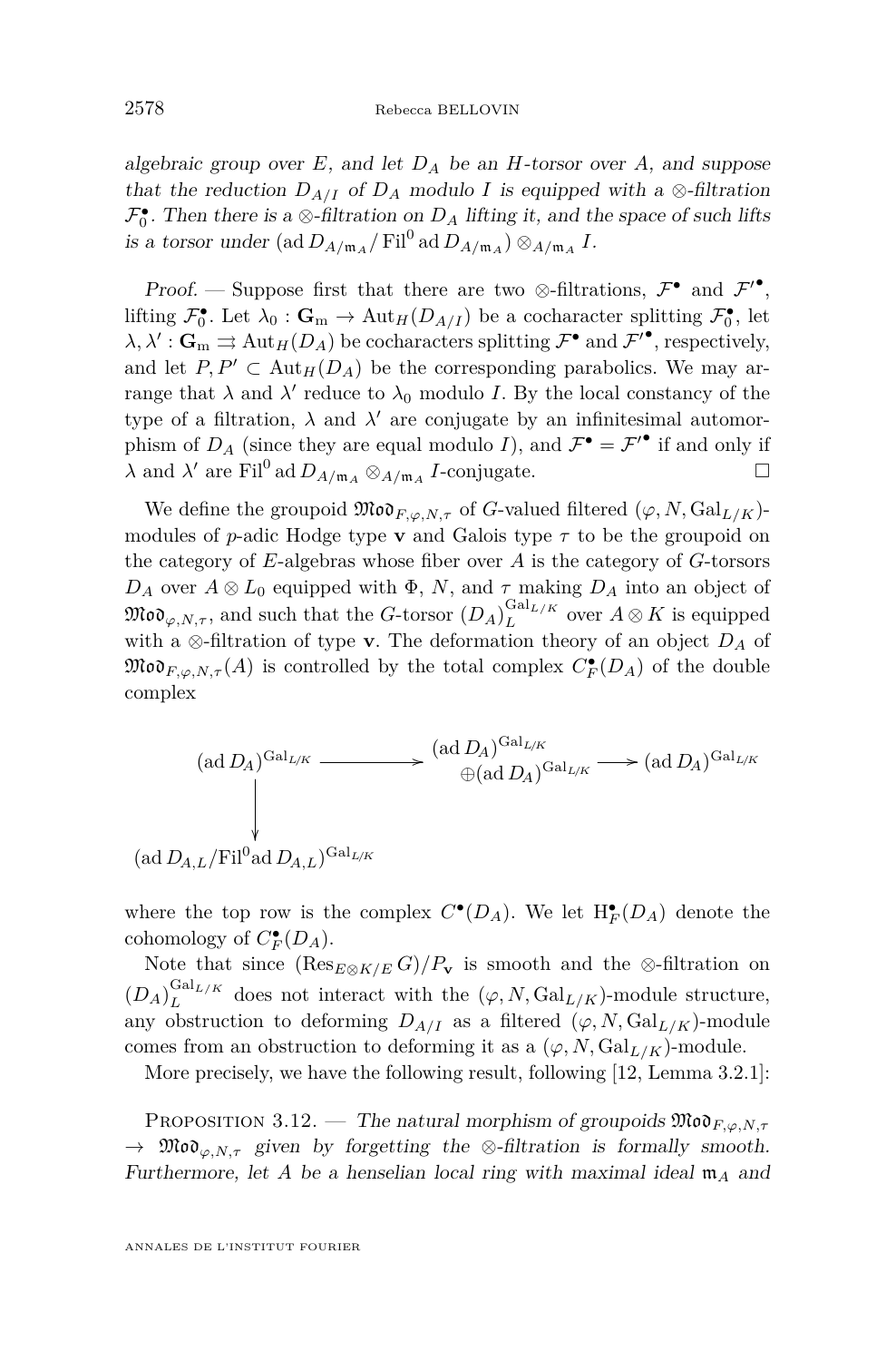an ideal  $I \subset A$  with  $I \mathfrak{m}_A = 0$ . Let  $D_{A/I}$  be an object of  $\mathfrak{Mod}_{F, \varphi, N, \tau}(A/I)$ and set  $D_{A/\mathfrak{m}_A} = D_{A/I} \otimes_{A/I} A/\mathfrak{m}_A$ . Then

- (1) If  $H_F^2(D_{A/\mathfrak{m}_A}) = 0$  then there exists  $D_A$  in  $\mathfrak{Mod}_{F,\varphi,N,\tau}(A)$  lifting *DA/I* .
- (2) The set of isomorphism classes of liftings of  $D_{A/I}$  over A is either empty or a torsor under the cohomology group  $H_F^1(D_{A/\mathfrak{m}_A})\otimes_{A/\mathfrak{m}_A} I$ .

Proof. — The assertion about formal smoothness follows from the smoothness of the quotient  $\text{Res}_{E \otimes K/E} G/P_{\mathbf{v}}$ . Similarly, if  $H_F^2(D_{A/\mathfrak{m}_A}) = 0$ , then  $H^2(D_{A/\mathfrak{m}_A}) = 0$  and a lift  $D_A$  of  $D_{A/I}$  (as *G*-valued  $(\varphi, N, \text{Gal}_{L/K})$ modules) exists. But  $\text{Res}_{E\otimes K/E} G/P_{\mathbf{v}}$  is smooth, so we can lift the  $\otimes$ -filtration on  $(D_{A/I})_L^{\text{Gal}_{L/K}}$  $L^{Gal_{L/K}}$  to a  $\otimes$ -filtration on  $(D_A)^{Gal_{L/K}}_L$  $L^{a_{L/K}}$ .

For the last claim, we note that two lifts,  $D_A$  and  $D'_A$ , of  $D_{A/I}$  (as filtered  $(\varphi, N, \text{Gal}_{L/K})$ -modules) if and only if the infinitesimal automorphism *u* of the underlying torsor of  $D_A$  can be chosen to carry the ⊗filtrations to each other. But this is the case if and only if its image in  $\left(\text{ad }D_{A/\mathfrak{m}_A,L}^{\text{Gal}_{L/K}}/ \text{Fil}^0 \text{ ad } D_{A/\mathfrak{m}_A,L}^{\text{Gal}_{L/K}}\right) \otimes_{A/\mathfrak{m}_A} I \text{ is trivial.}$ 

#### **4. Associated cocharacters**

<span id="page-15-0"></span>Let *G* be a connected reductive group over a field *k*, and let *N* be a nilpotent element of  $\mathfrak{g} := \text{Lie}(G)$ . That is, for any finite dimensional representation  $\rho: G \to \mathrm{GL}(V)$ , the pushforward  $\rho_* N$  is a nilpotent element of  $\mathfrak{gl}(V)$ . If *G* is semisimple, this is equivalent to the condition that  $\text{ad}_N : \mathfrak{g} \to \mathfrak{g}$  be a nilpotent operator. We briefly review the theory of "associated cocharacters" for  $N$ ; we refer the reader to  $[11]$  for further details and proofs, particularly Section 5. We are only interested in the case when the characteristic of *k* is 0, but we review the theory for positive characteristic as well. We assume the ground field is algebraically closed.

Let *L* be a Levi factor of a parabolic subgroup of *G*, and suppose that

$$
N \in \mathfrak{l} := \mathrm{Lie}(L)
$$

DEFINITION  $4.1. - N$  is distinguished in I if every torus contained in *ZL*(*N*) is contained in the center of *L*.

Intuitively, if *N* is distinguished in l, *L* should be the "smallest" Levi whose Lie algebra intersects the orbit of *N* (under conjugation) nontrivially. For example, if  $G = GL_3$ , then

$$
N = \left(\begin{smallmatrix} 0 & 1 & 0 \\ 0 & 0 & 0 \\ 0 & 0 & 0 \end{smallmatrix}\right)
$$

TOME 66 (2016), FASCICULE 6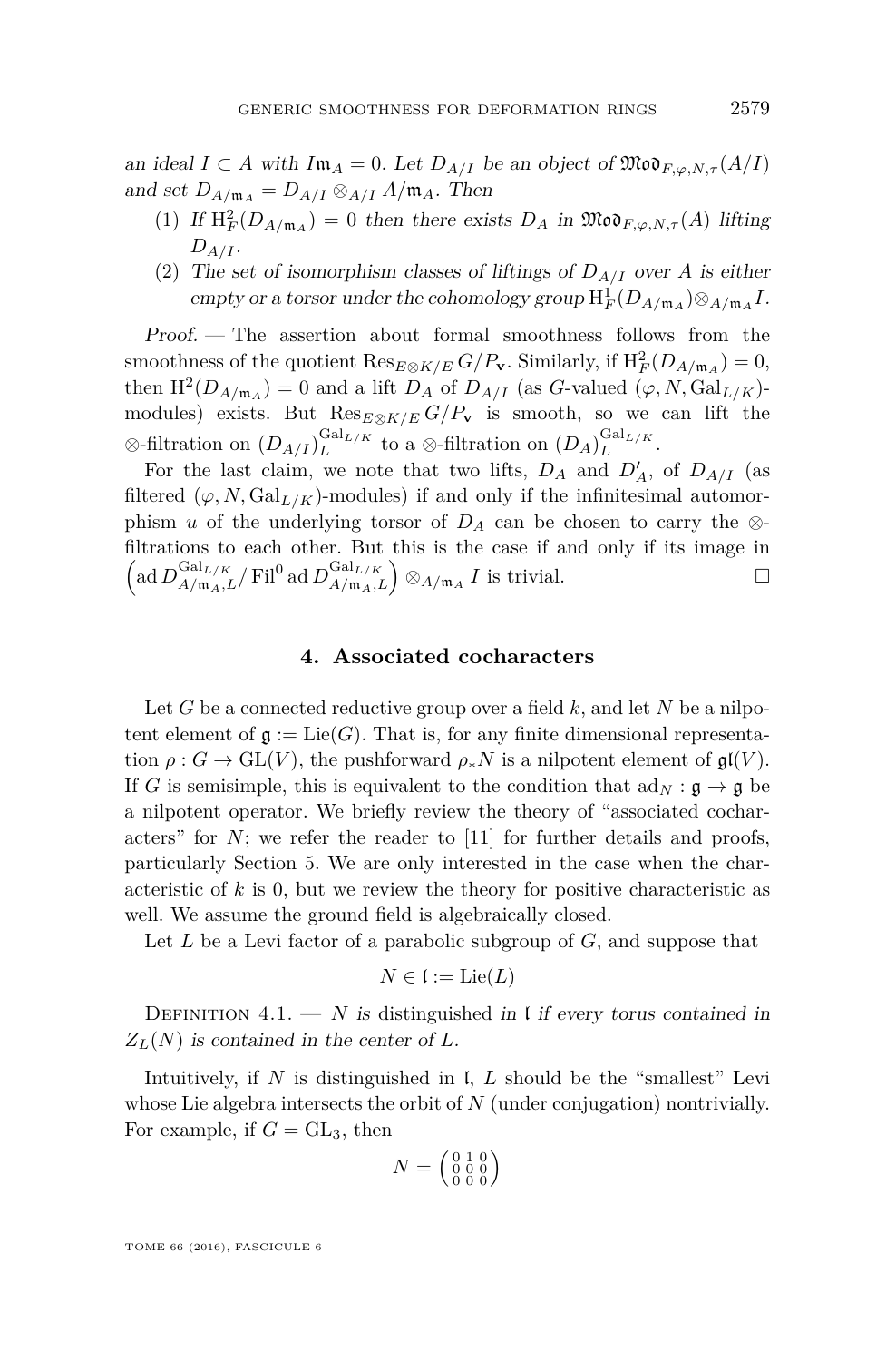is not distinguished in  $\mathfrak{gl}_3$ , but it is distinguished in the Lie algebra of

$$
L=\left\{\left(\begin{smallmatrix} *&0\\ *&0\\ 0&0&* \end{smallmatrix}\right)\right\}
$$

Indeed,

$$
Z_G(N) = \left\{ \left( \begin{smallmatrix} x & * & * \\ 0 & x & 0 \\ 0 & * & * \end{smallmatrix} \right) \right\}
$$

which certainly contains a non-central torus of  $GL_3$ , whereas

$$
Z_G(N) \cap L = \left\{ \left( \begin{smallmatrix} x & * & 0 \\ 0 & x & 0 \\ 0 & 0 & * \end{smallmatrix} \right) \right\}
$$

Every nilpotent element  $N \in \mathfrak{g}$  is distinguished in some Levi subgroup of *G*. In fact,

LEMMA 4.2 ([\[11,](#page-55-6) 4.6]). — Let  $N \in \mathfrak{g}$  be nilpotent and let *T* be a maximal torus in  $Z_G(N)^\circ$ . Then the centralizer *L* of *T* in *G* is a Levi subgroup, and *N* is a distinguished nilpotent element of l.

DEFINITION 4.3. — A cocharacter  $\lambda : \mathbf{G}_m \to G$  is said to be associated to *N* if  $\text{Ad}(\lambda(t))(N) = t^2N$  and there is a Levi subgroup  $L \subset G$  such that *N* is distinguished nilpotent in  $\iota$  and  $\lambda$  factors through the derived group D*L* of *L*.

Lemma 4.4 ([\[11,](#page-55-6) 5.3]).

- (1) If the characteristic of *k* is good for *G*, then cocharacters associated to *N* exist.
- (2) Any two cocharacters associated to *N* are conjugate under  $Z_G(N)^\circ$ .

Since characteristic 0 is a good characteristic for all *G*, associated cocharacters will exist for us. From now on, we assume that the characteristic of *k* is good for *G*.

<span id="page-16-0"></span>PROPOSITION 4.5 ([\[11,](#page-55-6) 5.5]). — Suppose the characteristic is 0. Let  $N \in$ g be a nilpotent element of the Lie algebra of *G*. Then  $\lambda \mapsto d\lambda(1)$  is a bijection from the set of cocharacters associated to *N* to the set of  $X \in$  $[N, \mathfrak{g}]$  such that  $[X, N] = 2N$ .

Remark 4.6. — Suppose we are working over an algebraically closed field of characteristic 0. The theorem of Jacobson–Morozov states that if  $N \in \mathfrak{g}$ is nilpotent and non-zero, there exist  $H, Y \in \mathfrak{g}$  such that  $(N, H, Y)$  form an  $\mathfrak{sl}_2$ -triple inside g, and they are unique up to conjugation by  $Z_{\mathfrak{a}}(N)$ . Then since  $SL_2$  is simply connected, we can exponentiate the map  $\mathfrak{sl}_2 \to \mathfrak{g}$  to get a map  $SL_2 \to G$ . Composing with the standard diagonal torus  $\mathbf{G}_m \to SL_2$ turns out to yield an associated cocharacter  $\lambda : \mathbf{G}_m \to G$ .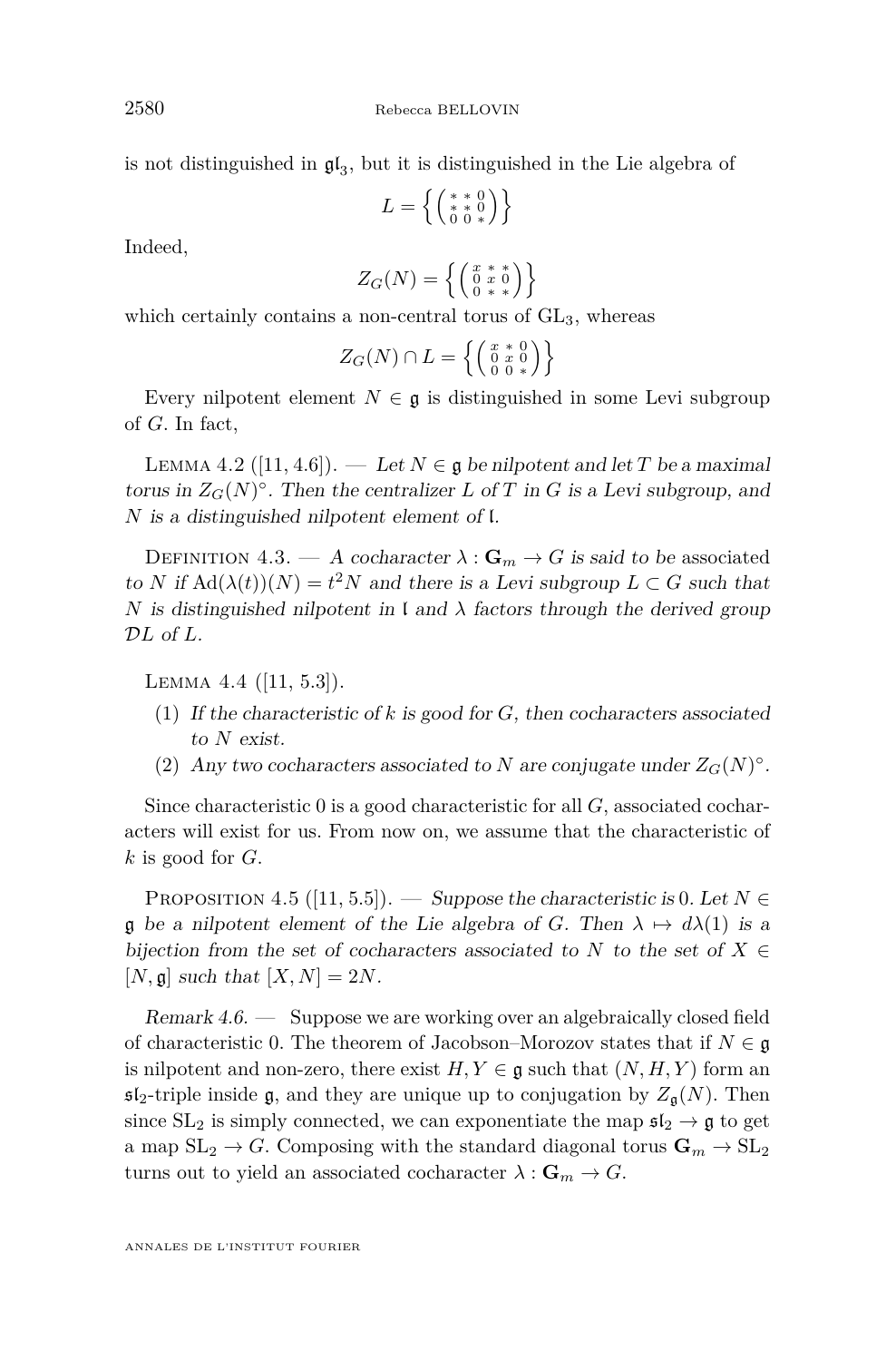Remark 4.7. — McNinch has relaxed the requirement that the ground field be algebraically closed. He has shown [\[19,](#page-56-0) Theorem 26] that over a perfect ground field *F* of characteristic good for *G*, if  $N \in \mathfrak{g}(F)$  is nilpotent and non-zero, there is an *F*-rational cocharacter associated to *N*. We will not need this here, however.

Given an associated cocharacter  $\lambda$  of N, we may construct the associated parabolic  $P_G(\lambda) = U_G(\lambda) \rtimes Z_G(\lambda)$ , where  $U_G(\lambda)$  is the unipotent radical of  $P_G(\lambda)$  and  $Z_G(\lambda) = P_G(\lambda)/U_G(\lambda)$  is reductive.

Note that if  $\lambda$  is associated to N, then N lies in the weight 2 part of the *λ*-grading on the Lie algebra **p** of  $P$ <sup>*G*</sup>( $λ$ ), while the Lie algebra of  $Z$ <sup>*G*</sup>( $λ$ ) is by definition the weight 0 part. Thus, although we have two Levi subgroups of *G* floating around, *N* is not contained in the Lie algebra of  $Z_G(\lambda)$ , let alone distinguished there.

PROPOSITION 4.8 ([\[11,](#page-55-6) 5.9, 5.10, 5.11]).

- (1) The associated parabolic  $P_G(\lambda)$  depends only on *N*, not on the choice of associated cocharacter.
- (2) We have  $Z_G(N) \subset P_G(\lambda)$ . In particular,  $Z_G(N) = Z_P(N)$ .
- $(Z_G(N) = (U_G(\lambda) \cap Z_G(N)) \rtimes (Z_G(\lambda) \cap Z_G(N))$
- (4)  $Z_G(\lambda) \cap Z_G(N)$  is reductive.

<span id="page-17-0"></span>PROPOSITION 4.9. — Let *G* be a connected reductive group over an algebraically closed field of characteristic  $0$ . Let  $G'$  be a possibly disconnected reductive subgroup of *G*, and suppose  $N \in \text{Lie } G'$ . Let  $\lambda : \mathbf{G}_m \to (G')^{\circ}$ be an associated cocharacter of *N*. Then  $Z_{G'}(N) = (U_{G'}(\lambda) \cap Z_{G'}(N))$   $\rtimes$  $(Z_{G'}(\lambda) \cap Z_{G'}(N))$  and  $U_{G'}(\lambda) \cap Z_{G'}(N)$  is connected.

Proof. — We first claim that  $\lambda : \mathbf{G}_m \to (G')^{\circ} \to G$  is associated to N as a cocharacter of *G*. Since we are in characteristic 0, we may use Proposition [4.5](#page-16-0) to pass freely between associated cocharacters and Jacobson– Morozov triples. More precisely,  $d\lambda(1)$  satisfies  $[d\lambda(1), N] = 2N$  whether we view  $d\lambda(1)$  as an element of Lie *G'* or of Lie *G*, and if  $d\lambda(1) \in [N, \mathfrak{g}'],$ then  $d\lambda(1) \in [N, \mathfrak{g}]$  as well. Therefore,  $\lambda$  is associated to N as a cocharacter of *G*.

We now consider the structure of  $Z_{G'}(N)$  and  $U_{G'}(\lambda) \cap Z_{G'}(N)$ . We know that  $Z_G(N) \subset P_G(\lambda)$ , and in fact,  $Z_G(N)$  is the semi-direct product of  $U_G(\lambda) \cap Z_G(N)$  and  $Z_G(\lambda) \cap Z_G(N)$ . It follows that  $Z_{G'}(N) \subset P_{G'}(\lambda)$ and in fact,  $Z_{G'}(N)$  is the semi-direct product of  $U_{G'}(\lambda) \cap Z_{G'}(N)$  and  $Z_{G'}(\lambda) \cap Z_{G'}(N)$ .

For the second assertion, we observe that  $\lambda$  normalizes  $U_{G'}(\lambda) \cap Z_{G'}(N)$ (by the normality of  $U_{G}(\lambda)$  in  $P_{G}(\lambda)$  and the definition of an associated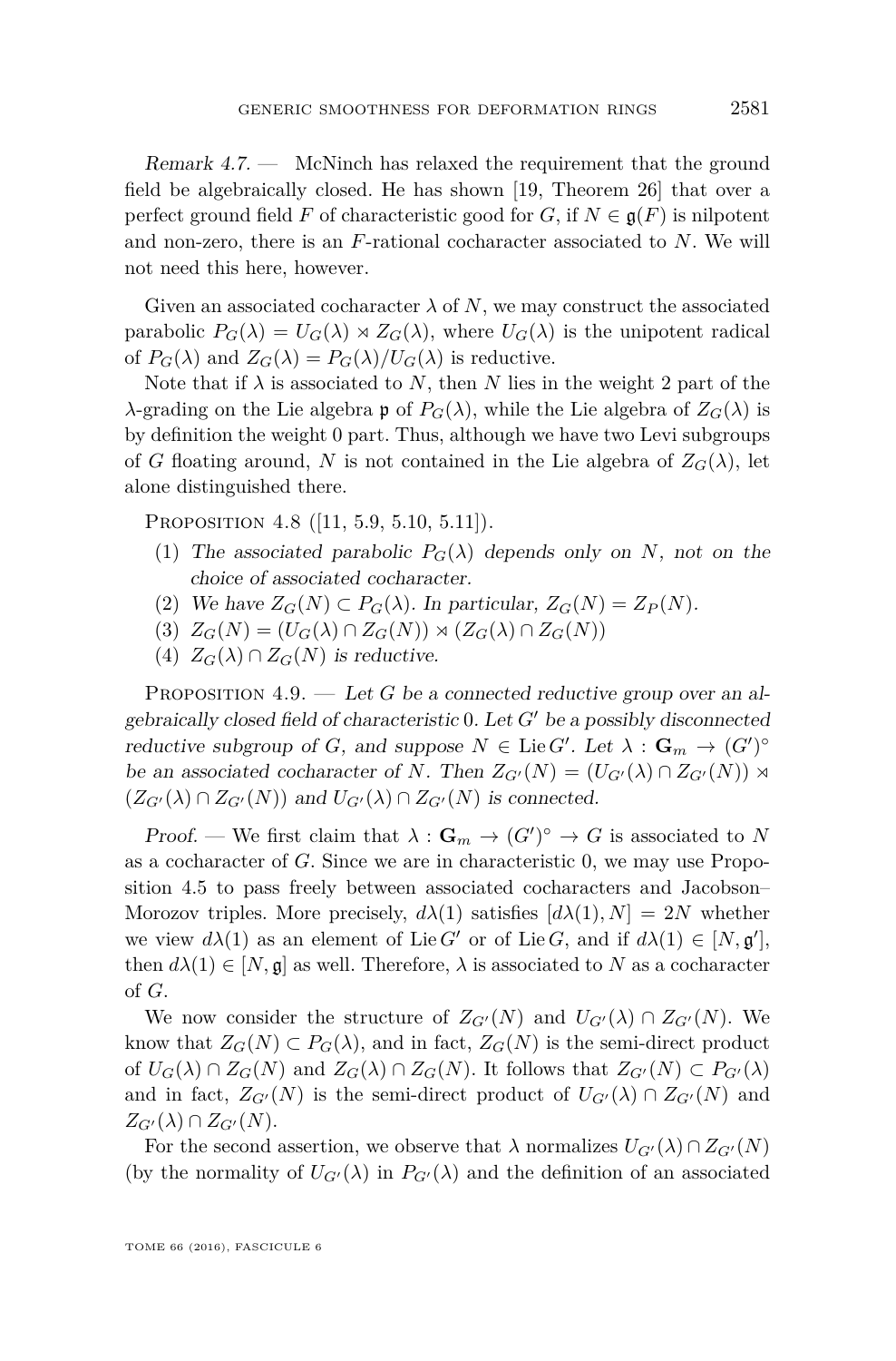cocharacter), so everything in  $U_{G}(\lambda) \cap Z_{G'}(N)$  is connected by a copy of **A**<sup>1</sup> to the identity. So  $U_{G'}(\lambda) \cap Z_{G'}(N)$  is connected. □

We record a few results about families of nilpotent elements of  $\mathfrak{g}$ . We let N denote the space of nilpotent elements of g. That is, for any *k*-algebra *A*,  $\mathcal{N}(A)$  is the set of elements  $N \in \mathfrak{g}(A)$  such that for every representation  $\sigma$  : *G*  $\rightarrow$  GL<sub>n</sub>, the characteristic polynomial of  $\sigma_*(N)$  is  $T^d$ .

<span id="page-18-1"></span>LEMMA 4.10. — Let  $N \in \mathcal{N}(k)$ . There is an fppf neighborhood  $U \to G$ . *N* of *N* and a section  $s: U \to G_U$  such that the *U*-pullback of the universal nilpotent element of  $\mathfrak g$  over the orbit  $G \cdot N$  is of the form  $\text{Ad}(s(U))(N)$ . If the characteristic of *k* is 0, *U* may be taken to be an étale neighborhood.

Proof. — We have a morphism  $G \to G \cdot N$ , given by  $g \mapsto \text{Ad}(g)N$ . This is the structure morphism of a  $Z_G(N)$ -bundle on  $G \cdot N$ . Fppf-locally on  $G \cdot N$  (or étale-locally in characteristic 0, since in that case  $Z_G(N)$  is smooth), this structure morphism admits a section, which by definition has the desired property.

<span id="page-18-0"></span>Corollary 4.11. — Let *S* be a reduced scheme over a characteristic 0 field *k*, and let  $N \in \mathcal{N}(S)$  be a family of nilpotent elements such that for every geometric point  $\bar{s}$  of *S*, the conjugacy class of  $N_{\bar{s}}$  in Lie *G* is constant. Then the centralizer  $Z_{G_S}(N) \subset G_S$  is smooth over *S*.

Proof. — The nilpotent family *N* is some morphism  $f : S \to N$ , and the constancy of the conjugacy classes and reducedness of *S* imply that *f* factors through some orbit  $G \cdot N_0$ . Thus, we may assume that  $S = G \cdot N_0$ and *N* is the universal nilpotent element. For any point  $x \in G \cdot N_0$ , there is some étale neighborhood  $U \to G \cdot N_0$  of *x* and a section  $s: U \to G_U$  such that the restriction of the universal nilpotent element to *U* is of the form  $\text{Ad}(s(U))N$ . Therefore,  $Z_{G_S}(N)|_U = s(U)Z_G(N)_Us(U)^{-1}$ , which is visibly smooth over  $U$ .

Corollary 4.12. — Let *S* be a reduced scheme over a characteristic 0 field k, and let  $N \in \mathcal{N}(S)$  be a family of nilpotent elements such that for every geometric point  $\overline{s}$  of *S*, the conjugacy class of  $N_{\overline{s}}$  in Lie *G* is constant. Then étale-locally on *S*, there is a family of cocharacters  $\lambda : (\mathbf{G}_m)_S \to G_S$ such that for each  $\bar{s}$ ,  $\lambda_{\bar{s}}$  is an associated cocharacter for  $N_{\bar{s}}$ .

Proof. — As before, we reduce to the case of a family of nilpotent elements over *U* of the form  $\text{Ad}(s(U))N_0$  for some section  $s: U \to G_U$  and some  $N_0 \in \mathcal{N}$ . Then if  $\lambda_0 : \mathbf{G}_m \to G$  is an associated cocharacter for  $N_0$ , we define  $\lambda : (\mathbf{G}_m)_U \to G_U$  to be  $s(U)\lambda_0 s(U)^{-1}$ . — Первый профессиональный профессиональный профессиональный профессиональный профессиональный профессиональн<br>В собстановки профессиональный профессиональный профессиональный профессиональный профессиональный профессиона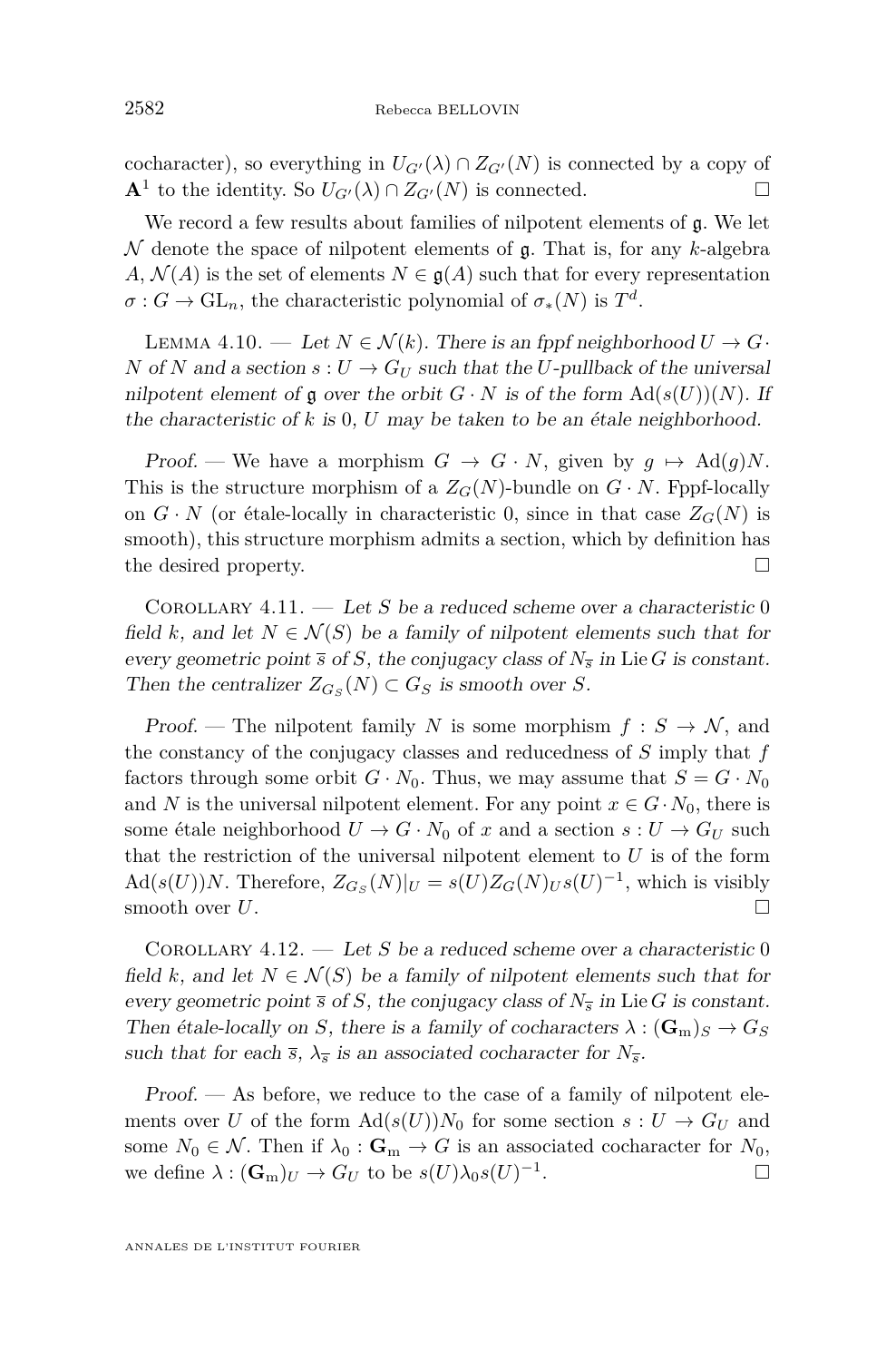#### **5.** Reducedness of  $X_{\varphi, N,\tau}$

<span id="page-19-0"></span>We will use the theory of associated cocharacters to study the structure of a cover  $X_{\varphi,N,\tau}$  of  $\mathfrak{Mod}_{\phi,N,\tau}$  in the case when  $L/K$  is totally ramified. In that case,  $L_0 = K_0$  with  $f := [L_0 : \mathbf{Q}_p]$ , and  $\tau$  is a linear representation of  $Gal_{L/K}$ . We will first show that this cover is generically smooth, and the method of proof will let us calculate its dimension. We will then be able to see that this cover is actually a local complete intersection. Since a local complete intersection which is generically reduced is reduced everywhere, we conclude that our cover is actually reduced.

Let  $E/\mathbf{Q}_p$  be a finite extension, and let  $D_E$  be a  $\text{Res}_{E\otimes L_0/E} G$ -torsor over *E* equipped with a choice of trivializing section, i.e., a copy of  $\text{Res}_{E \otimes L_0/E} G$ . For any *E*-algebra *A*, let  $\text{Rep}_A \text{Gal}_{L/K}$  denote the set of representations of  $Gal_{L/K}$  on  $Res_{E\otimes L_0/E} G(A) = G(A \otimes L_0).$ 

Let  $X_{\varphi, N, \tau}$  denote the functor on the category of *E*-algebras whose *A*points are triples

$$
(\Phi, N, \tau) \in (\operatorname{Res}_{E \otimes L_0/E} G)(A) \times (\operatorname{Res}_{E \otimes L_0/E} \mathfrak{g})(A) \times \operatorname{Rep}_A \operatorname{Gal}_{L/K}
$$

which satisfy  $N = p \text{Ad}(\Phi)(\varphi(N)), \tau(q) \circ \Phi = \Phi \circ \tau(q)$ , and  $N = \text{Ad}(\tau(q))(N)$ for all  $g \in \text{Gal}_{L/K}$ . Here  $\varphi$  denotes the Frobenius on the coefficients.

Similarly, let  $X_{N,\tau}$  denote the functor on the category of *E*-algebras parametrizing pairs

$$
(N, \tau) \in (\operatorname{Res}_{E \otimes L_0/E} \mathfrak{g})(A) \times \operatorname{Rep}_A \operatorname{Gal}_{L/K}
$$

such that  $N = \text{Ad}(\tau(g))(N)$  for all  $g \in \text{Gal}_{L/K}$ . There is a natural map  $X_{\varphi, N, \tau} \to X_{N, \tau}$  given by forgetting  $\Phi$ .

There is a third functor  $X_{\tau}$  on the category of *E*-algebras whose *A*-points are representations  $\tau : \text{Gal}_{L/K} \to G(A \otimes L_0)$ , and there is a forgetful map  $X_{N,\tau} \to X_{\tau}$ .

All three of these functors are visibly representable by finite-type affine schemes over *E*, which we also denote by  $X_{\varphi, N, \tau}$ ,  $X_{N, \tau}$ , and  $X_{\tau}$ . Moreover, there is a left action of  $\text{Res}_{E\otimes L_0/E} G$  on  $X_{\varphi,N,\tau}$  coming from changing the choice of trivializing section. Explicitly,

$$
a\cdot(\Phi,N,\{\tau(g)\}_{g\in{\mathrm{Gal}}_{L/K}})=(a\Phi\varphi(a)^{-1},\mathrm{Ad}(a)(N),\{a\tau(g)a^{-1}\}_{g\in{\mathrm{Gal}}_{L/K}})
$$

The quotient of  $X_{\varphi,N,\tau}$  by this action — "forgetting the framing" — is  $\mathfrak{Mod}_{\varphi,N,\tau}$ .

Remark  $5.1$  — We have assumed that  $L/K$  is totally ramified, so  $Gal_{L/K}$  acts trivially on the coefficients. Thus, when we write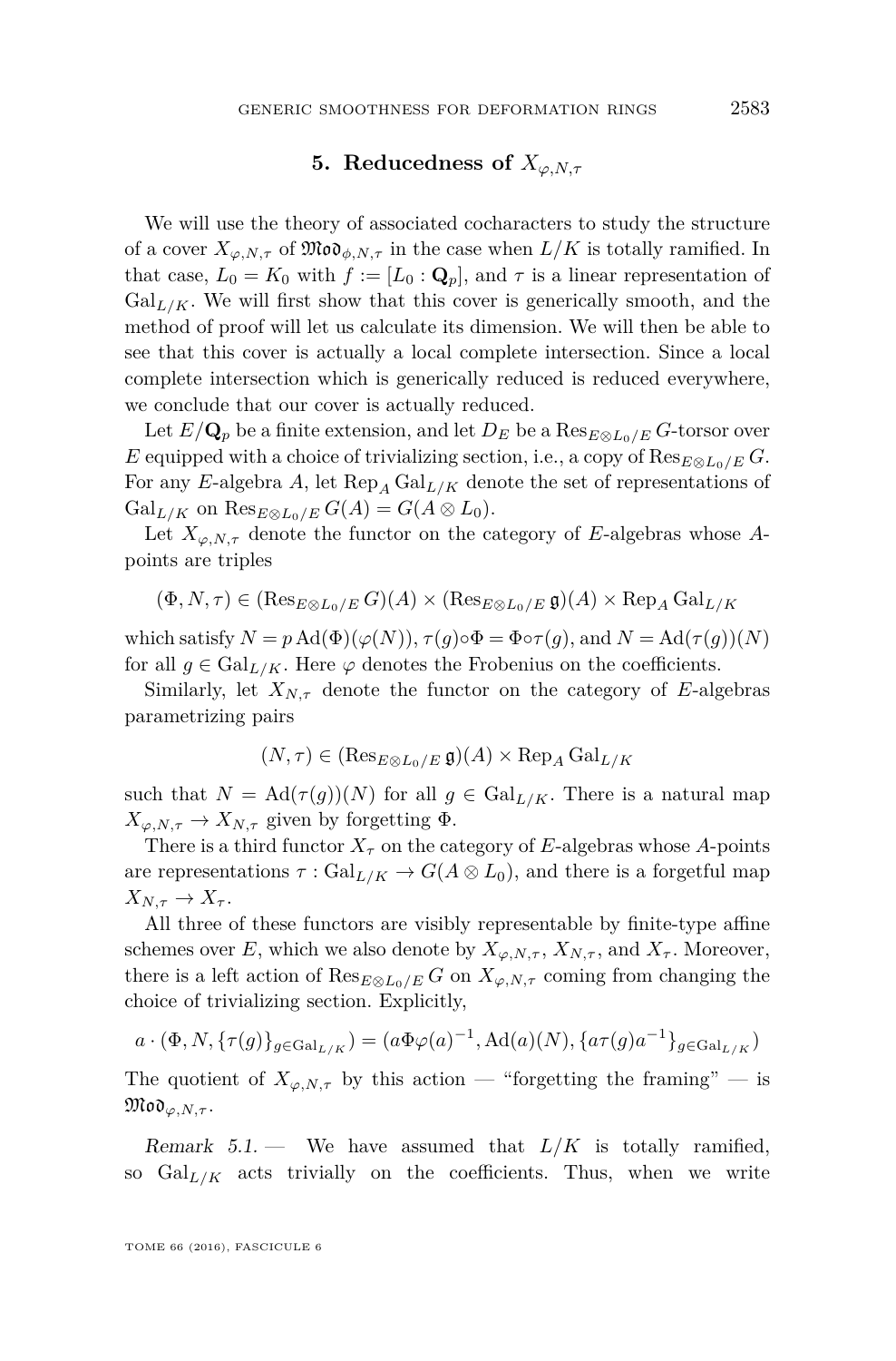"Ad( $\tau(g)$ )(*N*)", we literally mean the adjoint action of  $\text{Res}_{E \otimes L_0/E} G$  on its own Lie algebra, not a twisted adjoint action.

Consider the coherent sheaf  $\mathcal{H}^2$  on  $X_{\varphi, N, \tau}$  given by the cokernel of

$$
(\text{ad }D_A)^{\text{Gal}_{L/K}} \oplus (\text{ad }D_A)^{\text{Gal}_{L/K}} \xrightarrow{(p\Phi-1)\oplus \text{ad}_N} (\text{ad }D_A)^{\text{Gal}_{L/K}}
$$

At any closed point  $x \in X_{\varphi,N,\tau}$ , the specialization  $\mathcal{H}^2(x)$  is  $\mathrm{H}^2(D_{A\otimes k(x)})$ from Proposition [3.2](#page-8-1) which controls the obstruction theory of the corresponding  $(\varphi, N, \text{Gal}_{L/K})$ -module. Therefore, the locus in  $X_{\varphi, N, \tau}$  where  $\mathcal{H}^2$ vanishes is open, and to show that  $X_{\varphi, N, \tau}$  is generically smooth it suffices to show that this locus is dense.

PROPOSITION 5.2. — There is a dense open subscheme of  $X_{\varphi,N,\tau}$  where  $\mathcal{H}^2$  vanishes.

Before we begin, we remind the reader that Ad refers to a literal adjoint action of an algebraic group on its Lie algebra, while Ad refers to a Frobenius-semilinear action.

Proof. — We begin by extending scalars of  $X_{\varphi, N, \tau}$  from *E* to  $\overline{E}$ . Then the  $\overline{E}$ -points of  $X_{\varphi, N, \tau}$  correspond to triples of  $f$ -tuples  $\underline{\Phi} = (\Phi_1, \ldots, \Phi_f)$ ,  $\underline{N} = (N_1, \ldots, N_f)$ , and  $\underline{\tau} = (\tau_1, \ldots, \tau_f)$  with  $\Phi_i \in G(\overline{E})$ ,  $N_i \in \mathfrak{g}(\overline{E})$ , and  $\tau_i$ :  $Gal_{L/K} \to G(E)$  a representation, which are required to satisfy

$$
N_i = p \operatorname{Ad}(\Phi_i)(N_{i+1})
$$

$$
N_i = \operatorname{Ad}(\tau_i(g))(N_i)
$$

$$
\tau_i(g) \circ \Phi_i = \Phi_i \circ \tau_{i+1}(g)
$$

for all *i* and all  $g \in \text{Gal}_{L/K}$ .

It suffices to show that  $\mathcal{H}^2$  vanishes on a dense open subset of each non-empty fiber of  $X_{\varphi,N,\tau} \to X_{\tau}$ . Moreover, the condition " $\mathcal{H}^2$  vanishes at  $y \in X_{\varphi, N, \tau}$  " is invariant under the action of  $\text{Res}_{E \otimes L_0/E} G$  on  $X_{\varphi, N, \tau}$ . The compatibilities between  $\underline{\Phi}$ ,  $\underline{N}$ , and  $\underline{\tau}$  imply that if  $k/\overline{E}$  is an extension of fields and the fiber over  $z \in X_\tau(k)$  is non-empty, the representation  $\tau$ corresponding to *z* has the property that the Frobenius-conjugates of the  $\tau_i$  are  $G(k)$ -conjugate. Thus, letting  $\underline{a} = (1, \Phi_1, \Phi_1, \Phi_2, ...)$  and replacing  $(\underline{\Phi}, \underline{N}, \underline{\tau})$  with  $\underline{a} \cdot (\underline{\Phi}, \underline{N}, \underline{\tau})$ , we may assume that  $\underline{\tau} = (\tau, \ldots, \tau)$  for some representation  $\tau : \text{Gal}_{L/K} \to G(k)$ .

Let  $X_{\varphi,N}$  denote the fiber of  $X_{\varphi,N,\tau}$  over the point corresponding to  $\tau$ , so that  $X_{\varphi,N}$  parametrizes pairs of *f*-tuples  $\underline{\Phi}$  and  $\underline{N}$  such that  $\Phi_i \in Z_G(\tau)$ ,  $N_i \in \text{Lie } Z_G(\tau)$ , and  $N_i = p \text{Ad}(\Phi_i)(N_{i+1})$  for all *i*. Let  $X_N$  denote the fiber of  $X_{N,\tau}$  over the point corresponding to  $\underline{\tau}$ , so that  $X_N$  parametrizes *f*-tuples <u>*N* with  $N_i \in \text{Lie } Z_G(\tau)$ . There is a forgetful map  $X_{\varphi,N} \to X_N$ ,</u>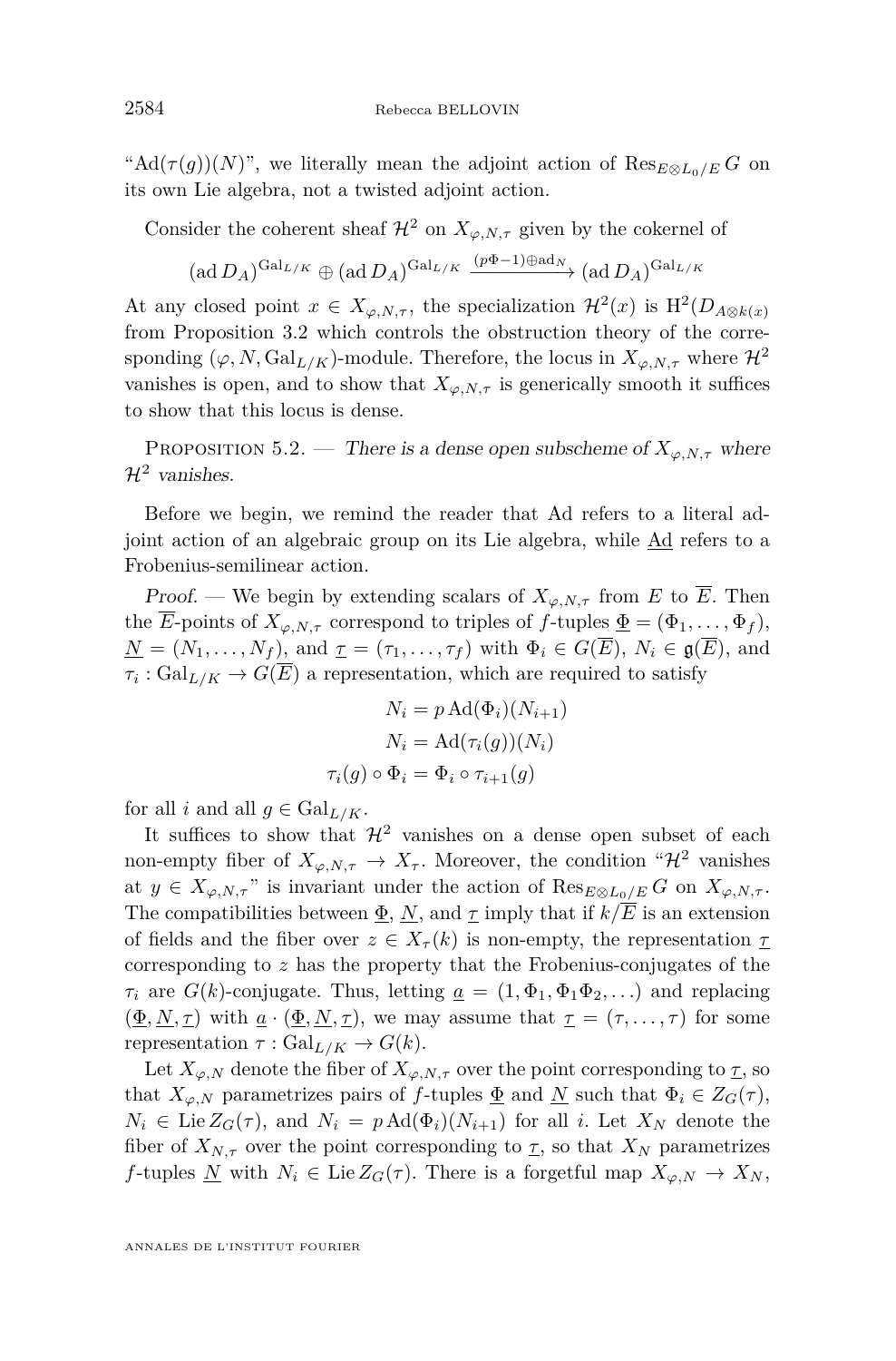and to show that  $\mathcal{H}^2$  vanishes generically on  $X_{\varphi,N}$ , it suffices to show that it vanishes on a dense subset of each non-empty fiber. Since  $\mathcal{H}^2$  vanishes on a Zariski-open set, it in fact suffices to find a point on each connected component of each non-empty fiber. Note that although  $Z_G(\tau)$  is reductive by [\[10,](#page-55-7) Theorem 2.2], it will not generally be connected.

The compatibility between  $\Phi$  and *N* implies that either  $N_i = 0$  for all *i* or  $N_i \neq 0$  for all *i*. We first treat the case where  $N_i \neq 0$  for all *i*. For each *N*<sub>*i*</sub>, choose an associated cocharacter  $\lambda_i$  :  $\mathbf{G}_m \to Z_G(\tau)^\circ$ . Then if  $(\underline{\Phi}, \underline{N})$ corresponds to a  $k'$ -point of  $X_{\varphi,N}$  for some extension  $k'/k$ , we have

$$
Ad(\lambda_i(p^{-1/2}))(N_i) = p^{-1}N_i = Ad(\Phi_i)(N_{i+1})
$$

by the compatibility between  $\Phi$  and *N*. We see that if *N* corresponds to a point  $y \in X_N$  with non-empty fiber, the Frobenius conjugates of the  $N_i$  are  $Z_G(\tau)(\overline{E})$ -conjugate. Letting  $\underline{b} = (\Phi_1^{-1}\lambda_1(p^{-1/2}), \ldots, \Phi_f^{-1}\lambda_f(p^{-1/2}))$  and replacing  $(\underline{\Phi}, N, \underline{\tau})$  with  $\underline{b} \cdot (\underline{\Phi}, N, \underline{\tau})$ , we may assume that  $\underline{N} = (N, \ldots, N)$ for some  $N \in \text{Lie } Z_G(\tau)$ .

The fiber of  $X_{\varphi,N} \to X_N$  over <u>N</u> is a coset in  $Z_G(\tau)^{\times f}$  of  $(Z_G(N) \cap$  $Z_G(\tau)$ <sup> $\times f$ </sup>. This will generally be disconnected, even if  $Z_G(\tau)$  is connected. We will find a point on each component of the fiber over  $\underline{N}$  where  $\mathcal{H}^2$ vanishes.

Choose an associated cocharacter  $\lambda : \mathbf{G}_m \to Z_G(\tau)^\circ$  for *N*, and let  $\Phi_0$ denote  $\lambda(p^{-1/2})$ . Let  $\underline{\Phi}_0 = (\Phi_0, \ldots, \Phi_0)$ . We need to analyze the maps

$$
p\underline{\mathrm{Ad}}(\underline{\Phi})_0 - 1 : \mathrm{ad} D_{k'} \to \mathrm{ad} D_{k'}
$$

and

$$
\mathrm{ad}_{\underline{N}}:\mathrm{ad}\,D_{k'}\to\mathrm{ad}\,D_{k'}
$$

Here ad  $D_{k'}$  is  $\mathfrak{g}_{k'}^{\times f}$ , and  $\underline{\mathrm{Ad}}(\underline{\Phi})$  acts by

$$
(X_1, \ldots, X_f) \mapsto (Ad(\Phi_1)(X_2), \ldots, Ad(\Phi_f)(X_1))
$$

and  $\text{ad}_N$  acts by

$$
(X_1,\ldots,X_f)\mapsto (\mathrm{ad}_{N_1}(X_1),\ldots,\mathrm{ad}_{N_f}(X_f))
$$

Each factor  $\mathfrak{g}_{k}$  is graded by  $\lambda$ ;  $p\underline{\text{Ad}}(\underline{\Phi}_0) - 1$  is a semi-simple endomorphism of ad  $D_{k}$  since it is the difference of commuting semi-simple operators. Further,  $p\underline{\text{Ad}}(\underline{\Phi}_0) - 1$  acts invertibly on  $\mathfrak{g}_{k'}$ , except on the weight-2 eigenspaces of the factors, where it is 0. Therefore, the cokernel of  $p\underline{\mathrm{Ad}}(\underline{\Phi}_0)-$ 1 is the direct sum of the weight 2 eigenspaces of the factors. But by the representation theory of  $\mathfrak{sl}_2$ , the weight 2 part of  $\mathfrak{g}_{k}$  is in the image of  $ad_N$ . Thus,  $\mathcal{H}^2 = 0$  at the point corresponding to  $(\underline{\Phi}_0, \underline{N}, \underline{\tau})$ .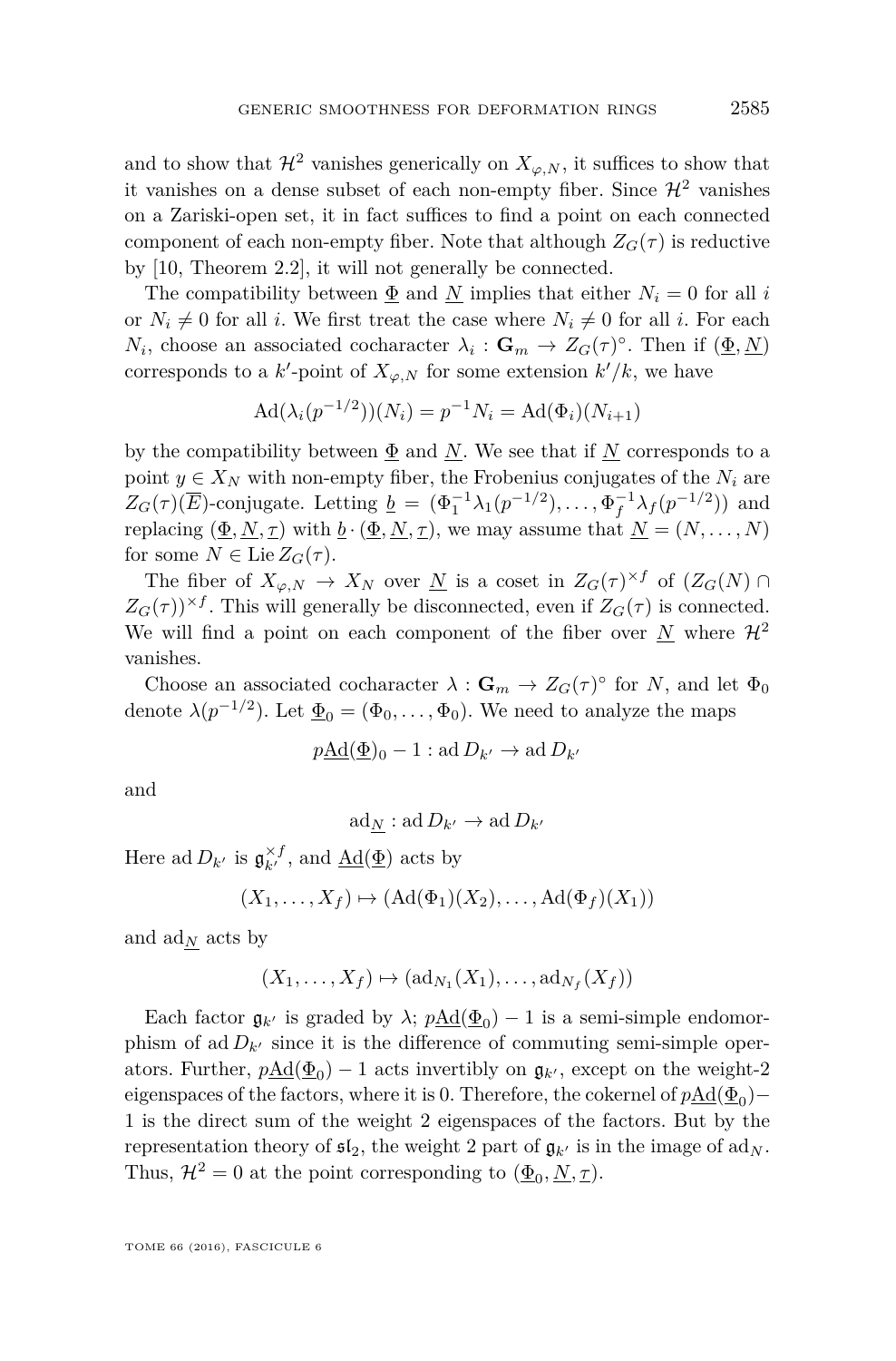It remains to find points where  $\mathcal{H}^2$  vanishes on any other components of the fiber of  $X_{\varphi,N} \to X_N$  over the point corresponding to  $(\underline{N}, \underline{\tau})$ . This fiber is a torsor under the action of  $(Z_G(\tau) \cap Z_G(N))^{*f}$ , the centralizer of  $\underline{N}$  in  $(Z_G(\tau))^{*f}$ , so connected components of the fiber correspond to connected components of  $(Z_G(\tau) \cap Z_G(N))$ <sup>×f</sup>. By Proposition [4.9,](#page-17-0) the disconnectedness of  $Z_G(\tau) \cap Z_G(N)$  is entirely accounted for by the disconnectedness of  $Z_G(\tau) \cap Z_G(\lambda) \cap Z_G(N)$ . For any component of  $(Z_G(\tau) \cap Z_G(N))^{*f}$ , we may therefore choose a representative  $c := (c_1, \ldots, c_f)$  with the  $c_i \in$  $Z_G(\tau) \cap Z_G(\lambda) \cap Z_G(N).$ 

Furthermore, by Lemma [5.3,](#page-24-0) whose statement and proof we postpone, there is a finite-order point on the component of  $c_1 \cdots c_f$  of  $Z_G(\tau) \cap Z_G(\lambda) \cap$  $Z_G(N)$ . By adjusting  $c_f$  by a point on the connected component of the identity  $(Z_G(\tau) \cap Z_G(\lambda) \cap Z_G(N))^{\circ}$ , we may replace  $\underline{c}$  by another point (on the same connected component) with  $c_1 \cdots c_f$  finite order.

We put  $\underline{\Phi} := \underline{\Phi}_0 \cdot \underline{c}$ , and we claim that the *k*'-linear endomorphism *p*Ad( $\Phi$ )−1 on  $\mathfrak{g}^{\times f}$  is semi-simple. It suffices to show that the endomorphism *p*Ad(Φ) is semi-simple. The *f*th iterate of this map is

$$
(X_1,\ldots,X_f)\mapsto \left(p^f\operatorname{Ad}(c_1c_2\cdots c_f)\circ\operatorname{Ad}(\Phi_0^f)(X_1),\ldots,\right)
$$

But  $\text{Ad}(\Phi_0^f)$  and  $\text{Ad}(c_1c_2\cdots c_f)$  are commuting semi-simple operators, because  $\Phi_0 = \lambda (p^{-1/2})$  and the  $c_i$  were chosen to centralize  $\lambda$  so the fth iterate of  $p \text{Ad}(\Phi)$  is semi-simple. Since we are working in characteristic 0, this implies that  $p \text{Ad}(\underline{\Phi})$  is semi-simple as well.

Let us consider the kernel of  $p\underline{Ad}(\underline{\Phi}) - 1$ . The operators  $Ad(\Phi_0)$  and  $\text{Ad}(c_1c_2 \cdots c_f)$  can be simultaneously diagonalized, because they are commuting semi-simple operators, so to compute the kernel of  $p\text{Ad}(\Phi) - 1$ , it suffices to compute the kernel of the restriction of  $p\text{Ad}(\Phi) - 1$  to each simultaneous eigenspace. So suppose  $\underline{X} := (X_1, \ldots, X_f) \in \text{ker}(p \underline{Ad}(\underline{\Phi}) - 1),$ and suppose that the  $X_i$  are eigenvectors for Ad( $\Phi_0$ ). Then  $p \text{Ad}(c_i)$   $\circ$  $\text{Ad}(\Phi_0)(X_{i+1}) = X_i$  for all *i*, and iterating, we have

$$
p^f \operatorname{Ad}(c_i c_{i+1} \cdots c_{i-1}) \circ \operatorname{Ad}(\Phi_0^f)(X_i)) = X_i
$$

for all *i*. The indices are taken modulo *f*. But  $c_i c_{i+1} \cdots c_{i-1}$  is a finite order operator, say of order *n*. Iterating the application of  $(p \text{Ad}(\underline{\Phi}))^f$  *n* times, we have

$$
p^{nf} \operatorname{Ad}(\Phi_0^{nf})(X_i) = X_i
$$

Therefore,  $X_i$  lives in the weight 2 eigenspace of  $\Phi_0$  for all *i*.

We have now seen that  $p\text{Ad}(\Phi) - 1$  is a semi-simple endomorphism of ad  $D_{k}$ <sup>0</sup> whose kernel is the direct sum of the weight 2 eigenspaces of the

ANNALES DE L'INSTITUT FOURIER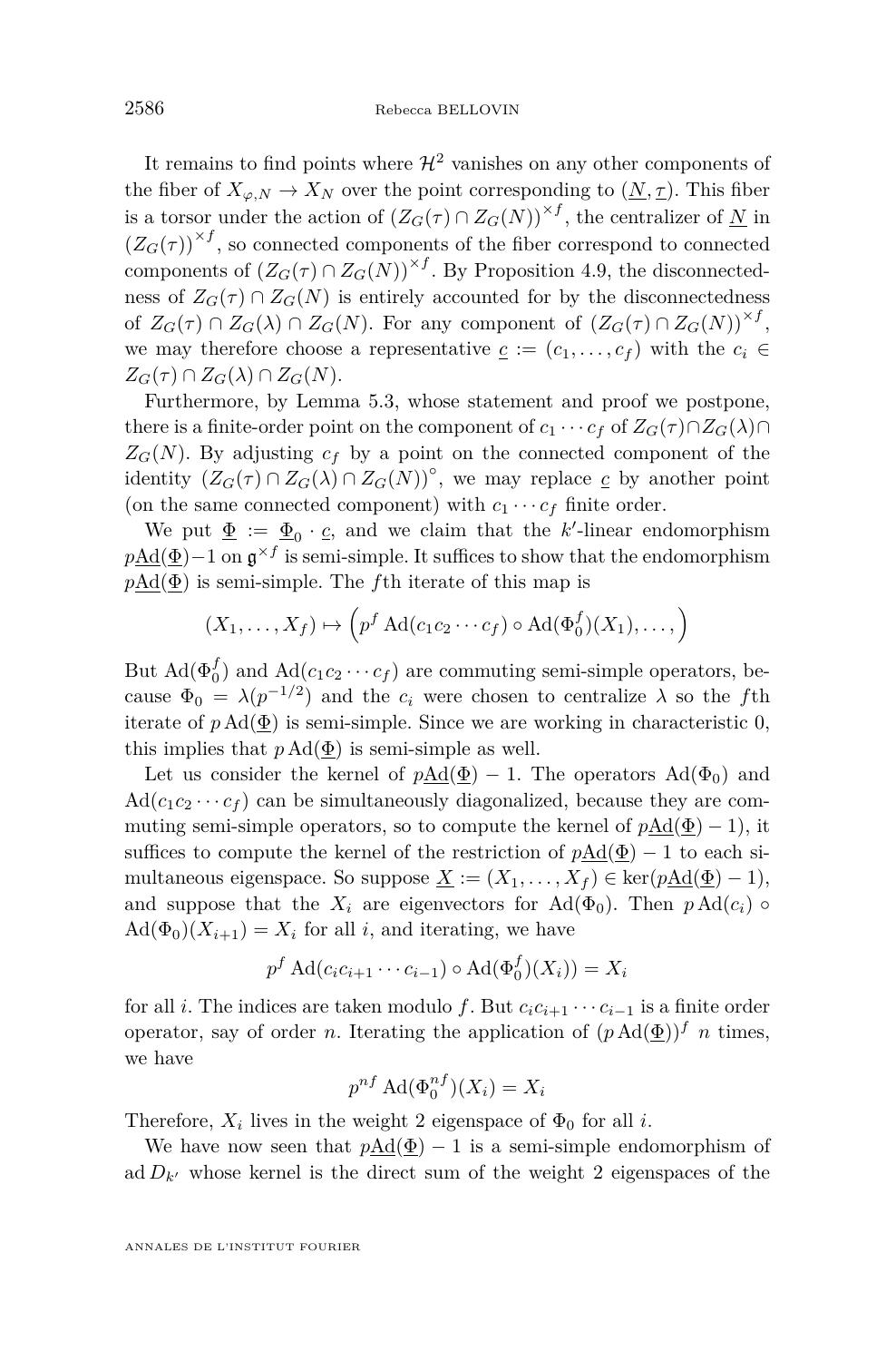factors, while the image of  $ad_N$  includes the weight 2 eigenspaces. Thus,

$$
(p\underline{\mathrm{Ad}}(\underline{\Phi})-1)+\mathrm{ad}_{\underline{N}}:\mathrm{ad}\,D_{k'}\oplus\mathrm{ad}\,D_{k'}\to\mathrm{ad}\,D_{k'}
$$

is surjective, and  $\mathcal{H}^2$  vanishes at the point corresponding to  $(\underline{\Phi}, \underline{N}, \underline{\tau})$ .

Now suppose that the  $N_i = 0$  for all *i*. Then the fiber of  $X_{\varphi,N}$  over N is  $Z_G(\tau)^{\times f}$ , so we need to find a point on every connected component of  $Z_G(\tau)^{\times f}$  where H<sup>2</sup> vanishes, i.e., to find some  $\underline{\Phi}$  such that  $p\underline{\mathrm{Ad}}(\underline{\Phi})-1$  acts invertibly on ad  $D_{k'}$ .

Suppose that  $\Phi$  does not have this property, i.e., that there is some  $\underline{N}' \neq 0$  such that  $(p\underline{Ad}(\underline{\Phi}) - 1)(\underline{N}') = 0$ . We will find some  $\underline{\Phi}'$  on the same connected component of  $Z_G(\tau)^{\times f}$  such that  $p\underline{\text{Ad}}(\underline{\Phi}') - 1$  acts invertibly on ad  $D_{k'}$ .

Note that  $\underline{N}'$  is nilpotent, so by the argument above there is some  $\underline{b} \in$ *Z<sub>G</sub>*(*τ*) such that  $\underline{b} \cdot (\underline{\Phi}, \underline{N}')$  has  $\underline{b} \cdot \underline{N}' = (N', \ldots, N')$ . Therefore,  $\underline{b} \cdot (\underline{\Phi}, \underline{N}', \underline{\tau})$ is a  $(\varphi, N, \mathrm{Gal}_{L/K})$ -module with  $\underline{b} \cdot \underline{N}' = (N', \ldots, N')$  non-zero. In other words, if  $\lambda' : \mathbf{G}_m \to Z_G(\tau)^\circ$  is a cocharacter associated to  $N'$ , then  $\underline{b} \cdot \underline{\Phi} \in$  $(\lambda'(p^{-1/2}))_i (Z_G(\tau) \cap Z_G(N))^{\times f}.$ 

As before, there exists

$$
\underline{c} = (c_1, \ldots, c_f) \in (Z_G(\tau) \cap Z_G(\lambda') \cap Z_G(N))^{\times f}
$$

with  $c_1 \cdots c_f$  finite order such that  $\underline{b} \cdot \underline{\Phi}$  is on the same connected component of  $(\lambda'(p^{-1/2}))_i (Z_G(\tau) \cap Z_G(N))^{*f}$  as  $(\lambda'(p^{-1/2})c_1, \ldots, \lambda'(p^{-1/2})c_f)$ . Therefore,  $\underline{\Phi}$  is on the same connected component of  $Z_G(\tau)^{\times f}$  as  $\underline{b}^{-1}$ .  $(\lambda'(p^{-1/2})c_1, \ldots, \lambda'(p^{-1/2})c_f)$ . Since  $\mathbf{G}_m$  is connected, this implies that  $\underline{\Phi}$ is on the same connected component of  $Z_G(\tau)^{\times f}$  as  $\underline{b} \cdot (\lambda'(t)c_1, \ldots, \lambda'(t)c_f)$ , for all *t*.

Now  $\lambda' : \mathbf{G}_m \to Z_G(\tau)^\circ$  induces a grading of ad  $D_{k'}$  (by grading each factor). Then for any  $t_0 \in k'$  such that  $\lambda'(t_0)$  does not have  $\zeta/p$  as an eigenvalue for any *p*th power root of unity  $\zeta$ ,  $p\underline{\text{Ad}}(\lambda'(t_0), \ldots, \lambda'(t_0)) - 1$ acts invertibly on ad  $D_{k'}$ . We claim that  $p\underline{\text{Ad}}(\lambda'(t_0)c_1, \ldots, \lambda'(t_0)c_f) - 1$ acts invertibly on ad  $D_{k'}$ .

Indeed, if  $\text{Ad}(\lambda'(t_0)c_1,\ldots,\lambda'(t_0)c_f)$  has eigenvalue  $1/p$ , then the fth iterate, which is  $k' \otimes_{\mathbf{Q}_p} K_0$ -linear and acts by

$$
(X_1,\ldots,X_f)\mapsto (\mathrm{Ad}(c_1\cdots c_f\lambda'(t_0)^f)(X_1),\ldots,\mathrm{Ad}(c_f\cdots c_{f-1}\lambda'(t_0)^f)(X_f))
$$

has eigenvalue  $1/p^f$ . Suppose that  $c_1 \cdots c_f$  has order *n*. Then the fnth iterate acts by

$$
(X_1, \ldots, X_f) \mapsto (\mathrm{Ad}(\lambda'(t_0)^{fn})(X_1), \ldots, \mathrm{Ad}(\lambda'(t_0)^{fn})(X_f))
$$

and has eigenvalue  $1/p^{fn}$ , contradicting our hypothesis on  $t_0$ .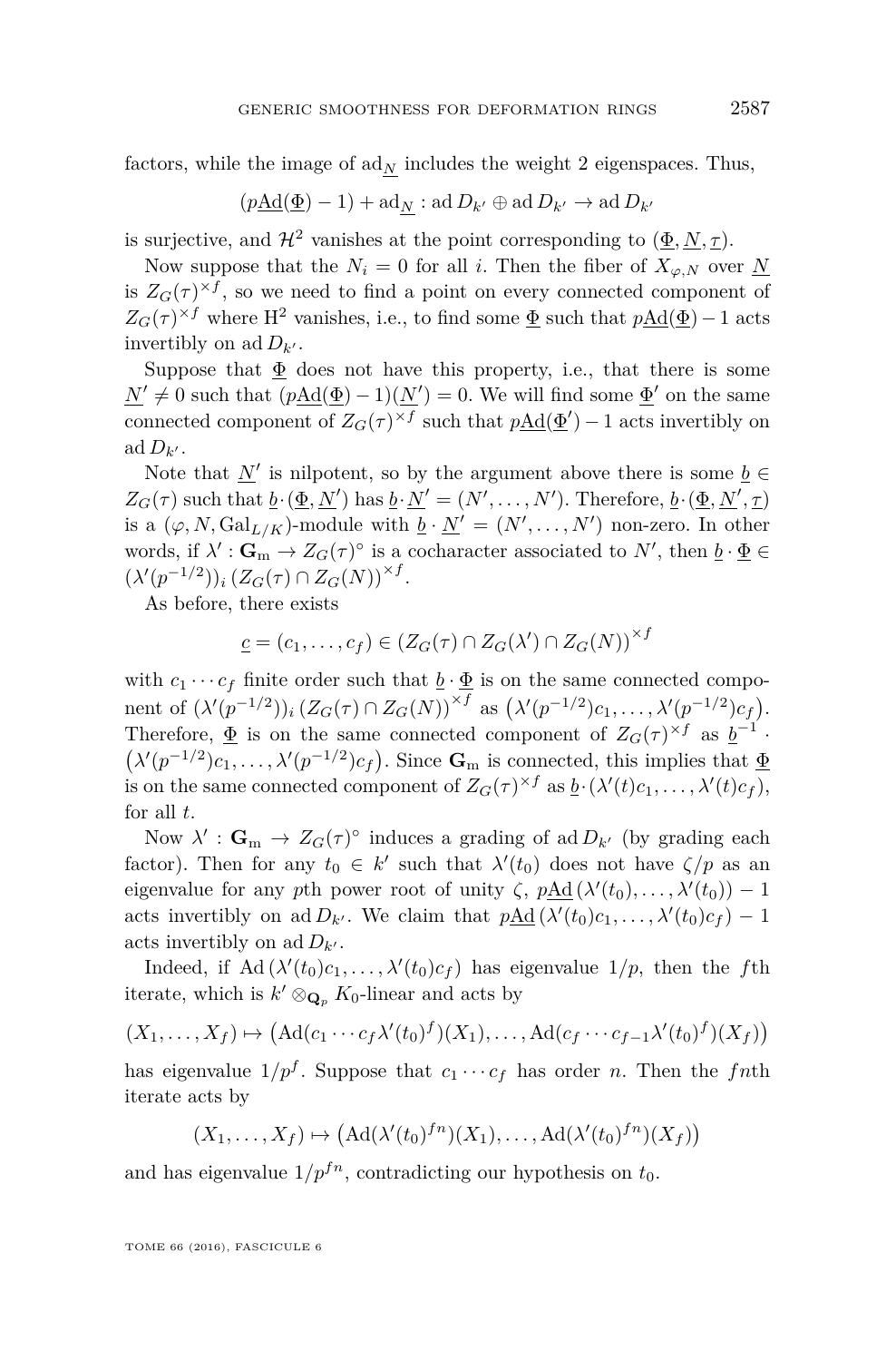To summarize,  $\underline{\Phi}$  is on the same connected component of  $Z_G(\tau)^{\times f}$  as  $\underline{\Phi}'$ , where  $\underline{\Phi}' = \underline{b}^{-1} \cdot (\lambda'(t_0)c_i)_i$ , and  $p\underline{\text{Ad}}(\lambda'(t_0)c_i)_i - 1$  acts invertibly on ad  $D_{k'}$ . Therefore,  $p\underline{\text{Ad}}(\underline{\Phi}') - 1$  acts invertibly on ad  $D_{k'}$ , and we are done.  $\square$ 

The proof of Lemma [5.3](#page-24-0) is due to Peter McNamara:

<span id="page-24-0"></span>LEMMA  $5.3.$  — Let *H* be a (possibly disconnected) reductive group over an algebraically closed field. On each connected component of *H*, there is a point of finite order.

Proof. — Choose a component  $gH^{\circ}$ . To produce a finite order point on *gH*◦ , it suffices to produce a finite order point on the component of *g* in the center  $Z_{Z_H(g)}$  of the centralizer  $Z_H(g)$ . But  $Z_{Z_H(g)}$  is commutative, so we have a decomposition  $Z_{Z_H(q)} = M \times U$ , where M consists of semisimple elements of  $Z_{Z_H(g)}$  and U consists of unipotent elements of  $Z_{Z_H(g)}$ , by [\[9,](#page-55-8) Theorem 15.5]. Since *U* is a unipotent group, it is connected, and so it suffices to produce a finite order point on each component of *M*. Now the connected component of the identity  $M^0 \subset M$  is a torus, and we claim that the exact sequence

$$
0 \to M^0 \to M \to M/M^0 \to 0
$$

is split. Since  $M/M^0$  is abelian, we may assume it is cyclic. Let  $x \in M/M^0$ be a generator, and let *n* be its order. Choose any lift  $\tilde{x} \in M$  of *x*. If  $n\tilde{x} \in M^0$  is the identity, we are done. Otherwise, note that multiplication  $n : M^0 \to M^0$  is surjective; if  $y \in M^0$  is in the preimage of  $n\tilde{x}$  under<br>multiplication by a then  $y^{-1} \tilde{z} \in M$  is a lift of a such that  $xy^{-1} \tilde{z}$  is the multiplication by *n*, then  $y^{-1}\tilde{x} \in M$  is a lift of *x* such that  $ny^{-1}\tilde{x}$  is the identity and we have any desired splitting identity, and we have our desired splitting.

We are now in a position to deduce the first part of Theorem [1.2:](#page-3-0)

COROLLARY 5.4. —  $X_{\varphi,N,\tau}$  is reduced and locally a complete intersection. Each irreducible component has dimension dim  $\text{Res}_{E\otimes L_0/E} G$ .

Proof. — We again extend scalars on  $X_{\varphi, N, \tau}$  from *E* to  $\overline{E}$ . We then choose an  $\overline{E}$ -point  $x \in X_{\varphi, N, \tau}$  where  $\mathcal{H}^2$  vanishes. The tangent space at this point is given by ker  $\left(\text{ad }D_{\overline{E}} \oplus \text{ad }D_{\overline{E}} \to \text{ad }D_{\overline{E}}\right)$  by Remark [3.10](#page-13-0) (since we are working with a moduli space of framed objects), and since  $\mathcal{H}^2$  vanishes, the tangent space has dimension  $\dim_{\overline{E}} \text{ad} D_{\overline{E}} = [L_0 : \mathbf{Q}_p] \dim G$ . Since this implies that there is a Zariski open dense subspace of  $X_{\varphi,N,\tau}$ with dimension  $[L_0 : \mathbf{Q}_p]$  dim *G* and  $X_{\varphi, N, \tau}$  is a scheme of finite type over a field, we see that  $X_{\varphi,N,\tau}$  is equidimensional of dimension  $[L_0: \mathbf{Q}_p]$  dim *G*. Indeed, since the dimension of a scheme is insensitive to nilpotents, we may pass to the underlying reduced subscheme of  $X_{\varphi,N,\tau}$  and compute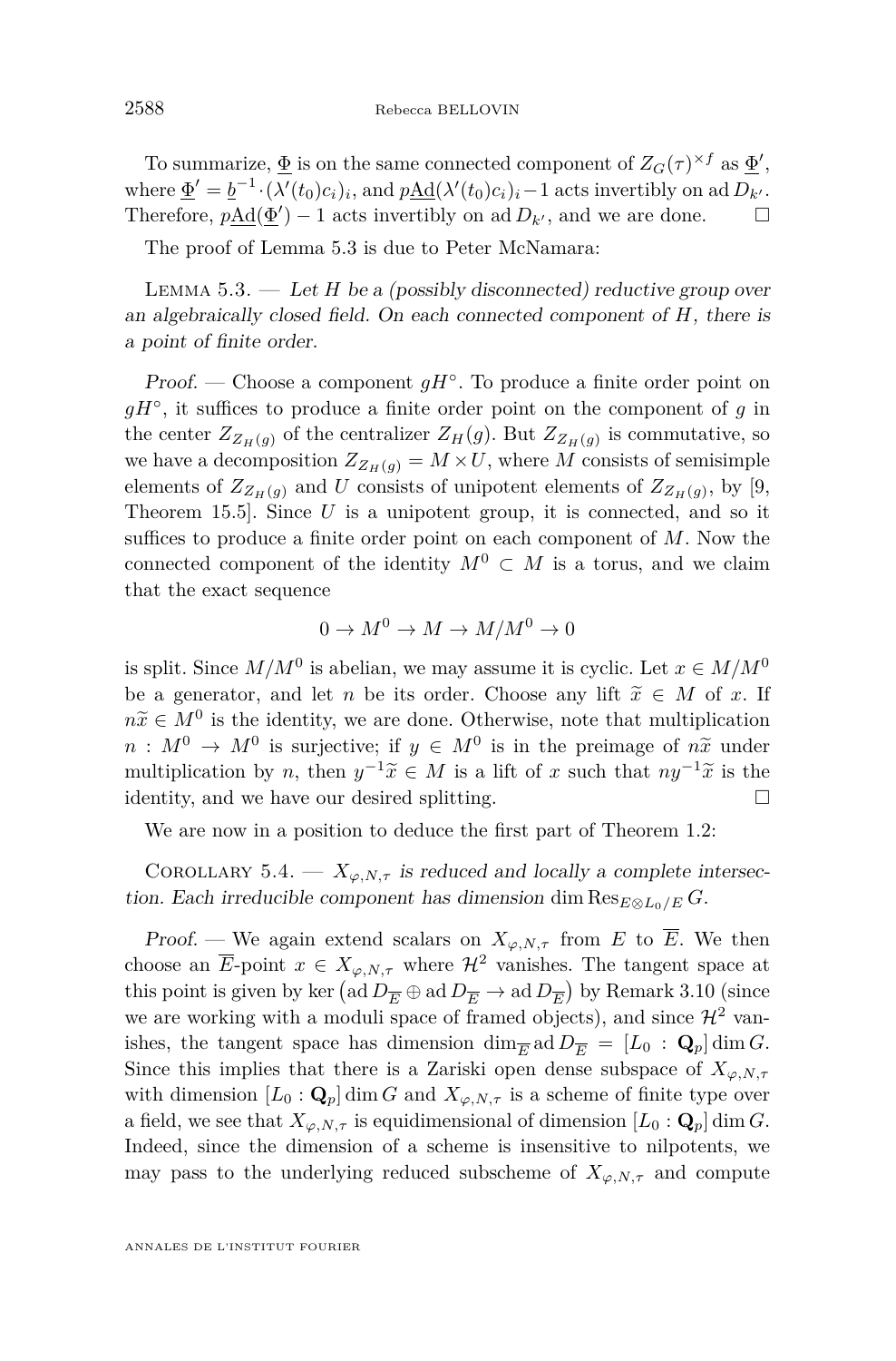the dimension of each irreducible component. The dimension of a variety is equal to the transcendence degree of its function field, and since each irreducible component has a Zariski open dense subspace of dimension  $[L_0: \mathbf{Q}_p]$  dim *G*, we are done.

Next, observe that  $X_{\tau}$  is the disjoint union of smooth schemes of the form

$$
\left(\operatorname{Res}_{E\otimes L_0/E}G\right)/\left(Z_{\operatorname{Res}_{E\otimes L_0/E}G}(\tau_0)\right)
$$

where  $\tau_0$ :  $Gal_{L/K} \to G(\overline{E})$  is a representation of  $Gal_{L/K}$ .

Over a diagonal point  $\tau = (\tau_0, \ldots, \tau_0) \in X_{\tau}$ , the fiber  $X_{\varphi, N}$  is defined by the relations  $N_i = p \text{Ad}(\Phi_i)(N_{i+1}),$  where  $N_i = \text{Ad}(\tau_0(g))(N_i)$  and  $\tau_0(g) = \text{Ad}(\Phi_i)(\tau_0(g))$ . Thus,  $\Phi_i$  and  $N_i$  are required to live in  $Z_G(\tau_0)$  and its Lie algebra, respectively. Then the condition

$$
N_i = p \operatorname{Ad}(\Phi_i)(N_{i+1})
$$

gives us dim  $Z_G(\tau_0)$  equations, so the fiber  $X_{\varphi,N}$  is cut out of the smooth  $2[L_0 : \mathbf{Q}_p] \dim Z_G(\tau_0)$ -dimensional space  $Z_G(\tau_0)^{\times f} \times \mathrm{ad} Z_G(\tau_0)^{\times f}$  by  $[L_0: \mathbf{Q}_p]$  dim  $Z_G(\tau_0)$  equations.

Now for any  $\tau' \in X_{\tau}$  on the same component as  $\tau$ , there is some  $\epsilon$  tale neighborhood *U* of  $\tau'$  such that the quotient map  $\text{Res}_{E\otimes L_0/E} G \rightarrow$  $\text{Res}_{E \otimes L_0/E} G/Z_{\text{Res}_{E \otimes L_0/E} G(\tau)$  admits a section  $g \in \text{Res}_{E \otimes L_0/E} G(U)$ , since  $Z_{\text{Res}_{E \otimes \mathcal{L}_0/E}} G(\tau)$  is smooth. Therefore, the *U*-pullback  $X_{\varphi, N, \tau}|_U$  of  $X_{\varphi, N, \tau}$  is isomorphic to  $U \times X_{\varphi,N}$  and has dimension  $[L_0 : \mathbf{Q}_p]$  dim *G*. But  $U \times X_{\varphi,N}$  is cut out of the smooth  $[L_0 : \mathbf{Q}_p](\dim G - \dim Z_G(\tau_0))$  +  $2[L_0: \mathbf{Q}_p]$  dim  $Z_G(\tau_0)$ -dimensional space  $U \times Z_G(\tau_0)^{\times f} \times \text{ad }Z_G(\tau_0)^{\times f}$  by  $[L_0: \mathbf{Q}_p]$  dim  $Z_G(\tau_0)$  equations, so it is locally a complete intersection.

Since being locally a complete intersection can be checked étale-locally, it follows that  $X_{\varphi, N, \tau}$  is locally a complete intersection. Furthermore, schemes which are local complete intersections are Cohen–Macaulay by [\[17,](#page-56-1) Theorem 21.3]. Cohen–Macaulay schemes which are generically reduced are reduced everywhere, since they have no embedded points, by [\[17,](#page-56-1) Theorem 17.3, so we are done.

Thus far, we have considered moduli spaces of  $(\varphi, N, \text{Gal}_{L/K})$ -modules, rather than moduli spaces of filtered  $(\varphi, N, \text{Gal}_{L/K})$ -modules. We now add a filtration to our set-up and complete the proof of Theorem [1.2.](#page-3-0)

Fix a conjugacy class [**v**] of cocharacters **v** :  $\mathbf{G}_m$   $\to$   $(Res_{E \otimes K/E} G)_{\overline{E}}$ with a representative defined over  $E$ . Let  $P_v$  denote the parabolic  $P_{\text{Res}_{E\otimes K/E} G}(\mathbf{v}) \subset \text{Res}_{E\otimes K/E} G$  for some such representative **v**. Then  $\text{Res}_{E\otimes K/E} G/P_{\mathbf{v}}$  represents the moduli problem on *E*-algebras which is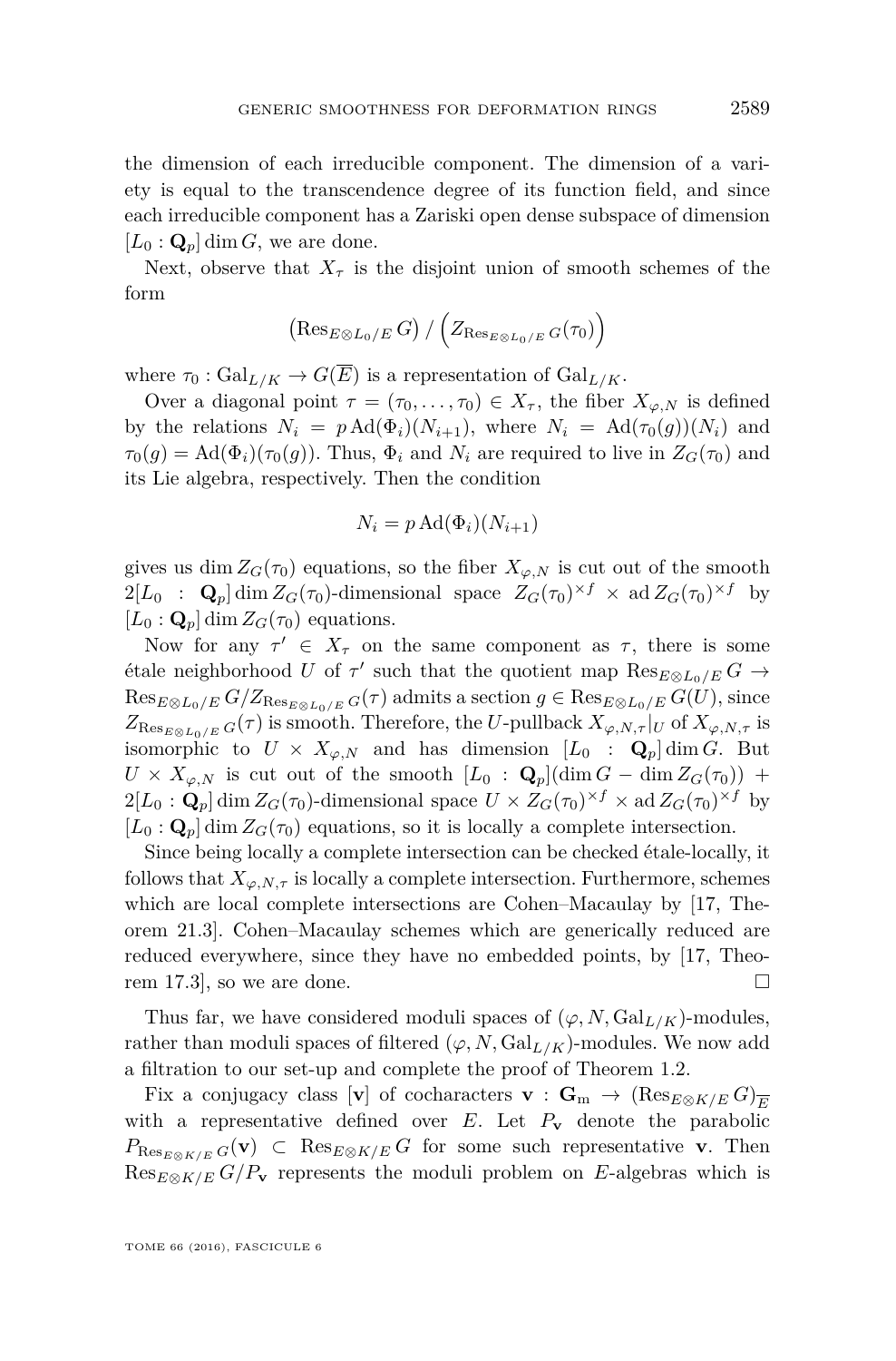defined on *A*-points by

*A*  $\mapsto$  {⊗-filtrations of type **v** on (Res<sub>*E*⊗*K*/*E*</sub> *G*)<sub>*A*</sub>}

Indeed, given an *A*-point of  $\text{Res}_{E \otimes K/E} G/P_{\mathbf{v}}$  where *A* is an *E*-algebra, we obtain a family  $\mathcal{P} \to \text{Spec}(A \otimes K)$  of parabolic subgroups, such that for every geometric point *x* of  $Spec(A \otimes K)$ ,  $\mathcal{P}_x$  is conjugate to  $P_{Res_{E \otimes K/E}} G(\mathbf{v})$ .  $\text{[the locally on } \text{Spec}(A \otimes K), \mathcal{P} = gP_{\mathbf{v}}g^{-1} \text{ for some } g \in G(A \otimes K) \text{ since the }$ morphism  $\text{Res}_{E \otimes K/E} G \to \text{Res}_{E \otimes K/E} G/P_{\mathbf{v}}$  is smooth. Thus, étale-locally on Spec( $A \otimes E$ ), we get a  $\otimes$ -filtration on ( $\text{Res}_{E \otimes K/E} G$ )<sub>*A*</sub>, by taking the  $\otimes$ filtration associated to the ⊗-grading induced by  $g\lambda g^{-1}$ . Since g is defined up to translation by an element of  $P_{\mathbf{v}}(A)$  (since parabolic subgroups are their own normalizers) and such elements preserve the ⊗-filtration, we in fact get a ⊗-filtration on  $(\text{Res}_{E\otimes K/E} G)_A$  over all of Spec *A*.

Thus,  $X_{\varphi, N, \tau} \times \text{Res}_{E \otimes K/E} G/P_{\mathbf{v}}$  is the moduli space of framed filtered  $(\varphi, N, \tau)$ -modules valued in *G*; it is locally a complete intersection because  $X_{\varphi, N, \tau}$  is and  $\text{Res}_{E \otimes K/E} G/P_{\mathbf{v}}$  is smooth.

#### **6. Galois deformation rings**

<span id="page-26-0"></span>Fix a continuous potentially semi-stable representation  $\rho$  : Gal<sub>K</sub>  $\rightarrow$  $G(E)$ , with Galois type  $\tau$  and *p*-adic Hodge **v**, and assume that  $\rho$  becomes semi-stable over a finite, Galois, totally ramified extension *L/K*. We wish to study potentially semi-stable lifts  $\tilde{\rho}$  : Gal<sub>K</sub>  $\rightarrow$  G(R), where R is a **Q***p*-finite artin local ring with residue field *E*. More precisely, we consider the deformation functor  $\mathrm{Def}_{\rho}^{\square}$  whose *R*-points are

$$
\operatorname{Def}_{\rho}^{\square}(R):=\{\tilde{\rho}:\operatorname{Gal}_{K} \to G(R)|\tilde{\rho} \text{ is a lift of } \rho\}
$$

Following [\[12\]](#page-55-0), we will show that  $\text{Def}_{\rho}^{\square}$  is pro-represented by a complete local noetherian  $\mathbf{Q}_p$ -algebra  $R_\rho^{\square}$  which is reduced and equidimensional, by relating it to  $\mathfrak{Mod}_{F, \varphi, N, \tau}$ . This will prove Theorem [1.1.](#page-2-0)

We also define the deformation groupoid  $\operatorname{Def}_{\rho}^{\tau,\mathbf{v}}$  whose *R*-points are

$$
\operatorname{Def}_{\rho}^{\tau,\mathbf{v}}(R):=\left\{\widetilde{\rho}:\operatorname{Gal}_{K}\to G(R)\left|\begin{array}{l}\widetilde{\rho}\otimes_{R}E\cong\rho\text{ and }\widetilde{\rho}\text{ is potentially}\\ \text{semi-stable with Galois type }\tau\\\text{and }p\text{-adic Hodge type }\mathbf{v}\end{array}\right.\right\}
$$

There is a natural morphism of groupoids  $\text{Def}_{\rho}^{\Box,\tau,\mathbf{v}} \to \text{Def}_{\rho}^{\tau,\mathbf{v}}$  given by "forgetting the basis". There is also an associated functor  $|\operatorname{Def}_{\rho}^{\tau,\mathbf{v}}|$  whose *R*-points are defined by

$$
|\operatorname{Def}_{\rho}^{\tau,\mathbf{v}}|(R):=\operatorname{Def}_{\rho}^{\tau,\mathbf{v}}(R)/{\sim}
$$

ANNALES DE L'INSTITUT FOURIER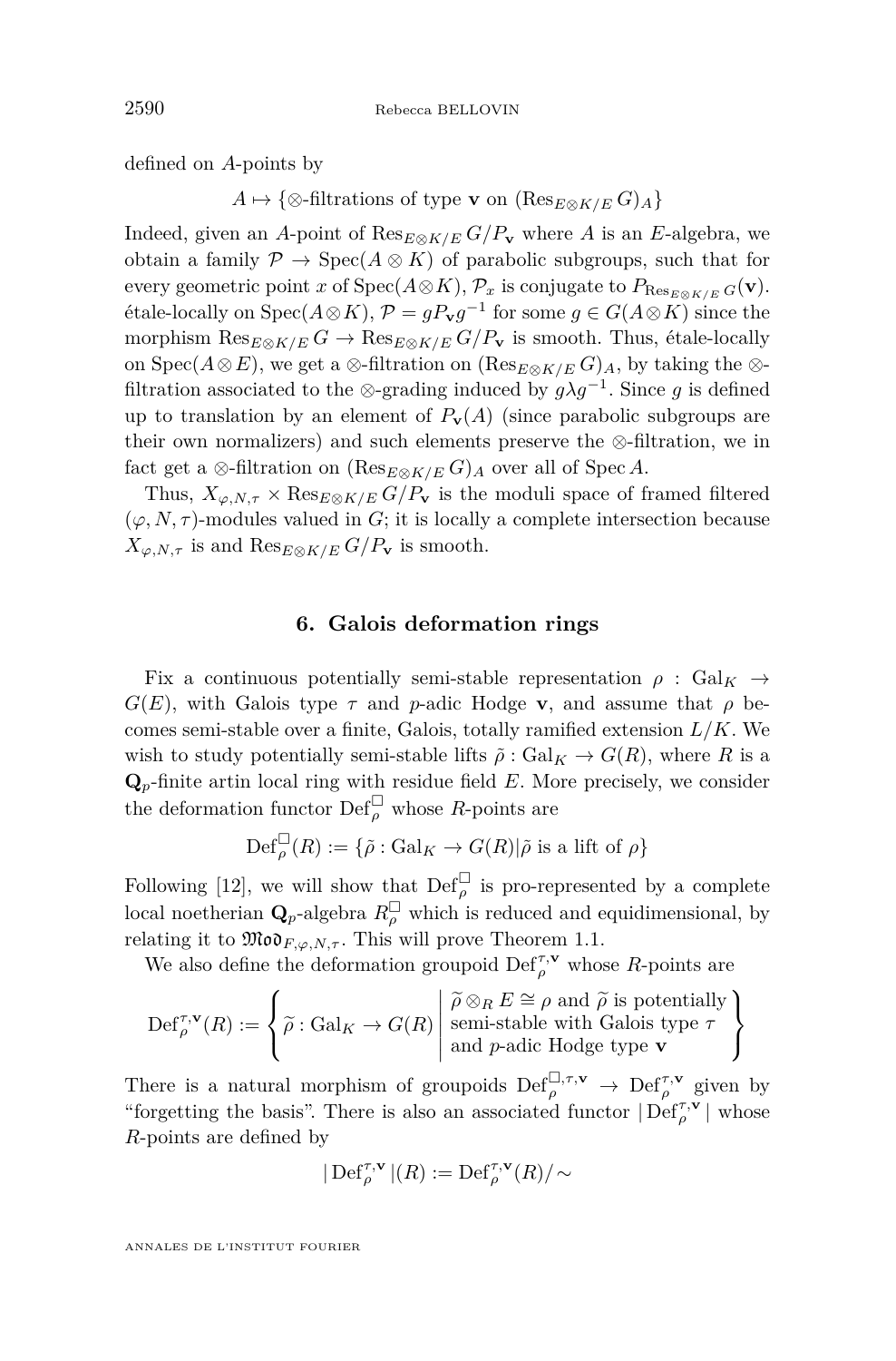Then  $\text{Def}_{\rho}^{\square,\tau,\mathbf{v}} \to \text{Def}_{\rho}^{\tau,\mathbf{v}}$  is formally smooth in the sense that for every square-zero thickening  $R \to R/I$ , given a deformation  $\rho' : \text{Gal}_K \to G(R)$ of *ρ* and a lift  $\tilde{\rho}:$  Gal<sub>K</sub>  $\rightarrow$  *G*(*R*/*I*) of *ρ* such that  $\rho' \otimes_R R/I \cong \tilde{\rho}$ , there is a lift  $\tilde{\rho}'$ ,  $C_1$ ,  $C_2$ ,  $C_3$ lift  $\tilde{\rho}'$ : Gal<sub>K</sub> → *G*(*R*) of  $\rho$  such that  $\tilde{\rho}' \cong \tilde{\rho}$ .<br>Moreover, the fibers of the man  $\text{Dof}^{\Box, \tau}$ .

Moreover, the fibers of the map  $|\text{Def}_{\rho}^{\Box,\tau,\mathbf{v}}|(E[\varepsilon]) \to |\text{Def}_{\rho}^{\tau,\mathbf{v}}|(E[\varepsilon])$  are torsors under ad  $G/(\text{ad }G)^{\text{Gal }K}$ . More precisely,  $g \in \text{ad }G$  (an element of  $G(E[\varepsilon])$  which is the identity modulo  $\varepsilon$ ) acts by conjugation on representations  $\rho$ : Gal<sub>K</sub>  $\rightarrow$  G(*E*[ $\varepsilon$ ]), and  $g \in$  ad *G* acts trivially if and only if  $g \in (\text{ad }G)^{\text{Gal}_{K}}$ . Thus,

<span id="page-27-0"></span>(6.1) 
$$
\dim_E |\operatorname{Def}_{\rho}^{\Box, \tau, \mathbf{v}}| (E[\varepsilon])
$$

$$
= \dim_E |\operatorname{Def}_{\rho}^{\tau, \mathbf{v}}| (E[\varepsilon]) + \dim_E \operatorname{ad} G - \dim_E (\operatorname{ad} G)^{\operatorname{Gal}_K}
$$

Fix a faithful representation  $\sigma : G \to GL_n$ . Then  $\sigma \circ \rho$  is potentially semi-stable, with Galois type  $\sigma \circ \tau$  and *p*-adic Hodge type the (geometric) conjugacy class of  $\sigma \circ \mathbf{v}$ . More precisely,  $\tau$  is a homomorphism Gal<sub>L/K</sub> =  $I_{L/K}$   $\rightarrow$  Aut( $\mathbf{D}^L_{st}(\rho)$ ), and by  $\sigma \circ \tau$  we really mean the homomorphism  $I_{L/K} \to GL_n(E \otimes_{\mathbf{Q}_p} L)$  induced by pushing out  $\mathbf{D}^L_{st}(\rho)$  along  $\sigma$ . To interpret  $\sigma \circ \mathbf{v}$ , we choose a representative cocharacter for the conjugacy class **v**, compose with  $\sigma$ , and consider the corresponding conjugacy class of cocharacters  $\mathbf{G}_m \to \text{Res}_{E \otimes L/E} \text{GL}_n$ . Then we define two deformation functors:

$$
\operatorname{Def}_{\sigma \circ \rho}^{\square}(R) := \{ \tilde{\rho}' : \operatorname{Gal}_K \to \operatorname{GL}_n(R) | \tilde{\rho}' \text{ is a lift of } \sigma \circ \rho \}
$$
  

$$
\operatorname{Def}_{\sigma \circ \rho}^{\square, \tau, \mathbf{v}}(R) := \left\{ \tilde{\rho}' : \operatorname{Gal}_K \to \operatorname{GL}_n(R) \middle| \begin{aligned} & \tilde{\rho}' \text{ is a potentially semi-table lift} \\ & \text{of } \sigma \circ \rho \text{ with Galois type } \sigma \circ \tau \\ & \text{and } p\text{-adic Hodge type } \sigma \circ \mathbf{v} \end{aligned} \right\}
$$

The pro-representability of  $\mathrm{Def}_{\sigma \circ \rho}^{\square}$  follows from Schlessinger's criterion; this is discussed in [\[18\]](#page-56-2), for example. The pro-representability of  $\text{Def}_{\sigma \circ \rho}^{\Box, \tau, \mathbf{v}}$  is a deeper fact, and the proof relies on integral *p*-adic Hodge theory.

Choose an  $\mathcal{O}_E$ -model for  $\sigma \circ \rho$ , and let  $V_F$  be the reduction modulo  $\pi$ , where  $\pi$  is a uniformizer of  $\mathcal{O}_E$ . Then there is a complete local noetherian  $W(k_E)$ -algebra  $R_{V_{\bf F}}^{\Box}$  which prorepresents framed deformations of  $V_{\bf F}$  (on the category of artinian  $W(k_E)$ -algebras). Here  $k_E$  is the residue field of  $\mathcal{O}_E$ . This again follows from Schlessinger's criterion.

We can associate to  $R^{\Box}_{V_{\mathbf{F}}}$  its generic fiber, which will be a (non-quasicompact) quasi-Stein rigid analytic space  $X_{V_{\bf F}}^{\square}$  over  $W(k_E)[1/p]$ . Then  $\sigma \circ \rho$ corresponds to a point of  $X_{V_{\mathbf{F}}}^{\square}$ , and for every  $x \in X_{V_{\mathbf{F}}}^{\square}$ , the complete local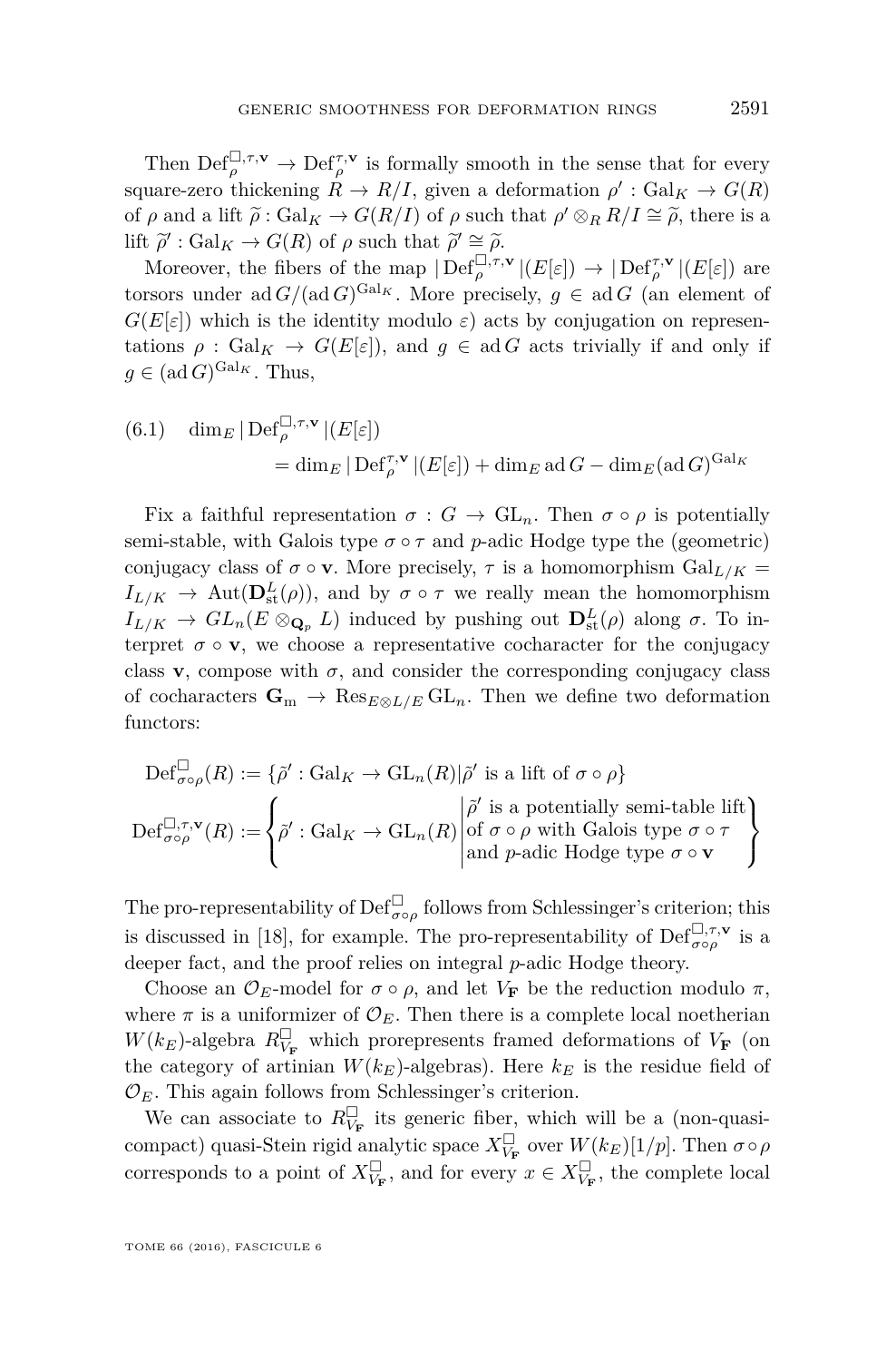ring at *x* is the framed deformation ring of the corresponding characteristic 0 Galois representation  $V_x$  by [\[14,](#page-55-9) Proposition 2.3.5] or the discussion in [\[3,](#page-55-10) §6].

We define two closed subspaces of  $X_{V_{\bf F}}^\square$  . The first, which we denote  $X_{V_{\bf F},G}^\square,$ is the subspace consisting of Galois representations such that the image of  $Gal_K$  in  $GL_n(R)$  is contained in  $G(R) \subset GL_n(R)$ . The second, which we denote  $X_{V_{\mathbf{F}},s\mathbf{t}}^{\square,\tau,\mathbf{v}}$ , is the subspace consisting of potentially semi-stable representations with Galois type  $\sigma \circ \tau$  and *p*-adic Hodge type  $[\sigma \circ \mathbf{v}]$ . The existence of  $X_{V_{\mathbf{F}},\text{st}}^{\square,\tau,\mathbf{v}}$  follows from [\[12,](#page-55-0) Theorem 2.7.6].

Then the point  $x_0$  corresponding to  $\sigma \circ \rho$  lies in  $X_{V_{\mathbf{F}},G}^{\square} \cap X_{V_{\mathbf{F}},\mathbf{st}}^{\square,\tau,\mathbf{v}},$  by construction. Furthermore, the complete local ring of  $X_{V_{\mathbf{F}},G}^{\square} \cap X_{V_{\mathbf{F}},\mathsf{st}}^{\square,\tau,\mathbf{v}}$  at  $x_0$ (which is noetherian) pro-represents  $\mathrm{Def}_{\rho}^{\square,\tau,\mathbf{v}}$ . The reader may object that the conjugacy class of  $\sigma \circ \mathbf{v}$  may "glue together" several different conjugacy classes of cocharacters  $\mathbf{G}_m \to \text{Res}_{E \otimes_{\mathbf{Q}_p} L/E} G$ . This is quite true. However, *p*-adic Hodge types are locally constant, by the discussion in [§A.2.3,](#page-47-0) and so the entire connected component of  $X_{V_{\mathbf{F}},G}^{\square} \cap X_{V_{\mathbf{F}},\text{st}}^{\square,\tau,\mathbf{v}}$  containing  $x_0$  has *p*-adic Hodge type **v**.

Let  $Sp(A) \subset X_{V_{\bf F},G}^{\square} \cap X_{V_{\bf F},s}^{\square,\tau,\mathbf{v}}$  be a connected affinoid subdomain containing *x*0. By Appendix [A.2.10,](#page-54-0) Spec *A* carries a *G*-valued family of filtered  $(\varphi, N, \mathrm{Gal}_{L/K})$ -modules, and therefore defines an *A*-valued point of the groupoid  $\mathfrak{Mod}_{F,\varphi,N,\tau}$ . Identifying A with the groupoid on E-algebras it represents, we view this as a morphism of groupoids  $A \to \mathfrak{Mod}_{F, \varphi, N, \tau}$ .

<span id="page-28-0"></span>PROPOSITION 6.1. — For every maximal ideal m of A, corresponding to a Galois representation  $\rho : \text{Gal}_K \to G(E')$ , the morphism of groupoids  $\widehat{A}_{\mathfrak{m}} \to \mathfrak{Mod}_{F, \varphi, N, \tau}$  is formally smooth.

Proof. — The proof of [\[12,](#page-55-0) Prop. 3.3.1] carries over verbatim here.  $\Box$ 

COROLLARY 6.2. — For any  $x \in X_{V_{\mathbf{F}},G}^{\square} \cap X_{V_{\mathbf{F}},\text{st}}^{\square,\tau,\mathbf{v}}$ , let  $\widehat{A}_x$  be the completed local ring of  $X_{V_{\mathbf{F}},G}^{\square} \cap X_{V_{\mathbf{F}},s\mathbf{t}}^{\square,\tau,\mathbf{v}}$  at *x*. Then there is an object  $D_x \in$  $\mathfrak{Mod}_{F, φ, N, τ}(A_x)$ . If  $U \subset \text{Spec}(A_x)$  is the complement of the support of  $H^2(D_x)$ , then *U* is dense in  $Spec(\widehat{A}_x)$ .

Proof. — After an étale extension  $\hat{A}_x \to A'$  corresponding to a finite extension of the residue field (to split  $D_x$ ),  $D_{A'} := D_x \otimes_{\widehat{A}_x} A'$  is induced by a morphism by a morphism

$$
\operatorname{Spec} A' \to X_{\varphi, N, \tau} \times \operatorname{Res}_{E \otimes L_0/E} G/P_{\mathbf{v}}
$$

Furthermore,  $U_{A'}$  is the complement of the support of  $H^2(D_{A'})$ . Then the proof of [\[12,](#page-55-0) Proposition 3.1.6] carries over verbatim, and we see that the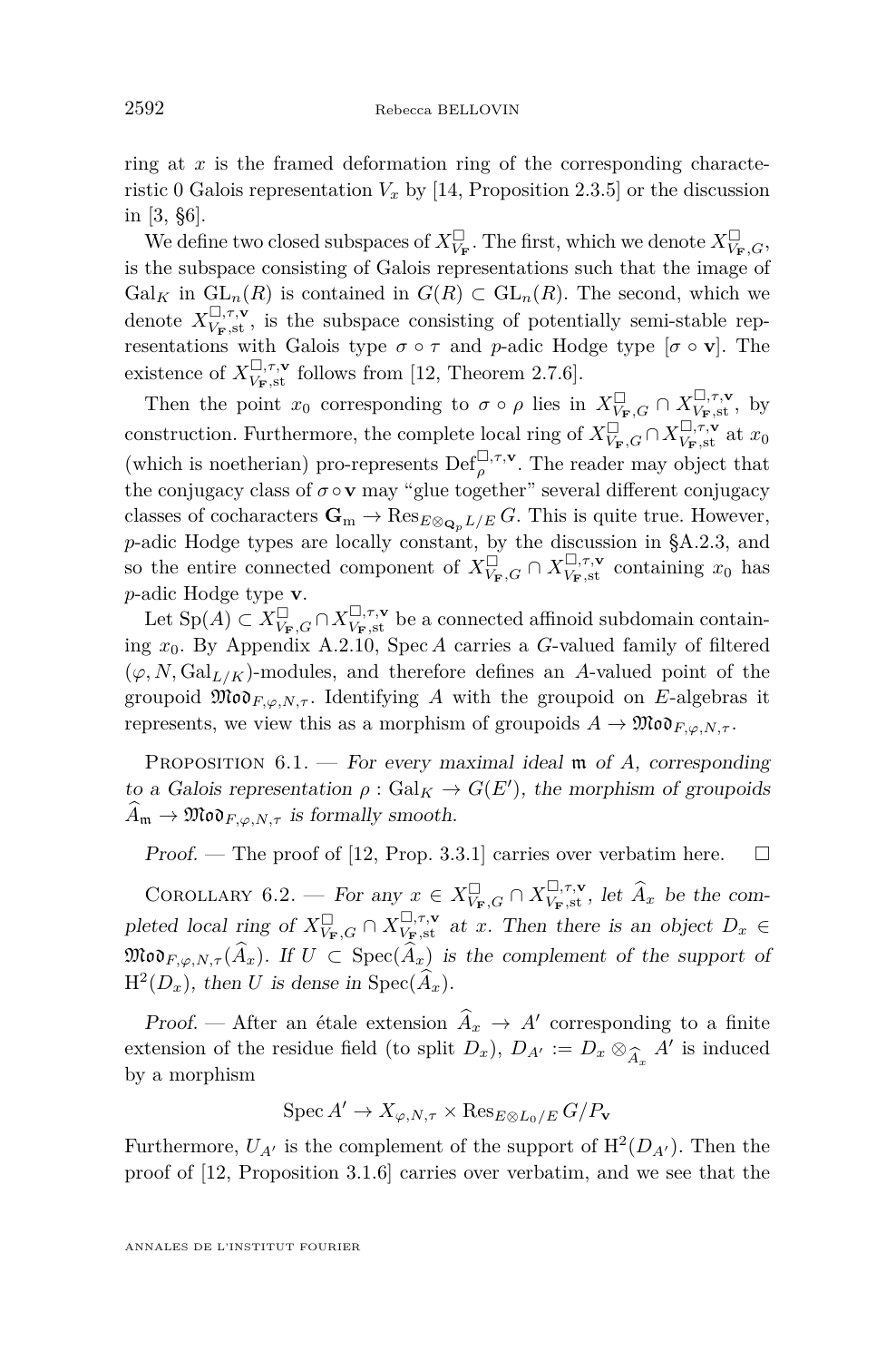support of  $H^2(D_{A'})$  is nowhere dense in Spec *A'*. It follows that *U* is dense in Spec $(\widehat{A}_x)$ .

It follows that there is a formally smooth dense open subscheme of Spec *A* where  $H^2(D_A) = 0$ .

COROLLARY 6.3. — For any  $x \in X_{V_{\mathbf{F}},G}^{\square} \cap X_{V_{\mathbf{F}},\mathbf{st}}^{\square,\tau,\mathbf{v}}$ , let  $\widehat{A}_x$  be the completed local ring of  $X_{V_{\mathbf{F}},G}^{\square} \cap X_{V_{\mathbf{F}},s\mathbf{t}}^{\square,\tau,\mathbf{v}}$  at *x*. Then  $\widehat{A}_x$  is a complete intersection.

Proof. — The morphism  $X_{\varphi, N, \tau} \times \text{Res}_{E \otimes K/E} G/P_{\mathbf{v}} \to \mathfrak{Mod}_{F, \varphi, N, \tau}$  is smooth, so the fiber product with  $\text{Spec } A_x \to \mathfrak{Mod}_{F, \varphi, N, \tau}$  is an affine scheme Spec *A'* smooth over  $A_x$  and formally smooth over  $X_{\varphi, N, \tau}$  ×  $\text{Res}_{E\otimes K/E} G/P_{\mathbf{v}}$ . It suffices to show that *A'* is locally a complete intersection.

Let *y* be a point of  $Spec A'$  and let  $A'_{y}^{\wedge}$  be the complete local ring at *y*. Then the morphism  $Spec A'_{y}^{\wedge} \to X_{\varphi,N,\tau} \times Res_{E \otimes K/E} G/P_{\mathbf{v}}$  is induced by a local ring homomorphism  $B \to {A'}_y^{\wedge}$ , where *B* is the completed stalk at a point of  $X_{\varphi,N,\tau} \times \text{Res}_{E \otimes K/E} G/P_{\mathbf{v}}$ . But  $B \to {A'}_y^{\wedge}$  is formally smooth by Proposition [6.1,](#page-28-0) so  $A_{y}^{\prime\wedge}$  is a formal power series ring over *B*. Since *B* is complete intersection,  $\widehat{A'}_y$  is as well.

Then as in [\[12,](#page-55-0) Theorem 3.3.4], we prove the following:

PROPOSITION 6.4. — Spec *A* is equi-dimensional of dimension

 $\dim_E G + \dim_E (\text{Res}_{E \otimes K/E} G)/P$ **v** 

Proof.  $-$  By the discussion of [\[4\]](#page-55-11) before Lemma 2.2.3, the dimension of local rings of Spec *A* is constant on irreducible components. Thus, it suffices to show that Spec *A* contains a Zariski dense subspace of dimension  $\dim_E G + \dim_E (\text{Res}_{E \otimes K/E} G)/P_{\mathbf{v}}$ .

There is a formally smooth dense open subscheme  $U \subset \operatorname{Spec} A$  where  $H^2(D_A)$  vanishes. To compute the dimension of Spec *A*, we choose a closed point  $x \in U$ , with residue field  $E'$ , corresponding to the maximal ideal  $\mathfrak{m} \subset A$ . Let  $\rho_x$  be the representation  $\rho_x : \text{Gal}_K \to G(E')$  corresponding to *x*, and let  $D_x := \mathbf{D}^L_{\text{st}}(\rho_x)$ . Since *A* is formally smooth at *x*, to compute the dimension of  $A$ , it suffices to compute the tangent space at  $x$ . But by equation [\(6.1\)](#page-27-0),

$$
\begin{aligned} \dim_{E'} |\operatorname{Def}_{\rho_x}^{\square,\tau,\mathbf{v}}|(E'[\varepsilon]) \\ &= \dim_{E'} |\operatorname{Def}_{\rho_x}^{\tau,\mathbf{v}}|(E'[\varepsilon]) + \dim_{E} G - \dim_{E'} (\operatorname{ad} \rho_x)^{\operatorname{Gal}_K} \end{aligned}
$$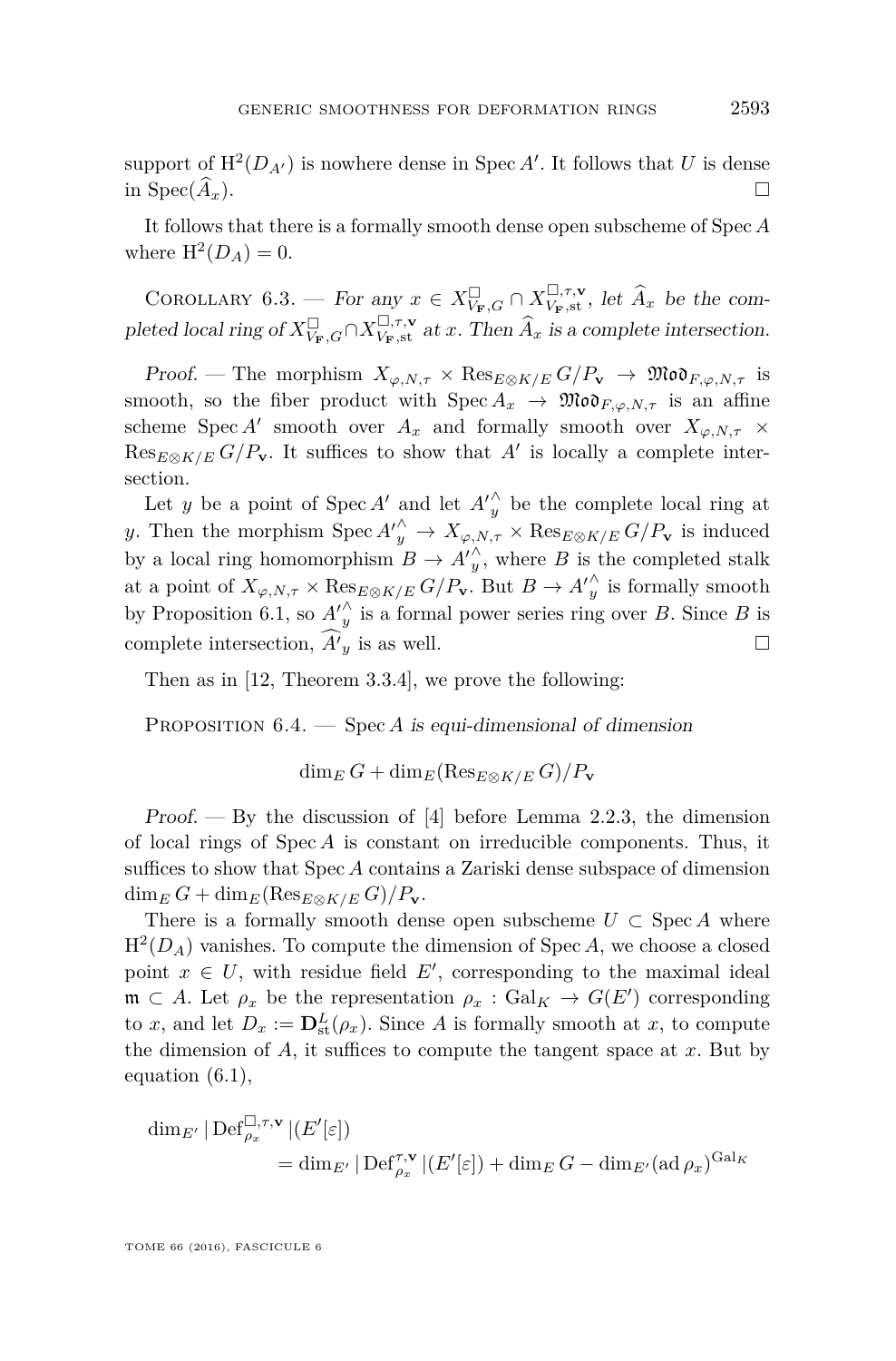where ad  $\rho_x$  is the induced Galois representation ad  $\rho_x$ : Gal<sub>K</sub>  $\rightarrow$  ad *G*. Now by Proposition [2.4,](#page-6-0)

$$
\dim_{E'}|\operatorname{Def}_{\rho_x}^{\tau,\mathbf{v}}|(E'[\varepsilon])=\dim_{E'}\operatorname{Ext}^1(D_x,D_x)
$$

where  $\text{Ext}^1$  means extensions in the category of filtered  $(\varphi, N, \text{Gal}_{L/K})$ modules. Because  $H^2(D_x) = 0$  by assumption, we can actually compute  $\dim_{E'} \operatorname{Ext}^1(D_x, D_x)$  to be

$$
\dim_{E'} \operatorname{Ext}^1(D_x, D_x) = \dim_{E'} \operatorname{H}_F^1(D_x)
$$
  
= 
$$
\dim_{E'} ((\operatorname{ad} D_x)_K / \operatorname{Fil}^0(\operatorname{ad} D_x)_K) + \dim_{E'} H_F^0(D_x)
$$

This follows from Proposition [3.12,](#page-14-0) since  $H_F^2(D_x) = H^2(D_x) = 0$ . In addition, we have  $\dim_{E'} H_F^0(D_x) = \dim_{E'} (\text{ad}\,\rho_x)^{\text{Gal}_K}$ , since both spaces are the infinitesimal automorphisms of  $\rho_x$ , so in the end we find that

$$
\dim_{E'} |\operatorname{Def}_{\rho_x}^{\square, \tau, \mathbf{v}}| (E'[\varepsilon]) = \dim_E G + \dim_{E'} ((\operatorname{ad} D_x)_K / \operatorname{Fil}^0(\operatorname{ad} D_x)_K)
$$
  
= 
$$
\dim_E G + \dim_E (\operatorname{Res}_{E \otimes K/E} G) / P_{\mathbf{v}}
$$

as desired, since  $(\text{ad }D_x)_K$  is the tangent space of the (smooth) group  $\text{Res}_{E\otimes K/E} G$  and  $\text{Fil}^0(\text{ad }D_x)_K$  is the tangent space of the (smooth) group  $P$ **v**.

Again as in [\[12,](#page-55-0) Theorem 3.3.8], the crystalline analogue follows by similar arguments:

PROPOSITION 6.5. — Let  $\rho$  be a potentially crystalline representation  $\rho$  : Gal<sub>K</sub>  $\rightarrow$  *G*(*E*) with Galois type *τ* and *p*-adic Hodge type **v**. Then the deformation problem

$$
\mathrm{Def}_{\rho,\text{cr}}^{\square,\tau,\mathbf{v}}(R) := \left\{\tilde{\rho}: \text{Gal}_K \to G(R) \middle| \begin{aligned} &\tilde{\rho} \text{ is a potentially crystalline} \\ &\text{lift of } \rho \text{ with Galois type } \tau \\ &\text{and } p\text{-adic Hodge type } \mathbf{v} \end{aligned} \right\}
$$

is pro-representable by a complete local noetherian ring  $R_{\rho,\text{cr}}^{\Box,\tau,\mathbf{v}}$  which is formally smooth of dimension

$$
\dim_E G + \dim_E (\text{Res}_{E \otimes K/E} G)/P_{\mathbf{v}}
$$

In fact, the arguments are easier because  $X_{\varphi,\tau}$  is actually smooth of dimension dim  $\text{Res}_{E \otimes L_0/E} G$ , not merely generically smooth.

#### **7. Explicit calculations**

<span id="page-30-0"></span>We wish to study the irreducible components of  $X_{\varphi,N,\tau}$ . For simplicity, we restrict ourselves to the case when  $L = K$  and  $\tau$  is trivial. In addition, suppose temporarily that  $K_0 = \mathbf{Q}_p$ .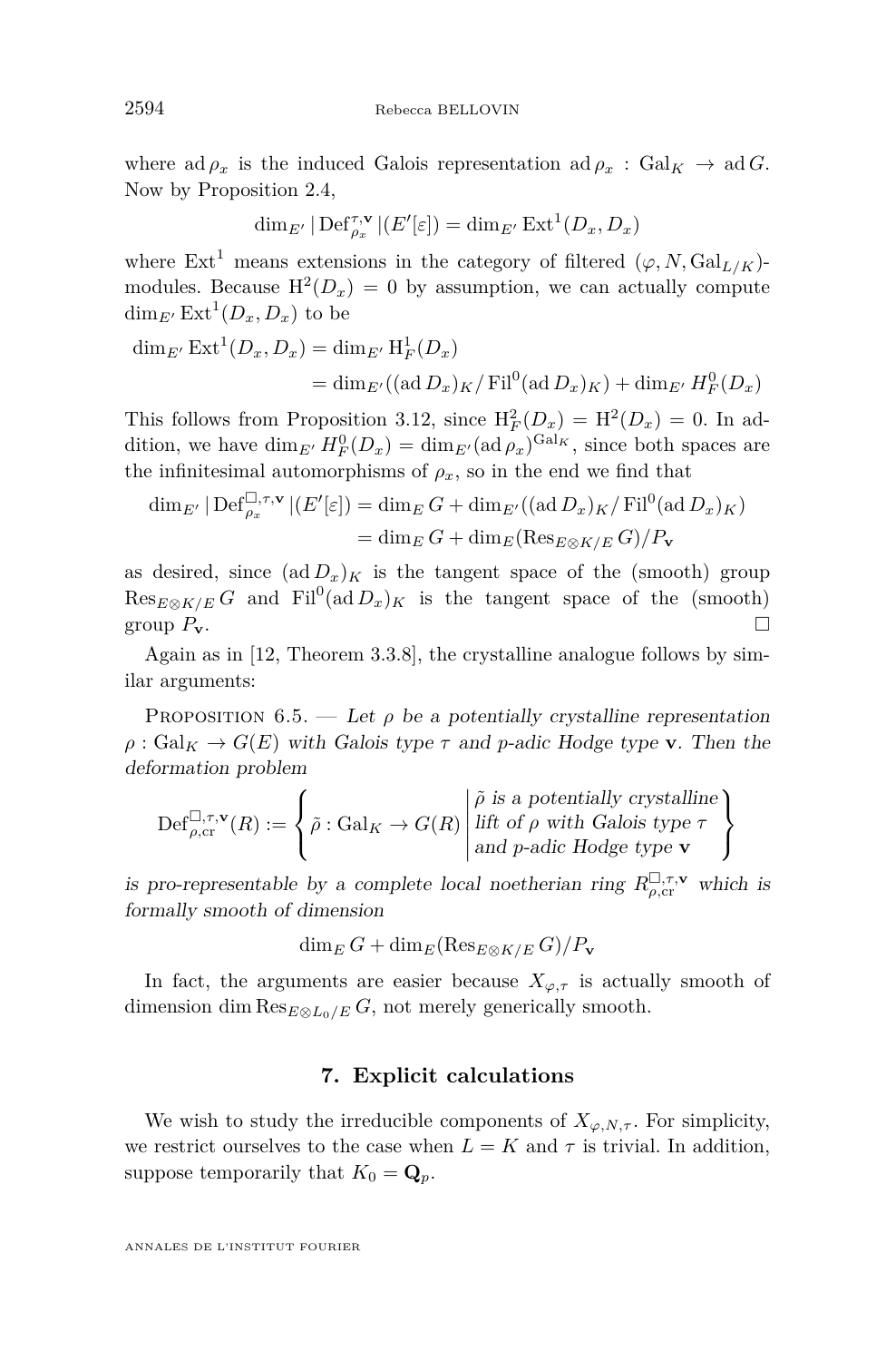Let  $N_0 \in \mathcal{N}$  be a non-zero nilpotent element of g, and let  $\mathcal{O}_{N_0} \subset \mathcal{N}$ be its *G*-orbit, which is locally closed in  $N$ . Then if we consider the fiber square



the left vertical arrow is smooth. Our technique for studying the irreducible components of  $X_{\varphi,N,\tau}$  relies on studying the closure of  $X_{\varphi,N}|_{\mathcal{O}_{N_0}}$  inside  $\mathcal{N} \times G$ . To do this, we will use Springer resolutions of closures of nilpotent orbits.

Let *G* be a connected reductive group, and let  $N_0 \in \mathfrak{g}$  be nilpotent and non-zero. Then we can find a cocharacter  $\lambda : \mathbf{G}_m \to G$  associated to  $N_0$ , and  $\lambda$  defines a grading on  $\mathfrak{g}$ . Associated cocharacters are not unique, but they are defined up to conjugacy by  $Z_G(N)^\circ \subset P := P_G(\lambda)$ ; it follows that the associated filtration on  $\mathfrak g$  depends only on  $N_0$ .

The Lie algebra **p** of *P* is naturally identified with  $\mathfrak{g}_{\geq 0}$ , and carries a filtration, which is preserved by the conjugation action of  $P$ . Given  $P' :=$  $gPg^{-1}$ , the Lie algebra  $p'$  carries the conjugate filtration.

We will be interested in  $\overline{G \cdot N_0}$ , the closure of the orbit of  $N_0$  under the adjoint action of *G* on g. In general, this will be singular. However, we have

PROPOSITION 7.1 ([\[21,](#page-56-3) 8.3.1]). — There is a natural morphism  $G \times^P$  $\mathfrak{g}_{\geqslant 2} \to \overline{G \cdot N_0}$  given by  $(g, N) \mapsto \text{Ad}(g)(N)$ , and this is a resolution of singularities.

We rewrite the quotient  $G \times^P \mathfrak{g}_{\geq 2}$  in a more convenient form. Consider the morphism

$$
G \times \mathfrak{g}_{\geqslant 2} \to G/P \times \mathfrak{g}
$$
  

$$
(g, X) \mapsto (gP, \text{Ad}(g)(X))
$$

It is *P*-equivariant, so descends to a morphism  $G \times^P \mathfrak{g}_{\geqslant 2} \to G/P \times$ g. The image is  $\{(gP, X)|X \in \text{Ad}(g)(g_{\geq 2})\}$ . In other words, the image parametrizes pairs  $(P', X)$ , where  $P'$  is a parabolic conjugate to  $P$ , and  $X \in \mathfrak{p}'_{\geqslant 2}.$ 

Moreover, if  $(g, X)$  and  $(g', X')$  have the same image in  $G/P \times \mathfrak{g}$ , then there exists  $p \in P$  such that  $g' = gp$ , and

$$
Ad(g)(X) = Ad(g')(X') = Ad(g) Ad(p)(X')
$$

This implies that  $X = \text{Ad}(p)(X')$ , so  $(g, X) \sim (g', X')$ . In other words, the map  $G \times^P \mathfrak{g}_{\geqslant 2} \to G/P \times \mathfrak{g}$  is an isomorphism onto its image.

TOME 66 (2016), FASCICULE 6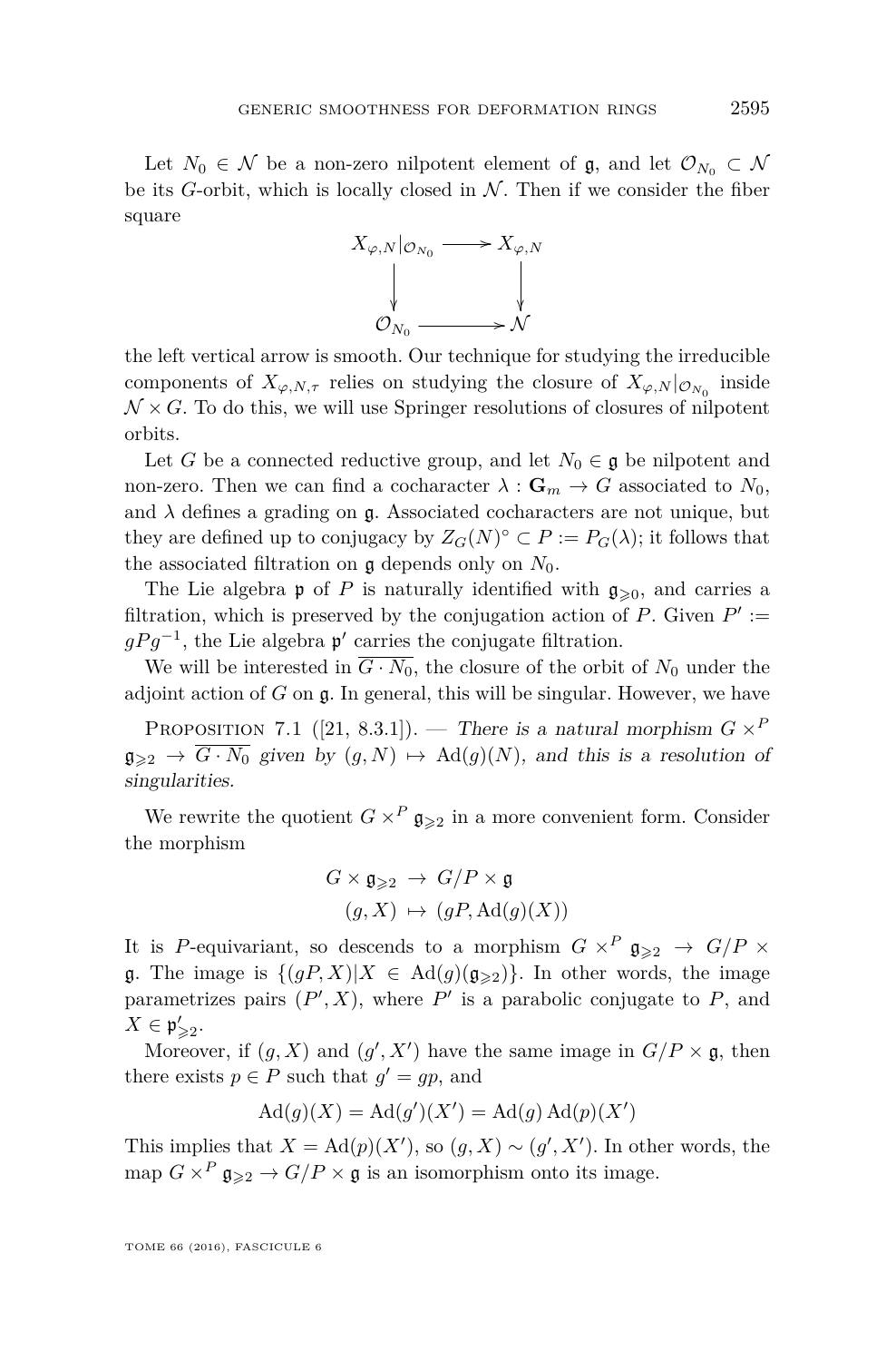$$
7.1. \, \mathrm{GL}_2
$$

We study the geometric structure of  $X_{\varphi,N}$  more closely when our group *G* is  $GL_2$  and  $\tau$  is trivial.

Fix an unramified extension  $K_0$  over  $\mathbf{Q}_p$  of degree f. After extending scalars on  $X_{\varphi,N}$  from  $E$  to  $E = \mathbf{Q}_p$ , we are considering the subscheme of  $\mathrm{GL}_2^{\times f} \times \mathfrak{gl}_2^{\times f}$  of *f*-tuples  $\underline{\Phi} := (\Phi_1, \ldots, \Phi_f)$  and  $\underline{N} := (N_1, \ldots, N_f)$  satisfying

$$
N_i = p \operatorname{Ad}(\Phi_i)(N_{i+1})
$$

for all *i* (here the indices are taken modulo *f*).

There are two irreducible components,  $X_{\text{reg}}$  and  $X_0$ , corresponding to the regular nilpotent orbit in  $\mathfrak{gl}_2$  and the orbit  $\underline{N} = (0, \ldots, 0)$ , respectively. Their intersection  $X_{\text{reg},0}$  is the subscheme of  $\text{GL}_2^{\times f}$  of  $\underline{\Phi}$  such that  $\det(1 - p \underline{A} d\Phi) = 0$ , where we consider  $1 - p \underline{A} d\Phi$  as an operator on the  $\overline{\mathbf{Q}}_p$ -vector space  $\mathfrak{gl}_2^{\times f}$  acting via

$$
\underline{\mathrm{Ad}\Phi}(X) = (\mathrm{Ad}(\Phi_1)(X_2), \dots, \mathrm{Ad}(\Phi_f)(X_0))
$$

More precisely, Corollary [4.11](#page-18-0) implies that the locus in  $X_{\varphi,N}$  where  $N \neq 0$  is a smooth open subscheme of dimension dim  $GL_2 \cdot f$  (since it is a  $Z_G(\underline{N}_{res})$ -torsor), and the locus where  $\underline{N}=0$  is a smooth closed subscheme of dimension  $f \cdot \dim GL_2$ . We let  $X_{reg}$  denote the closure of the former inside  $X_{\varphi,N}$  and we let  $X_0$  denote the latter. We will show that  $X_{\text{reg}}$  and  $X_0$ are smooth irreducible components of  $X_{\varphi,N}$ , and their intersection  $X_{\text{reg},0}$ is smooth as well, and characterized as the subscheme of  $GL_2^{\times f}$  such that  $\det(1 - pA d\Phi) = 0.$ 

We do the last part first.

PROPOSITION 7.2. —  $X_{\text{reg},0} \subset GL_2^{\times f}|_{\underline{N}=0}$  is defined scheme-theoretically by the equation  $det(1 - pA d\Phi) = 0$ .

Proof. — If  $(\underline{\Phi}_0, \underline{N}_0)$  corresponds to a geometric point of the open subscheme  $X_0|_{\underline{N}\neq 0} \subset X_{\text{reg}}$ , then  $\underline{N}_0$  is an element of the kernel of  $1 - p\underline{Ad}\Phi_0$ , so det( $1-p\underline{\text{Ad}}\Phi_0$ ) = 0. Since  $X_0|_{\underline{N}\neq 0}$  is smooth (and in particular reduced), the equation  $\det(1 - p\underline{Ad}\Phi)$  vanishes on  $X_{reg}$ . Thus  $X_{reg,0}$  is contained in the subscheme defined by  $\det(1 - p \underline{A} d\Phi) = 0$ .

Conversely, suppose that  $\underline{\Phi}_0$  corresponds to a geometric point of  $\mathrm{GL}_2^{\times f}=$  $X_0$  with  $\det(1 - p\underline{\text{Ad}}\Phi_0)$ . Then there is some non-zero  $N \in \mathfrak{gl}_2^{\times f}$  such that  $(1 - p\underline{\text{Ad}}\Phi_0)(N) = 0$ . We define a morphism  $\mathbf{A}^1 \to X_{\varphi,N}$  via  $t \mapsto (\underline{\Phi}_0, tN)$ . For  $t \neq 0$ , this morphism lands in the  $N \neq 0$  locus of  $X_{\varphi,N}$ . Therefore,  $(\underline{\Phi}_0, 0) \in X_{\text{reg}}.$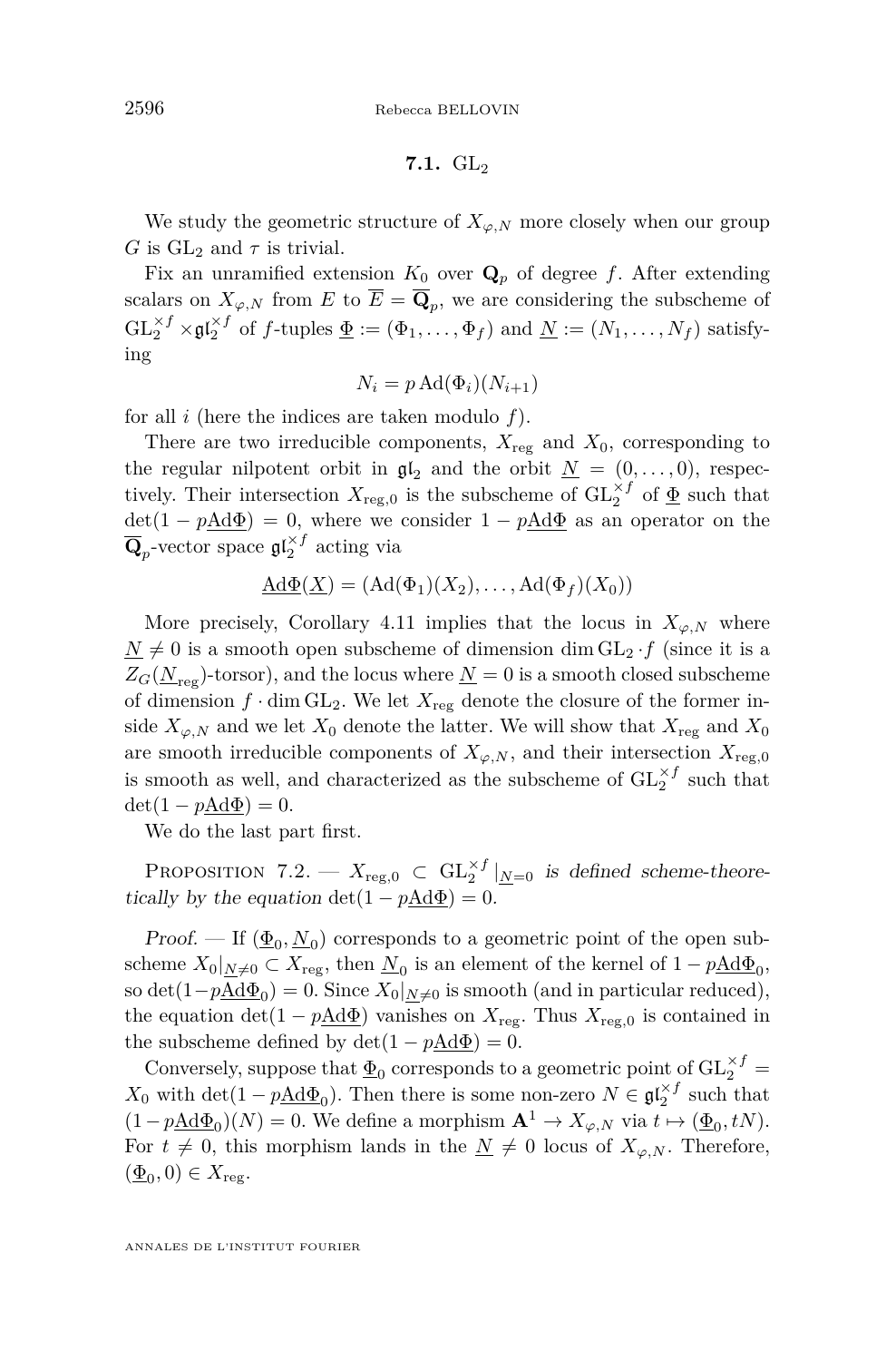Thus,  $X_{reg,0}$  is a closed subscheme of  $\{\det(1-p\underline{\text{Ad}}\Phi)=0\}\subset X_0$  with the same geometric points. But by the next proposition,  $\{\det(1 - pA d\Phi) = 0\}$ is smooth, and in particular, reduced, so it is equal to  $X_{reg,0}$ .

PROPOSITION 7.3. — The subscheme of  $GL_2^{\times f}$  defined by  $det(1$  $p\text{Ad}\Phi$ ) = 0 is smooth.

Proof. — In order to study the locus in  $GL_2^{\times f}$  where  $det(1 - p\underline{Ad}\Phi) = 0$ , we will compute the characteristic polynomial of  $\underline{\Phi} \in GL_2^{\times f}$  acting on  $\mathfrak{gl}_2^{\times f}$ .

For  $\underline{X} := (X_1, \ldots, X_f) \in \mathfrak{gl}_2^{\times f}$ ,  $\underline{Ad}\Phi$  acts by

$$
\underline{\mathrm{Ad}\Phi}(X) = (\mathrm{Ad}(\Phi_1)(X_2), \dots, \mathrm{Ad}(\Phi_f)(X_1))
$$

As a matrix, this is

|                     | $\text{Ad}(\Phi_1)$ |                     | $\cdots$ |                           |
|---------------------|---------------------|---------------------|----------|---------------------------|
|                     |                     | $\text{Ad}(\Phi_2)$ |          |                           |
| ٠                   |                     |                     |          |                           |
|                     |                     | .                   |          | $\mathrm{Ad}(\Phi_{f-1})$ |
| $\text{Ad}(\Phi_f)$ |                     |                     |          |                           |

Here the "entries" are actually  $4 \times 4$  matrices, and we view  $\lambda$  and  $Ad(\Phi_i)$  as operators on  $\mathfrak{gl}_2$ . Thus, to compute the characteristic polynomial of  $p\underline{\text{Ad}}\Phi$ , we need to compute the determinant of

$$
\begin{pmatrix}\n\lambda & -p \operatorname{Ad}(\Phi_1) & 0 & \cdots & 0 \\
0 & \lambda & -p \operatorname{Ad}(\Phi_2) & 0 \\
\vdots & \vdots & \ddots & \ddots & \vdots \\
0 & 0 & \cdots & \lambda & -p \operatorname{Ad}(\Phi_{f-1}) \\
-p \operatorname{Ad}(\Phi_f) & 0 & \cdots & 0 & \lambda\n\end{pmatrix}
$$

By row reduction, this is the same as the determinant of

$$
\begin{pmatrix}\n\lambda & -p \,\mathrm{Ad}(\Phi_1) & 0 & \cdots & 0 \\
0 & \lambda & -p \,\mathrm{Ad}(\Phi_2) & 0 \\
\vdots & \ddots & \ddots & \vdots \\
0 & 0 & \cdots & \lambda & -p \,\mathrm{Ad}(\Phi_{f-1}) \\
0 & 0 & \cdots & 0 & \lambda - p^f \,\mathrm{Ad}(\Phi_f \cdot \Phi_1 \cdots \Phi_{f-1})/\lambda^{f-1}\n\end{pmatrix}
$$

which is  $\det(\lambda^f - p^f \operatorname{Ad}(\Phi_f \cdot \Phi_1 \cdots \Phi_{f-1}))$ .

We are interested in the subscheme of  $\mathrm{GL}_2^{\times f}$  where

$$
\det(1 - p^f \operatorname{Ad}(\Phi_1 \cdots \Phi_f)) = 0.
$$

TOME 66 (2016), FASCICULE 6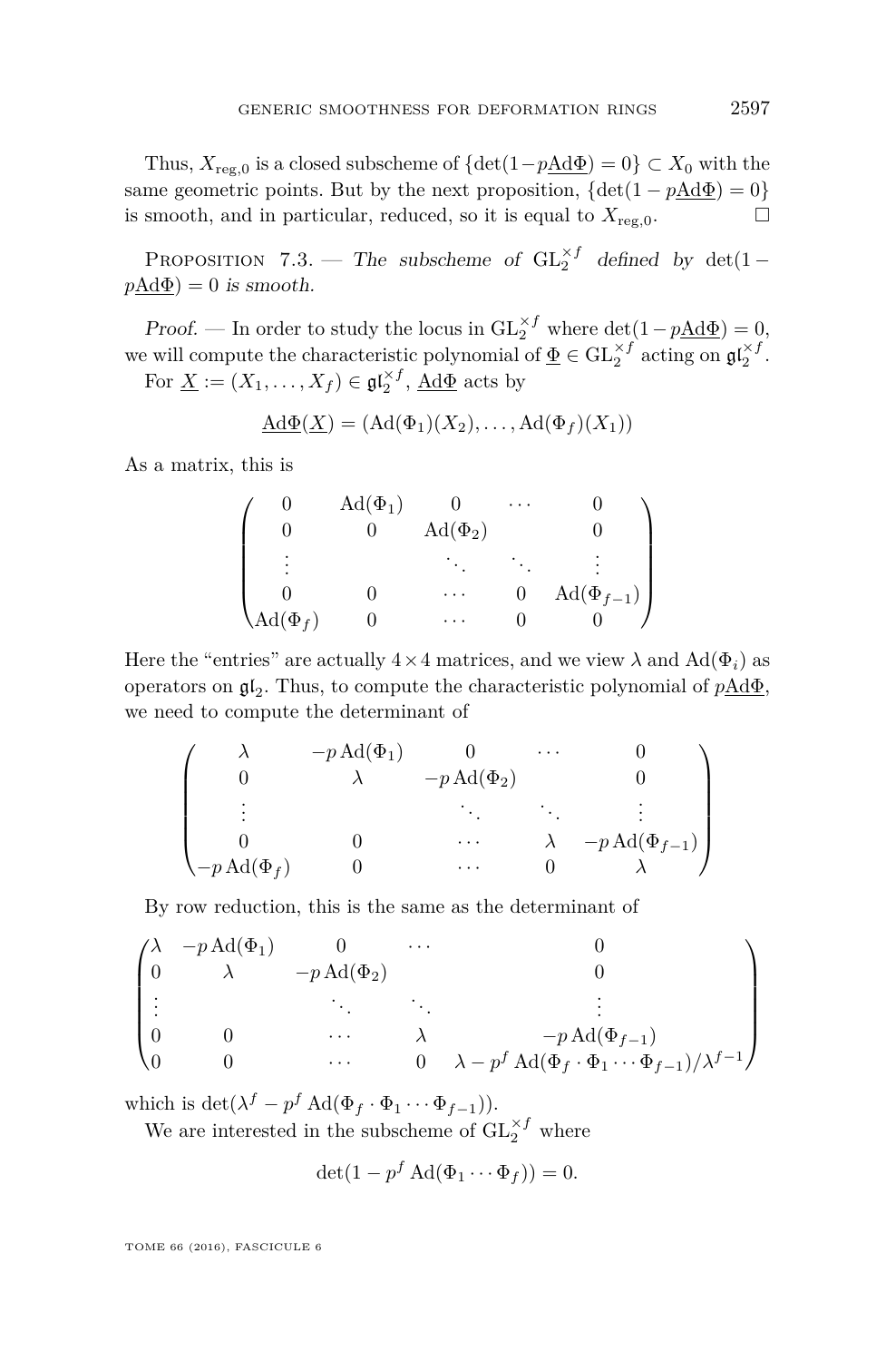Letting  $Nm \Phi$  denote the product  $\Phi_1 \cdots \Phi_f$ , the equation of this subscheme can be computed to be

$$
p^f(\text{Tr}\,\text{Nm}\,\underline{\Phi}) = (p^f + 1)^2 \det \text{Nm}\,\underline{\Phi}
$$

This follows from a brute force computation that the characteristic polynomial of the adjoint action of  $\Phi \in GL_2$  on  $\mathfrak{gl}_2$  is

$$
\lambda^4 - \frac{(\text{Tr}\,\Phi)^2}{\det\Phi}\lambda^3 + 2\left(\frac{(\text{Tr}\,\Phi)^2}{\det\Phi} - 1\right)\lambda^2 - \frac{(\text{Tr}\,\Phi)^2}{\det\Phi}\lambda + 1
$$

Thus, we are interested in the zero-locus of

$$
1 - p^f \frac{(\text{Tr}\,\text{Nm}\,\underline{\Phi})^2}{\det\text{Nm}\,\underline{\Phi}} + 2p^{2f} \left( \frac{(\text{Tr}\,\text{Nm}\,\underline{\Phi})^2}{\det\text{Nm}\,\underline{\Phi}} - 1 \right) - p^{3f} \frac{(\text{Tr}\,\text{Nm}\,\underline{\Phi})^2}{\det\text{Nm}\,\underline{\Phi}} + p^{4f}
$$

$$
= (1 - p^{2f})^2 - p^f \frac{(\text{Tr}\,\text{Nm}\,\underline{\Phi})^2}{\det\text{Nm}\,\underline{\Phi}} (1 - p^f)^2
$$

$$
= (1 - p^f)^2 \left[ (1 + p^f)^2 - p^f \frac{(\text{Tr}\,\text{Nm}\,\underline{\Phi})^2}{\det\text{Nm}\,\underline{\Phi}} \right]
$$

But then a simple computation shows that the equation

$$
p^f(\text{Tr}\,\Phi)^2 = (p^f + 1)^2 \det \Phi
$$

defines a smooth subscheme of  $GL_2$ . For if  $\Phi = \begin{pmatrix} a & b \\ c & d \end{pmatrix}$ , then the Jacobian of this equation is

$$
\begin{pmatrix} 2p^fa + 2p^fd - (p^f + 1)^2d \\ (p^f + 1)^2c \\ (p^f + 1)^2b \\ 2p^fa + 2p^fd - (p^f + 1)^2a \end{pmatrix}
$$

Vanishing would force  $a = d$  and  $b = c = 0$ , which in turn would force  $4p^f =$  $(p^f + 1)^2$ , implying  $(p^f - 1)^2 = 0$ , implying  $p^f = 1$ , which is impossible. Since the multiplication map  $GL_2^{\times f} \to GL_2$  is smooth, this shows that  $X_{\text{reg},0}$  is smooth.

Next we claim that  $X_{\text{reg}}$  is smooth. This can be done via a simple tangent space calculation: we know that  $X_{\varphi,N}$  is equidimensional of dimension 4*f*, and we know that  $X_{\text{reg}}$  contains an irreducible dense open smooth piece of dimension 4*f*, by definition, so it is enough to show that the tangent space at every point of *X*reg has dimension 4*f*.

LEMMA 7.4. — Fix  $\underline{\Phi} \in GL_2^{\times f}(k)$  for some extension  $k/\overline{E}$ . Then the space of elements  $\underline{N} \in \mathfrak{gl}_2^{\times f}(k)$  such that  $\underline{N} = p\underline{Ad}\Phi(N)$  is a *k*-vector space of dimension at most 1.

ANNALES DE L'INSTITUT FOURIER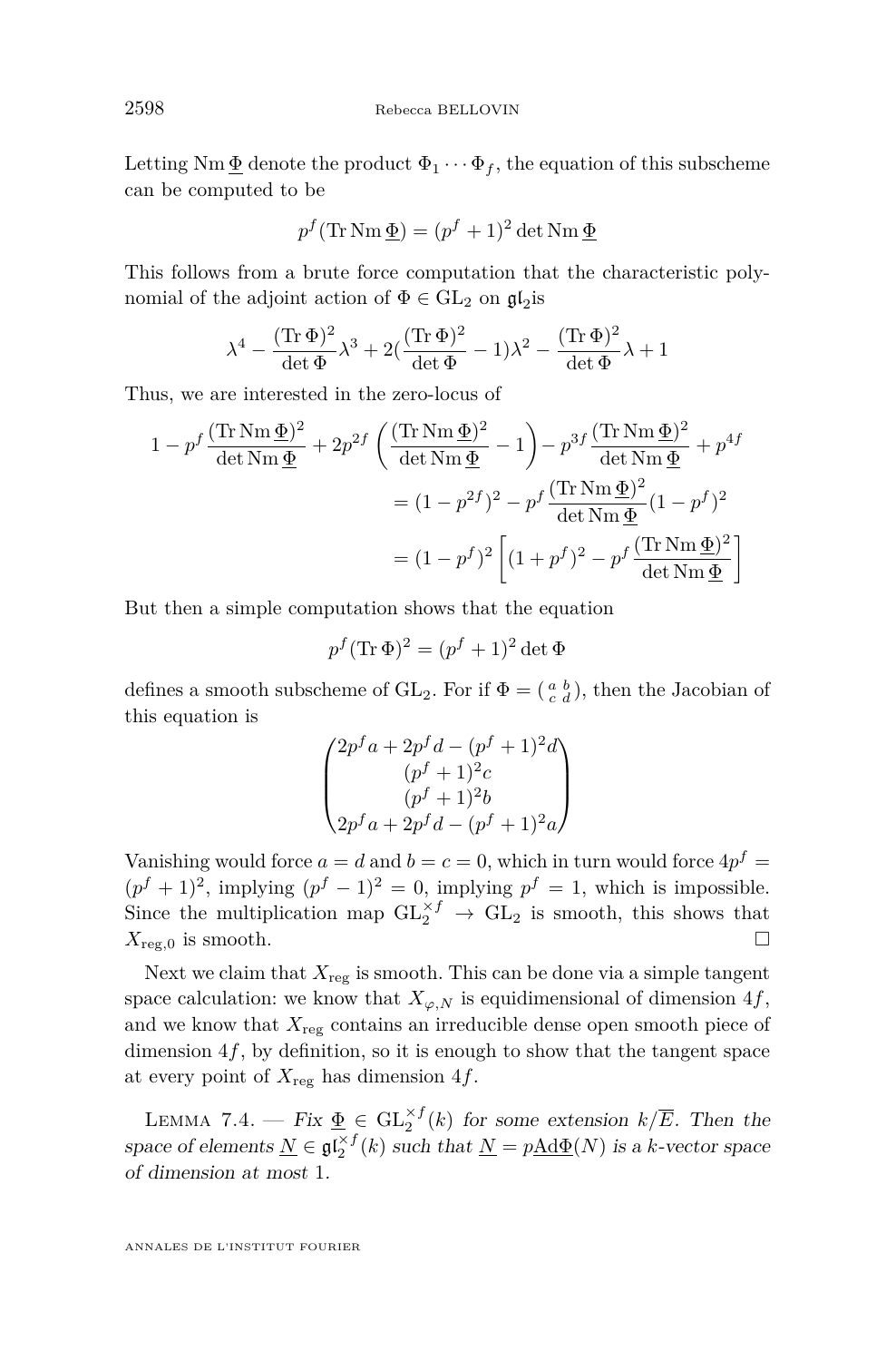Proof. — The space of such *N* is certainly a *k*-vector space (under the diagonal action of *k* on  $\mathcal{N}(k) = \mathfrak{gl}_2(k)^{\times f}$ , so if there are no such <u>N</u>, we are done. Suppose there is some  $N = (N_1, \ldots, N_f)$  such that  $N =$  $p\underline{\text{Ad}}\Phi(N)$ . Then  $N_i = p \text{Ad}}(\Phi_i)(N_{i+1})$ , so the  $N_i$  are determined by  $N_1$ . We may assume by conjugation that  $N_1 = \begin{pmatrix} 0 & 1 \\ 0 & 0 \end{pmatrix}$ . We also have  $N_1 =$  $p^f$  Ad(Nm  $\underline{\Phi}$ )( $N_1$ ), so if  $\lambda$  :  $\mathbf{G}_m \to \text{GL}_2$  is the cocharacter  $t \mapsto {\begin{pmatrix} t & 0 \\ 0 & t^{-1} \end{pmatrix}}$ associated to  $N_1$ , then Nm  $\underline{\Phi}$  is of the form  $\begin{pmatrix} p^{-f/2} & 0 \\ 0 & p^{f/2} \end{pmatrix}$  $\begin{pmatrix} f/2 & 0 \\ 0 & p^{f/2} \end{pmatrix}$   $\begin{pmatrix} a & 0 \\ 0 & a \end{pmatrix}$   $\begin{pmatrix} 1 & b \\ 0 & 1 \end{pmatrix}$ . It suffices to show that the space of  $N \in \mathfrak{gl}_2(k)$  such th at  $N = p^f \operatorname{Ad}(\operatorname{Nm} \underline{\Phi})(N)$ is 1-dimensional.

Now  $\mathfrak{gl}_2(k)$  is graded by the action of  $\lambda$ , with weight spaces of weights −2, 0, and 2, generated by  $\begin{pmatrix} 0 & 0 \\ 1 & 0 \end{pmatrix}$ ,  $\begin{pmatrix} 1 & 0 \\ 0 & 1 \end{pmatrix}$ ,  $\begin{pmatrix} 1 & 0 \\ 0 & -1 \end{pmatrix}$ }, and  $\begin{pmatrix} 0 & 1 \\ 0 & 0 \end{pmatrix}$ , respectively. Conjugation by  $\left(\begin{smallmatrix} 1 & b \\ 0 & 1 \end{smallmatrix}\right)$  acts trivially on  $\mathfrak{gl}_2/\mathrm{Fil}^{\geq 0} \mathfrak{gl}_2$  and  $\mathrm{Fil}^{\geq 0} \mathfrak{gl}_2/\mathrm{Fil}^{\geq 2} \mathfrak{gl}_2$ , and conjugation by  $\begin{pmatrix} p^{-f/2} & 0 \\ 0 & f \end{pmatrix}$  $\binom{f/2}{0}$   $\binom{0}{p}$  acts by multiplication by  $p<sup>f</sup>$  and 1 on these spaces, respectively. Therefore, if  $N'_1 \in \mathfrak{gl}_2(\overline{E})$  satisfies  $N'_1$  =  $p<sup>f</sup>$  Ad(Nm $\underline{\Phi}$ )( $N'_{1}$ ), the image of  $N'_{1}$  is 0 in each of these quotients. Therefore,  $N'_1$  is a multiple of  $\begin{pmatrix} 0 & 1 \\ 0 & 0 \end{pmatrix}$ , as desired.

Away from  $X_{\text{reg},0}$ ,  $X_{\text{reg}}$  is smooth. This can be seen by considering the morphism  $X_{\varphi,N} \to X_N$  restricted to the regular nilpotent orbit  $U$  of  $\mathrm{GL}_2^{\times f}$ . For any point  $\underline{N} \in U$ , there is an étale neighborhood *V* and a section  $s: V \to GL_2^{\times f}$  such that the nilpotent matrix over *V* is of the form  $\text{Ad}(s(V))(\underline{N})$ , by Lemma [4.10.](#page-18-1) If  $\underline{N}=(N_0,\ldots,N_0)$ , this implies that

$$
X_{\varphi,N}|_V = s(V) \left( (\Phi_0,\ldots,\Phi_0) Z_{\operatorname{GL}_2}(N_0)^{\times f} \right) \varphi(s(V))^{-1}
$$

where  $N_0 = p\Phi_0 N_0 \Phi_0^{-1}$ . But every  $\underline{N} \in U$  is  $GL_2^{\times f}$ -conjugate to  $(N_0, \ldots, N_0)$  for some regular nilpotent  $N_0 \in \mathfrak{gl}_2$ . Thus, we have an étalelocal description of  $X_{\varphi,N}|_U$ , showing it is smooth.

On the other hand, at a geometric point of  $X_{\text{reg}}$  corresponding to  $(\Phi_0, 0)$ , the tangent space is the space of pairs  $(\underline{\Phi}_0 + \varepsilon \underline{\Phi}_1, \varepsilon \underline{N}_1)$  with  $\underline{\Phi}_0 + \varepsilon \underline{\Phi}_1 \in$  $X_{\text{reg},0}$  and  $\underline{N}_1$  satisfying  $\underline{N}_1 = p\underline{\Phi}_0 \cdot \underline{N}_1$ . For we have seen that the equation  $\det(1-p \operatorname{Ad} \underline{\Phi})$  vanishes on  $X_{\operatorname{reg}}$ , so  $\det(1-p \operatorname{Ad}(\underline{\Phi}_0+\varepsilon \underline{\Phi}_1))=0$ , so  $\underline{\Phi}_0+\varepsilon \underline{\Phi}_1$ is an  $E[\varepsilon]$ -point of  $X_{\text{reg},0}$ .

Since  $X_{\text{reg},0}$  is a smooth divisor of  $\mathrm{GL}_2^{\times f}$  and the space of  $\underline{N}_1$  compatible with  $\underline{\Phi}_0$  is 1-dimensional, this has the correct dimension.

In short, we have shown the following:

THEOREM 7.5. — The space  $X_{\varphi,N}$  is the union of two smooth schemes of dimension 4*f*, whose intersection is smooth of dimension 4*f* − 1.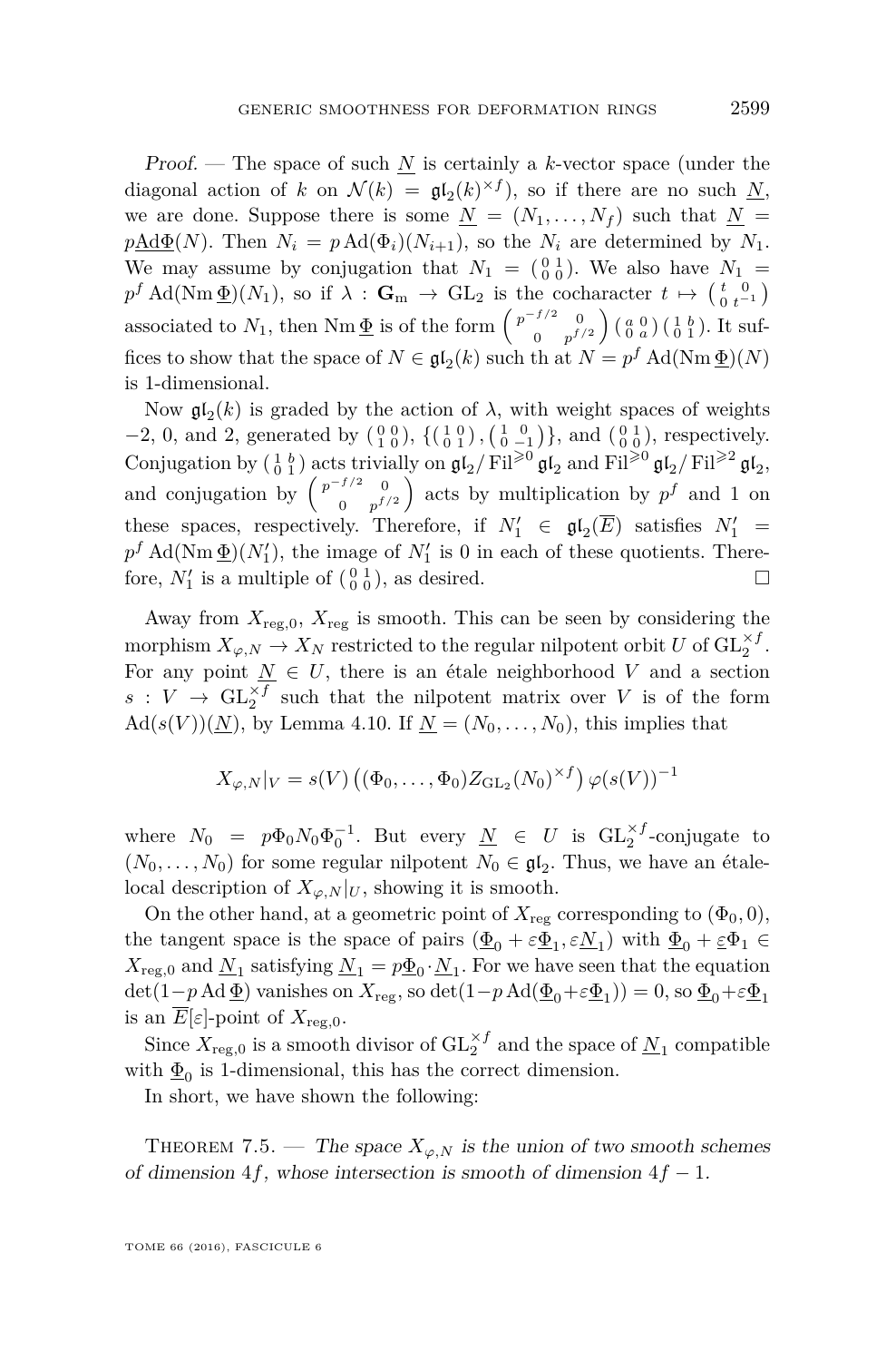#### **7.2. Regular nilpotent orbits in** GL*<sup>n</sup>*

Let  $G = GL_n$ , and assume for the sake of simplicity that  $K_0 = \mathbf{Q}_p$ . The regular nilpotent orbit  $\mathcal{O}_{reg}$  in  $\mathfrak g$  is the orbit of  $N_{reg}$ , i.e., the nilpotent element with all ones on the superdiagonal. Let  $\lambda_{reg} : \mathbf{G}_m \to G$  be the cocharacter diag( $t^{n-1}, t^{n-3}, \ldots, t^{1-n}$ );  $\lambda_{reg}$  is associated to  $N_{reg}$ . The conjugation action of  $\lambda_{\text{reg}}$  induces a grading on  $\mathfrak{g}$ , with  $N_{\text{reg}}$  in weight 2;  $\mathfrak{g} \cong \bigoplus_{i=1}^{n-1} \mathfrak{g}_{2i}$ , and the graded pieces are on the diagonals. The parabolic  $P_{\text{reg}} := P_G(\lambda_{\text{reg}})$  is the standard upper triangular Borel.

We wish to study the closure  $X_{\text{reg}}$  of  $X_{\varphi,N}|_{\mathcal{O}_{\text{reg}}}$  inside  $X_{\varphi,N}$ . To do this, we first extend scalars from  $E$  to  $\overline{E}$ , and we define an auxiliary moduli problem  $\widetilde{X}_{\text{reg}}$ . The resolution  $G \times^{P_{\text{reg}}} \mathfrak{g}_{\geqslant 2}$  of the closure  $\overline{\mathcal{O}}_{\text{reg}}$  of  $\mathcal{O}_{\text{reg}}$  carries a universal parabolic P, along with the filtered Lie algebra  $\mathfrak{P} \supset \mathfrak{P}_{\geq 2} \supset$  $\cdots$  ⊃  $\mathfrak{P}_{2(n-1)}$  of P. More precisely, P is a parabolic subgroup scheme  $P \subset G \times G/P_{\text{rec}}$ , such that for every parabolic subgroup scheme  $P \to S$ with  $P_{\overline{s}}$  conjugate to  $P_{\text{reg}}$ , there is a unique morphism  $f : S \to G/P_{\text{reg}}$  such that  $P \cong f^* \mathcal{P}$ . Then we define

$$
\widetilde{X}_{\text{reg}}(A) := \left\{ (\Phi, N) \in (\mathcal{P} \times_{G/P_{\text{reg}}} \mathfrak{P}_{\geqslant 2})(A) \middle| \begin{aligned} (1 - p \operatorname{Ad}(\Phi))|_{\mathfrak{p}_{\geqslant 2}/\mathfrak{p}_{\geqslant 4}} = 0, \\ (1 - p \operatorname{Ad}(\Phi))(N) = 0 \end{aligned} \right\}
$$

In other words, Φ is an *A*-point of a family of parabolics *P* and *N* is an *A*-point of the Lie algebra p of *P*, and we impose certain linear algebraic conditions on  $\Phi$  and *N*. There is a natural morphism  $X_{reg} \to X_{\varphi,N}$  given by forgetting the parabolic, as well as a natural morphism  $X_{reg} \to \mathcal{N}$  given by forgetting both the parabolic and Φ.

PROPOSITION 7.6. —  $\widetilde{X}_{\text{reg}}$  is smooth, as is the fiber  $\widetilde{X}_{\text{reg}}|_{N=0}$  over  $N = 0$ .

Proof. — We use the functorial criterion for smoothness. Let *A* be an *E*-algebra, let  $I \subset A$  be an ideal such that  $I^2 = 0$ , and let  $(\Phi_0, N_0, P_0)$  be an *A/I*-point of  $\widetilde{X}_{\text{reg}}$ . We wish to lift  $(\Phi_0, N_0, P_0)$  to an *A*-point of  $X_{\text{reg}}$ .

First of all,  $G/P_{\text{reg}}$  is smooth, so we can lift  $P_0$  to an A-point P of  $(G/P_{\text{reg}})$ . We claim that the space of  $\Phi$  in *P* such that  $1 - p \text{Ad}(\Phi)$  kills  $\mathfrak{p}_{\geq 2}/\mathfrak{p}_{\geq 4}$  is smooth over Spec *A*. To see this, we can work locally on Spec *A*. Since the quotient  $G \to G/P_{\text{reg}}$  admits sections Zariski-locally, we may assume that there is some  $g_P \in G(A)$  such that  $P = g_P P_{reg} g_P^{-1}$ . Therefore, we may assume that  $P = P_{\text{reg}}$ . But the space of  $\Phi$  such that  $(1$  $p \text{Ad}(\Phi)$ |<sub>P>2</sub>/<sub>P>4</sub> = 0 is a torsor under the subgroup  $Z_G(\mathfrak{p}_{\geqslant 2}/\mathfrak{p}_{\geqslant 4}) \subset P_{\text{reg}}$ which acts trivially on  $\mathfrak{p}_{\geqslant 2}/\mathfrak{p}_{\geqslant 4}$ , so it is smooth.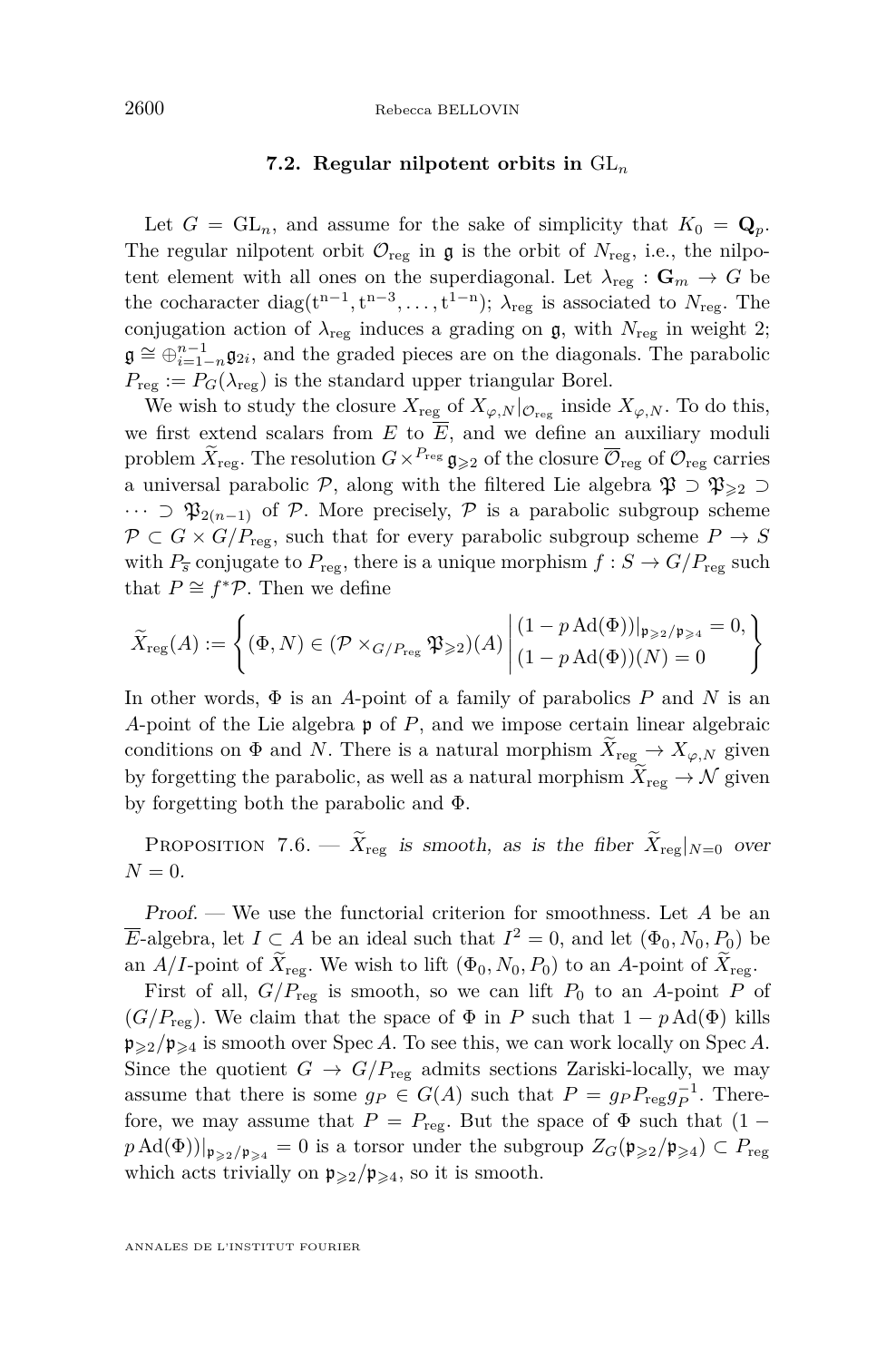Thus, we can lift  $\Phi_0$  to an *A*-point  $\Phi$  of *P* such that  $1 - p \text{Ad}(\Phi)$  kills  $\mathfrak{p}_{\geq 2}/\mathfrak{p}_4$ , so  $\bar{X}_{\text{rec}}|_{N=0}$  is smooth. It remains to lift  $N_0$  to an A-point of the kernel of  $1 - p \text{Ad}(\Phi)$ . But the kernel of  $1 - p \text{Ad}(\Phi)$  on  $\mathfrak{p}_{\geqslant 2}$  is a rank  $n - 1$ vector bundle on Spec *A*, so we can lift  $N_0$ .

PROPOSITION 7.7. — The morphism  $\widetilde{X}_{reg} \to X_{\varphi,N}$  is an isomorphism onto  $X_{\text{reg}}$ .

Proof. — We first show that  $\widetilde{X}_{reg} \to X_{\varphi,N}$  is a monomorphism. So suppose  $(\Phi, N)$  is an *A*-valued pair such that  $N = p \text{Ad}(\Phi)(N)$ ; we need to show that there is at most one *P* such that  $\Phi \in P$ ,  $N \in \mathfrak{p}_{\geq 2}$ , and  $1-p \text{Ad}(\Phi)$ kills  $\mathfrak{p}_{\geq 2}/\mathfrak{p}_{\geq 4}$ . For this, it suffices to show that  $\Phi$  and  $N$  determine  $\mathfrak{p}$  as a Lie subalgebra of  $\mathfrak{gl}_n$ , together with its filtration. Further, it suffices to check this on geometric points of *A*, so we may assume that *A* is an algebraically closed field of characteristic 0.

So suppose there is some such *P*, and let  $\lambda_P : \mathbf{G}_m \to G$  be a cocharacter such that  $P = P_G(\lambda_P)$ . Then we can uniquely write  $\Phi = zu$  with  $z \in$  $Z_G(\lambda_P)$  and  $u \in U_G(\lambda_P)$ . Now  $U_G(\lambda_P)$  acts (via the adjoint action) as the identity on each quotient  $g_{\geq i}/g_{\geq i+1}$ , and  $\text{Ad}(\lambda_P(t_0))$  acts on  $g_{\geq 2}/g_{\geq 4}$  by multiplication by  $1/p$  if and only if  $t_0 = p^{-1/2}$ . Thus,  $1 - p \text{Ad}(\Phi)$  kills  $\mathfrak{g}_{\geqslant2}/\mathfrak{g}_4$  if and only if  $z = \lambda_P(p^{-1/2})z'$ , where  $z' \in Z_G(\lambda_P)$  acts as the identity on  $g_{\geq 2}/g_{\geq 4}$ . Since  $Z_G(\lambda_P)$  is conjugate to the standard diagonal torus in  $GL_n$  (since  $\lambda_P$  is conjugate to  $\lambda_{reg}$ ), we see easily that  $1-p \text{Ad}(\Phi)$ kills  $\mathfrak{g}_{\geqslant 2}/\mathfrak{g}_{\geqslant 4}$  if and only if  $z' \in Z_G$ .

But now we see that  $\text{Ad}(\Phi)$  acts on  $\mathfrak{g}_{\geqslant 2i}/\mathfrak{g}_{\geqslant 2i+2}$  as multiplication by  $p^{-i}$ . It follows that ker(1 –  $p^{-i}$  Ad( $\Phi$ )) is a subspace of  $\mathfrak{g}_{\geqslant 2i}$ , linearly disjoint from  $\mathfrak{g}_{\geqslant 2i+2}$ . Thus, if we can show that  $\mathfrak{g}_{2i} = \ker(1 - p^{-i} \operatorname{Ad}(\Phi)) + \mathfrak{g}_{2i+2}$ , we will be done. But this follows because  $1 - p^{-i} \text{Ad}(\Phi) : \mathfrak{g}_{\geqslant 2i} \to \mathfrak{g}_{\geqslant 2i}$ descends to the zero map on  $\mathfrak{g}_{\geqslant 2i}/\mathfrak{g}_{\geqslant 2i+2}$ . This implies that the image of  $1 - p^{-i}$  Ad(Φ) lies in  $\mathfrak{g}_{\geqslant 2i+2}$ , so ker( $1 - p^{-i}$  Ad(Φ)) has dimension at least dim  $\mathfrak{g}_{\geqslant2i}/\mathfrak{g}_{\geqslant2i+2}$ ; since it is linearly disjoint from  $\mathfrak{g}_{\geqslant2i+2}$ , it has dimension exactly dim  $\mathfrak{g}_{\geqslant 2i}$  – dim  $\mathfrak{g}_{\geqslant 2i+2}$ , and  $\mathfrak{g}_{2i} = \ker(1 - p^{-i} \operatorname{Ad}(\Phi)) + \mathfrak{g}_{2i+2}$ .

Next, we show that the image of  $X_{reg}$  is contained in  $X_{reg}$ . Let  $(\Phi, N)$ correspond to a geometric point of  $X_{\varphi,N}$  in the image of  $\tilde{X}_{reg}$ . Then we may assume that  $\Phi \in P_{\text{reg}}$  and  $N \in \mathfrak{p}_{\geqslant 2}$ , and  $1 - p \text{Ad}(\Phi)$  kills  $\mathfrak{p}_{\geqslant 2}/\mathfrak{p}_{\geqslant 4}$ . We have seen that  $1 - p \text{Ad}(\Phi)$  kills an  $n - 1$ -dimensional subspace of  $\mathfrak{p}_{\geq 2}$ containing N and intersecting  $\mathfrak{p}_{\geq 4}$  trivially. But any such subspace contains a regular nilpotent element  $N'$ , and  $(\Phi, N + t(N' - N))$  defines an  $\mathbf{A}^1$ -point of  $X_{\varphi,N}$  connecting  $(\Phi, N)$  to  $X_{\varphi,N}|_{\mathcal{O}_{reg}}$ .

Finally, we show that  $\widetilde{X}_{reg} \to X_{\varphi,N}$  is proper. Let R be a discrete valuation ring over *E*, and let  $f : \text{Spec } R \to X_{\text{reg}}$  be a morphism such that the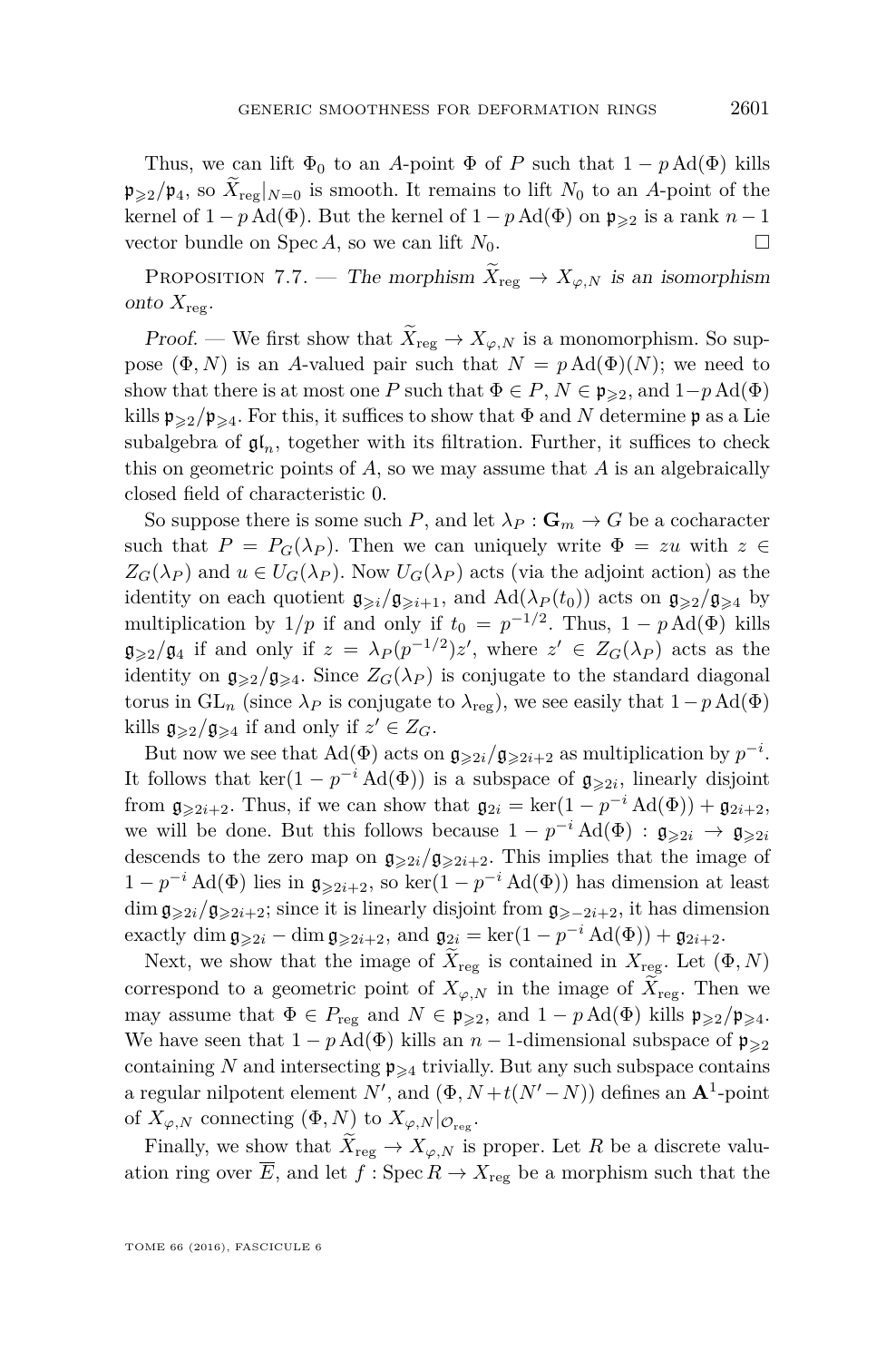generic point *η* of Spec *R* maps to  $X_{\varphi,N}|_{\mathcal{O}_{reg}}$ . This induces a family  $(\Phi, N)$ of  $(\varphi, N)$ -modules over *R*. Forgetting  $\Phi$  yields a morphism  $\eta \to \mathcal{O}_{reg}$ , and therefore an *R*-point *P* of  $G/P_{\text{reg}}$ , since  $G/P_{\text{reg}}$  is proper. Since  $N_{\eta} \in (\mathfrak{p}_{\eta})_{\geqslant 2}$ and this is a closed condition, we have  $N \in \mathfrak{p}_{\geqslant 2}$ . Further, since  $1-p \text{Ad}(\Phi_{\eta})$ kills  $(\mathfrak{p}_{\eta})_{\geqslant2}/(\mathfrak{p}_{\eta})_{\geqslant4}$ ,  $1-p \text{Ad}(\Phi)$  kills  $\mathfrak{p}_{\geqslant2}/\mathfrak{p}_{\geqslant4}$ . Thus, the image of  $X_{\text{reg}}$  includes all of  $X_{\text{reg}}$ , and the morphism  $\widetilde{X}_{\text{reg}} \to X_{\varphi,N}$  is proper.

We now know that  $\widetilde{X}_{reg} \to X_{\varphi,N}$  is a proper monomorphism, so it is a closed immersion. Furthermore, the geometric points of its image are exactly those of  $X_{\text{reg}}$ ; since both  $\widetilde{X}_{\text{reg}}$  and  $X_{\text{reg}}$  are reduced, this shows that  $\widetilde{X}_{\text{reg}} \to X_{\infty}$  is an isomorphism onto  $X_{\text{reg}}$ . that  $X_{reg} \to X_{\varphi,N}$  is an isomorphism onto  $X_{reg}$ .

Combining these two results, we see that  $X_{\text{reg}}$  is smooth, and has a nice moduli description.

#### **7.3. The subregular nilpotent orbit of** GL<sup>3</sup>

<span id="page-38-0"></span>Let  $G = GL_3$ , and assume again that  $K_0 = \mathbf{Q}_p$ . There are three geometric conjugacy classes in  $\mathcal{N}_{\overline{E}}$ , namely the orbits  $\mathcal{O}_{reg}$ ,  $\mathcal{O}_{sub}$ , and  $\{0\}$  of  $N_{\text{reg}} := \begin{pmatrix} 0 & 1 & 0 \ 0 & 0 & 1 \ 0 & 0 & 0 \end{pmatrix}$ ,  $N_{\text{sub}} := \begin{pmatrix} 0 & 1 & 0 \ 0 & 0 & 0 \ 0 & 0 & 0 \end{pmatrix}$ , and  $N_0 := \begin{pmatrix} 0 & 0 & 0 \ 0 & 0 & 0 \ 0 & 0 & 0 \end{pmatrix}$ , respectively. We have seen that the closure  $X_{\text{reg}}$  of  $X_{\varphi,N}|_{\mathcal{O}_{\text{reg}}}$  is smooth; it is connected, so it is irreducible. At the other extreme,  $X_0 := X_{\varphi,N}|_{N=0}$  is evidently smooth and irreducible. We now treat the structure of the closure  $(X_{sub})_{\overline{F}}$ of  $(X_{\varphi,N})_{\overline{E}}|_{\mathcal{O}_{\text{sub}}}$  inside  $(X_{\varphi,N})_{\overline{E}}$  and show that it is singular. Going forward, we extend scalars on  $X_{\varphi,N}$  from *E* to  $\overline{E}$  and suppress the subscript.

The cocharacter  $\lambda_{sub}$ : **G**<sub>m</sub>  $\rightarrow$  GL<sub>3</sub> defined by  $\lambda_{sub}(t) = \begin{pmatrix} t & 0 & 0 \\ 0 & t^{-1} & 0 \\ 0 & 0 & 1 \end{pmatrix}$  $\big)$  is associated to  $N_{\rm sub}$ . The Lie algebra  $\mathfrak{gl}_3$  is graded by the action of  $\lambda_{\rm sub}$ , and the part which has weight at least 2 is the 1-dimensional subspace

$$
\mathfrak{g}_{\geqslant2}=\mathfrak{g}_2=\left\{\left(\begin{smallmatrix}0 & * & 0\\ 0 & 0 & 0\\ 0 & 0 & 0\end{smallmatrix}\right)\right\}
$$

which has weight exactly 2. We also have

$$
\mathfrak{g}_{\geqslant 0} = \left\{ \left( \begin{smallmatrix} * & * & * \\ 0 & * & 0 \\ 0 & * & * \end{smallmatrix} \right) \right\}
$$

and

$$
\mathfrak{g}_{\geqslant 1}=\left\{\left(\begin{smallmatrix}0 & * & * \\ 0 & 0 & 0 \\ 0 & * & 0\end{smallmatrix}\right)\right\}
$$

Then setting  $P_{sub} := P_G(\lambda_{sub})$ , the resolution  $G \times^{P_{sub}} \mathfrak{g}_2$  of the closure  $\overline{\mathcal{O}}_{sub}$ of  $\mathcal{O}_{sub}$  carries a universal parabolic  $\mathcal P$  and a line bundle corresponding to  $\mathfrak{g}_2$ .

ANNALES DE L'INSTITUT FOURIER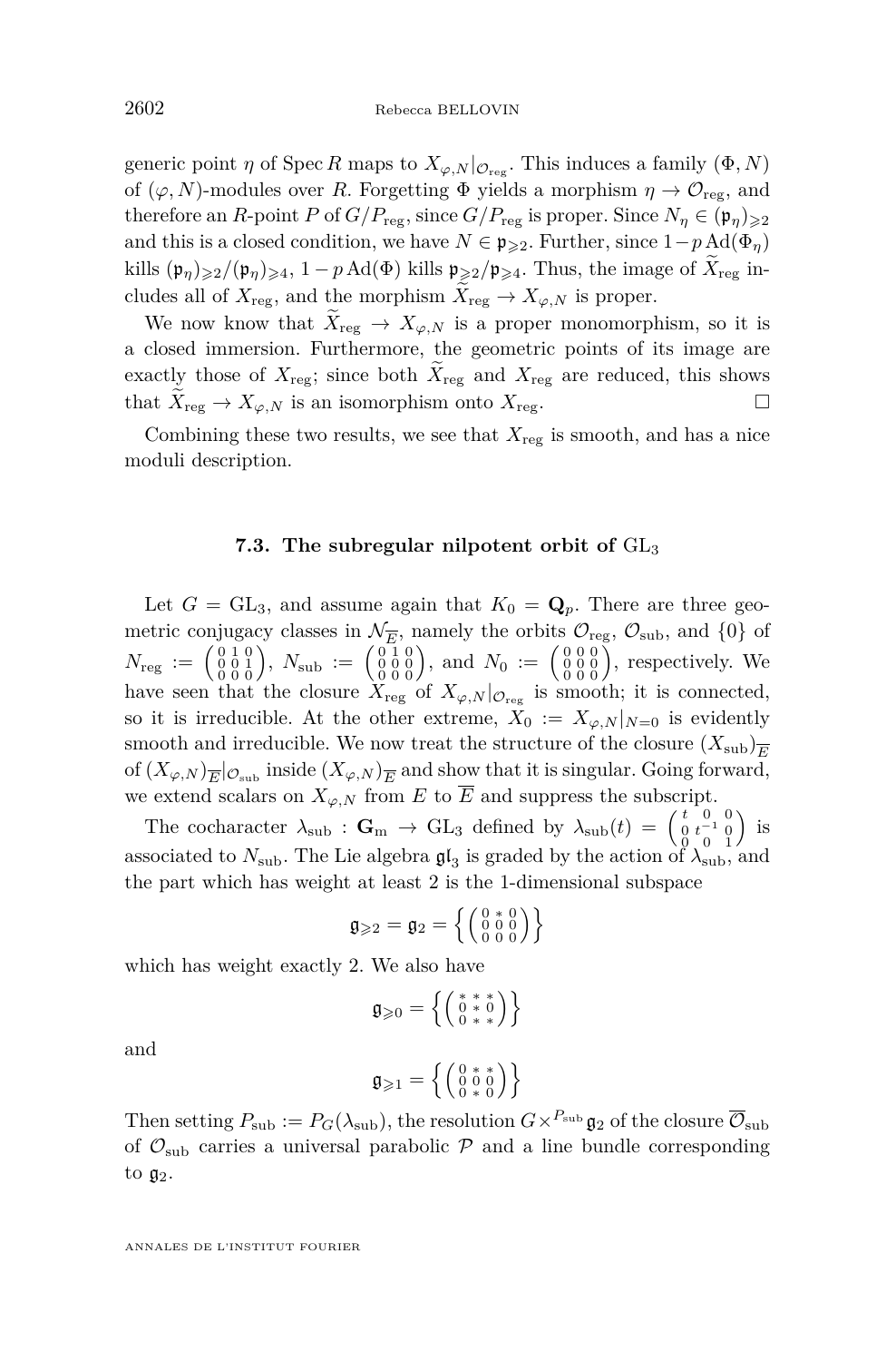We consider an auxiliary moduli problem  $\widetilde{X}_{sub}$ :

 $\widetilde{X}_{sub}(A) := \{ (\Phi, N) \in (P \times_{G/P_{sub}} \mathfrak{p}_2)(A) | (1 - p \operatorname{Ad}(\Phi))|_{\mathfrak{p}_2} = 0 \}$ 

As before, there are natural morphisms  $\widetilde{X}_{sub} \to X_{\varphi N}$  and  $\widetilde{X}_{sub} \to \mathcal{N}$ .

PROPOSITION 7.8. —  $\widetilde{X}_{sub}$  is smooth, as is the fiber  $\widetilde{X}_{sub}|_{N=0}$  over  $N = 0$ .

Proof. — We use the functorial criterion for smoothness. Let *A* be an *E*-algebra, let  $I \subset A$  be an ideal such that  $I^2 = 0$ , and let  $(\Phi_0, N_0, P_0)$  be an *A/I*-point of  $\widetilde{X}_{sub}$ . We wish to lift  $(\Phi_0, N_0, P_0)$  to an *A*-point of  $\widetilde{X}_{sub}$ .

First of all,  $G/P_{sub}$  is smooth, so we can lift  $P_0$  to an A-point P of *G/P*<sub>sub</sub>. We claim that the space of  $\Phi$  in *P* such that  $1-p \text{Ad}(\Phi)$  kills  $\mathfrak{p}_2$  is smooth over Spec *A*. To see this, we can work locally on Spec *A*. Since the quotient  $G \to G/P_{sub}$  admits sections Zariski-locally, we may assume that there is some  $g_P \in G(A)$  such that  $P = g_P P_{\text{sub}} g_P^{-1}$ . Therefore, we may assume that  $P = P_{\text{sub}}$ . But the space of  $\Phi$  such that  $(1 - p \text{Ad}(\Phi))|_{\mathfrak{p}_2} = 0$ is a torsor under the subgroup  $Z_{P_{sub}}(\mathfrak{p}_2) \subset P_{sub}$  which acts trivially on  $\mathfrak{p}_2$ , so it is smooth.

Thus, we can lift  $\Phi_0$  to an *A*-point  $\Phi$  of *P* such that  $1-p \text{Ad}(\Phi)$  kills  $\mathfrak{p}_2$ , so  $X_{\text{sub}}|_{N=0}$  is smooth. It remains to lift  $N_0$  to an A-point of the kernel of  $1-p \text{Ad}(\Phi)$ . But the kernel of  $1-p \text{Ad}(\Phi)$  on  $\mathfrak{p}_2$  is a line bundle on Spec *A*, so we can lift  $N_0$ .

<span id="page-39-0"></span>LEMMA 7.9. — Let *A* be a local ring. If  $P, P' \in (G/P_{sub})(A)$  are parabolic subgroups of  $G_A$  such that  $\mathfrak{p}_2 = \mathfrak{p}'_2$  as submodules of  $\mathfrak{g}_A$ , then  $P = P'$ .

*Proof.* — After conjugating, we may assume that  $P = P_{sub}$ , so that  $\mathfrak{p}_2$  is generated by  $N_{\text{sub}}$ . Further, there is some  $g \in G(A)$  such that  $P' = gPg^{-1}$ , and conjugation by *g* defines an isomorphism of  $\mathfrak{p}_2$  and  $\mathfrak{p}'_2$ . Since  $\mathfrak{p}_2 = \mathfrak{p}'_2$ by assumption,  $\text{Ad}(g)(N_{\text{sub}}) = \alpha \cdot N_{\text{sub}}$  for some  $\alpha \in A^{\times}$ , so

$$
g \in \{g \in G(A) | Ad(g)(N_{\text{sub}}) = \alpha N_{\text{sub}} \text{ for some } \alpha \in A^{\times} \} \subset P_{\text{sub}}
$$
  
so  $P' = P$ .

PROPOSITION 7.10. — The natural morphism  $\widetilde{X}_{sub} \to X_{\varphi, N}$  is proper, and its image is  $X_{sub}$ . Moreover, it is an isomorphism above  $X_{sub}|_{\mathcal{O}_{sub}}$ .

Proof. — Suppose that an  $\overline{E}$ -point  $(\Phi, N) \in X_{\varphi, N}(\overline{E})$  is in the image of  $X_{sub}$ . We need to show that  $(\Phi, N)$  is in  $X_{sub}(\overline{E})$ . By assumption, there is some parabolic *P* conjugate to  $P_{\text{sub}}$  such that  $\Phi \in P$  and  $N \in \mathfrak{p}_2$ . If  $N \neq 0$ , then  $(\Phi, N)$  is in  $X_{\varphi, N}|_{\mathcal{O}_{sub}}$ . If  $N = 0$ , then we observe that  $1-p \text{Ad}(\Phi)$  acts trivially on  $\mathfrak{p}_2$ , so there is some non-zero  $N' \in \mathfrak{p}_2$  such that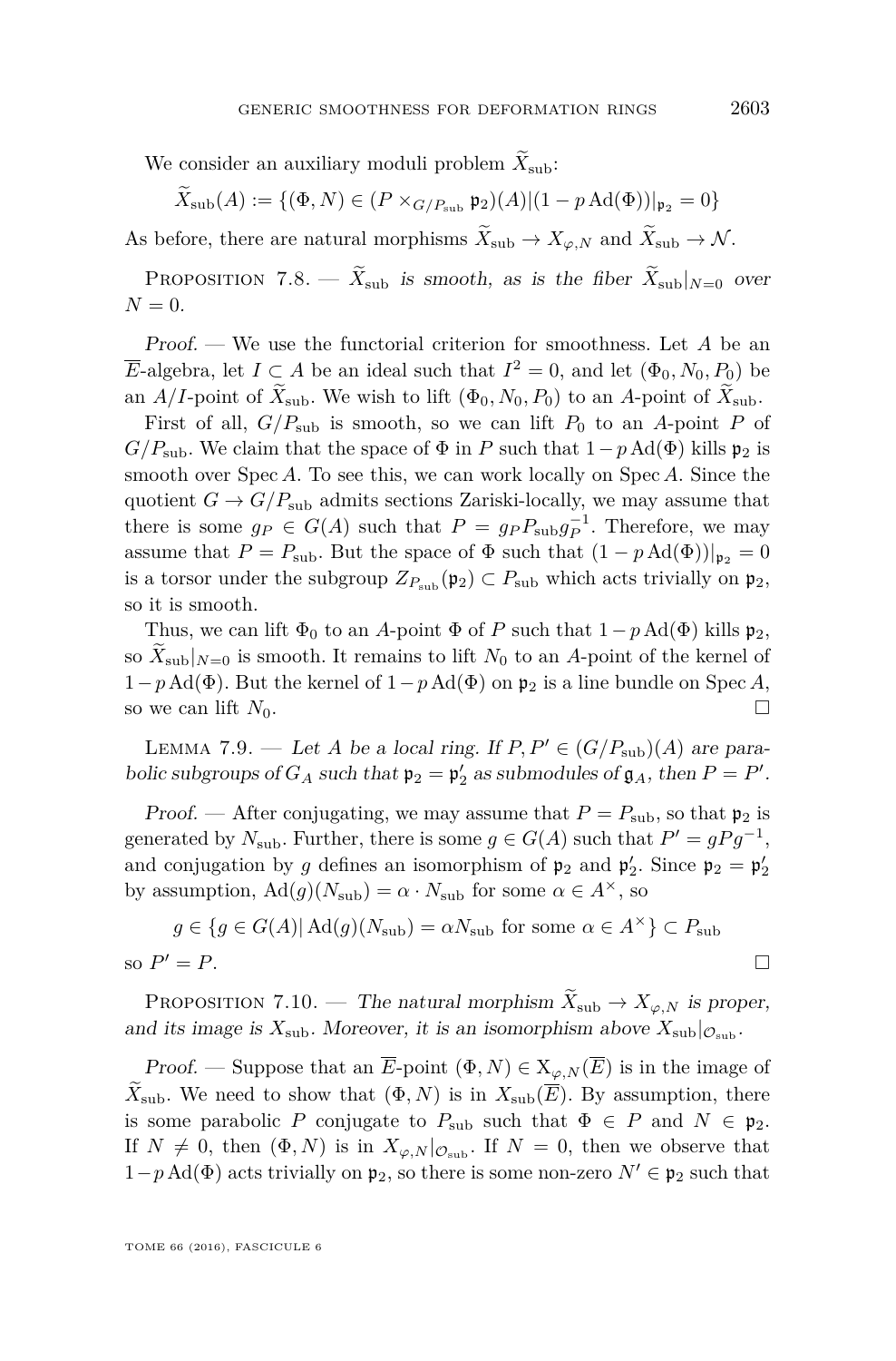$N' = p \text{ Ad}(\Phi)(N')$ . Then  $(\Phi, tN')$  defines an  $\mathbf{A}^1$ -point of  $X_{\varphi, N}$  connecting  $(\Phi, 0)$  to  $X_{\varphi, N}|_{\mathcal{O}_{\text{sub}}}$ .

Now we need to show that  $\widetilde{X}_{sub} \to X_{\varphi,N}$  is proper and surjects onto *X*<sub>sub</sub>. Let *R* be a discrete valuation ring, and let  $Spec R \rightarrow X_{sub}$  be a morphism such that the generic point *η* lands in  $X_{\varphi,N}|_{\mathcal{O}_{\text{sub}}}$ . This induces a family  $(\Phi, N)$  of  $(\varphi, N)$ -modules over *R*. Forgetting  $\Phi$  yields a morphism  $\eta \rightarrow \mathcal{O}_{sub}$ , and therefore an *R*-point *P* of  $G/P_{sub}$ , since  $G/P_{sub}$  is proper. Since  $N_{\eta} \in (\mathfrak{p}_{\eta})_2$  and this is a closed condition, we have  $N \in \mathfrak{p}_2$ . Further, since  $1-p \text{Ad}(\Phi_{\eta})$  kills  $(\mathfrak{p}_{\eta})_2$ ,  $1-p \text{Ad}(\Phi)$  kills  $\mathfrak{p}_2$ . Thus, the image of  $\widetilde{X}_{\text{sub}}$ includes all of  $X_{sub}$ , and the morphism  $\widetilde{X}_{sub} \to X_{\varphi,N}$  is proper.

Finally, we need to show that  $X_{sub} \rightarrow X_{\varphi,N}$  is an isomorphism when restricted to the preimage of  $X_{sub}|_{\mathcal{O}_{sub}}$ . It suffices to show that it is a monomorphism, and since  $\widetilde{X}_{sub} \to X_{\varphi,N}$  is proper, this can be checked on geometric points of  $X_{sub}|_{\mathcal{O}_{sub}}$ . Suppose the fiber over  $(\Phi, N) \in X_{sub}|_{\mathcal{O}_{sub}}$ has more than one  $\kappa(\overline{\eta})$ -point, i.e., there are two parabolics  $P, P' \in G/P_{sub}$ such that  $\Phi \in P \cap P'$  and  $N \in \mathfrak{p}_2 \cap \mathfrak{p}'_2$ . Then *N* generates both  $\mathfrak{p}_2$  and  $\mathfrak{p}'_2$ , so by Lemma [7.9,](#page-39-0)  $P = P'$ .

We see that  $X_{sub}$  is the image of a smooth connected variety, so  $X_{sub}$  is itself irreducible.

In contrast to the case of the regular nilpotent orbit, the morphism  $\widetilde{X}_{\text{sub}} \rightarrow X_{\text{sub}}$  is not an isomorphism: if  $\Phi = \begin{pmatrix} 1 & 0 & 0 \\ 0 & p & 0 \\ 0 & 0 & p^2 \end{pmatrix}$  $0 \; 0 \; p^2$ ), then  $(\Phi, 0)$  is a point of  $X_{sub}$ . However, the fiber of  $\widetilde{X}_{sub} \rightarrow X_{\varphi,N}$  over  $(\Phi, 0)$  contains distinct points corresponding to the parabolics  $\begin{pmatrix} * & * & * \\ 0 & * & * \\ 0 & * & * \end{pmatrix}$  and  $\begin{pmatrix} * & 0 & * \\ * & * & * \\ * & * & * \end{pmatrix}$ .

We claim more:

<span id="page-40-0"></span>THEOREM 7.11. —  $X_{sub}$  is singular at every point  $(\Phi, 0)$  with more than one pre-image in  $X_{\text{sub}}$ .

Proof. — For such a  $\Phi$ , there exist distinct parabolics  $P, P' \subset G$  with  $\Phi \in P \cap P'$  and  $(1 - p \operatorname{Ad}(\Phi))|_{\mathfrak{p}_2} = (1 - p \operatorname{Ad}(\Phi))|_{\mathfrak{p}_2'} = 0$ . There are natural maps of tangent spaces  $T_{(\Phi,0,P)}\widetilde{X}_{\text{sub}} \to T_{(\Phi,0)}X_{\text{sub}}$  and  $T_{(\Phi,0,P')}\widetilde{X}_{\text{sub}} \to$  $T_{(\Phi,0)}X_{\text{sub}}$ ; we will study their kernels and images.

After conjugating, we may assume that  $P = P_{\text{sub}}$ . The tangent space of  $\widetilde{X}_{\text{sub}}$  at  $(\Phi, 0, P_{\text{sub}})$  consists of deformations  $(\widetilde{\Phi}, \widetilde{N}, \widetilde{P})$  such that  $\widetilde{\Phi} \in \widetilde{P}$ ,  $\widetilde{N} \in \widetilde{\mathfrak{p}}_2$ , and  $1 - p \text{Ad}(\widetilde{\Phi})$  kills  $\widetilde{\mathfrak{p}}_2$ , where  $\widetilde{\mathfrak{p}}$  is the Lie algebra of  $\widetilde{P}$  and  $\widetilde{\mathfrak{p}}_2$  is its weight 2 part. The kernel of the morphism  $T_{(\Phi,0,P)}\tilde{X}_{\text{sub}} \to T_{(\Phi,0)}X_{\text{sub}}$ consists of deformations  $\tilde{P}$  of  $P_{sub}$  such that  $(\Phi, 0, \tilde{P})$  is an element of  $T_{(\Phi,0,P)}\widetilde{X}_{\text{sub}}$ . If there are two such deformations  $\widetilde{P}_1, \widetilde{P}_2$ , the weight 2 parts of their Lie algebras are generated by  $\text{Ad}(1+\varepsilon g_i)(N_{\text{sub}})$ , respectively, where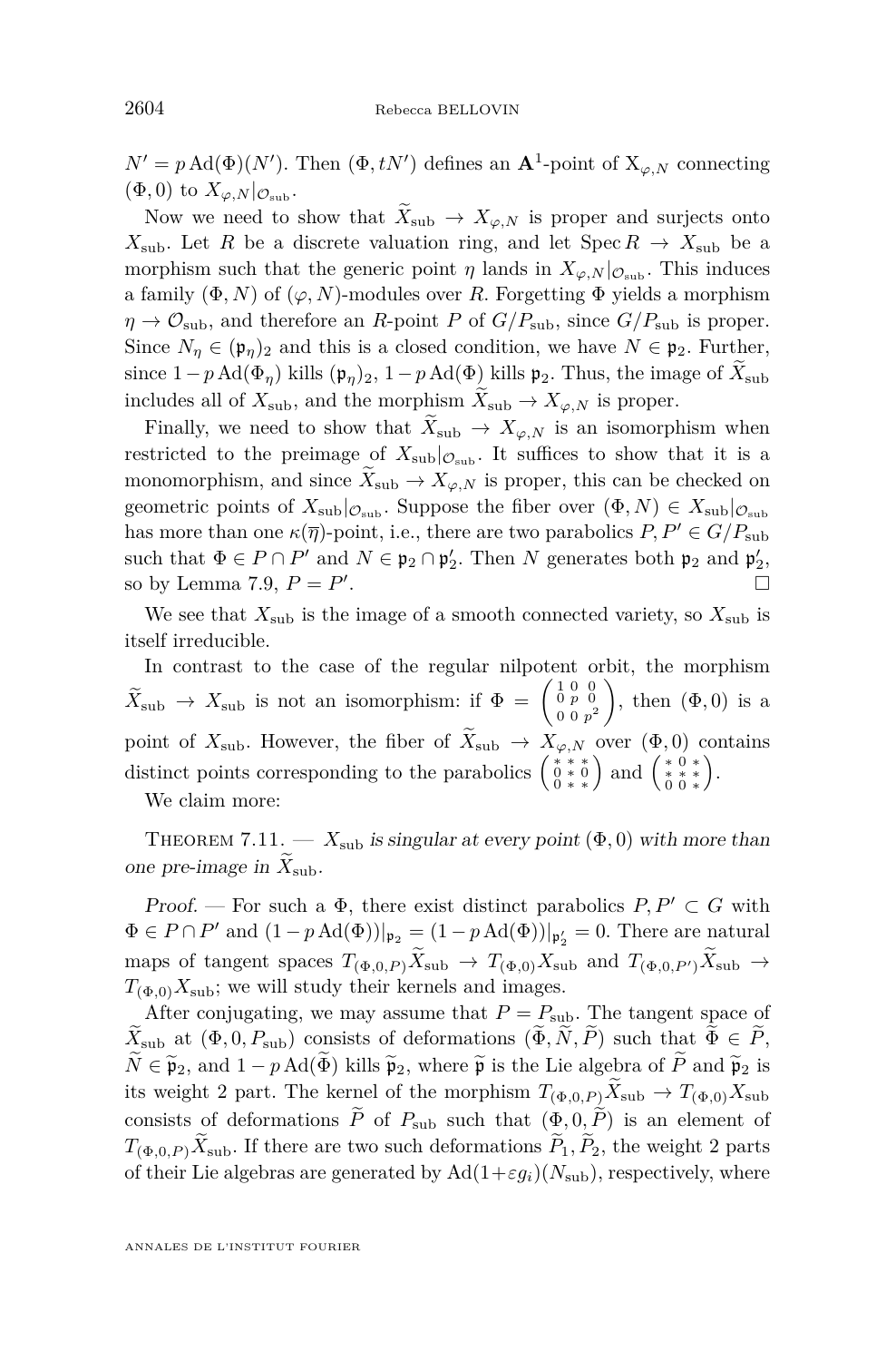$i = 1, 2$  and  $g_i \in \mathfrak{g}$ . But  $\text{Ad}(1 + \varepsilon g_i)(N_{\text{sub}}) = N_{\text{sub}} + \varepsilon [g_i, N_{\text{sub}}]$  and  $1$  $p \text{Ad}(\widetilde{\Phi})$  must kill both  $N_{\text{sub}} + \varepsilon [g_1, N_{\text{sub}}]$  and  $N_{\text{sub}} + \varepsilon [g_2, N_{\text{sub}}]$ , so we must have  $(1 - p \text{Ad}(\Phi))([g_1 - g_2, N_{sub}]) = 0$  (since  $\varepsilon \text{Ad}(\widetilde{\Phi}) = \varepsilon \text{Ad}(\Phi)$  by assumption).

We claim there is at most a 2-dimensional space of elements of  $\ker(1$  $p \text{Ad}(\Phi)$ ) :  $\mathfrak{g} \to \mathfrak{g}$  of the form [*g, N*<sub>sub</sub>]; combined with Lemma [7.9,](#page-39-0) this implies that the kernel of  $T_{(\Phi,0,P)}X_{\text{sub}} \to T_{(\Phi,0)}X_{\text{sub}}$  is at most 1-dimensional. The image of  $[N_{sub}, -] : \mathfrak{g} \to \mathfrak{g}$  lands in  $\mathfrak{p}$ , and ker $(1 - p \text{Ad}(\Phi))$  generates a nilpotent subalgebra. But  $\mathfrak{p}_{\geqslant1}$  is 3-dimensional and  $[\mathfrak{p}_{\geqslant1}, \mathfrak{p}_{\geqslant1}] = \mathfrak{p}_2$ , so if  $1 - p \text{Ad}(\Phi)$  kills a 2-dimensional subspace of  $\mathfrak{p}_{\geq 1}/\mathfrak{p}_2$ , it cannot kill  $\mathfrak{p}_2$ .

If ker(1 –  $p \text{Ad}(\Phi)$ )|<sub>p</sub> is 1-dimensional, as in the example above with  $\Phi = \left(\begin{smallmatrix} 1 & 0 & 0 \ 0 & p & 0 \ 0 & 0 & 0 \end{smallmatrix}\right)$  $0 \; 0 \; p^2$ ), this shows that the map  $T_{(\Phi,0,P_{\text{sub}})}\widetilde{X}_{\text{sub}} \to T_{(\Phi,0)}X_{\text{sub}}$  is injective. But the images of  $T_{(\Phi,0,P)}\widetilde{X}_{\text{sub}}$  and  $T_{(\Phi,0,P')}\widetilde{X}_{\text{sub}}$  in  $T_{(\Phi,0)}X_{\text{sub}}$ are distinct  $(\text{as } (\Phi, \varepsilon N_{\text{sub}}) \neq (\Phi, \varepsilon N')$ , where *N'* is the subregular nilpotent element generating  $\mathfrak{p}'_2$ ), so together they generate a subspace of  $T_{(\Phi,0)}X_{\text{sub}}$ of dimension strictly greater than 9, and  $(\Phi, 0)$  is a singular point of  $X_{\text{sub}}$ .

On the other hand, suppose that  $\ker(1 - p \text{Ad}(\Phi)) \cap \text{im}([N_{sub}, -])$  is 2-dimensional. This happens, for example, if  $\Phi = \begin{pmatrix} 1 & 0 & 0 \\ 0 & p & 0 \\ 0 & 0 & p \end{pmatrix}$  . Then the image of  $T_{(\Phi,0,P_{\text{sub}})}\widetilde{X}_{\text{sub}}$  in  $T_{(\Phi,0)}X_{\text{sub}}$  is 8-dimensional; to show that  $(\Phi,0)$ corresponds to a singular point of  $X_{sub}$ , we need to show that not all deformations  $(\widetilde{\Phi}, 0)$  coming from  $T_{(\Phi, 0, P_{\text{sub}})} \widetilde{X}_{\text{sub}}$  (which is a 7-dimensional subspace) also come from  $T_{(\Phi,0,P')}$ ,  $\widetilde{X}_{\text{sub}}$ . Indeed, if two 8-dimensional subspaces of  $T_{(\Phi,0)}X_{\text{sub}}$  intersect in a subspace of dimension at most 6, they generate a subspace of dimension at least 10.

We first note that ker( $1-p \text{Ad}(\Phi)$ ) generates a nilpotent subalgebra of g, and by [\[16,](#page-55-12) Theorem 2.2], any nilpotent subalgebra is contained in a Borel. But  $1-p \text{Ad}(\Phi)$  cannot kill the entire nilpotent part of a Borel subalgebra, which is 3-dimensional, so ker $(1-p \text{Ad}(\Phi))$  is at most 2-dimensional, which implies that ker(1 – *p* Ad( $\Phi$ )) = ker(1 – *p* Ad( $\Phi$ )) ∩ im([N<sub>sub</sub>, –]) ⊂ **p**.

Now we can compute explicitly. If  $(1 - p \text{Ad}(\Phi))(N_{\text{sub}}) = 0$ , then  $\Phi$  is of the form  $\begin{pmatrix} a & * & * \\ 0 & p a & * \end{pmatrix}$ . We may assume that  $\widetilde{P} = P_{\text{sub}}$ ; then  $\widetilde{\Phi}$  has the same form. If  $1 - p \text{Ad}(\Phi)$  kills an additional element  $N' \in \mathfrak{p}$ , then either  $N' = \begin{pmatrix} 0 & 0 & * \\ 0 & 0 & 0 \\ 0 & 0 & 0 \end{pmatrix}$  and  $\Phi$  is of the form  $\begin{pmatrix} a & * & * \\ 0 & p a & 0 \\ 0 & p a & 0 \end{pmatrix}$ , or  $N' = \begin{pmatrix} 0 & 0 & 0 \\ 0 & 0 & 0 \\ 0 & * & 0 \end{pmatrix}$ ) and  $\Phi$  is of the form  $\begin{pmatrix} a & * & 0 \\ 0 & pa & 0 \\ 0 & * & a \end{pmatrix}$ .

Assume that  $N' = \begin{pmatrix} 0 & 0 & 1 \\ 0 & 0 & 0 \\ 0 & 0 & 0 \end{pmatrix}$ ; the argument in the second case will be similar. Then if  $\widetilde{\Phi}$  comes from  $T_{(\Phi,0,P')}$ ,  $\widetilde{X}_{\text{sub}}$ , 1 – *p* Ad( $\widetilde{\Phi}$ ) kills an element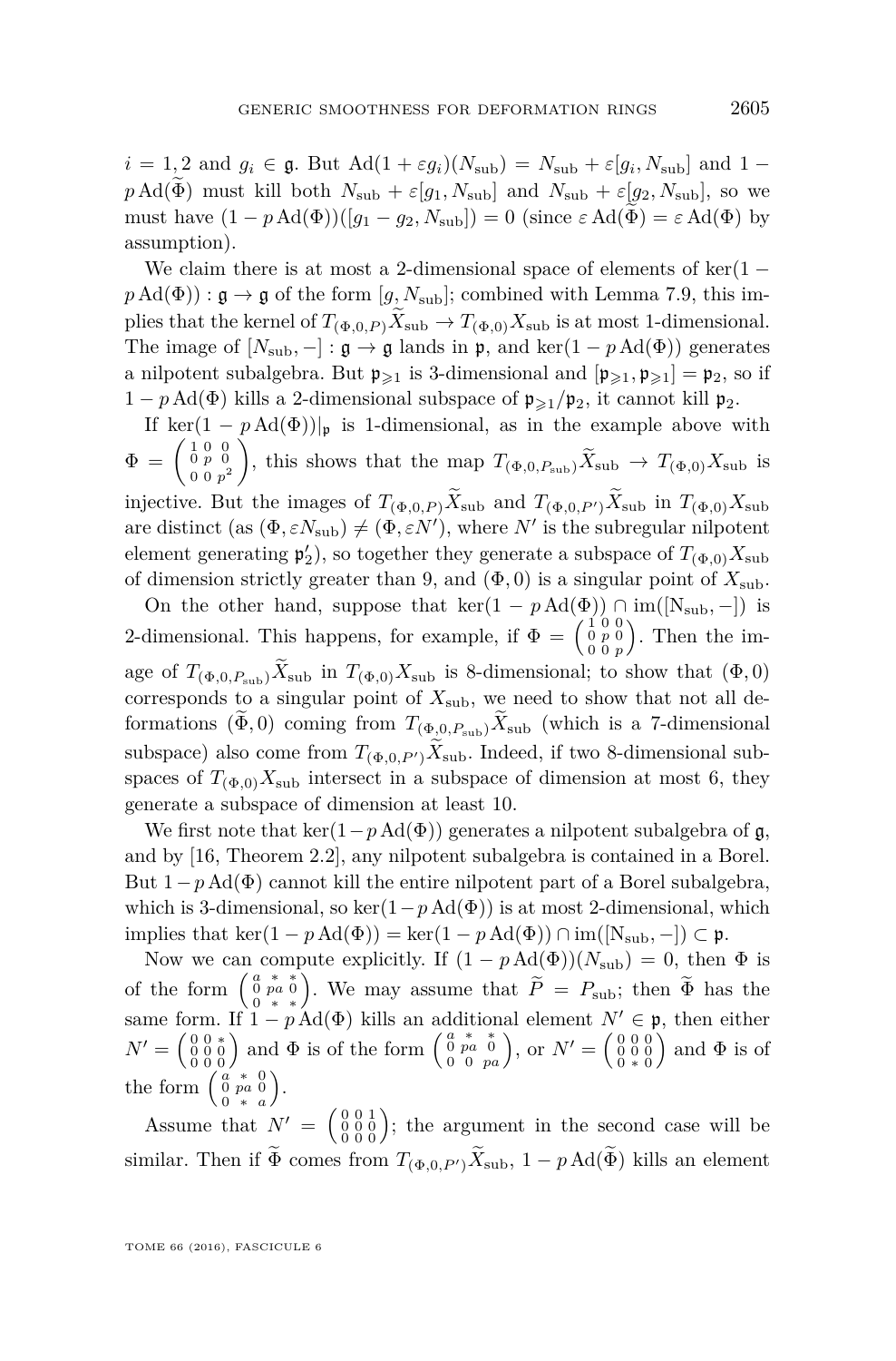of the form 
$$
N' + \varepsilon N''
$$
, where  $N'' = [g, N']$  for some  $g \in \mathfrak{g}$ . We have  
\n
$$
N' + \varepsilon N'' = p \operatorname{Ad}(\widetilde{\Phi})(N' + \varepsilon N'') = p \operatorname{Ad}(\widetilde{\Phi})(N') + p\varepsilon \operatorname{Ad}(\widetilde{\Phi})(N'')
$$
\n
$$
= \operatorname{Ad}(\widetilde{\Phi}\Phi^{-1})(N') + p\varepsilon \operatorname{Ad}(\Phi)(N'')
$$
\n
$$
= N' + \varepsilon[\widetilde{\Phi}\Phi^{-1} - 1, N'] + p\varepsilon \operatorname{Ad}(\Phi)(N'')
$$

In other words,  $N''$  is such that  $(1 - p \operatorname{Ad}(\Phi))(N'') \in [N', \mathfrak{p}]$ . By computation,  $[N', \mathfrak{p}]$  is the space

$$
\left(\begin{smallmatrix} 0 & * & * \\ 0 & 0 & 0 \\ 0 & 0 & 0 \end{smallmatrix}\right) = \ker(1 - p \operatorname{Ad}(\Phi)) \subset \mathfrak{p}_{\geqslant 1}
$$

On the other hand, Ad( $\Phi$ ) acts on  $\mathfrak{g}_{\geq 2}/\mathfrak{g}_{\geq -1}$  by multiplication by *p*, so if *N*<sup>0</sup> exists, it lies in  $\mathfrak{g}_{\geq -1}$ . Further, the action of Ad( $\Phi$ ) on  $\mathfrak{g}_{\geq -1}/\mathfrak{g}_{\geq 0}$  has two eigenspaces, one with eigenvalue 1 and one with eigenvalue *p*, so we are looking for *N<sup>0</sup>* in  $\mathfrak{g}_{\geqslant 0} = \mathfrak{p}$ . Since Ad( $\Phi$ ) acts trivially on  $\mathfrak{p}/\mathfrak{p}_{\geqslant 1}$ , *N<sup>0</sup>* must lie in  $\mathfrak{p}_{\geqslant 1}$ . But Ad( $\Phi$ ) acts diagonalizably on  $\mathfrak{p}_{\geqslant 1}/\mathfrak{p}_2$  with eigenvalues 1 and  $p^{-1}$ , so if  $(1 - p \text{Ad}(\Phi))(N'') \in [N', \mathfrak{p}]$  ⊂ ker $(1 - p \text{Ad}(\Phi))$ , then  $N''$ is already in the kernel of  $1 - p \text{Ad}(\Phi)$ .

To summarize, if  $\widetilde{\Phi}$  comes from both  $T_{(\Phi,0,P_{sub})}$  and  $T_{(\Phi,0,P')}$   $\widetilde{X}_{sub}$ , then  $1 - p \operatorname{Ad}(\Phi)$  kills both  $N_{\text{sub}}$  and  $N' + \varepsilon N''$ , where  $(1 - p \operatorname{Ad}(\Phi))\begin{pmatrix} N'' \\ a * * \\ a \end{pmatrix} = 0.$ But then  $1-p \text{Ad}(\widetilde{\Phi})$  kills both  $N_{\text{sub}}$  and  $N'$ , so  $\widetilde{\Phi}$  is of the form  $\begin{pmatrix} a & * & * \\ 0 & p & a \end{pmatrix}$ . Since there are plainly choices of  $\widetilde{\Phi}$  which do not lie in this space,  $(\Phi, 0)$  is a singular point of  $X_{\text{sub}}$ . a singular point of  $X_{\text{sub}}$ .

We conclude by remarking on the singular points of  $X_{\text{sub}}$  we have constructed. Part of the singular locus of  $X_{sub}$  is  $X_{sub} \cap X_{reg} \cap X_0$ . More precisely, suppose we have a pair  $(\Phi, N)$  such that  $(1-p \operatorname{Ad}(\Phi))(N) = 0$  and *N* is regular nilpotent. After conjugating, we may assume that  $N = \begin{pmatrix} 0 & 1 & 0 \\ 0 & 0 & 1 \\ 0 & 0 & 0 \end{pmatrix}$ . Then  $(\Phi, 0)$  is a singular point of  $X_{\text{sub}}$ , since if  $\Phi = \begin{pmatrix} a & b & c \\ 0 & pa & pb \\ 0 & a & b \end{pmatrix}$  $0 \t0 \t p^2 a$  $\Big)$ , then  $1 - p \text{Ad}(\Phi)$  kills the subregular nilpotent elements  $\begin{pmatrix} 0 & 1 & ba^{-1}(1-p)^{-1} \\ 0 & 0 & 0 \end{pmatrix}$  $\begin{smallmatrix} 0 & 1 & ba^{-1}(1-p)^{-1} \\ 0 & 0 & 0 \\ 0 & 0 & 0 \end{smallmatrix}$  and  $\begin{pmatrix} 0 & 0 & b a^{-1} (p-1)^{-1} \\ 0 & 0 & 1 \\ 0 & 0 & 0 \end{pmatrix}$ , which have distinct parabolics attached to them. However, there are other singular points in  $X_{\text{sub}}$ . For example, let  $\Phi =$  $\left(\begin{smallmatrix} 1 & 0 & 0 \\ 0 & p & 0 \\ 0 & 0 & p \end{smallmatrix}\right)$ ). The kernel of  $1 - p \text{Ad}(\Phi) : \mathfrak{gl}_3 \to \mathfrak{gl}_3$  is the 2-dimensional vector space  $\left\{ \left( \begin{smallmatrix} 0 & * & * \\ 0 & 0 & 0 \\ 0 & * & 0 \end{smallmatrix} \right) \right\}$ , which consists entirely of subregular nilpotent elements. The parabolic attached to  $\begin{pmatrix} 0 & 1 & 0 \\ 0 & 0 & 0 \\ 0 & 0 & 0 \end{pmatrix}$  is  $P_{\text{sub}}$ , while the parabolic attached to  $\begin{pmatrix} 0 & 0 & 1 \\ 0 & 0 & 0 \\ 0 & 0 & 0 \end{pmatrix}$  is  $\left\{ \begin{pmatrix} * & * & * \\ 0 & * & * \\ 0 & 0 & * \end{pmatrix} \right\}$ , so  $(\Phi, 0)$  is a singular point of  $X_{\text{sub}}$ . If  $(\Phi, 0)$  were a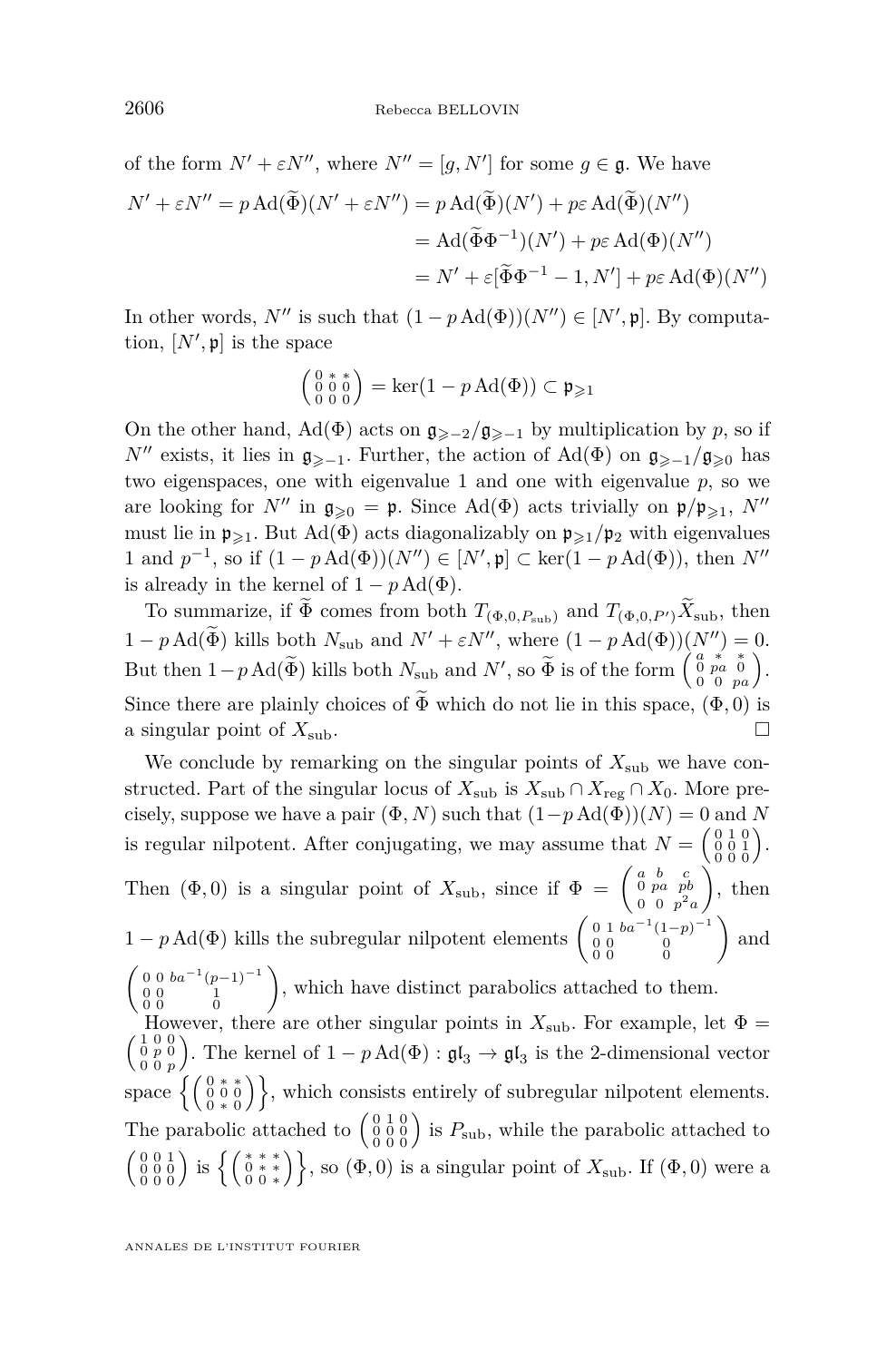point of  $X_{\text{rec}}$ , then ker(1 – *p* Ad( $\Phi$ )) would generate the nilpotent part of the Lie algebra of a Borel of *G*, which is 3-dimensional. But the Lie bracket of any two elements of ker(1 – *p* Ad( $\Phi$ )) is trivial, so ( $\Phi$ , 0) does not lie in  $X_{\text{reg}}$ .

This dichotomy corresponds to the dichotomy in the proof of Theo-rem [7.11.](#page-40-0) The subregular elements we wrote down for  $\Phi$  such that  $(\Phi, 0) \in$ *X*<sub>sub</sub> ∩ *X*<sub>reg</sub> ∩ *X*<sub>0</sub> have the property that  $[N, \mathfrak{g}]$  ∩ ker(1 − *p* Ad( $\Phi$ )) is 1-dimensional. However, if  $\ker(1 - p \text{Ad}(\Phi))$  is 2-dimensional but consists entirely of subregular elements (so that  $(\Phi, 0)$  is a singular point of  $X_{sub}$ which does not lie in  $X_{\text{reg}}$ ), then the fiber of  $X_{\text{sub}} \to X_{\text{sub}}$  is isomorphic to **P**<sup>1</sup> and so we can deform the parabolics attached to Φ.

#### **Appendix A. Tannakian formalism**

The theory of Tannakian categories enables us to study algebraic groups over fields in terms of their faithful representations. The theory is developed in detail in [\[6\]](#page-55-13) and [\[20\]](#page-56-4); we recall some of the basics here, and work out a number of useful examples.

#### **A.1. Fiber functors**

Let *k* be a field, and let *A* be a *k*-algebra. Let *G* be an affine *k*-group scheme.

DEFINITION A.1. — A fiber functor  $\omega$ :  $\text{Rep}_k(G) \to \text{Proj}_A$  is a functor from the category of *k*-linear finite-dimensional representations of *G* to the category of finite projective *A*-modules such that

- $(1)$   $\omega$  is *k*-linear, exact, and faithful
- <span id="page-43-0"></span>(2)  $\omega$  is a tensor functor, that is,  $\omega(V_1 \otimes_k V_2) = \omega(V_1) \otimes_A \omega(V_2)$
- (3) If **1** denotes the trivial representation of *G*, then  $\eta(1)$  is the trivial *A*-module of rank 1.

We have suppressed some compatibilities in our definitions, in particular on the isomorphism in part [2.](#page-43-0) We refer the reader to [\[6,](#page-55-13) §1] for a full discussion of tensor categories and tensor functors.

Given a fiber functor  $\omega$ :  $\text{Rep}_k(G) \to \text{Proj}_A$  and an *A*-algebra *A'*, there is a natural fiber functor  $\omega'$ :  $\text{Rep}_k(G) \to \text{Proj}_{A'}$  given by composing  $\omega$ with the natural base extension functor  $\varphi_{A'} : \text{Proj}_A \to \text{Proj}_{A'}$  sending M to  $M \otimes_A A'$ .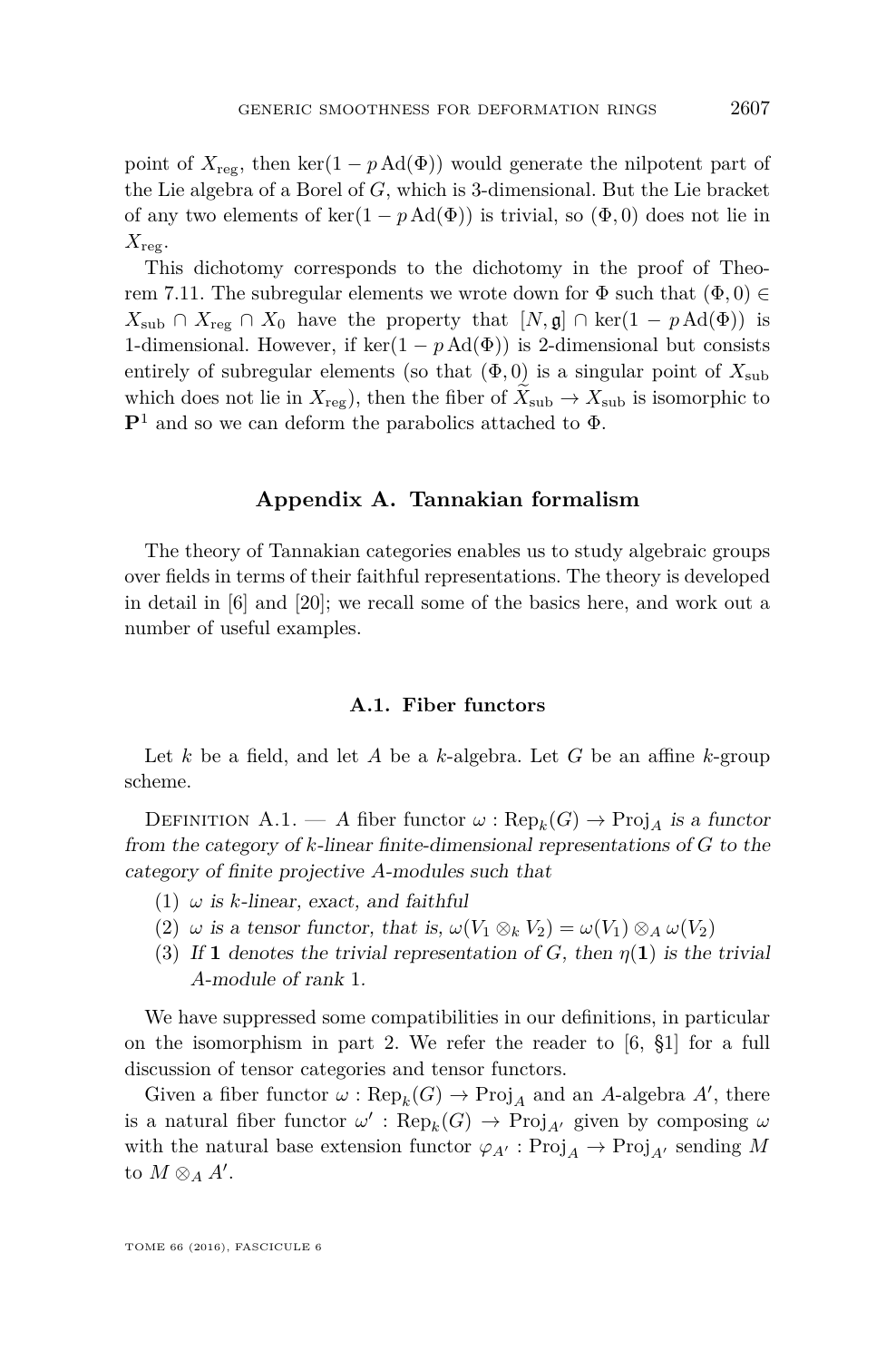DEFINITION A.2. — Let  $\omega, \eta$ : Rep<sub>k</sub>(G)  $\Rightarrow$  Proj<sub>A</sub> be fiber functors. Then Hom<sup>⊗</sup>( $\omega$ ,  $\eta$ ) is the functor on *A*-algebras given by

 $\underline{\mathrm{Hom}}^{\otimes}(\omega, \eta)(A') := \mathrm{Hom}^{\otimes}(\varphi_{A'} \circ \omega, \varphi_{A'} \circ \eta)$ 

Here  $Hom^{\otimes}$  refers to natural transformations of functors which preserve tensor products.

THEOREM A.3 ([\[6,](#page-55-13) Prop. 2.8]). — Let  $\omega$ :  $\text{Rep}_k(G) \rightarrow \text{Vec}_k$  be the natural forgetful functor from the category of *k*-linear finite-dimensional representations of *G* to the category of finite-dimensional *k*-vector spaces. Then the natural morphism of functors on *k*-algebras  $G \to \text{Aut}^{\otimes}(\omega)$  is an isomorphism.

Remark A.4. — Deligne and Milne actually prove more than this; they show that given an abstract neutral *k*-linear Tannakian category *C* with fiber functor  $\omega : C \to \text{Vec}_k$ , the functor  $\text{Aut}^{\otimes}(\omega)$  is representable by an affine *k*-group scheme *G*. However, we will not need this level of generality.

Definition A.5. — A (right) *G*-torsor over an affine *k*-scheme Spec *A* is an affine morphism  $X \to \text{Spec } A$  which is faithfully flat over A, together with an action  $X \times G_A \to X$  so that the morphism  $X \times G_A \to X \times X$ defined by  $(x, g) \mapsto (x, x \cdot g)$  is an isomorphism.

Remark  $A.6.$  — In fact, the assumption that X is affine follows by fpqc descent from the other properties, plus the seemingly milder hypothesis that the morphism  $X \to \text{Spec } A$  is fpqc.

Remark A.7. — Suppose that *G* is smooth. Then if  $Spec A' \rightarrow Spec A$ is an fpqc base change which trivializes *X*, we see that  $X_{A'} \to \text{Spec } A'$  is smooth. Smoothness descends along fpqc morphisms, so  $X \to \text{Spec } A$  is smooth as well. It follows that *X* can actually be trivialized by an étale surjective base change on *A*.

Remark A.8. — Suppose that *G* is an affine algebraic group. Then if  $Spec A' \rightarrow Spec A$  is an fpqc base change which trivializes X, we see that  $X_{A'} \rightarrow \text{Spec } A'$  is fppf. Being fppf descends along fpqc morphisms, so  $X \rightarrow$ Spec *A* is fppf as well. It follows that *X* can actually be trivialized by an fppf base change on *A*.

THEOREM A.9 ([\[6,](#page-55-13) Thm. 3.2]). — Let  $\omega$ : Rep<sub>k</sub>(G)  $\rightarrow$  Vec<sub>k</sub> be the natural forgetful functor.

(1) For any fiber functor  $\eta : \text{Rep}_k(G) \to \text{Proj}_A$ ,  $\underline{\text{Hom}}^{\otimes}(\varphi_A \circ \omega, \eta)$  is representable by an affine scheme faithfully flat over Spec *A*; it is therefore a *G*-torsor.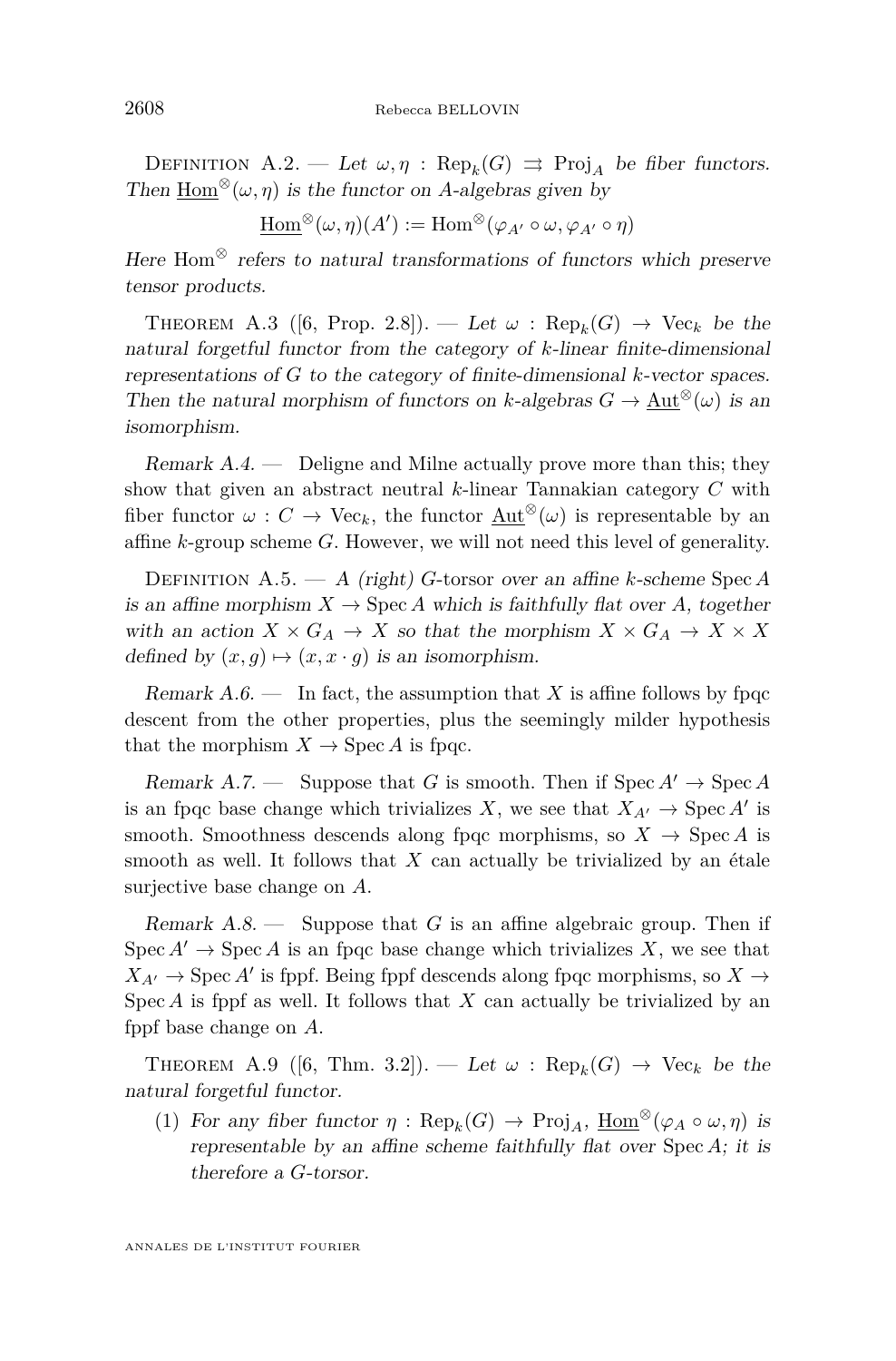(2) The functor  $\eta \leadsto \text{Hom}^{\otimes}(\varphi_A \circ \omega, \eta)$  is an equivalence between the category of fiber functors  $\eta : \text{Rep}_k(G) \to \text{Proj}_A$  and the category of *G*-torsors over Spec *A*. The quasi-inverse assigns to any *G*-torsor *X* over *A* the functor *η* sending any  $\rho$ :  $G \to GL(V)$  to the  $M \in Proj_A$ associated to the push-out of *X* over *A*.

COROLLARY A.10. — Let  $\eta$ : Rep<sub>k</sub>(G)  $\rightarrow$  Proj<sub>A</sub> be a fiber functor, corresponding to a *G*-torsor  $X \to \text{Spec } A$ . Then the functor  $\text{Aut}^{\otimes}(\eta)$  is representable by the *A*-group scheme  $\text{Aut}_G(X)$ . This is a form of  $G_A$ .

Let *G*<sup> $\prime$ </sup> be another affine *k*-group scheme, and let  $f : G \rightarrow G'$  be a homomorphism of *k*-group schemes. Then there is a push-out construction in the style of "associated bundles". Namely, the space  $X \times_{\operatorname{Spec} A} G'_A$  carries a right action of *GA*, via

$$
(x,g') \cdot g = (x \cdot g, f(g^{-1})g')
$$

where  $x, g', g$  are  $A'$ -points of  $X, G', G$ , respectively. Then we define

$$
X' = (X \times_{\operatorname{Spec} A} G'_A)/G
$$

The existence of this quotient must be justified. We claim it is sufficient to construct  $X'_{A'}$ , where  $A \to A'$  is an fpqc morphism. There is a descent datum on  $(X \times_{\text{Spec } A} G'_{A})_{A'}$  because it is the base change of an *A*-scheme, and the action of *G* respects this descent datum. Therefore, if  $X_{A'}$  exists, it is equipped with a descent datum. But  $X'_{A'} \to \text{Spec } A'$  is affine and descent is effective in the affine case, so the existence of  $X'_{A'}$  implies the existence of  $X'$ .

Now take  $A \to A'$  to be an fpqc morphism which splits *X*. Then

$$
X_{A'} \times_{\operatorname{Spec} A'} G'_{A'} = G_{A'} \times_{\operatorname{Spec} A'} G'_{A'}
$$

and the quotient by  $G_{A'}$  is visibly  $G'_{A'}$ .

We can also see this on the level of fiber functors as follows. Suppose that *X* corresponds to the fiber functor  $\eta$ :  $\text{Rep}_k(G) \to \text{Proj}_A$ . We may define a fiber functor  $\eta' : \text{Rep}_k(G') \to \text{Proj}_A$  by taking

$$
\eta'(\rho) = \eta(\rho \circ f)
$$

for every representation  $\rho: G' \to \text{GL}(V)$ .

These constructions can readily be checked to be equivalent. In particular, given a representation  $\rho: G \to GL_n$ , the push-out bundle is the  $GL_n$ -torsor associated to the vector bundle  $\omega(\rho)$ .

We will be interested in the these constructions in the case when *G* is a linear algebraic *k*-group. By [\[6,](#page-55-13) Prop. 2.20], this is the case if and only if  $\text{Rep}_k(G)$  has a tensor generator *V*. That is, every object of  $\text{Rep}_k(G)$  is

TOME 66 (2016), FASCICULE 6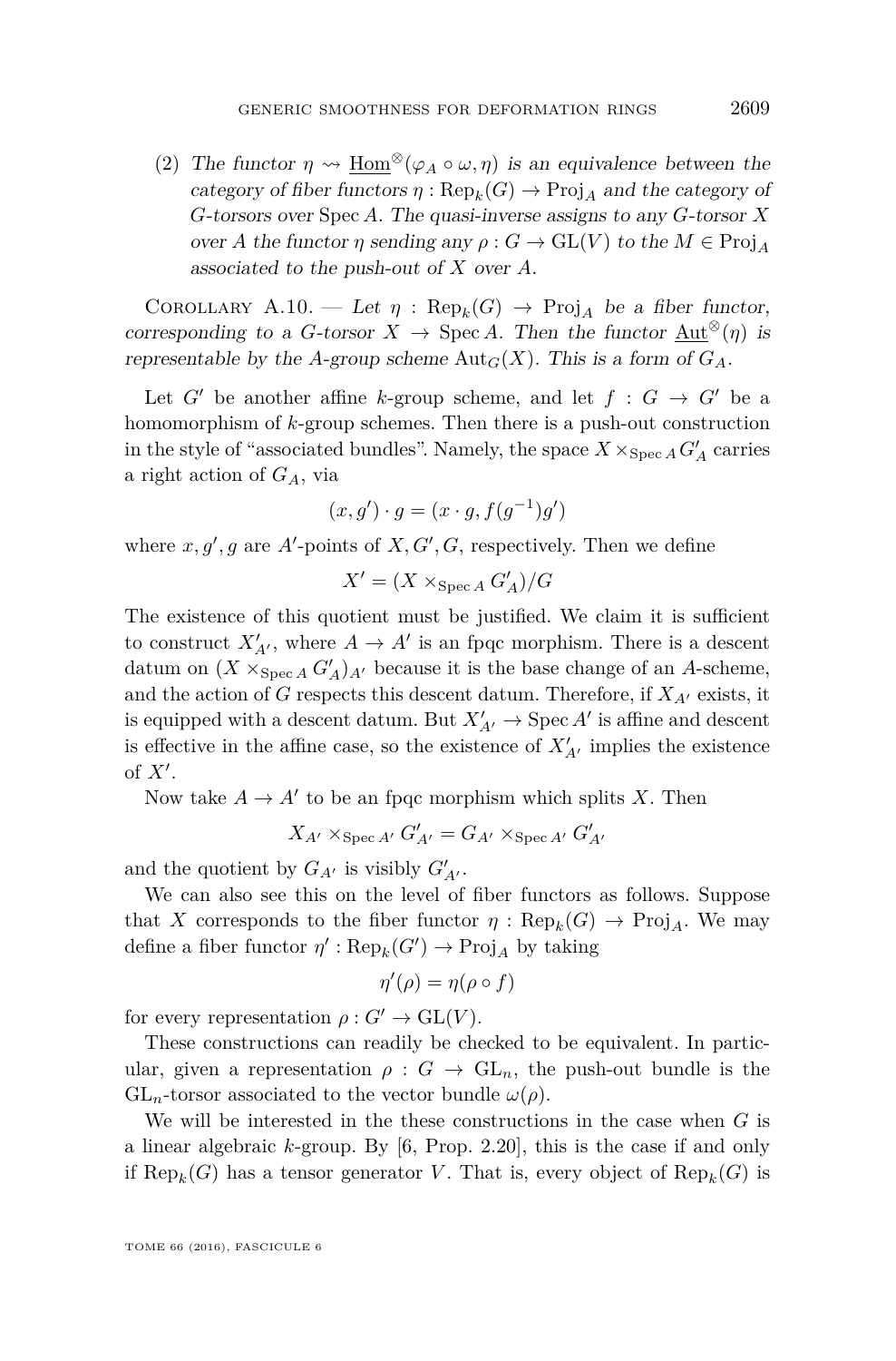isomorphic to a subquotient of some direct sum of tensor powers of *V* and *V* ∗ . In fact, if *G* is algebraic, then any faithful representation of *G* is a tensor generator of  $\text{Rep}_k(G)$ .

#### **A.2. Examples**

We give a number of examples which are relevant to *p*-adic Hodge theory. As in the previous section, we let *k* be a field, *G* be an affine *k*-group, and *A* be a *k*-algebra. As our primary interest will be in the case where *A* is a *k*-affionid algebra, we do not assume *A* is finite type. Several of these example rely on results proved in [\[2\]](#page-55-14).

#### A.2.1. **G**<sup>m</sup>

Let  $G = \mathbf{G}_m$ , and let  $\rho : G \to \mathrm{GL}(V)$  be a representation of  $\mathbf{G}_m$ . Then *V* decomposes as  $V = \bigoplus_{n \in \mathbb{Z}} V_n$ , where  $\mathbf{G}_m$  acts on  $V_n$  via multiplication by  $t \mapsto t^n$ . These decompositions are exact and tensor-compatible, in the sense that if

$$
0 \to V' \to V \to V'' \to 0
$$

is an exact sequence of representations of  $\mathbf{G}_m$ , then

$$
0 \to V'_n \to V_n \to V''_n \to 0
$$

is exact for all *n*, and

$$
(V \otimes_k V')_n = \bigoplus_{p+q=n} V_p \otimes_k V'_q
$$

Thus,  $\text{Rep}_k(G)$  is isomorphic (as a rigid tensor category) to the category of graded vector spaces. It is generated by the 1-dimensional representation on which  $\mathbf{G}_m$  acts by scaling.

#### A.2.2. Gradings

Let  $X \to \text{Spec } A$  be a *G*-torsor, corresponding to a fiber functor  $\eta$ :  $\operatorname{Rep}_k(G) \to \operatorname{Proj}_A$ . A  $\otimes$ -grading of  $\eta$  is the specification of a grading  $\eta(V)$  =  $\bigoplus_{n\in\mathbb{Z}}\eta(V)_n$  of vector bundles on each  $\eta(V)$  such that

- (1) the specified gradings are functorial in *V*
- (2) the specified grading are tensor-compatible, in the sense that

$$
\eta(V\otimes_k V')_n=\bigoplus_{p+q=n}(\eta(V)_p\otimes \eta(V')_q)
$$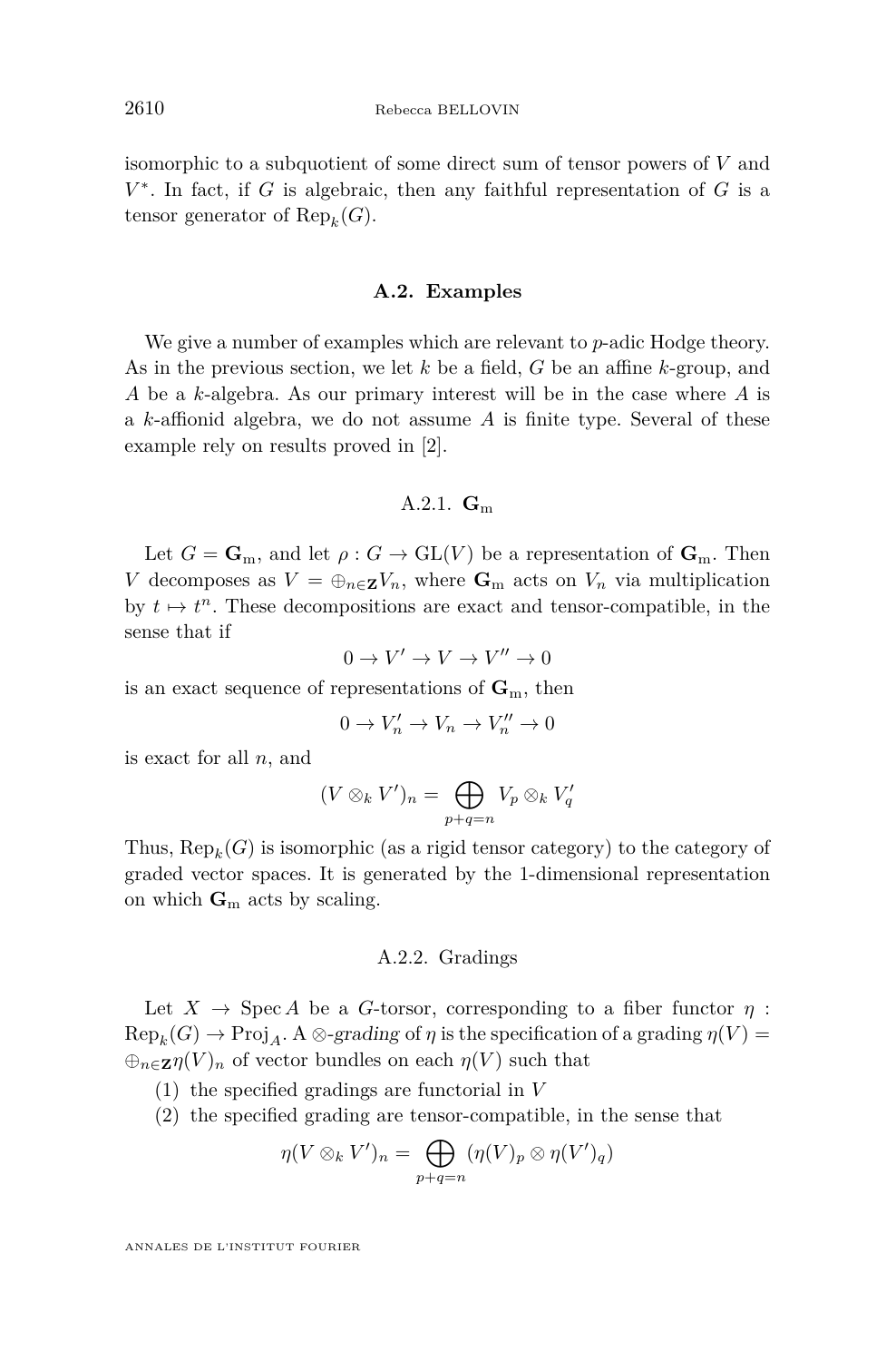(3)  $\eta(1)_0 = \eta(1)$ 

Equivalently, a  $\otimes$ -grading of *η* is a factorization of *η* through the category of graded vector bundles on Spec *A*.

Then for any *A*-algebra  $A'$  and any point  $t \in \mathbf{G}_{m}(A')$ , we define a natural transformation from  $\varphi_{A}$  o  $\eta$  to itself, via the family of homomorphisms

$$
\bigoplus_{n\in\mathbf{Z}}t^n:\oplus_{n\in\mathbf{Z}}\left(\varphi_{A'}\circ\eta(V)\right)_n\to\bigoplus_{n\in\mathbf{Z}}\left(\varphi_{A'}\circ\eta(V)\right)_n
$$

This is clearly functorial in *V* , and it is exact and tensor-compatible. Thus, we have defined a homomorphism  $\mathbf{G}_{m}(A') \to \text{Aut}^{\otimes}(\varphi_{A'} \circ \eta) =$  $\text{Aut}_G(X)(A')$ . But it is clearly functorial in  $A'$ , so we get a homomorphism of *A*-group schemes  $\mathbf{G}_m \to \text{Aut}_G(X)$ .

Example A.11. — Let G be a linear algebraic group over  $\mathbf{Q}_p$ , and let  $\rho$ :  $Gal_K \to G(\mathbf{Q}_p)$  be a continuous representation such that the composition  $\sigma \circ \rho : \text{Gal}_K \to \text{GL}(V)$  is Hodge–Tate for every representation  $\sigma : G \to$  $GL(V)$ . Then  $\eta: V \mapsto \mathbf{D}_{\mathrm{HT}}^K(\sigma \circ \rho)$  is a fiber functor  $\eta: \mathrm{Rep}_{\mathbf{Q}_p} \to \mathrm{Vec}_K$ equipped with a  $\otimes$ -grading. Thus, we get a  $G_K$ -torsor  $\mathbf{D}_{\mathrm{HT}}^K(\rho)$  over  $\mathrm{Spec} K$ , together with a cocharacter  $\mathbf{G}_{m} \to \text{Aut}_{G}(\mathbf{D}_{\text{HT}}^{K}(\rho)).$ 

#### A.2.3. Filtered vector bundles

<span id="page-47-0"></span>Let  $X \to \text{Spec } A$  be a *G*-torsor, corresponding to a fiber functor  $\eta$ :  $Rep_k(G) \to Proj_A$ . A  $\otimes$ -filtration of  $\eta$  is the specification of a decreasing filtration  $\mathcal{F}^{\bullet}(\eta(V))$  of vector sub-bundles on each  $\eta(V)$  such that

- (1) the specified filtrations are functorial in *V*
- (2) the specified filtrations are tensor-compatible, in the sense that

$$
\mathcal{F}^n\eta(V\otimes_k V')=\sum_{p+q=n}\mathcal{F}^p\eta(V)\otimes\mathcal{F}^q\eta(V')\subset V\otimes V'
$$

- (3)  $\mathcal{F}^n(\eta(\mathbf{1})) = \eta(\mathbf{1})$  if  $n \leq 0$  and  $\mathcal{F}^n(\eta(\mathbf{1})) = 0$  if  $n \geq 1$
- (4) the associated functor from  $\text{Rep}_k(G)$  to the category of graded projective *A*-modules is exact.

Equivalently, a  $\otimes$ -filtration of *η* is the same as a factorization of *η* through the category of filtered vector bundles over Spec *A*.

We define two auxiliary subfunctors of Aut<sup>⊗</sup> $(\eta)$ .

•  $P_{\mathcal{F}} = \underline{\mathrm{Aut}}_{\mathcal{F}}^{\otimes}(\eta)$  is the functor on *A*-algebras such that

$$
\underline{\mathrm{Aut}}_{\mathcal{F}}^{\otimes}(\eta)(A') = \{ \lambda \in \mathrm{Aut}_G(\eta)(A') | \lambda(\mathcal{F}^n\eta(V)) \subset \mathcal{F}^n\eta(V) \text{ for all }
$$

$$
V \in \mathrm{Rep}_k(G) \text{ and } n \in \mathbf{Z} \}
$$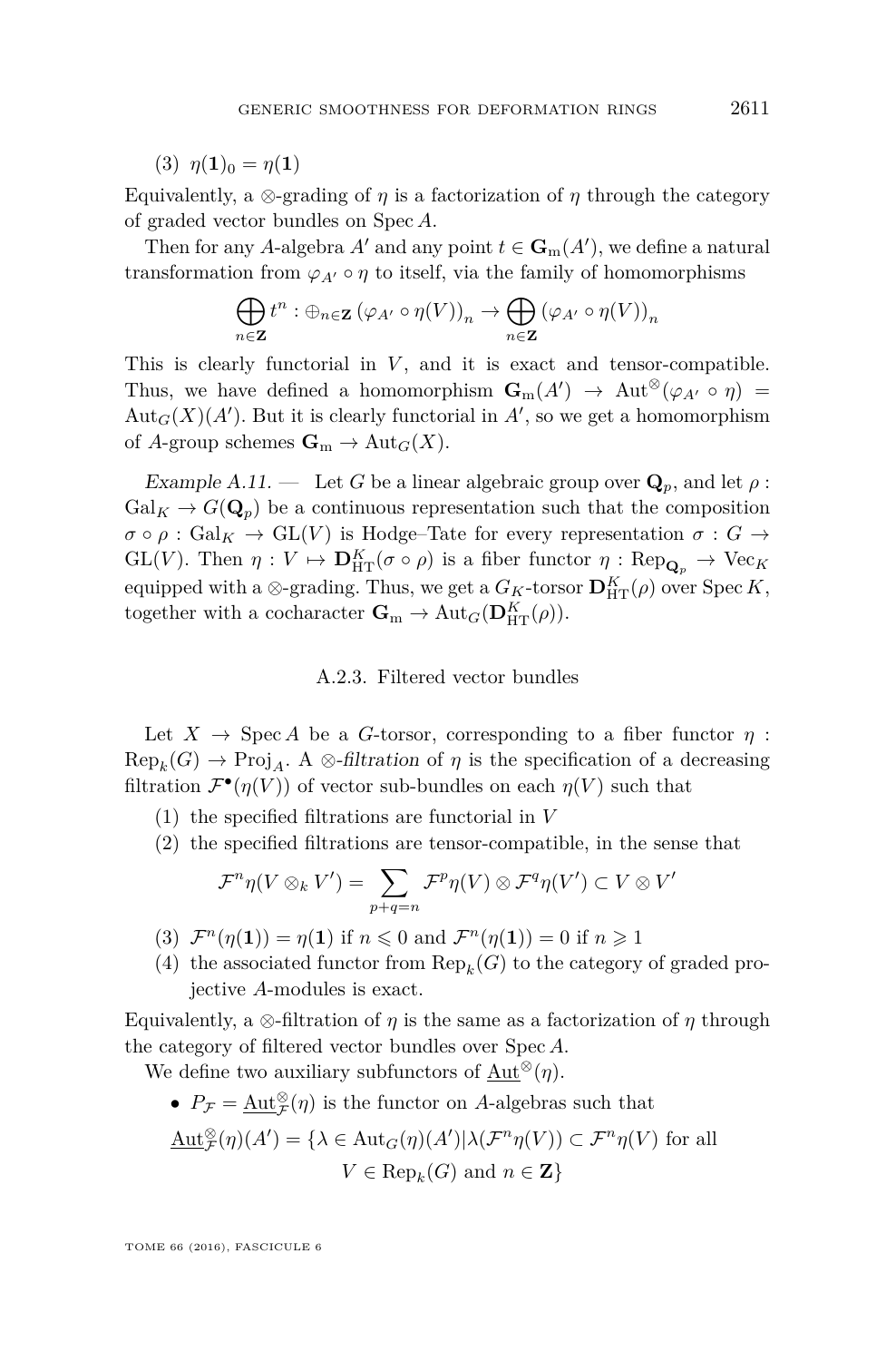•  $U_{\mathcal{F}} = \underline{\text{Aut}_{\mathcal{F}}^{\otimes l}}(\eta)$  is the functor on *A*-algebras such that

$$
\underline{\mathrm{Aut}}_{\mathcal{F}}^{\otimes}(\eta)(A') = \{ \lambda \in \mathrm{Aut}_G(\eta)(A') | (\lambda - id)(\mathcal{F}^n \eta(V)) \subset \mathcal{F}^{n+1} \eta(V) \text{ for all } V \in \mathrm{Rep}_k(G) \text{ and } n \in \mathbf{Z} \}
$$

By [\[20,](#page-56-4) Chapter IV, 2.1.4.1], these functors are both representable by closed subgroup schemes of  $\text{Aut}_G(X)$ , and they are smooth if *G* is.

Given a  $\otimes$ -grading of *η*, we may construct a  $\otimes$ -filtration of *η*, by setting

$$
\mathcal{F}^n\eta(V)=\oplus_{n'\geqslant n}\eta(V)_{n'}
$$

We say that a  $\otimes$ -filtration is *splittable* if it arises in this way, and we say that ⊗-filtration is locally splittable if it arises in this way, fpqc-locally on Spec *A*.

In fact, if *k* is a characteristic 0 field or *G* is a reductive group, then every ⊗-filtration is Zariski-locally splittable. This is a theorem of Deligne, proved in [\[20,](#page-56-4) Chapter IV, 2.4].

Now assume that *G* is connected reductive. Then we have the following results.

Theorem A.12 ([\[20,](#page-56-4) Chapter IV, 2.2.5]).

- (1)  $P<sub>F</sub>$  is represented by a parabolic subgroup of Aut<sub>*G*</sub>(*X*) and  $U<sub>F</sub>$ is represented by the unipotent radical of  $P<sub>F</sub>$ . The Lie algebra Lie Aut<sub>*G*</sub>(*X*) itself has a filtration (via the filtration on *η* applied to the adjoint representation of *G*), and Lie  $P_{\mathcal{F}} = \mathcal{F}^0$  Lie  $\text{Aut}_G(X)$ and Lie  $U_{\mathcal{F}} = \mathcal{F}^1$  Lie  $\text{Aut}_G(X)$ .
- (2) Let  $\mu: \mathbf{G}_m \to \text{Aut}_G(X)$  be a cocharacter corresponding to a splitting of the filtration. Then  $P_{\mathcal{F}} = P_{\text{Aut}_G(X)}(\mu)$  and  $Z_{\text{Aut}_G(X)}(\mu)$  is a Levi subgroup of  $P_{\mathcal{F}}$ .
- (3) If  $\mu, \mu' : \mathbf{G}_m \to \text{Aut}_G(X)$  are two cocharacters splitting the filtration, they are conjugate by a unique *A*-point of  $U_{\mathcal{F}}$ . More precisely, the functor of splittings of  $\mathcal F$  is a  $U_{\mathcal F}$ -torsor, and as Spec A is affine and  $U_{\mathcal{F}}$  is unipotent, it is a trivial  $U_{\mathcal{F}}$ -torsor.

The following lemma on conjugacy of cocharacters is well-known, but we provide a proof for the convenience of the reader.

<span id="page-48-0"></span>LEMMA  $A.13.$  — Let *F* be a separably closed field, let *G* be a connected reductive group over *F*, and let  $\lambda : \mathbf{G}_m \to G$  be a cocharacter defined over an separably closed extension *K/F*. Then the *G*(*K*)-orbit of *λ* (under conjugation) contains a cocharacter of *G* defined over *F*, and all such cocharacters are  $G(F)$ -conjugate.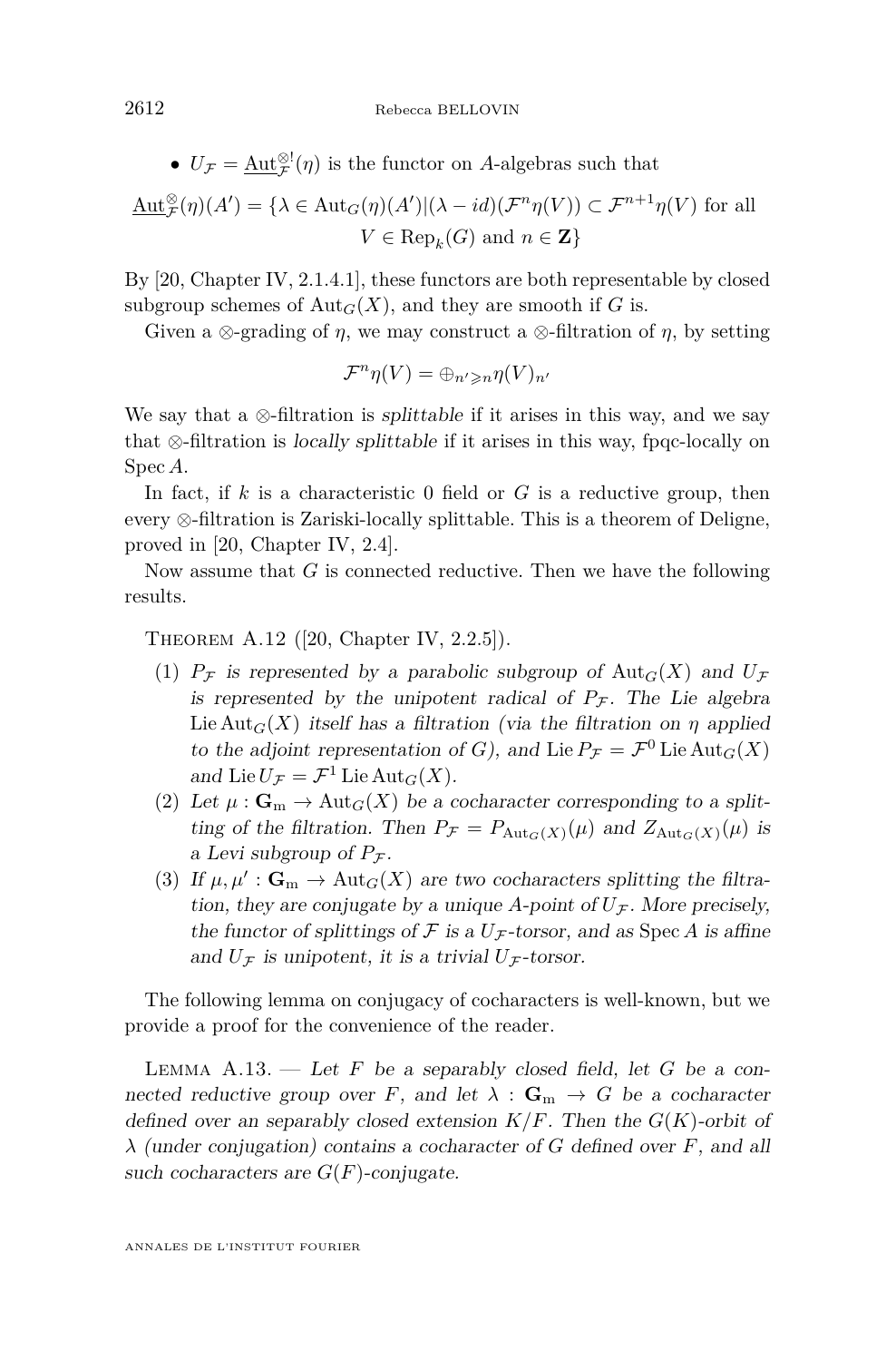Proof. — For any separably closed field *F*, the set of *G*(*F*)-orbits of cocharacters is naturally identified with  $G(F) \setminus \text{Hom}_F(\mathbf{G}_m, G)$ . Moreover, for any maximal *F*-torus  $T \subset G$ , there is a natural map  $X_*(T) \to$  $G(F) \setminus \text{Hom}_F(\mathbf{G}_m, G)$ , where  $X_*(T)$  is the set of cocharacters of *T*. Since *F* is separably closed, all maximal *F*-tori are split and  $G(F)$ -conjugate; since the image of any homomorphism  $\lambda : \mathbf{G}_{m} \to G$  is contained in some maximal torus, this map is surjective.

On the other hand, if  $\lambda, \lambda' : \mathbf{G}_m \to T$  are two  $G(F)$ -conjugate cocharacters, then the image of  $\lambda'$  is also contained in the maximal torus  $gTg^{-1}$  for some  $g \in G(F)$ . Thus, *T* and  $gTg^{-1}$  are maximal tori in  $Z_G(\lambda')$ , so they are  $Z_G(\lambda')(F)$ -conjugate, and  $\lambda$  and  $\lambda'$  are  $N_G(T)(F)$ -conjugate. It follows that we have a bijection  $N_G(T)(F)\backslash X_*(T) \to G(F)\backslash \text{Hom}_F(\mathbf{G}_{\mathrm{m}}, G)$ . Since the quotient map  $N_G(T) \to W_G(T) = N_G(T)/Z_G(T)$  is smooth and *F* is separably closed,  $W_G(T)(F) = N_G(T)(F)/Z_G(T)(F)$  and we have a bijection  $W_G(T)(F)\backslash X_*(T) \to G(F)\backslash \operatorname{Hom}_F(\mathbf{G}_m, G)$ .

The left side is insensitive to change in  $F$ , because  $W_G(T)$  is finite étale and the category of *F*-tori is anti-equivalent to the category of finite free **Z**-modules (as  $Gal_F$  is trivial). We therefore see that

$$
G(F)\backslash \text{Hom}_F(\mathbf{G}_m, G) \xleftarrow{\sim} W_G(T)(F)\backslash X_*(T)
$$
  
\n
$$
\cong W_G(T)(K)\backslash X_*(T) \xrightarrow{\sim} G(K)\backslash \text{Hom}_K(\mathbf{G}_m, G)
$$
  
\nas desired.

A type is a conjugacy class of cocharacters **v** :  $\mathbf{G}_{\text{m}} \to G_{k^{\text{sep}}}$ . If  $X \to$ Spec *A* is a *G*-torsor corresponding to a fiber functor *η*, then Lemma [A.13](#page-48-0) shows that a  $\otimes$ -filtration on  $\eta$  induces a well-defined type at every point  $x \in \text{Spec } A$ . We claim that the type is Zariski-locally constant on Spec *A*.

To see this, we first prove the following lemma:

<span id="page-49-0"></span>Lemma A.14. — Suppose *A*<sup>0</sup> is a strictly henselian local *F*-algebra, where *F* is separably closed. If  $\lambda : \mathbf{G}_m \to G(A')$  is a cocharacter, then the  $G(A')$ -conjugacy class of  $\lambda$  contains a cocharacter defined over *F*, and all such cocharacters are  $G(F)$ -conjugate.

Proof. — As in the proof of Lemma [A.13,](#page-48-0) we fix a maximal *F*-torus  $T \subset G$  and consider the natural map  $X_*(T) \to G(A')\backslash \text{Hom}_{A'}(G_m, G_{A'})$ . For any cocharacter  $\lambda : \mathbf{G}_m \to G_{A'}$ , there is a (fiberwise) maximal torus of  $G_{A'}$  containing the image of  $\lambda$  since  $A'$  is strictly henselian. Indeed, the centralizer  $Z_{G_{A'}}(\lambda)$  is a reductive A'-group scheme whose maximal A'-tori are maximal *A*<sup> $\prime$ </sup>-tori of *G*<sub>*A*<sup> $\prime$ </sup>, and the existence of maximal *A*<sup> $\prime$ </sup>-tori in  $Z_{G_{A'}}(\lambda)$ </sub>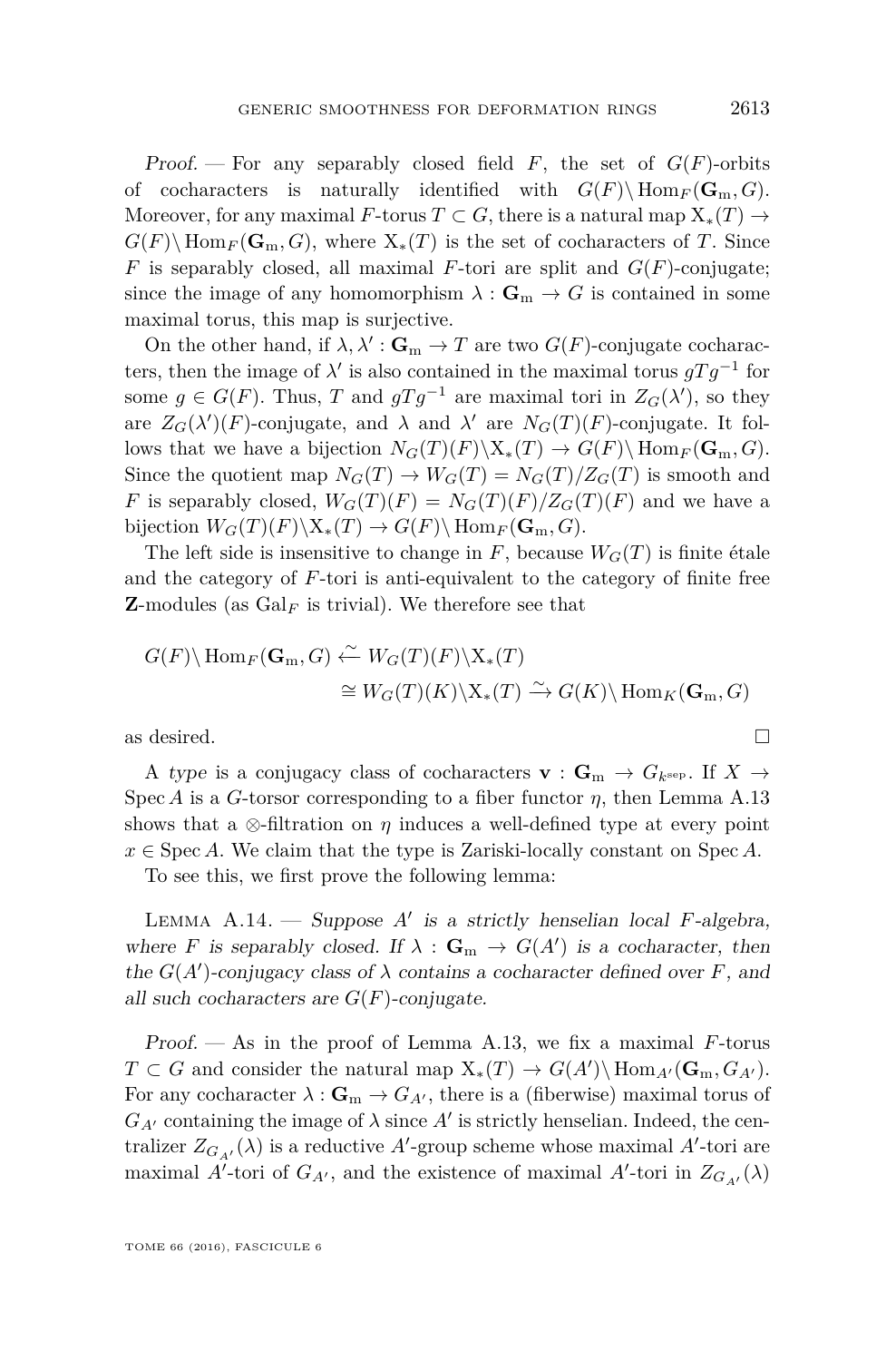follows from  $[5, Cor. 3.2.7]$  $[5, Cor. 3.2.7]$  (again using that  $A'$  is strictly henselian). Moreover, maximal tori of  $G_{A}$  are  $G(A')$  conjugate by [\[5,](#page-55-15) Thm. 3.2.6], so we may assume that the image of  $\lambda$  is contained in  $T_{A}$ .

Again as in the proof of Lemma [A.13,](#page-48-0) we see that we have a bijection

$$
W_G(T_{A'}) (A') \backslash X_*(T_{A'}) \xrightarrow{\sim} G(A') \backslash \text{Hom}_{A'}(G_m, G_{A'})
$$

We further have a natural surjection  $X_*(T) \rightarrow W_G(T_{A'})$   $(X_*(T_{A'});$ we claim that if  $\lambda, \lambda' : \mathbf{G}_m \implies T$  are  $W_G(T_{A'})$  (*A'*)-conjugate, they are  $W_G(T)(F)$ -conjugate. Suppose  $\lambda = g\lambda'g^{-1}$ , where  $g \in W_G(T_{A'})$ , and let  $\overline{g}$  denote the reduction of *g* modulo the maximal ideal of *A*'. Then  $\overline{g}$  is defined over *F*, so  $g\overline{g}^{-1} \in W_G(T_{A'})$  is residually trivial. But  $W_G(T_{A'})$  is finite étale over  $A'$ , so  $g = \overline{g}$  and we are done.

Choose a cocharacter  $\lambda : \mathbf{G}_m \to \text{Aut}_G(X)$  splitting *η*. We may apply Lemma [A.14](#page-49-0) to find an affine étale cover  $\{U_i\}_{i=1}^n$  of Spec *A* (with each  $U_i$  is connected) so that  $\lambda|_{U_i}$  is defined over  $k^{\text{sep}}$  (or more precisely, the structure morphism  $U_i \rightarrow \text{Spec } k$  factors through a finite separable extension  $k'/k$ , and  $\lambda|_{U_i}$  is defined over  $k'$ ). As étale morphisms are open, we are reduced to checking that for any point  $s \in \text{Spec } A$  in the image of  $U_i$ , the type of  $\lambda$ at  $\kappa(s)$  can be computed at  $U_i \times_k \kappa(s)$ . In other words, we need to know that types are insensitive to extensions  $F/\kappa(s)$ , where *F* is a finite étale  $\kappa(s)$ -algebra (not necessarily a field). But this is clear, since the type is constant on each component of  $U_i \times_k \kappa(s)$  and we can compute the type at  $\kappa(s)$  itself on any geometric point over it.

#### A.2.4. Endomorphisms and nilpotent elements

<span id="page-50-0"></span>Let  $X \to \text{Spec } A$  be a *G*-torsor, corresponding to a fiber functor  $\eta$ :  $\text{Rep}_k(G) \to \text{Proj}_A$ . Suppose that for each  $V \in \text{Rep}_k(G)$ ,  $\eta(V)$  is equipped with an endomorphism  $N_V$ , and suppose further that these endomorphisms are exact and tensor-compatible, in the sense that  $N_{V\otimes V'} = 1_V \otimes N_{V'} +$  $N_V \otimes 1_{V'}$ . Then  $(1 + \varepsilon N_V)_V$  is a family of exact and tensor-compatible automorphisms of  $\eta(V)_{A[\varepsilon]/\varepsilon^2}$ . In other words, we have an  $A[\varepsilon]/\varepsilon^2$ -point of  $\text{Aut}^{\otimes}(\eta)$ , and therefore an element  $N \in \text{Aut}_G(X)(A[\varepsilon]/\varepsilon^2) = \text{Lie} \text{Aut}_G(X)$ .

We can say more when the  $\{N_V\}$  are all nilpotent endomorphisms and  $k$  has characteristic 0. Then for each *A*-algebra  $A'$  and each representation *V*, there is an action of  $\mathbf{G}_a(A')$  on  $\eta(V)_{A'}$ , where  $t \in \mathbf{G}_a(A')$  acts via  $\exp(t \cdot N_V)$  (note that because  $N_V$  is nilpotent, there are no issues of convergence). We therefore have homomorphisms

$$
\mathbf{G}_{\mathrm{a}}(A') \to \mathrm{Aut}^{\otimes}(\varphi_{A'} \circ \eta) = \mathrm{Aut}_G(X)(A')
$$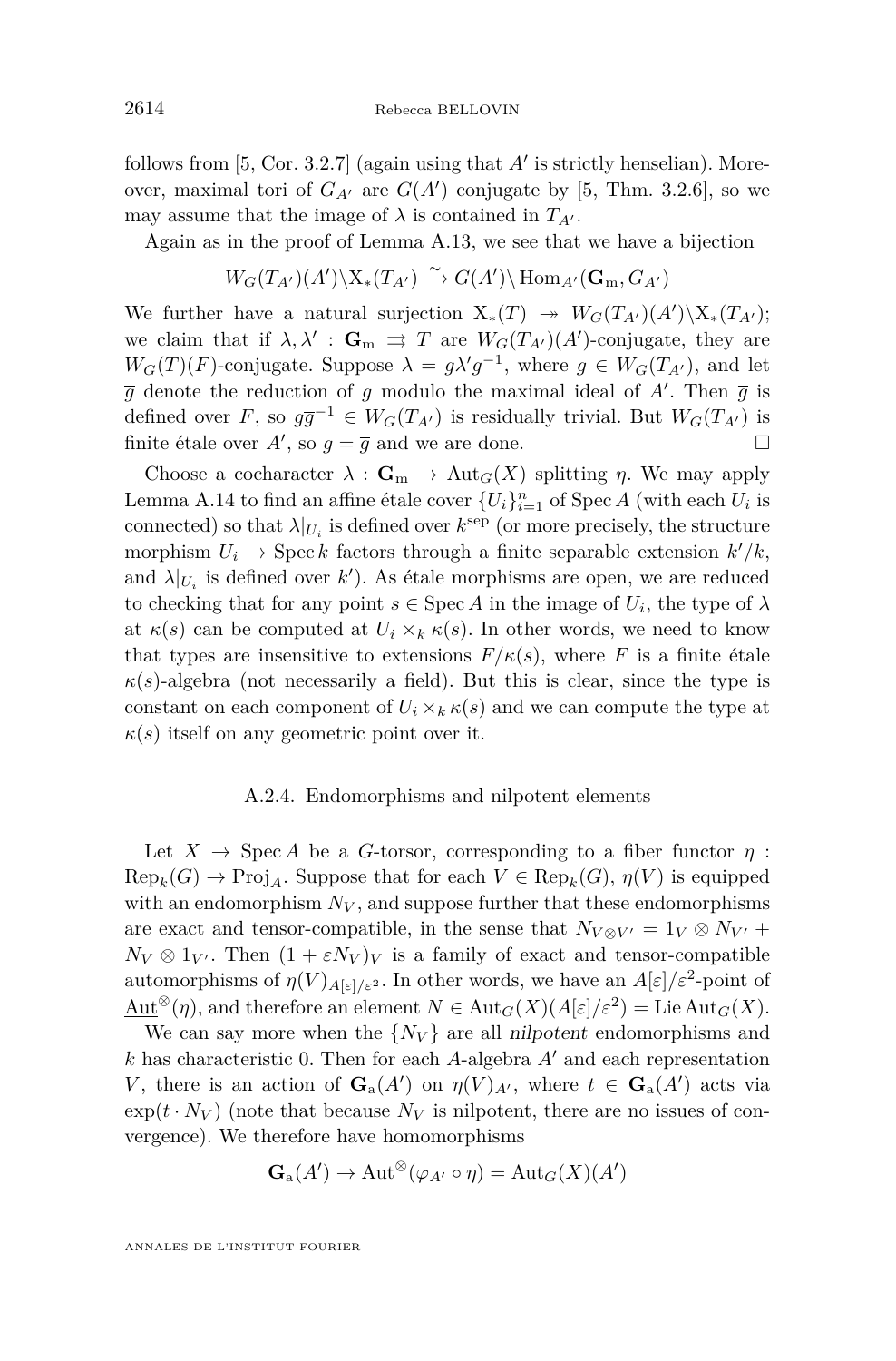These homomorphisms are functorial in  $A'$ , so we have a homomorphism of *A*-group schemes  $\mathbf{G}_a \to \text{Aut}_G(X)$ . This in turn induces a homomorphism of Lie algebras over Lie  $\mathbf{G}_a \to \text{Lie Aut}_G(X)$ . In particular, the image of the distinguished element  $d/dt \in \text{Lie } \mathbf{G}_a$  yields a distinguished element  $N \in \text{Lie Aut}_G(X)$ .

#### A.2.5. Semi-linear automorphisms

<span id="page-51-0"></span>Let  $X \to \text{Spec } k' \otimes_k A$  be a *G*-torsor, corresponding to a fiber functor  $\eta$ : Rep<sub>k</sub>(*G*)  $\to$  Proj<sub>k' $\otimes_k A$ , where  $k'/k$  is a finite cyclic extension, with</sub> Gal( $k'/k$ ) generated by  $\varphi$ . Suppose that for each  $V \in \text{Rep}_k(G)$ ,  $k' \otimes_k$ *η*(*V*) is equipped with a bijection  $\Phi_V : k' \otimes_k \eta(V) \to k' \otimes_k \eta(V)$  which is *A*-linear but  $k' \otimes_k A$ -semi-linear over  $\varphi$ . That is,  $\Phi(av) = \varphi(a)\Phi(v)$  for  $a \in k' \otimes_k A, v \in k' \otimes_k \eta(V)$ . Suppose further that the  $\Phi_V$  are exact and tensor compatible, in the sense that  $\Phi_{V \otimes V'} = \Phi_V \otimes \Phi_{V'}$ . This is the same thing as a tensor-compatible family of isomorphisms (of  $k' \otimes_k A$ -modules)  $\Phi'_{V}: \varphi^*\eta(V) \xrightarrow{\sim} \eta(V).$ 

Thus, we get an isomorphism  $\Phi' : \varphi^* \eta \xrightarrow{\sim} \eta$  of fiber functors  $\text{Rep}_k(G) \rightrightarrows$ Proj<sub> $k' \otimes_k A$ , and therefore an isomorphism of *G*-bundles  $\Phi' : \varphi^* X \xrightarrow{\sim} X$ .</sub>

We can give another interpretation of  $\Phi'$ . We may consider the Weil restriction  $\text{Res}_{k'/k} X$ , which is a  $\text{Res}_{k'/k}(G_{k'})$ -torsor over *A*, and we may use  $\{\Phi_V\}$  to define a homomorphism

$$
\mathrm{Aut}_{\mathrm{Res}_{k'/k} G_{k'}}(\mathrm{Res}_{k'/k} X) \to \mathrm{Aut}_{\mathrm{Res}_{k'/k} G_{k'}}(\mathrm{Res}_{k'/k} X)
$$

Concretely, if  $V \in \text{Rep}_k(G)$  and  $g_V \in \text{Res}_{k'/k}$  Aut  $\eta(V)(A') = \text{Aut}(\eta(V) \otimes_k$ *A*<sup> $\prime$ </sup>), then this homomorphism sends  $g_V$  to  $\Phi_V \circ g_V \circ \Phi_V^{-1}$ . Since  $\Phi_V$  is semilinear, this is a kind of "twisted conjugation" on  $GL(V)$ .

#### A.2.6. Continuous Galois representations

<span id="page-51-1"></span>Let *E* and *K* be finite extensions of  $\mathbf{Q}_p$ , and let *G* be an affine algebraic group over *E*. Let  $\omega$ :  $\text{Rep}_E(G) \to \text{Vec}_E$  be the forgetful fiber functor. Suppose that for every  $V \in \text{Rep}_E(G)$  we have a continuous representation  $\rho_V$ : Gal<sub>K</sub>  $\rightarrow$  GL(*V*), and suppose that this family of representations is  $\otimes$ -compatible and exact, in the sense that  $\rho_{V\otimes_E V'} = \rho_V \otimes \rho_{V'}$  and that if  $0 \to V' \to V \to V'' \to 0$  is exact, then so is  $0 \to \rho_{V'} \to \rho_V \to \rho_{V''} \to 0$ . Then each  $g \in \text{Gal}_K$  defines a tensor automorphism of  $\omega$ , and therefore an element of  $G(E)$ .

Thus, we get a homomorphism  $\rho: Gal_K \to G(E)$ . We wish to show that it is continuous. But if  $\sigma : G \to GL(V)$  is a faithful representation, then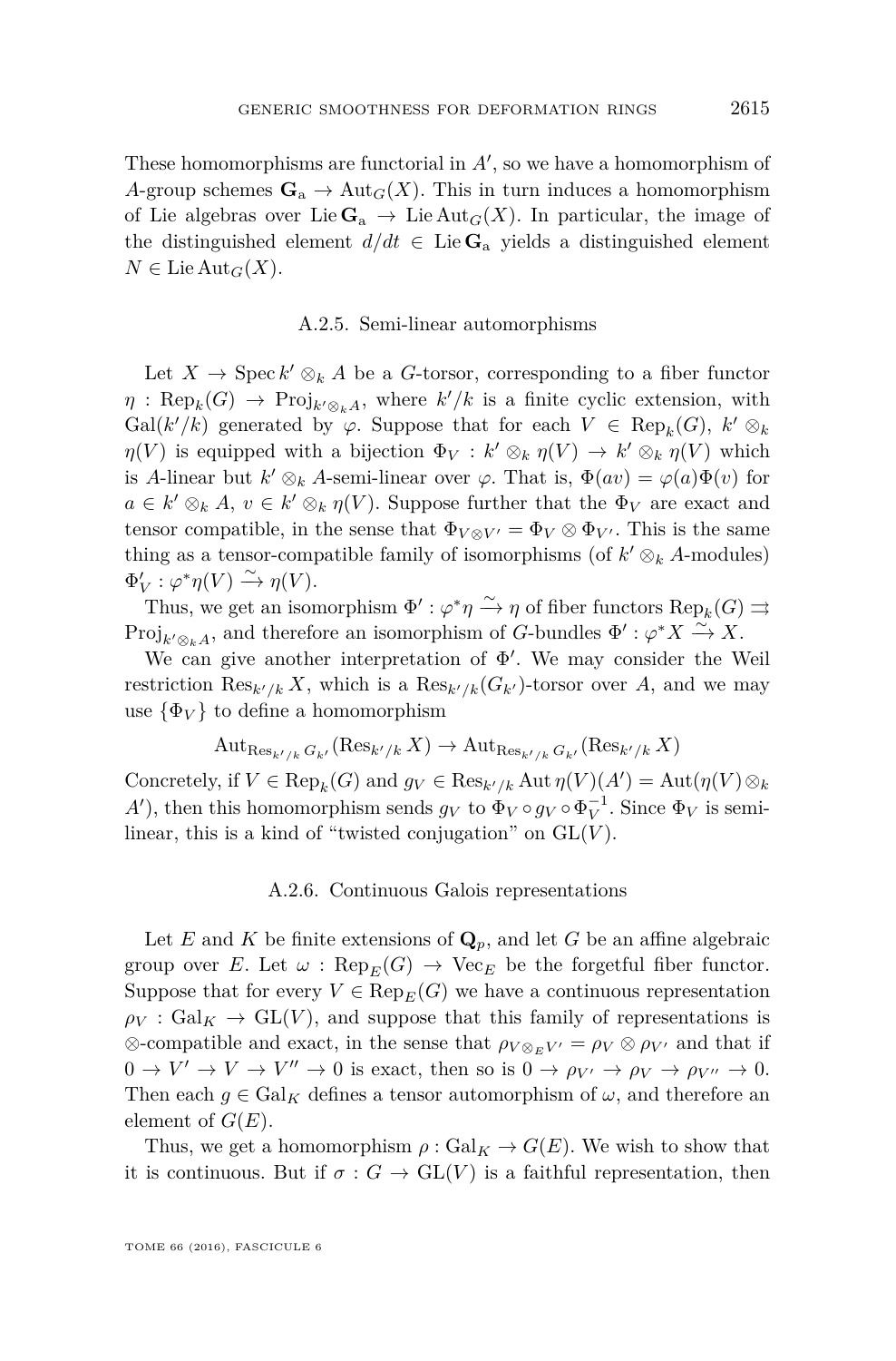considering  $\sigma \circ \rho$  embeds the image of  $\rho$  in the *E*-points of a closed subgroup of GL(*V*). Since  $\rho_V = \sigma \circ \rho$  is continuous by assumption, so is  $\rho$ .

#### A.2.7. Families of de Rham representations

Let *E* and *K* be finite extensions of  $\mathbf{Q}_p$ , let *A* be an *E*-affinoid algebra, and let *G* be an affine algebraic group over *E*. Let  $\rho : \text{Gal}_K \to G(A)$  be a continuous homomorphism. We say that  $\rho$  is de Rham if  $\sigma \circ \rho : \text{Gal}_K \to$  $GL(V)$  is de Rham for every representation  $\sigma \in \text{Rep}_E(G)$ . By [\[2,](#page-55-14) Theorem 5.1.2], this is the case if and only if  $(\sigma \circ \rho)_x : \text{Gal}_K \to \text{GL}(V_x)$  is de Rham for every *E*-finite artin local point  $x : A \rightarrow B$ . In that case,  $\mathbf{D}_{dR}^K(\sigma \circ \rho)$  is an *A*-locally free  $A \otimes_{\mathbf{Q}_p} K$ -module such that  $\mathbf{D}_{dR}^K(\sigma \circ \rho)$ is filtered by sub-bundles Fil<sup>•</sup>  $\mathbf{D}_{dR}^K(\sigma \circ \rho)$ . These sub-bundles are *A*-locally direct summands of  $\mathbf{D}_{\text{dR}}^K(V)$  as *A*-modules, but not necessarily as  $A \otimes_{\mathbf{Q}_p} K$ modules. The formation of  $\mathbf{D}_{dR}^K$  is exact and tensor compatible, so we get a  $\text{Res}_{E \otimes_{\mathbf{Q}_p} L/E} G$ -torsor  $\mathbf{D}^K_{dR}(\rho)$  over Spec *A*. Furthermore, the filtrations  $\text{Fil}^{\bullet} \mathbf{D}_{\text{dR}}^{K}(\sigma \circ \rho)$  define a  $\otimes$ -filtration on  $\mathbf{D}_{\text{dR}}^{K}(\rho)$ .

We define the *p*-adic Hodge type of  $\rho$  to be the type of this  $\otimes$ -filtration. Recall that the type is a geometric conjugacy class of cocharacters  $\mathbf{G}_{m} \rightarrow$  $(\text{Res}_{E\otimes_{\mathbf{Q}_n}L/E} G)_{\overline{E}}$  which split the  $\otimes$ -filtration. We showed that the type of a ⊗-filtration is locally constant on Spec *A*, so the *p*-adic Hodge type of a family of de Rham representations is locally constant on Spec *A*, as well.

#### A.2.8. Potentially semi-stable Galois representations

Let *E* and *K* be finite extensions of  $\mathbf{Q}_p$ , and let *G* be an affine algebraic group defined over *E*. Let  $\rho$  : Gal<sub>K</sub>  $\rightarrow$  *G*(*E*) be a continuous homomorphism. We say that  $\rho$  is potentially semi-stable if  $\sigma \circ \rho : \text{Gal}_K \to \text{GL}(V)$  is potentially semi-stable for every representation  $\sigma \in \text{Rep}_E(G)$ .

Let  $\sigma_0$  be a faithful representation of *G*. Then  $\rho$  is potentially semistable if and only if  $\sigma_0 \circ \rho$  is. This follows because  $\sigma_0$  is a tensor generator of Rep<sub>*E*</sub>(*G*). More precisely, suppose that  $\sigma_0 \circ \rho$  becomes semi-stable when restricted to  $Gal<sub>L</sub>$  for some finite extension  $L/K$ . Then the formalism of admissible representations implies that  $\sigma_0^{\vee} \circ \rho|_{Gal_L}$  is semi-stable, as is  $\sigma \circ$  $\rho|_{\text{Gal}_L}$  for any subrepresentation or quotient representation of  $\sigma_0$ . Moreover, if  $\sigma \circ \rho|_{Gal_L}$  and  $\sigma' \circ \rho|_{Gal_L}$  are both semi-stable, then so is  $(\sigma \otimes \sigma') \circ \rho|_{Gal_L}$ . But since  $\sigma_0$  is a tensor generator for  $\text{Rep}_E(G)$ , this implies that  $\sigma \circ \rho|_{\text{Gal}_L}$ is semi-stable for any  $\sigma \in \text{Rep}_E(G)$ .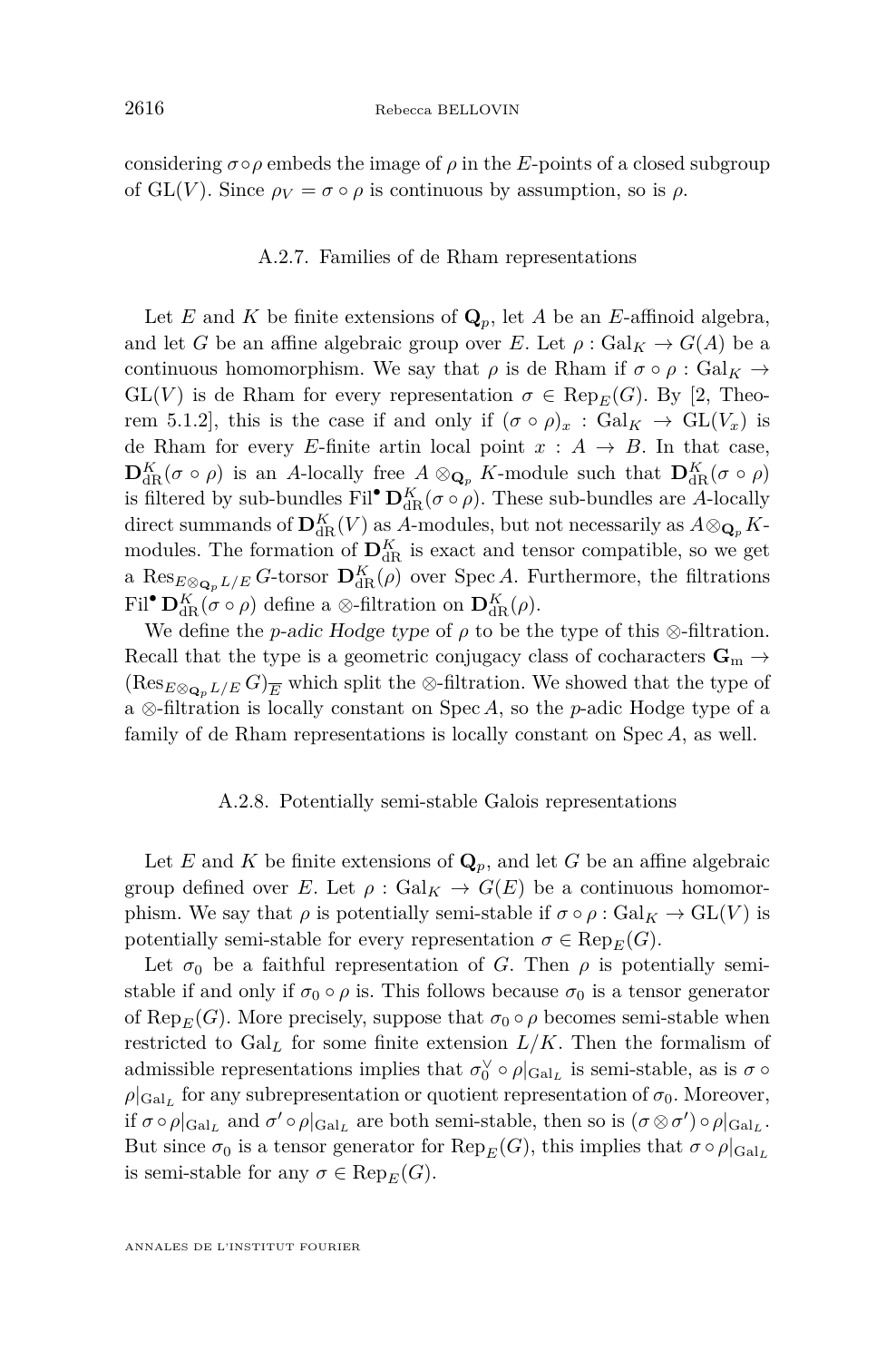Remark  $A.15.$  — A similar argument shows that that for any period ring  $\mathbf{B}_{*}, \sigma \circ \rho$  is  $\mathbf{B}_{*}$ -admissible for every  $\sigma \in \text{Rep}_{E}(G)$  if and only if  $\sigma_{0} \circ \rho$  is  $\mathbf{B}_{*}$ admissible for an arbitrary faithful representation  $\sigma_0 : G \to GL_n$ . Namely, the formalism of admissible representations implies that **B**∗-admissibility is preserved under tensor products and duals, as well as passage to subrepresentations and quotient representations. Since any faithful representation  $\sigma_0$  is a tensor generator for Rep<sub>*E*</sub>(*G*), **B**<sub>\*</sub>-admissibility of  $\sigma_0 \circ \rho$  implies **B**<sub>\*</sub>-admissibility of  $\sigma \circ \rho$  for all  $\sigma \in \text{Rep}_E(G)$ .

#### A.2.9. Filtered  $(\varphi, N, \mathrm{Gal}_{L/K})$ -modules

<span id="page-53-0"></span>Let *E* and *K* be finite extensions of  $\mathbf{Q}_p$ , let  $L/K$  be a finite Galois extension, let *A* be an *E*-algebra, and let *G* be an affine algebraic group over *E*. Let

$$
\eta: \operatorname{Rep}_E G \to \operatorname{Proj}_{A \otimes_{\mathbf{Q}_p} L_0}
$$

be a fiber functor to the category of vector bundles over  $A \otimes_{\mathbf{Q}_p} L_0$  which are *A*-locally free (i.e., the fiber at a point of Spec *A* is required to have constant rank), and suppose that  $\eta(V)$  is equipped in an exact and tensor-compatible way with a semi-linear bijection  $\Phi_V : \eta(V) \to \eta(V)$ , a semi-linear action *τV* of Gal<sub>*L/K*</sub> on *η*(*V*), and an endomorphism  $N_V$ , and that  $\{\eta(V)_L\}$  is equipped with a  $\otimes$ -filtration  $\mathcal{F}_V^{\bullet}$  such that

- $N_V = p\Phi_V \circ N_V \circ \Phi_V^{-1}$
- $\bullet$   $N_V = \tau_V(g) \circ N_V \circ \tau_V(g)^{-1}$  for all  $g \in \text{Gal}_{L/K}$
- $\tau_V(g) \circ \Phi_V = \Phi_V \circ \tau_V(g)$  for all  $g \in \text{Gal}_{L/K}$
- $\bullet$   $\mathcal{F}_{V}^{\bullet}$  is stable by the action of  $\mathrm{Gal}_{L/K}$

The fiber functor  $\eta$ :  $\text{Rep}_E G \to \text{Proj}_{A \otimes_{\mathbf{Q}_p} L_0}$  induces a *G*-torsor *X* over  $A \otimes_{\mathbf{Q}_p} L_0$ , and therefore a  $\text{Res}_{E \otimes L_0/E} G$ -torsor  $\text{Res}_{A \otimes L_0/A} X$  over *A*.

By Galois descent, the category of  $A \otimes_{\mathbf{Q}_p} L$ -vector bundles with a semilinear Gal<sub>L/K</sub>-action is equivalent to the category of  $A \otimes_{\mathbf{Q}_p} K$ -vector bundles. Therefore, the specification of a  $Gal_{L/K}$ -stable filtration on  $\eta(V)_L$  is the same as the specification of a filtration on  $\eta(V)^{\text{Gal}_{L/K}}_{L}$  $L^{GauL/K}$  (which is a finite projective  $A \otimes_{\mathbf{Q}_p} K$ -module). Moreover, taking  $\mathrm{Gal}_{L/K}$ -invariants is exact and tensor-compatible, so  $\{(\mathcal{F}^{\bullet})^{\text{Gal}_{L/K}}\}$  is a ⊗-filtration of  $\{\eta(V)^{\text{Gal}_{L/K}}_{L\}$  $\frac{U_{\text{aI}}L/K}{L}$ .

The family  $\{N_V\}$  induces a point of  $\text{Aut}_{\text{Res}_{E\otimes E_0/L_0/E}} G(\text{Res}_{A\otimes L_0/A} X)$ .  $(A[\varepsilon]/\varepsilon^2)$ , as in Section [A.2.4.](#page-50-0) Since the equations  $N_V = p\Phi_V \circ N_V \circ \Phi_V^{-1}$ force  $N_V$  to be nilpotent,  $N$  is nilpotent as well.

The family  $\{\Phi_V\}$  induces an isomorphism of *G*-torsors  $\Phi' : \varphi^* X \to X$ , as well as a homomorphism

$$
\mathrm{Aut}_{\mathrm{Res}_{E\otimes L_0/E}}(R\mathrm{es}_{A\otimes L_0/A}X)\to \mathrm{Aut}_{\mathrm{Res}_{E\otimes L_0/E}}(R\mathrm{es}_{A\otimes L_0/A}X)
$$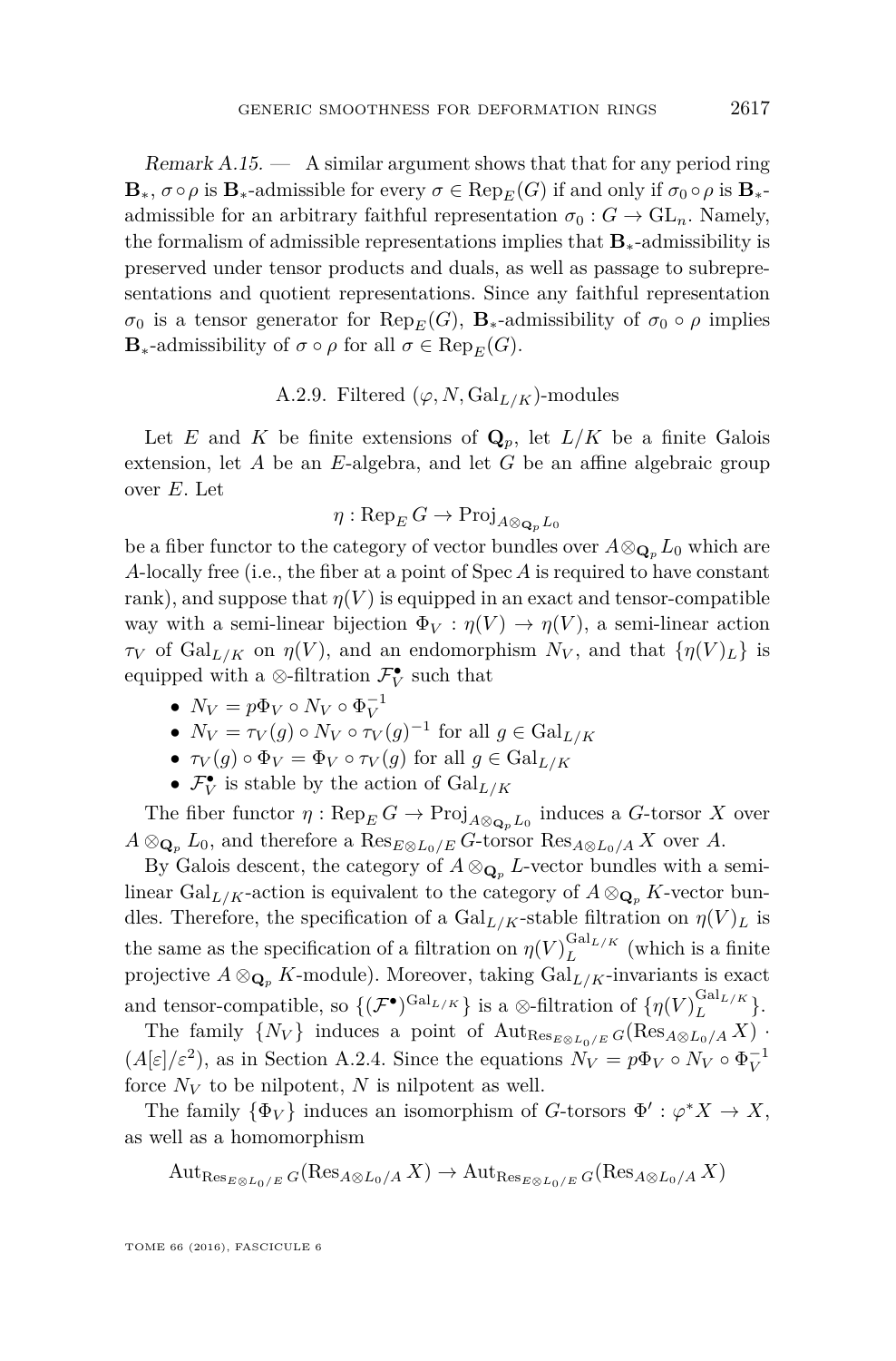sending  $g \in \text{Aut}_{\text{Res}_{E \otimes L_0/E}} G(\text{Res}_{A \otimes L_0/A} X)(A')$  to  $\Phi \circ \varphi^*(g) \circ \Phi^{-1}$ , as in Section [A.2.5.](#page-51-0) We let  $\text{Ad}(\Phi)$  be the induced map

 $\text{Lie Aut}_{\text{Res}_{E\otimes L_0/E}} G(\text{Res}_{A\otimes L_0/A} X) \to \text{Lie Aut}_{\text{Res}_{E\otimes L_0/E}} G(\text{Res}_{A\otimes L_0/A} X)$ 

Similarly, the families  $\{\tau(g)\}\$ for  $g \in \text{Gal}_{L/K}$  induce isomorphisms of  $G$ -torsors  $\tau(g)' : g^*X \to X$ , homomorphisms

 $\text{Aut}_{\text{Res}_{E\otimes E\otimes I} \circ F} G(\text{Res}_{A\otimes L_0/A} X) \to \text{Aut}_{\text{Res}_{E\otimes L_0/L} F} G(\text{Res}_{A\otimes L_0/A} X)$ 

and maps

$$
\underline{\mathrm{Ad}}(\tau(g)) : \mathrm{Lie} \, \mathrm{Aut}_{\mathrm{Res}_{E \otimes L_0/E}} G(\mathrm{Res}_{A \otimes L_0/A} X) \\
 \longrightarrow \mathrm{Lie} \, \mathrm{Aut}_{\mathrm{Res}_{E \otimes L_0/E}} G(\mathrm{Res}_{A \otimes L_0/A} X)
$$

Then for any  $g_1, g_2 \in \text{Gal}_{L/K}$ , the isomorphism  $\tau(g_1g_2)' : (g_1g_2)^*X \to X$ is equal to the isomorphism  $\tau(g_1)' \circ g_1^* \tau(g_2)' : g_2^* g_1^* X \to X$ , because this holds after pushing out by every representation  $V \in \text{Rep}_E G$ . Similarly,  $\tau(g)' \circ g^* \Phi' = \Phi' \circ \varphi^* \tau(g)'$ .

Finally, we observe that  $\underline{\mathrm{Ad}}(\tau(g))(N) = N$  for all  $g \in \mathrm{Gal}_{L/K}$  and  $N = p \underline{\text{Ad}}(\Phi)(N)$ , since these equalities hold after pushing out by every representation  $V \in \text{Rep}_E G$ .

To summarize, we have constructed

- a Res*E*⊗*L*0*/E G*-torsor Res*A*⊗*L*0*/A X*,
- $\bullet$  a Res<sub>E⊗K/E</sub> *G*-torsor  $X_L^{\text{Gal}_{L/K}}$  $\frac{L}{L}$ ,  $\frac{L}{K}$ ,
- a parabolic subgroup scheme  $P \subset \text{Aut}_{\text{Res}_{E \otimes K/E}} G(X_L^{\text{Gal}_{L/K}})$  $\frac{L}{L}$ <sup>L/*K*</sup>),
- an isomorphism of *G*-torsors  $\Phi' : \varphi^* X \to X$ , a nilpotent element

 $N \in \text{Lie} \text{Aut}_{\text{Res}_{E \otimes L_0/E}} G \text{Res}_{A \otimes L_0/A} X$ 

and a family of isomorphisms of *G*-torsors  $\tau(g)' : g^*X \to X$ , satisfying various compatibilities.

<span id="page-54-0"></span>A.2.10. Families of potentially semi-stable Galois representations

Let *E* and *K* be finite extensions of  $\mathbf{Q}_p$ , let *A* be an *E*-affinoid algebra, and let *G* be an affine algebraic group over *E*. Let  $\rho : \text{Gal}_K \to \text{Aut}_G(X)(A)$ be a continuous homomorphism, where *X* is a trivial *G*-torsor over *A*. We say that  $\rho$  is potentially semi-stable if  $\sigma \circ \rho : \text{Gal}_K \to \text{GL}(V)$  is potentially semi-stable for every representation  $\sigma \in \text{Rep}_E(G)$ . By [\[2,](#page-55-14) Theorem 5.1.2], this is the case if and only if  $(\sigma \circ \rho)_x : \text{Gal}_K \to \text{GL}(V_x)$  is potentially semi-stable for every *E*-finite artin local point  $x : A \rightarrow B$ . In that case,  $\mathbf{D}^L_{\rm st}(\sigma \circ \rho)$  is an *A*-locally free  $A \otimes_{\mathbf{Q}_p} L_0$ -module such that  $\mathbf{D}^L_{\rm st}(\sigma \circ \rho)_L$  is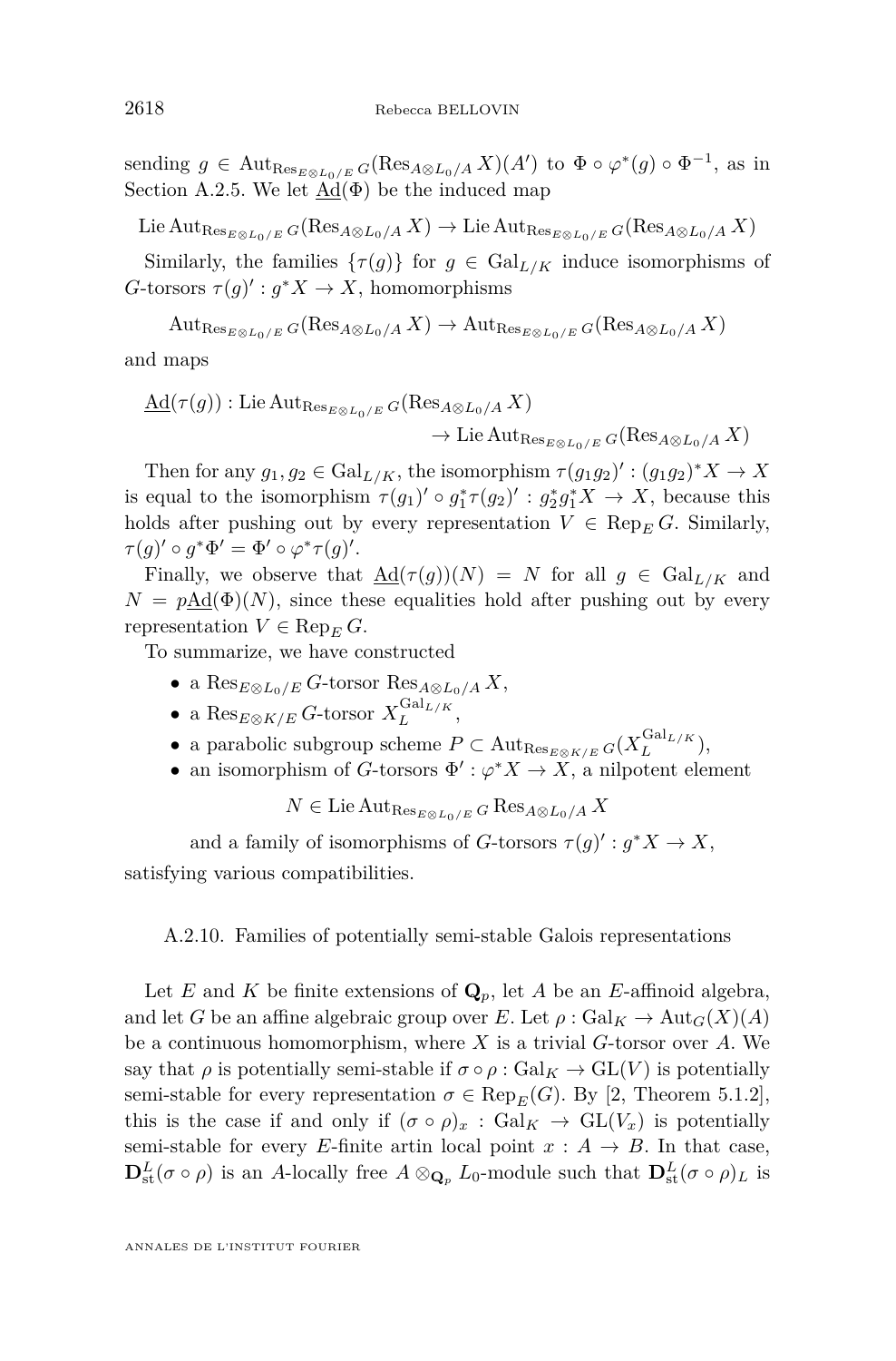filtered by sub-bundles Fil<sup>•</sup>  $\mathbf{D}^L_{st}(\sigma \circ \rho)_L$ , and  $\mathbf{D}^L_{st}(\sigma \circ \rho)$  is equipped with a bijection  $\Phi_{\sigma} : D^L_{st}(\sigma \circ \rho) \to D^L_{st}(\sigma \circ \rho)$  which is semi-linear o ver  $1 \otimes \varphi$ , an endomorphism  $N_{\sigma}$  such that  $N \circ \Phi = p\Phi \circ N$ , and a semi-linear action of Gal<sub>L/K</sub> which commutes with  $\Phi$  and  $N$  and stabilizes Fil<sup>•</sup>  $\mathbf{D}_{st}^L(\sigma \circ \rho)_L$ .

These structures are exact and ⊗-compatible in the senses discussed above, and so we get a *G*-torsor  $\mathbf{D}_{st}^{L}(\rho)$  over  $\text{Spec } A \otimes L_0$  together with a isomorphism of *G*-torsors  $\Phi' : \varphi^* \mathbf{D}^L_{st}(\rho) \to \mathbf{D}^L_{st}(\rho)$ , an element  $N \in$ Lie  $\text{Aut}_{\text{Res}_{E\otimes L_0/E}} G(\mathbf{D}^L_{\text{st}}(\rho))$  satisfying  $N = \frac{1}{p}\underline{\text{Ad}}(\Phi)(N)$ , a family of isomorphisms  $\tau(g)' : g^* \mathbf{D}^L_{st}(\rho) \to \mathbf{D}^L_{st}(\rho)$  commuting with  $\Phi$  and *N*, and a geometric conjugacy class of cocharacters  $\mathbf{G}_m \to \text{Res}_{E \otimes K/E} G$ .

#### BIBLIOGRAPHY

- <span id="page-55-2"></span>[1] S. Balaji, G-valued potentially semi-stable deformation rings, ProQuest LLC, Ann Arbor, MI, 2012, Thesis (Ph.D.)–The University of Chicago, 71 pages.
- <span id="page-55-14"></span>[2] R. Bellovin, "*p*-adic Hodge theory in rigid analytic families", Algebra Number Theory **9** (2015), no. 2, p. 371-433.
- <span id="page-55-10"></span>[3] B. Conrad, "Generic fibers of deformation rings", [http://math.stanford.edu/](http://math.stanford.edu/~conrad/modseminar/pdf/L04.pdf) [~conrad/modseminar/pdf/L04.pdf](http://math.stanford.edu/~conrad/modseminar/pdf/L04.pdf).
- <span id="page-55-11"></span>[4] ——— , "Irreducible components of rigid spaces", Ann. Inst. Fourier (Grenoble) **49** (1999), no. 2, p. 473-541.
- <span id="page-55-15"></span>[5] ——— , "Reductive group schemes", in Proceedings of the SGA3 Summer School (Luminy, Aug.-Sept. 2011), Volume 1, Panoramas et Synthèses, Societé Mathematique de France, 2014, To appear. Available at [http://www.math.ens.fr/~gille/](http://www.math.ens.fr/~gille/sem/notes434.html) [sem/notes434.html](http://www.math.ens.fr/~gille/sem/notes434.html).
- <span id="page-55-13"></span>[6] P. Deligne & J. Milne, "Tannakian Categories", in Hodge Cycles, Motives, and Shimura Varieties, LNM, vol. 900, Springer, New York, 1982, p. 101-228.
- <span id="page-55-5"></span>[7] M. Demazure & A. Grothendieck, Séminaire de géométrie algébrique du Bois Marie 1962/64; Schémas en groupes, vol. 3, Springer, 1970.
- <span id="page-55-1"></span>[8] U. Hartl & E. Hellmann, "The universal family of semi-stable *p*-adic Galois representations", Preprint. <http://arxiv.org/abs/1312.6371>.
- <span id="page-55-8"></span>[9] J. E. Humphreys, Linear algebraic groups, Springer-Verlag, New York, 1975, Graduate Texts in Mathematics, No. 21, xiv+247 pages.
- <span id="page-55-7"></span>[10] ——— , Conjugacy classes in semisimple algebraic groups, Mathematical Surveys and Monographs, vol. 43, American Mathematical Society, Providence, RI, 1995, xviii+196 pages.
- <span id="page-55-6"></span>[11] J. C. Jantzen, "Nilpotent orbits in representation theory", in Lie theory, Progr. Math., vol. 228, Birkhäuser Boston, Boston, MA, 2004, p. 1-211.
- <span id="page-55-0"></span>[12] M. Kisin, "Potentially semi-stable deformation rings", J. Amer. Math. Soc. **21** (2008), no. 2, p. 513-546.
- <span id="page-55-3"></span>[13] ——— , "The Fontaine-Mazur conjecture for GL2", J. Amer. Math. Soc. **22** (2009), no. 3, p. 641-690.
- <span id="page-55-9"></span>[14] ——, "Moduli of finite flat group schemes and modularity", Ann. of Math. (2) **170** (2009), no. 3, p. 1085-1180.
- <span id="page-55-4"></span>[15] ——, e-mail to Brian Conrad, 2012.
- <span id="page-55-12"></span>[16] P. Levy, G. McNinch & D. M. Testerman, "Nilpotent subalgebras of semisimple Lie algebras", C. R. Math. Acad. Sci. Paris **347** (2009), no. 9-10, p. 477-482.